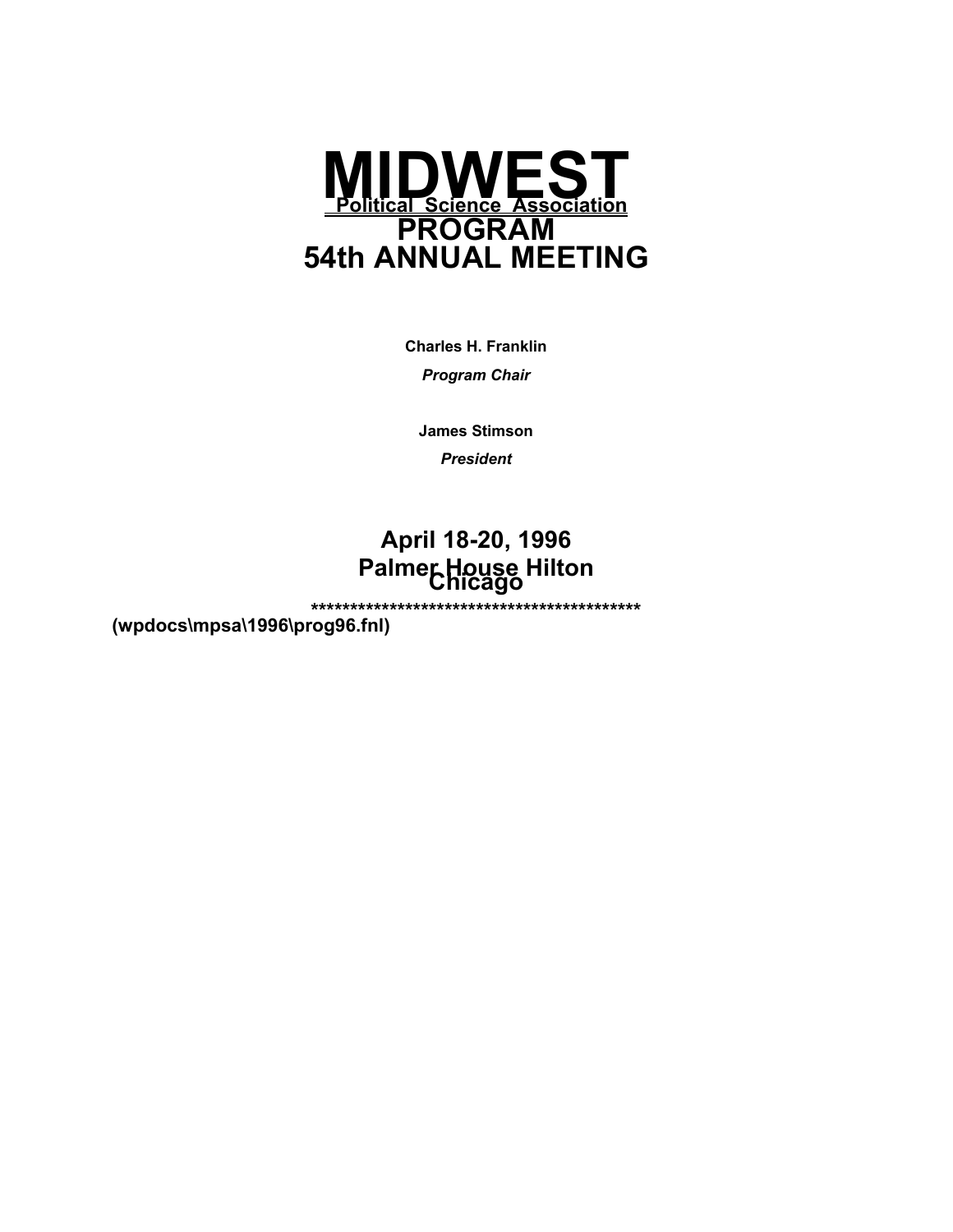#### **Officers and Executive Council of the MPSA**

#### *President:*

James Stimson, University of Minnesota

#### *Vice-Presidents:*

Carol Kohfeld, University of Missouri-St. Louis Gregory Caldeira, Ohio State University

#### *Executive Director:*

John P. Pelissero, Loyola University Chicago

#### *President-Elect:*

Arlene Saxonhouse, University of Michigan

#### *Past President:*

John Sprague, Washington University, St. Louis

#### *AJPS Editor:*

Kenneth J. Meier, University of Wisconsin - Milwaukee

#### *Program Chair:*

Charles H. Franklin, University of Wisconsin - Madison

# *Executive Council* **(term):** (1996)

Karen Beckwith, College of Wooster Pamela Conover, University of North Carolina Susan Hansen, University of Pittsburgh Peverill Squire, University of Iowa Norman Thomas, University of Cincinnati

#### (1997) Richard Hall, University of Michigan Barbara Perry, Sweet Briar College Wendy Rahn, University of Minnesota Joseph Stewart, University of Texas, Dallas

Lettie McSpadden, Northern Illinois University

#### (1998)

Allan J. Cigler, University of Kansas Melinda Gann Hall, University of Wisconsin-Milwaukee Jeffrey A. Segal, SUNY-Stony Brook Lana Stein, University of Missouri-St. Louis Nancy H. Zingale, University of St. Thomas

*Assistant Director:* Timothy B. Krebs, Loyola University *Administrative Assistant***:** Laura A. Tomaka, Loyola University

#### **Midwest Political Science Association Offices:**

Loyola University Chicago 6525 N. Sheridan Road, Chicago, IL 60626 Phone: 800-782-1178 312-508-3077 Fax: 312-508-3102 E-mail: jpeliss@luc.edu Web Page: http://www.luc.edu/orgs/mpsa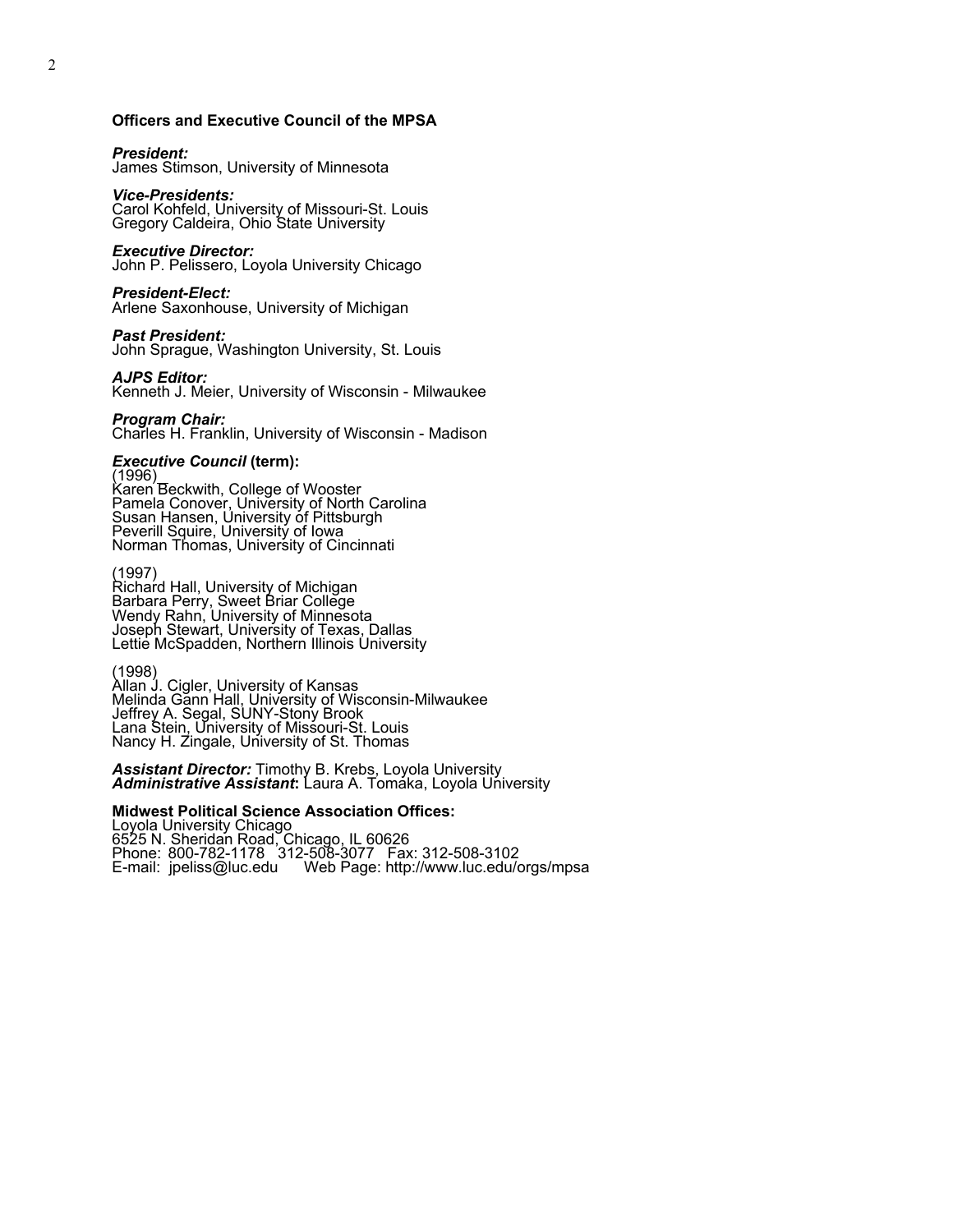# **TABLE OF CONTENTS**

Convention Information 4 Election of Officers for 1996-97 8 Best Paper Awards (1995) 9 Best Paper Awards for 1996 10 AJPS Editor Search 12 Call for Papers (1997 meeting) 14 Nominations Committee 18 Chicago Guide 19 Restaurant Guide 20 Overview of Official Program 22 Related Groups' Meetings & Receptions 24 1996 Program Committee 26 Instructional Technology Workshop 28 Overview of Panels by Section 29 Exhibitors and Booth Locations 46 Daily Program Schedule 47 Index of Participants 164 Floor Plans Back Pages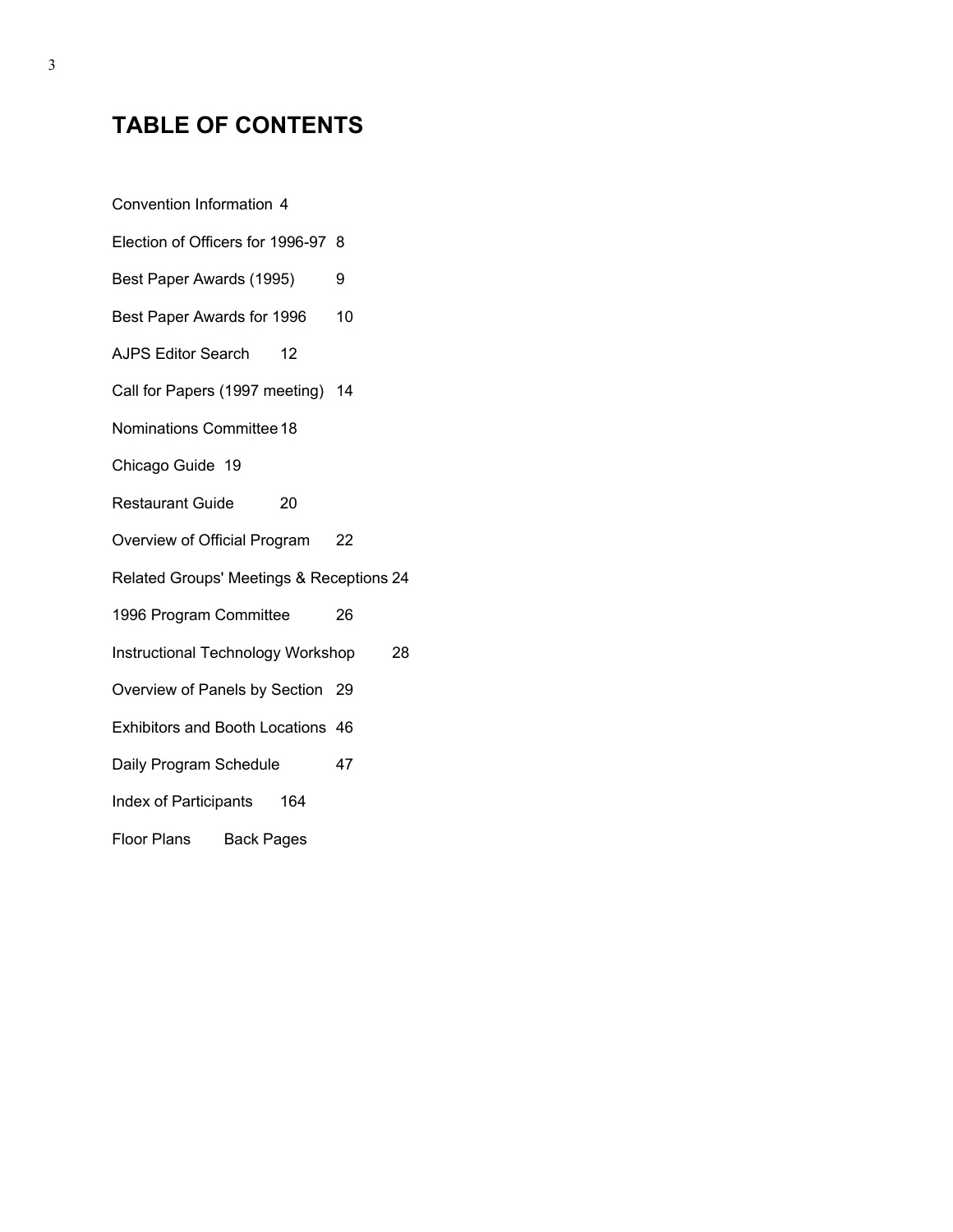# **CONVENTION INFORMATION**

#### **Palmer House Hilton**

The Palmer House is one of the finest hotels in Chicago. Its many services include six restaurants, lounges, health club with steam, sauna, and whirlpool, indoor swimming pool, and fifteen retail shops. It is also located along the State Street Mall, one of many retail centers in Chicago. Palmer House personnel will be happy to assist in any way that they can to help insure that your stay here is a pleasant one. Maps of the Palmer House meeting locations can be found on the back pages of the program booklet. Handicap accessibility information is available from the meeting registration desk.

### **Convention Registration**

Everyone participating in the meetings is expected to register. The meeting registration center is found inside the entrance to the lower exhibit hall, two escalator flights up from the hotel lobby. Registration fees for the meeting: Members: \$30. Student or retired members: \$10. Nonmembers: \$55. Nonmember student or retired: \$17. Undergraduates: \$5. Membership in the association is \$30 per year (\$15 for students and retired) and includes a subscription to the *American Journal of Political Science*.

Please note that we do not accept credit cards for registration fees.

### **Exhibit Hall**

The central location for the convention is the Lower Exhibit Hall, which is located on the 3rd floor, two escalator rides up from the hotel lobby. Registration, paper sales, and exhibits will be located in the Exhibit Hall.

### **Panel Meeting Rooms**

Most of the panel sessions will be held on the 7th floor in the Burnham, Clark, Dearborn, LaSalle, Montrose, and Sandburg wings. A map of the 7th floor conference center can be found on the inside back cover of the program. We will also be using meeting space on the 3rd, 5th, and 6th floors. Maps of the 3rd, 5th, and 6th floors are found in the back of the program.

#### **Meeting Room Locations**

| 3rd Floor             | Exhibit Hall<br>Crystal Room          | <b>Cresthill Room</b><br>Private Dining Rooms (PDR) 5-9 |         |
|-----------------------|---------------------------------------|---------------------------------------------------------|---------|
| <u>4th Floor</u>      | Red Lacquer Room                      |                                                         |         |
| 5th Floor             | Private Dining Rooms (PDR) 16, 17, 18 |                                                         |         |
| 6th Floor             | Parlors F, G, H                       |                                                         |         |
| 7th Floor<br>Montrose | Clark<br><b>Burnham</b><br>Sandburg   | Dearborn                                                | LaSalle |

#### **Poster Sessions**

Research posters will be displayed on Friday on the Mezzanine Level, one escalator ride up from the hotel lobby. Posters may be viewed from 8:30 to 5:15. The poster topic is "Graduate Student Research" on Law, Courts and Judicial Behavior." The authors will be present from 1:30 to 3:15 to answer questions and distribute copies of their research findings. Everyone is encouraged to browse the poster session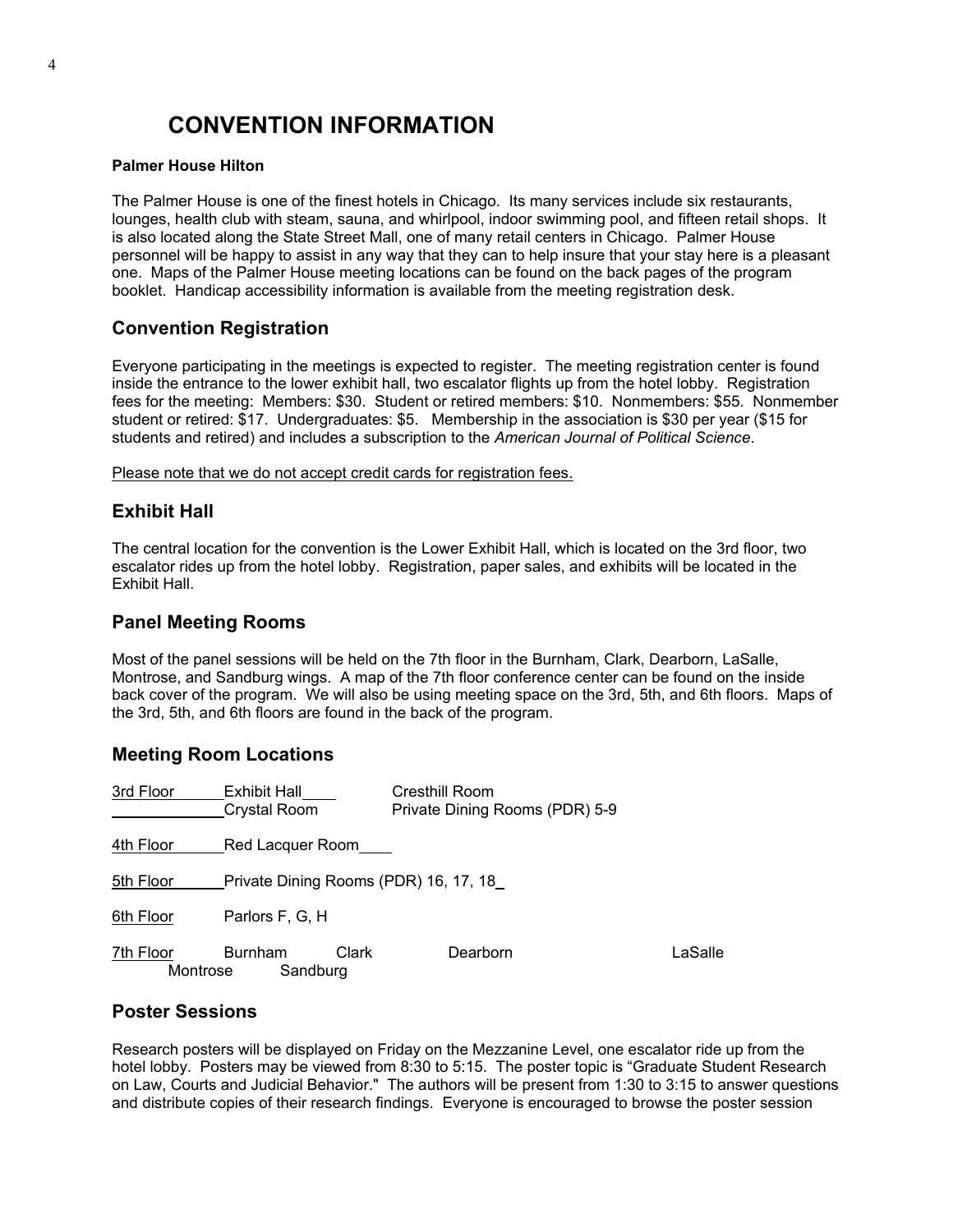throughout the day. Authors may set up their poster displays beginning at 7:30 am on Friday. All necessary posting materials will be supplied.

#### **Paper Sales**

| Thursday       | Friday      | Saturday       |
|----------------|-------------|----------------|
| $9$ am $-5$ pm | 9 am - 5 pm | $9$ am $-2$ pm |

Papers will be sold in the Lower Exhibit Hall for \$ 1.00 each. Late papers may be brought directly to the paper sales area. Each author whose papers are delivered to the paper sales area will receive a coupon for a discount registration fee for the 1997 convention.

### **Citation of MPSA Papers**

Association policy is that papers presented at the annual meeting are in the public domain and may not be restricted from citation or attribution.

### **About Unsold Papers and Paper Requests**

Authors may retrieve any unsold papers beginning at 12:00 noon on Saturday. All authors should check with Paper Sales on Saturday to pick up their Paper Request Forms that will contain the names and addresses of individuals who would like to receive a copy of a paper that is sold out or unavailable. After the Exhibit Hall closes at 2 pm on Saturday, Paper Request Forms will be available in the Mezzanine at the Placement Center desk.

### **Child Care Service**

Our subsidized child care service is available in the hotel for families who preregistered for the service. Check at the meeting registration desk to obtain the location of child care service.

### **Placement Center**

The placement center is located in the Mezzanine area, one escalator ride up from the hotel lobby. Candidates should pay the nominal \$3.00 registration fee at the meeting registration desk and then check in with the receptionist at the placement center. Schools that wish to interview should register with the receptionist. Candidates and schools will be assigned message boxes. Placement center hours of operation:

| <b>Thursday</b> | Friday         | Saturday       |
|-----------------|----------------|----------------|
|                 |                |                |
| 11 am $-5$ pm   | $9$ am $-5$ pm | $9$ am $-3$ pm |

### **Ground Transportation and Parking**

Continental Air Transport runs a bus service from the Palmer House to O'Hare and Midway airports. The bus fare to O'Hare Airport is \$14.75 one-way, \$25.50 round-trip; the fare is \$10.75 one-way and \$19.00 round-trip to Midway Airport.

The CTA "El" train runs to O'Hare Airport, Terminal 4, and Midway Airport, and will take you to the Monroe station (2 blocks by underground walkway to the Palmer House). The fare is \$1.50.

If you drive to the hotel, economical parking is available in the Grant Park or Monroe Street garages, located in between Michigan Avenue and Lake Shore Drive. Palmer House guests can obtain "discount" parking at the Monroe and Wabash garage, 55 E. Monroe, just east of the hotel. Have your parking receipt validated at hotel registration.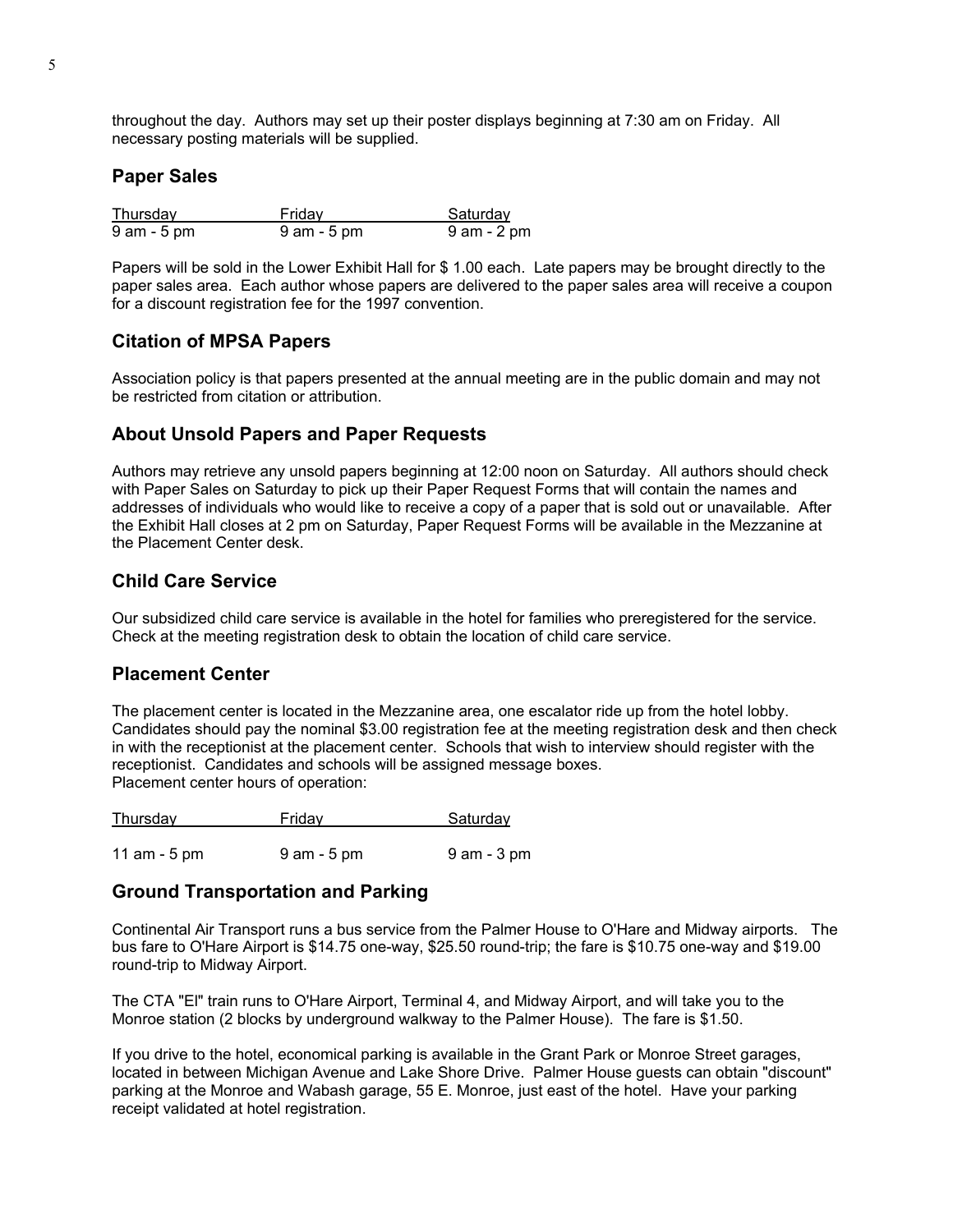**Plan to attend the 1997 Annual Meeting** 

**April 10-12 Palmer House Hilton Chicago** 

## **Program Organizers:**

**Mary Dietz and John Freeman** 

**University of Minnesota** 

**(for program details see page 14)**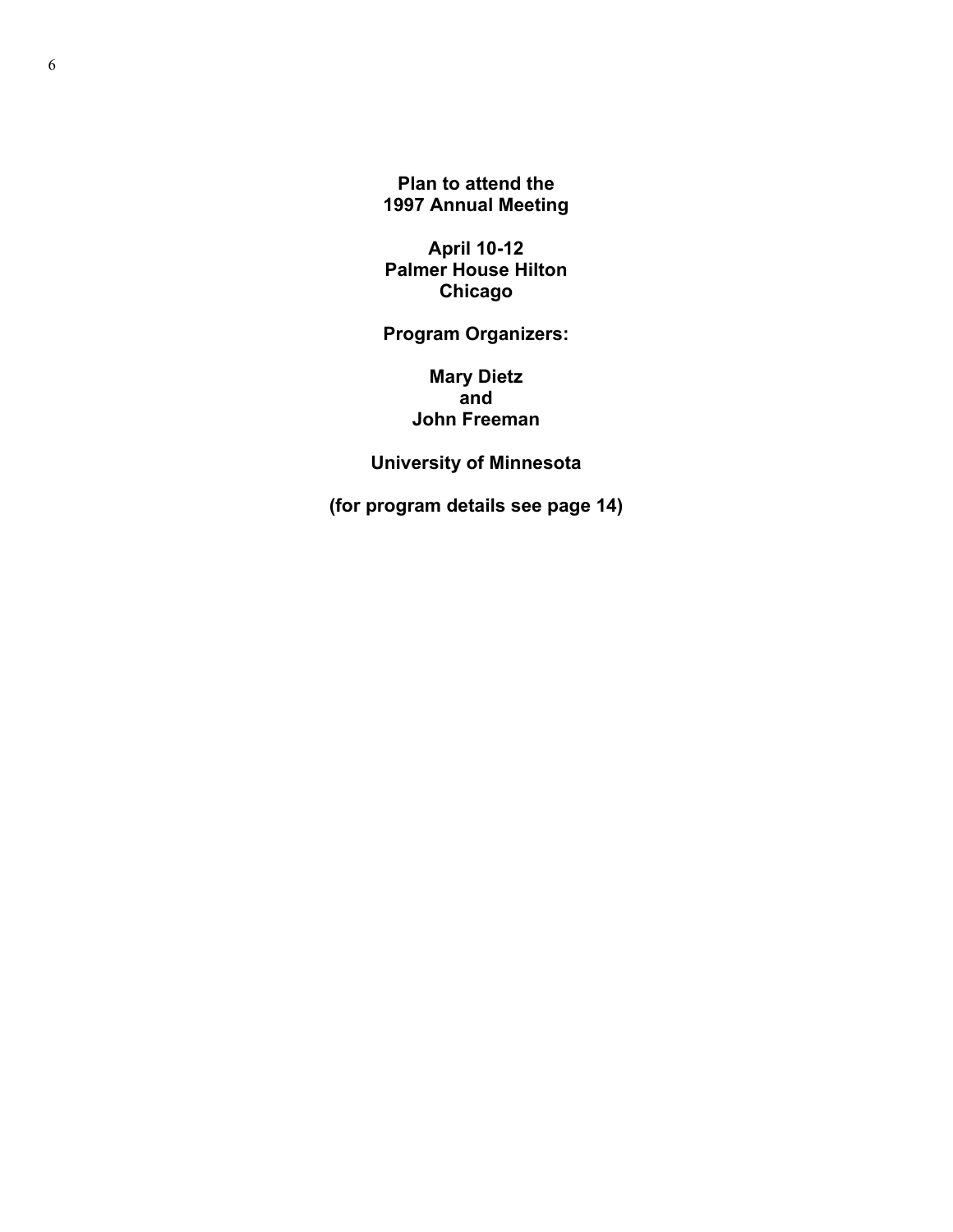# **ELECTION OF OFFICERS**

The Nominating Committee, chaired by William Berry (Florida State University), including Gregory Caldeira (Ohio State University), Renee Smith (University of Rochester), and Robert Durr (Washington University, St. Louis) will submit the following slate of officers and executive council members to the membership for approval at the annual business meeting on Friday, April 19, 1996, in the Red Lacquer Room.

President-elect: **Harold Spaeth**, Michigan State University

Vice-President (1996-98): **Paul Allen Beck**, Ohio State University

Council Members (1996-99):

**Linda Bennett**, Wittenberg University **Nancy Burns**, University of Michigan  **Gary King**, Harvard University **Bert Kritzer**, University of Wisconsin - Madison **Kenneth Williams**, Michigan State University

# **BEST PAPER AWARDS**

| <b>PI SIGMA ALPHA</b><br><b>AWARD</b><br>for best paper, 1995<br>Recipients:<br><b>Scott</b> |                                                                                                      | <b>The Midwest Political Science Association</b><br>would like to thank<br><b>Westview Press</b>                                         |
|----------------------------------------------------------------------------------------------|------------------------------------------------------------------------------------------------------|------------------------------------------------------------------------------------------------------------------------------------------|
| Ainsworth, University of<br>Georgia                                                          | <b>Patrick Fett.</b><br>University of<br><b>Memphis</b><br>Itai Sened, Tel<br><b>Aviv University</b> | for their sponsorship of the<br><b>Westview Press Award</b><br>for the best paper<br>delivered by a graduate student                     |
| Paper:                                                                                       | "Implications of                                                                                     | T<br>u<br>r<br>nover and Term Limits on Institutional Stability"                                                                         |
| Committee:                                                                                   |                                                                                                      | William Bianco (chair), Renee Smith, and Virginia Gray<br>THE WESTVIEW PRESS AWARD<br>for best paper written by a graduate student, 1995 |
| Recipient:                                                                                   |                                                                                                      | Gary McKissick, University of Michigan                                                                                                   |
| Paper:                                                                                       | <b>Issues Dimensions"</b>                                                                            | "Interests, Issues, and Emphases: Lobbying Congress and the Strategic Manipulation of                                                    |
| Committee:                                                                                   |                                                                                                      | Jim Kuklinski (chair), Elizabeth Theiss-Moore, and Michael Berkman                                                                       |

## **SOPHONISBA BRECKINRIDGE AWARD**

 *for best paper written about women and politics, 1995*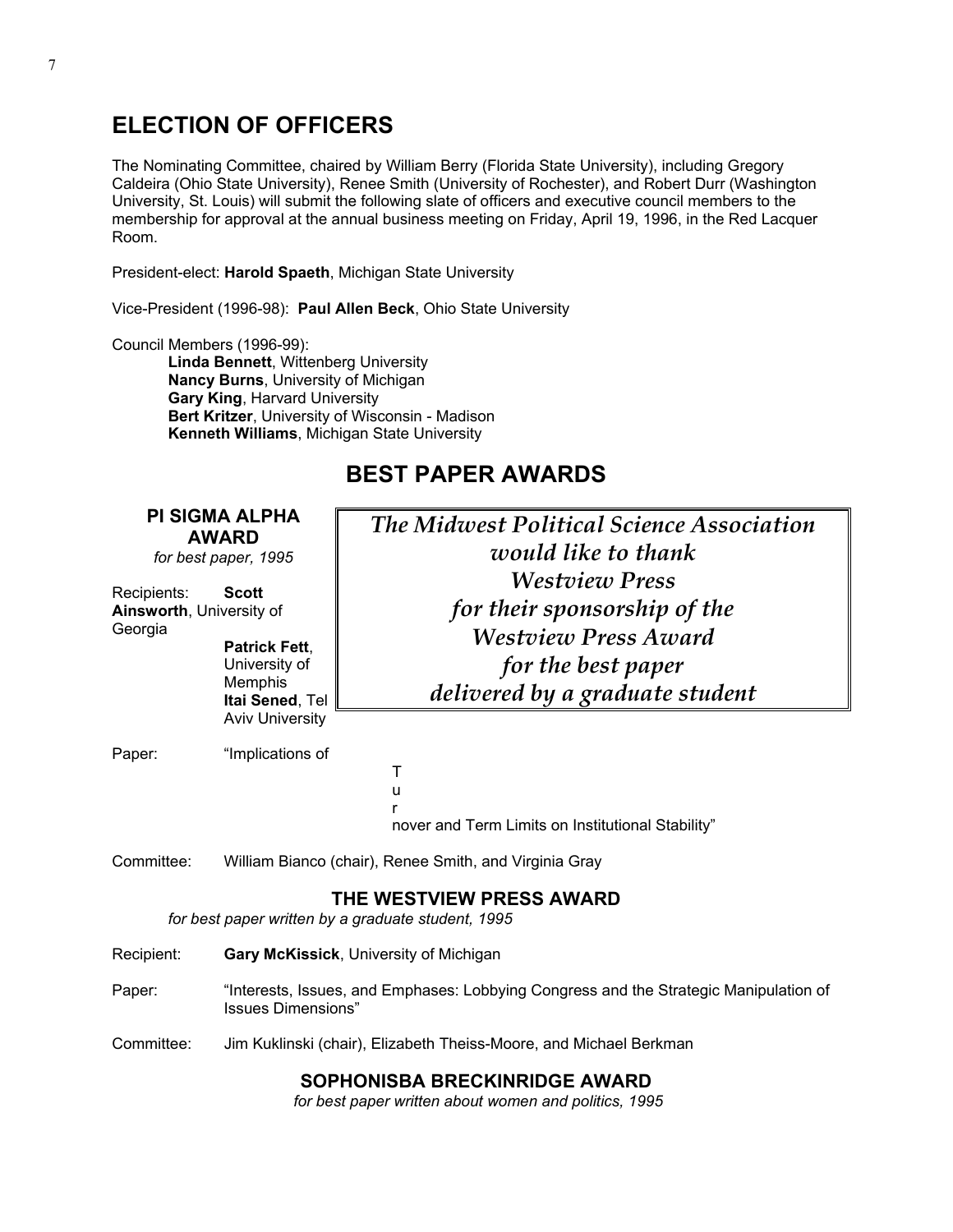Recipient: **Nancy Burns**, University of Michigan Paper: "Gender, Endogeneity, and Political Participation" Committee: MPSA Committee on the Status of Women: Liane Kosaki (chair), Vicki Hesli, and Lettie McSpadden

# **Awards Presentation Friday, April 19, 5:30 pm Red Lacquer Room**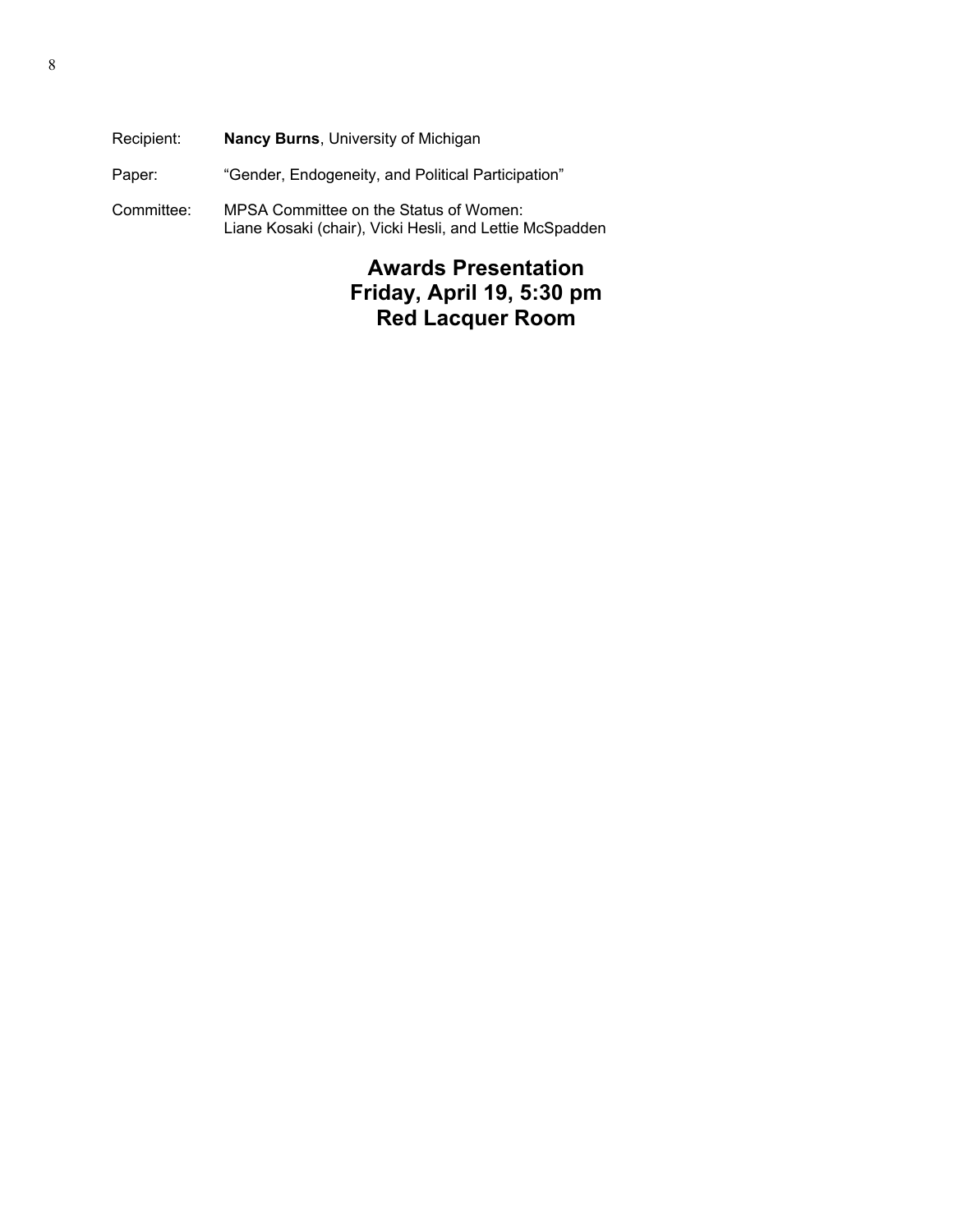#### **1996 PAPER AWARDS \*\*\*ATTENTION\*\*\* PANEL CHAIRS and SECTION HEADS**

Panel Chairs and Section Heads may nominate papers delivered at the 1996 meeting for one of four awards that are given for outstanding papers. **We strongly encourage all panel chairs and section heads to participate in the nominating process.** To nominate a paper(s) for consideration, panel chairs and section heads should do the following:

 Obtain three copies of the paper from the author(s) and forward to the **Award Committee Chair(s) by July 1, 1996**. (It is recommended that you do this immediately after the meeting so that the paper is not inadvertently forgotten.)

 Committee decisions will be made by **December 1, 1996** and sent to MPSA President Arlene Saxonhouse.

#### **AWARDS and COMMITTEES**

#### **PI SIGMA ALPHA AWARD**

*A \$250 award for the best paper delivered at the convention.*

Committee: **David Mayhew (CHAIR)**

 Department of Political Science Yale University New Haven, CT 06520 (203) 432-5237

 **William Zimmerman**, University of Michigan **Joel Aberbach**, UCLA

#### **WESTVIEW PRESS AWARD**

*A \$100 award for the best paper delivered by a graduate student.* 

Committee: **Albert Cover (CHAIR)**  Department of Political Science

 SUNY - Stony Brook Stony Brook, NY 11794-4392 (516) 632-7661 albert.cover@sunysb.edu

 **Cary Coglinese**, Kennedy School of Government **Judith Kullberg**, Ohio State University

#### **SOPHONISBA BRECKINRIDGE AWARD**

*A \$100 award for the best paper written about women and politics.* 

Committee: MPSA Committee on the Status of Women **Lettie McSpadden (CHAIR)** Department of Political Science Northern Illinois University DeKalb, IL 60115 (815) 753-1011 lettie@niu.edu

> **Suzanne Jacobitti**, University of Illinois at **Edwardsville** Edwardsville **Joanna Scott**, Eastern Michigan University **Cathy Johnson**, Williams College **Joanne Bzrinski**, Emory University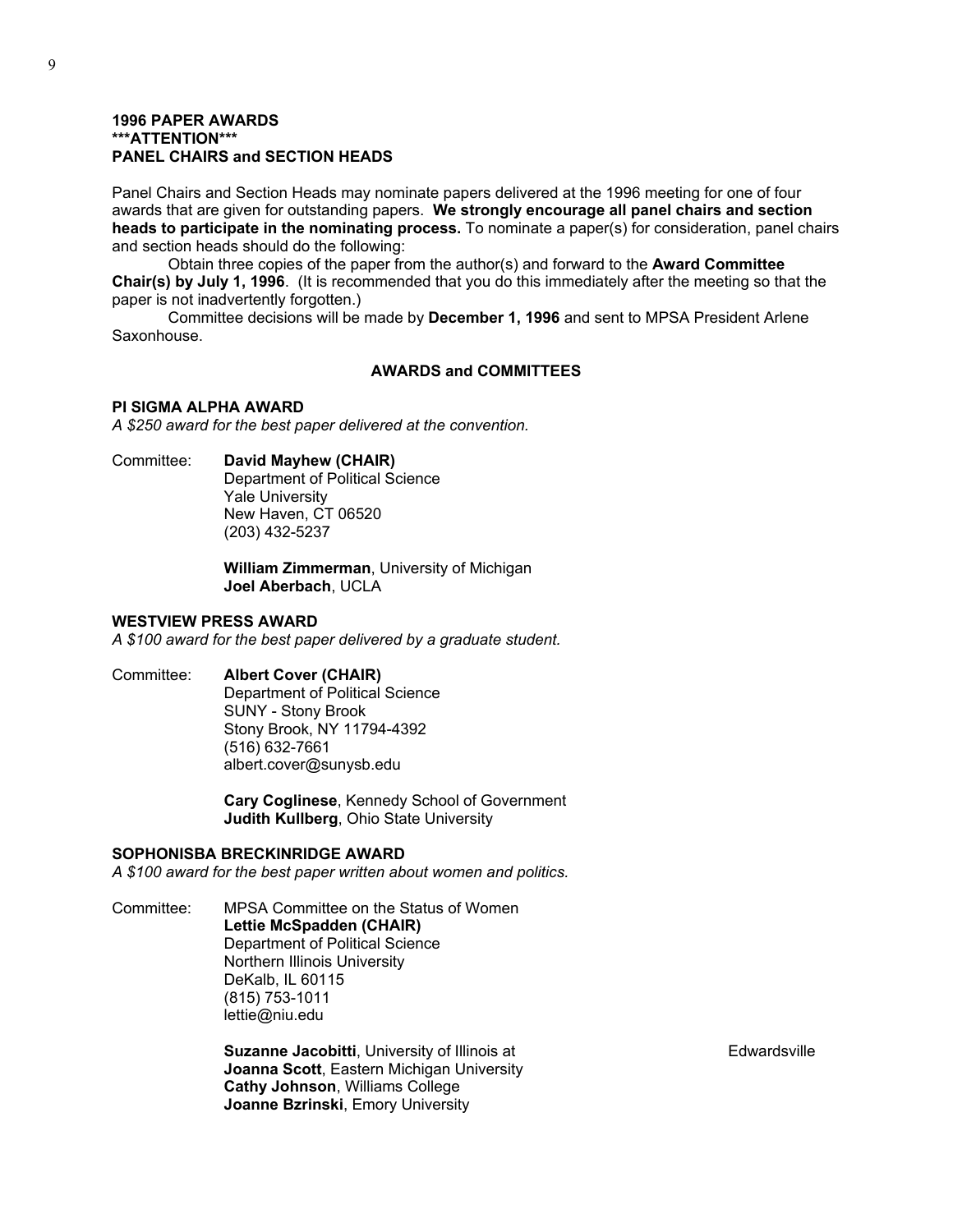### **SPRAGUE AWARD**

*A \$250 award for the best paper applying quantitative methods to a substantive problem in political science.* 

Committee: **Keith Krehbiel (CHAIR)** Graduate School of Business Administration Stanford University Stanford, CA 94305 (415) 723-2855 fkrehbiel@gsb-lira.stanford.edu

> **Nancy Burns**, University of Michigan **Laura Stoker**, University of California, Berkeley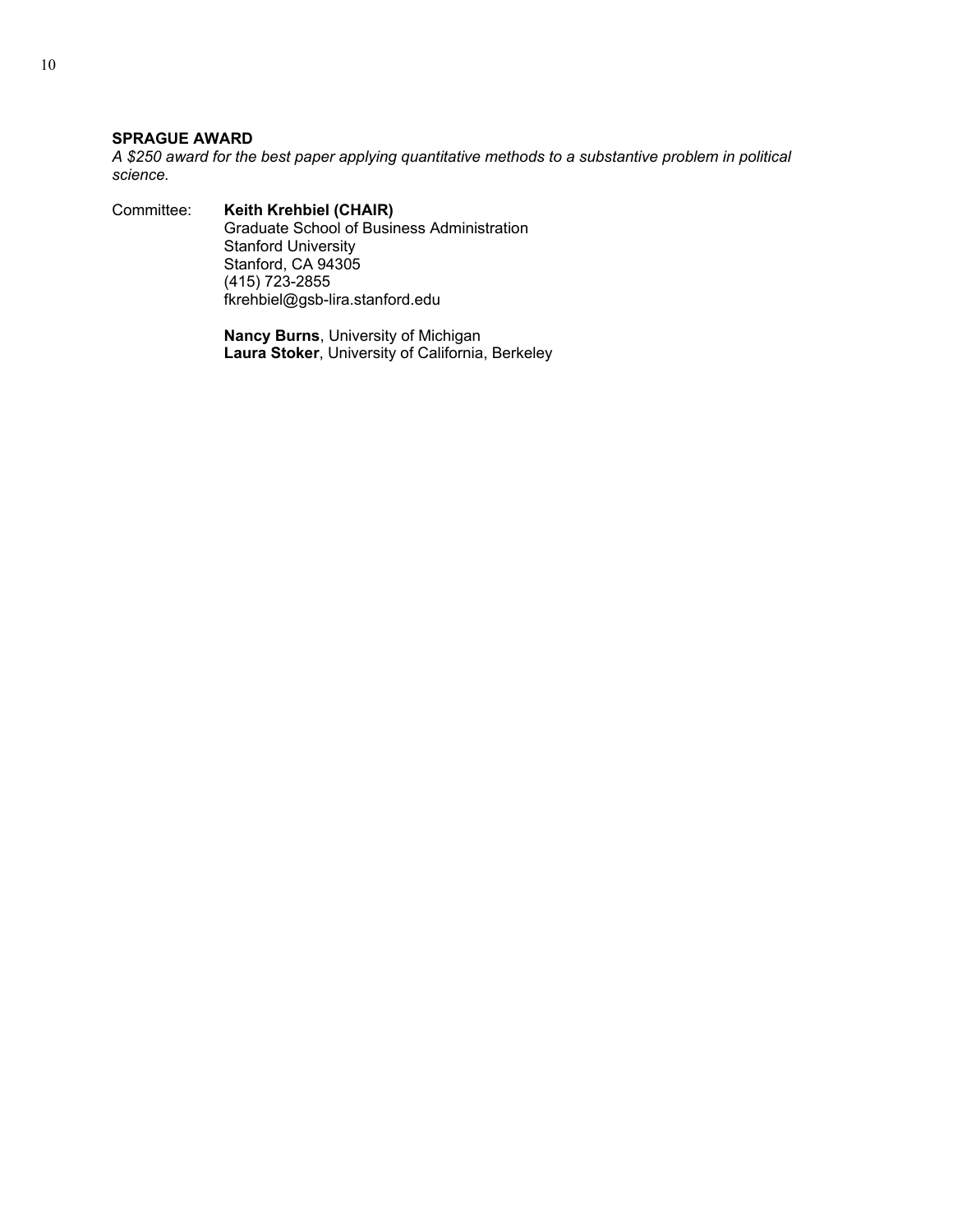# **ANNOUNCEMENT**

# **Editor Search**

# *AMERICAN JOURNAL OF POLITICAL SCIENCE* 1998-2001

*A J* MPSA President-elect **Arlene Saxonhouse** announces the formation of a search committee to recommend the selection of a new editor for AJPS. The association is seeking a qualified individual who will edit the journal from January 1, 1998 through December 31, 2001. The search process will be conducted during the next 12 months, with an appointment to be announced during the 1997 meeting of the MPSA.

*P S* Nominations and self-nominations should include a letter of interest, with a statement of goals for the journal, and a curriculum vitae and be sent by **August 15, 1996** to: **John Pelissero**, Executive Director Midwest Political Science Association 6525 N. Sheridan Road Chicago, IL 60626 E-mail: jpeliss@luc.edu **Ad-hoc Committee on AJPS Editor: Arlene Saxonhouse**, *University of Michigan,* Chair

**James Stimson**, *University of Minnesota* **Harold Spaeth**, *Michigan State University*  **Duncan Snidal**, *University of Chicago* **John Pelissero**, *Loyola Univ. Chicago*

 *A* 

*J P S*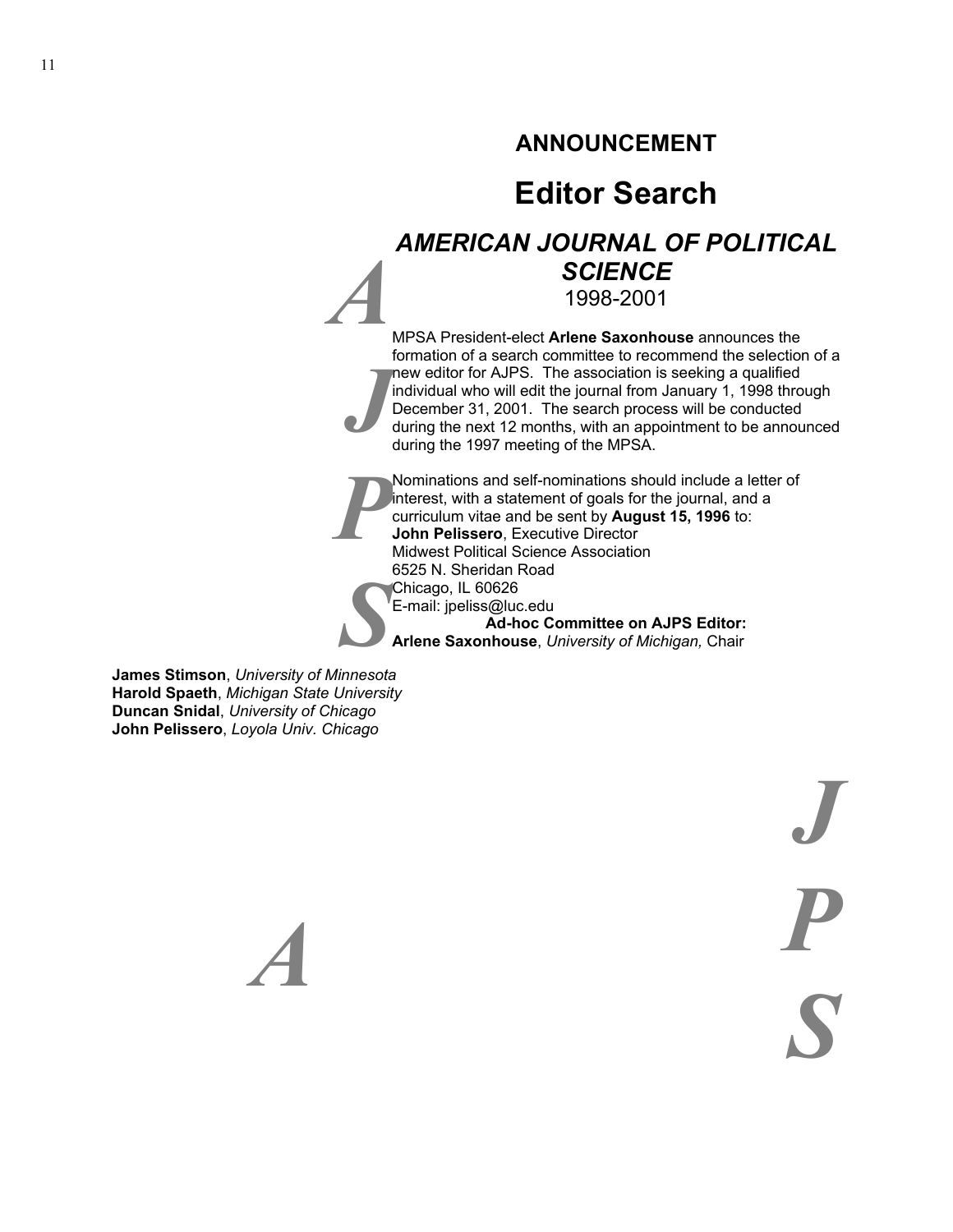#### **Information for Candidates**

The Midwest Political Science Association and the *American Journal of Political Science* have historically benefitted from a cooperative arrangement between the association and the editor's home institution. The MPSA supports the editorial operation by paying the direct costs associated with the following:

**Copy editor** and proof readers. **Postage costs** related to manuscript reviews, correspondence with authors, and mailings to the Press.

photocopy, and publications.

**Office expenses**, including supplies, telephone, printing,

**Travel** for two editorial board meetings per year.

Home institutions have traditionally provided editors with support for:

**Reduced teaching** assignment  **Summer salary** stipend for editor  **Graduate assistant Part-time secretarial** support

The MPSA will negotiate with the institution regarding the level of support. The above should be considered by candidates before expressing interest in the position. However, the search committee will ask for details on institutional support only from a short list of final candidates.

# **CALL FOR PAPERS MIDWEST POLITICAL SCIENCE ASSOCIATION 1997 Annual Meeting, April 10-12 Palmer House Hilton, Chicago DEADLINE: September 15, 1996**

# *Political Science: A Discipline Too Divided?*

### **General Program Organizers**:

#### **Mary G. Dietz**

Dept. of Political Science University of Minnesota 1414 Social Sciences Building 267 19th Avenue South Minneapolis, MN 55455-0410 Phone: 612/624-1028 Fax: 612/626-7599 dietz@polisci.umn.edu

#### **John R. Freeman**

Dept. of Political Science University of Minnesota 1414 Social Sciences Building 267 19th Avenue South Minneapolis, MN 55455-0410 Phone: 612/624-6018 Fax: 612/626-7599 freeman@polisci.umn.edu

Instructions: Proposals should be sent directly to section heads listed below. Do not send the same proposal to more than two section heads and please inform each of a dual submission. **Include the following information:**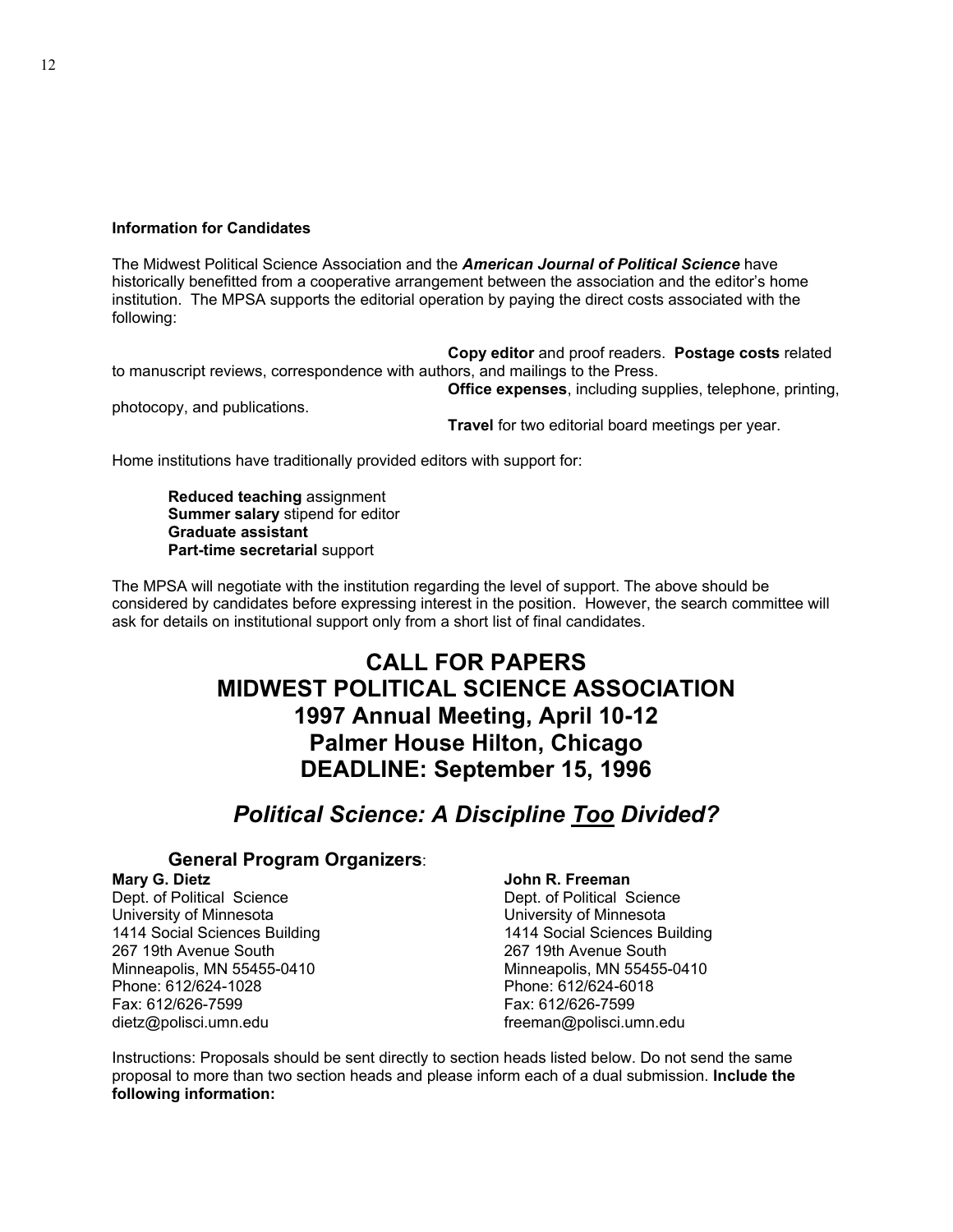Title of Proposed Paper Name Address Phone Number Fax or E-mail, if appropriate Abstract of proposed paper

If you are offering to serve as a panel chair or discussant, please indicate your fields of expertise. **Individuals may participate on no more than two panels. Normally, participants may give one paper presentation and have one other panel role (as chair, discussant, co-author).**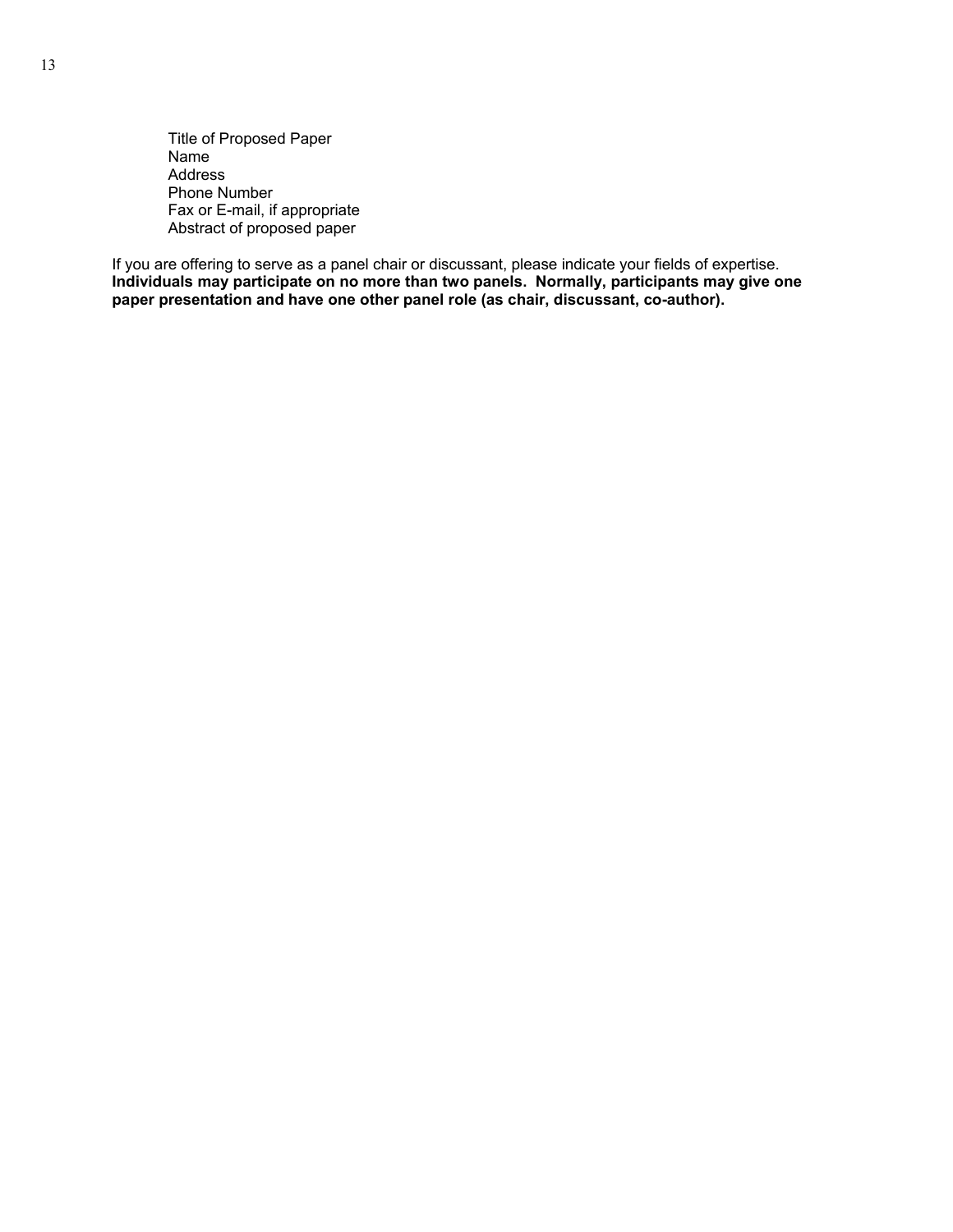The program committee will also organize a series of **Poster Sessions** by subject area. If you are interested in participating in a poster session or would like additional information about the nature of a poster session, please contact the section organizers listed below.

Individuals with proposals that do not seem to fit into one of the sections listed below and groups not affiliated with the MPSA that wish to sponsor panels should contact the general program chairs.

## **1997 Program Committee**

#### **1. Comparative Politics - Industrialized Countries**

**Duane Swank**, Department of Political Science, P.O. Box 1881, Marquette University, Milwaukee, WI 53201-1881, Phone: 414/288-3418, Fax: 414/288-3360, swankd@vms.csd.mu.edu

#### **2. Comparative Politics - Developing Countries**

**Jeffrey Winters**, Department of Political Science, Northwestern University, Scott Hall, 601 University Place, Evanston, IL 60208, Phone: 708/491-2630 Fax: 708/491-8985, jalan@merle.acns.nwu.edu, jaw@nwu.edu

#### **3. Comparative Politics - Transitions Toward Democracy**

**Stephen Crowley**, Department of Politics, Oberlin College, Rice Hall, Oberlin, OH 44074-1095, Phone: 216/775-8286, Fax: 216/775-8124, steve\_crowley@qmgate.cc.oberlin.edu

#### **4. International Relations**

**Joshua Goldstein**, School of International Service, American University 4400 Massachusetts Avenue N.W., Washington, DC 20016, Phone: 202/885-2457 Fax: 202/885-2494, jgoldst@American.edu

#### **5. International Political Economy**

**Dennis Quinn**, School of Business Administration, Georgetown University Washington, DC 20057, Phone: 202/687-1027, quinnd@gunet.georgetown.edu

#### **6. Political Psychology and Public Opinion**

**Diana C. Mutz**, Department of Political Science, University of Wisconsin 110 North Hall, Madison, WI 53706,

Phone: 608/263-2414, Fax: 608-265-2663, mutz@polisci.wisc.edu

#### **7. Elections, Voting Behavior, and Participation**

**Jon Nagler**, Department of Political Science, University of California, Riverside, Riverside, CA 92521, Phone: 909/787-7258 or 787-5501, Fax: 909/787-3933, nagler@wizard.ucr.edu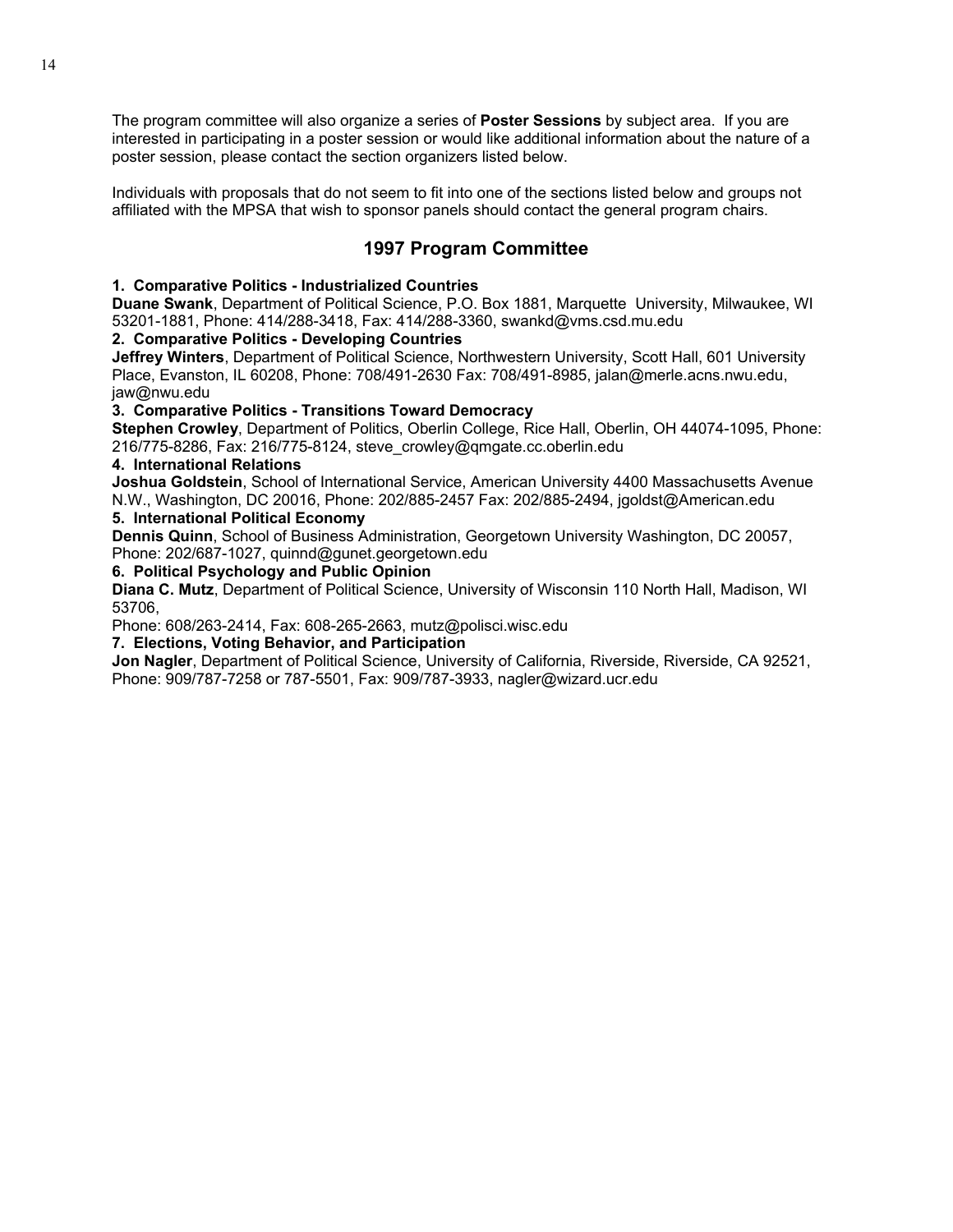#### **8. Mass Media and Political Communication**

**Dan Hallin**, Department of Mass Communication, University of California, San Diego, 9500 Gillman Drive, LaJolla, CA 92093, Phone: 619/534-2843, Fax: 619-534-7315, dhallin@weber.ucsd.edu

#### **9. Gender and Politics**

**Joan Tronto**, Department of Political Science, Hunter College, 695 Park Avenue, New York, NY 10021, Phone: 212/772-5680, Fax: 212/650-3669, tronto@iwm.univie.ac.at (until July 1996)

#### **10. Race, Class and Ethnicity**

**Dianne Pinderhughes**, Department of Political Science, University of Illinois, 361 Lincoln Hall, Urbana, IL 61801-3696, Phone: 217/333-3273, Fax: 217/244-5712, dpinderh@ux1.cso.uiuc.edu

#### **11. Political Theory and Philosophy: Theorists and Texts**

**Marion Smiley**, Department of Political Science, University of Wisconsin, Madison, 110 North Hall, Madison, WI 53706, Phone: 608/263-2391, Fax: 608/265-2663, smiley@polisci.wisc.edu **12. Political Theory and Philosophy: Approaches**

**John F. Burke**, Department of Social Sciences, University of Houston-Downtown, Houston, TX 77002, Phone: 713/221-8416, burke@dt3.dt.uh.edu

#### **13. Formal Modeling**

**John Londregan**, Department of Politics, Princeton University, Princeton, NJ 08544-1012, Phone: 609/258-2256,

Fax: 609/258-4772, johnlond@wws.princeton.edu

#### **14. Methodology**

**Janet Box-Steffensmeier**, Department of Political Science, Ohio State University, 2140 Derby Hall, 154 N. Oval Mall, Columbus, OH 43210

Phone: 614/292-9642, Fax: 614/292-1146, jboxstef@magnus.acs.ohio-state.edu

**Renee Smith**, Department of Political Science, University of Rochester, Rochester, NY 14627-0146, Phone: 716/275 -3225,

Fax: 716/275-1616, rnes@troi.cc.rochester.edu

### **15. Political Parties and Interest Groups**

**Anthony Nownes**, Department of Political Science, University of Tennessee, Knoxville, TN 37996-0410, Phone: 615/974-7052,

Fax: 615/974-7037, anownes@utkux.utcc.utk.edu

#### **16. Presidency and Executive Politics**

**Lawrence Jacobs**, Department of Political Science, University of Minnesota, Twin Cities, Minneapolis MN 55455, Phone: 612/625-3384, Fax: 612/626-7599, ljacobs@polisci.umn.edu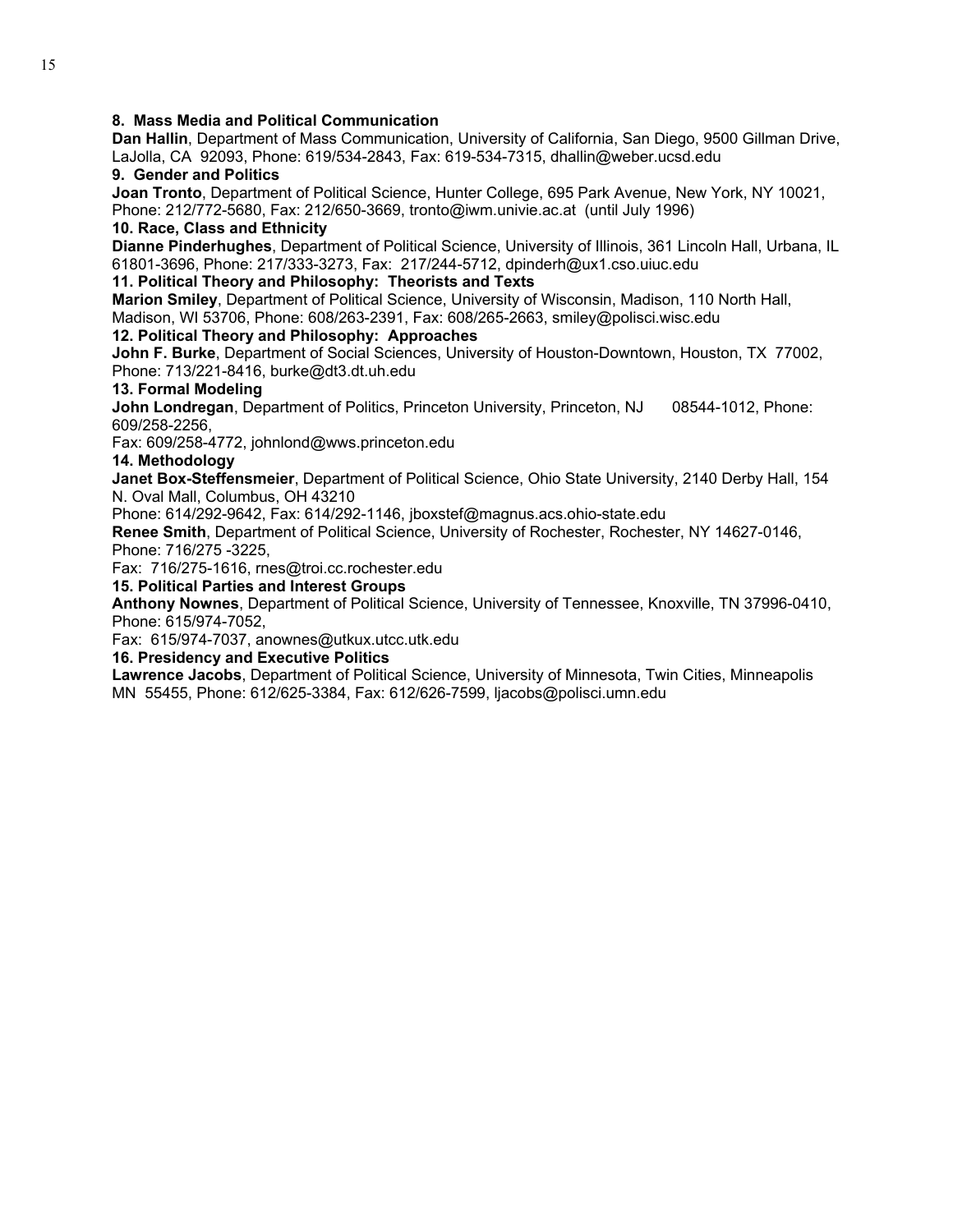#### **17. Legislative Politics**

**David Canon**, Department of Political Science, University of Wisconsin, 110 North Hall, Madison, WI 53706, Phone: 608/263-2283, Fax: 608/265-2663, dcanon@polisci.wisc.edu

#### **18. Judicial Politics and Public Law**

**Kevin T. McGuire**, Department of Political Science, University of North Carolina, Chapel Hill, Chapel Hill, NC 27599-3265, Phone: 919/962-0431, Fax: 919/ 962-0432, kmcguire.ham@mhs.unc.edu

### **19. State and Intergovernmental Politics**

**Carol Weissert**, Department of Political Science, 303 S. Kedzie Hall, Michigan State University, East Lansing MI 48824-1032, Phone: 517/353-3292, Fax: 517/432-1091, carol.weissert@ssc.msu.edu **20. Urban and Local Politics** 

**Elaine B. Sharp**, Department of Political Science, 504 Blake Hall, University of Kansas, Lawrence KS 66045, Phone: 913/864-3523

Fax: 913/864-5208, ebsibm@statl.cc.ukans.edu

#### **21. Public Policy**

**Paul Quirk**, Department of Political Science, University of Illinois

361 Lincoln Hall, Urbana II 61801, Phone: 217/244-4826,

Fax: 217/244-5712, paulq@igpa.uiuc.edu

#### **22. Public Administration**

**George Gordon**, Department of Political Science, 4600 Political Science, Illinois State University, Normal, IL 61790-4600, Phone: 309/438-8483, Fax: 309/438-5310, gjgord@rs6000.cmp.ilstu.edu **23. Political Culture** 

**Lane Crothers**, Department of Political Science, 4600 Illinois State University, Normal, IL 61790-4600, Phone: 309/438-8813,

Fax: 309/438-5310, alcroth@ilstu.edu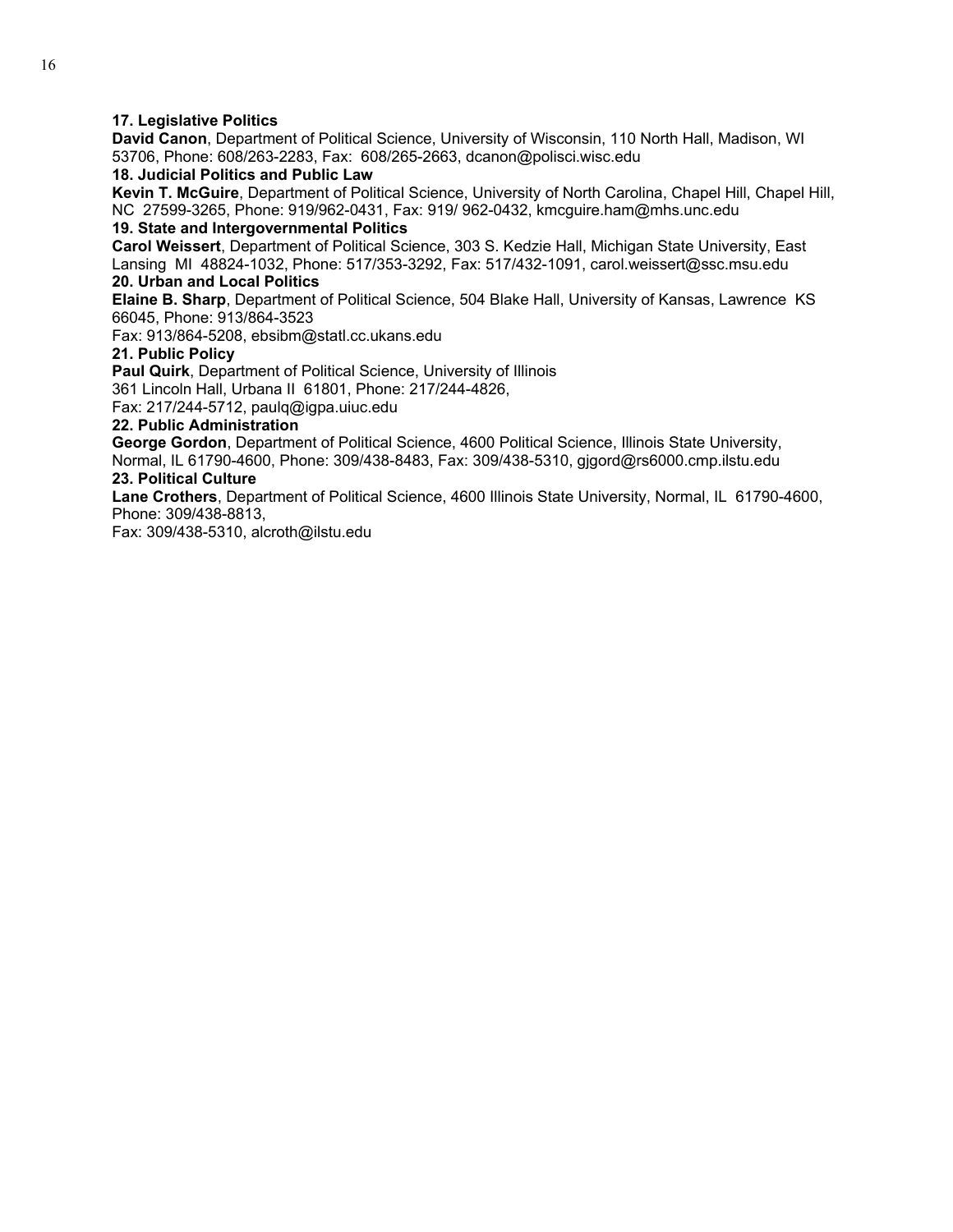# **Nominations Committee**

President-elect Arlene Saxonhouse has appointed the following persons to the **Nominations Committee**. Please send all nominations for president, vice-president, and council (term 1997-2000) to:

#### **Gregory Caldeira (CHAIR)**

 Department of Political Science Ohio State University Columbus, OH (614) 292-9642 gcaldeira@magnus.acs.ohio-state.edu

 **Michael Zuckert**, Carleton College **John Kingdon**, University of Michigan **Susan Hansen**, University of Pittsburgh **Dianne Pinderhughes**, University of Illinois- **Example 2** Urbana

The election of officers and Annual Business Meeting will be held on Friday, April 19, 1996 at 5:30 pm in the Red Lacquer Room on the 4th floor. President's Reception to Follow.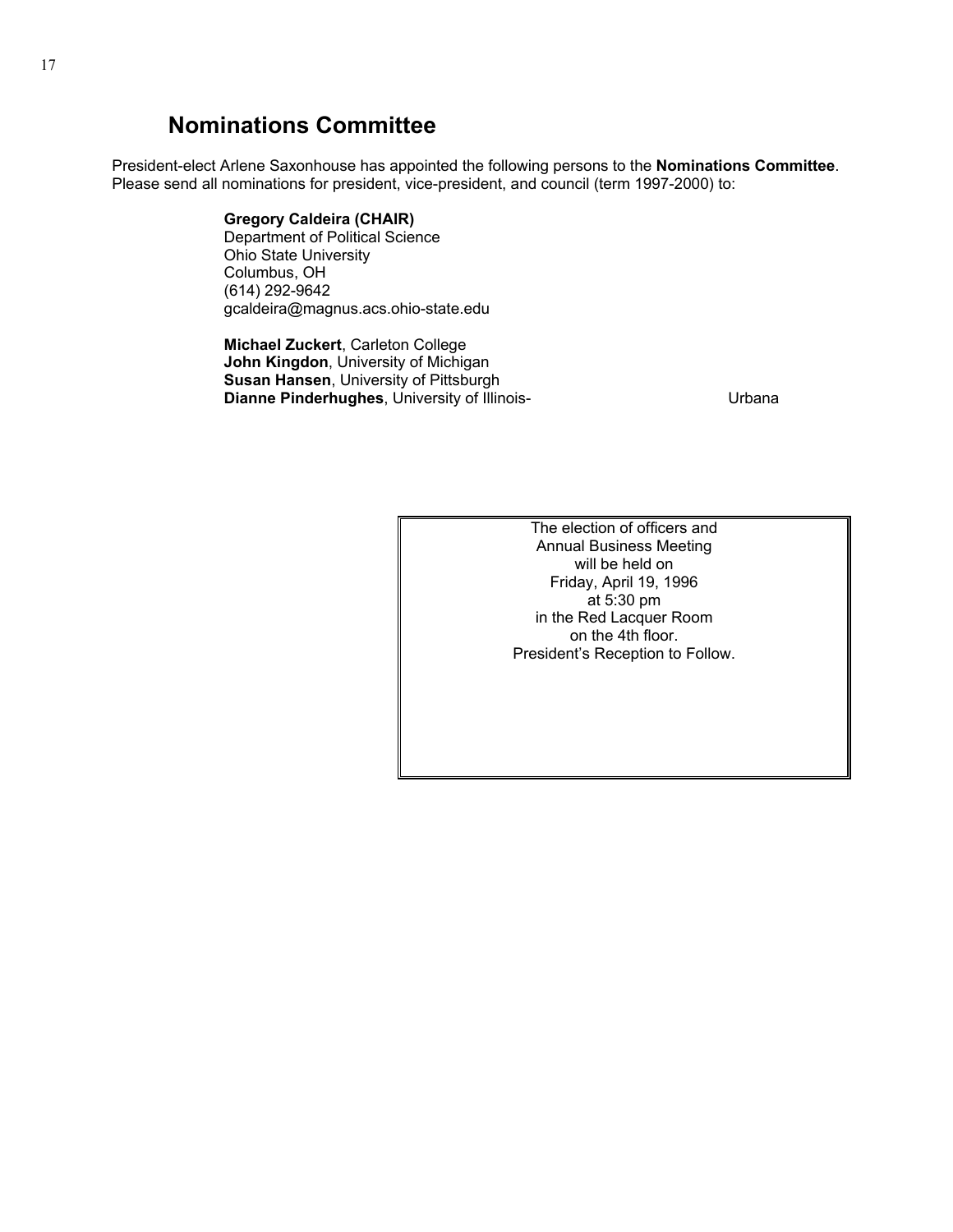# **CHICAGO GUIDE**

Chicago Office of Tourism (312) 280-5740 Chicago Fine Arts Hotline (312) 346-3278

#### **Fine Arts, Museums and Libraries**

Adler Planetarium (312) 322-0300 Art Institute of Chicago (312) 443-3600 Chicago Academy of Sciences (312) 871-2668 Chicago Children's Museum (312) 527-1000 Chicago Historical Society (312) 642-4600 Chicago Maritime Museum (312) 836-4343 Chicago Sports Hall of Fame (312) 943-3086 DuSable Museum of African American History (312) 947-0600 Field Museum of Natural History (312) 922-9410 Lyric Opera (312) 332-2244 Mexican Fine Arts Center Museum (312) 738-1503 Museum of Broadcast Communications (312) 987-1500 Museum of Contemporary Photography (312) 663-5554 Museum of Contemporary Art (312) 280-5161 Museum of Science & Industry/Omnimax (312) 684-1414 Newberry Library (312) 943-9090 Orchestra Hall (312) 435-6666 Oriental Institute Museum (312) 702-9520 John G. Shedd Aquarium and Oceanarium (312) 939-2438 Harold Washington Library Center (312) 747-4300

### **Sporting Events**

BASKETBALL DATE OPPONENT Chicago Bulls **April 18** Detroit (312)455-4000 April 20 Indianapolis

BASEBALL Chicago Cubs April 16 & 17 Cincinnati (312)404-2827 April 18-21 San Francisco

Chicago White Sox (312) 924-1000 On the Road

# **RESTAURANT GUIDE**

#### *Within Walking Distance*

**THE BERGHOFF** - 17 W. Adams. Solid German food and lots of it, and a nice old place. I recommend their own Berghoff's dark beer on tap, and the creamed spinach side dish. The service is fast, if you're rushed. Casual and inexpensive.

**TRATTORIA NO. 10** - 10 N. Dearborn. Probably the best Italian food in the immediate vicinity. Very charming, below-ground setting.

**NICK'S FISH MARKET** - Monroe and Dearborn. Expensive. Shirt and tie. Need reservations, but good. **ITALIAN VILLAGE** - Monroe, west of State. Good Italian food. Moderately expensive. Shirt and slacks. Probably good idea to make reservations.

**BINYONS** - 300 block of So. Plymouth Court. American cuisine. Moderately expensive. Shirt and slacks.

**THE PRAIRIE RESTAURANT** - 500 S. Dearborn. Offers nouvelle/regional cuisine. Moderately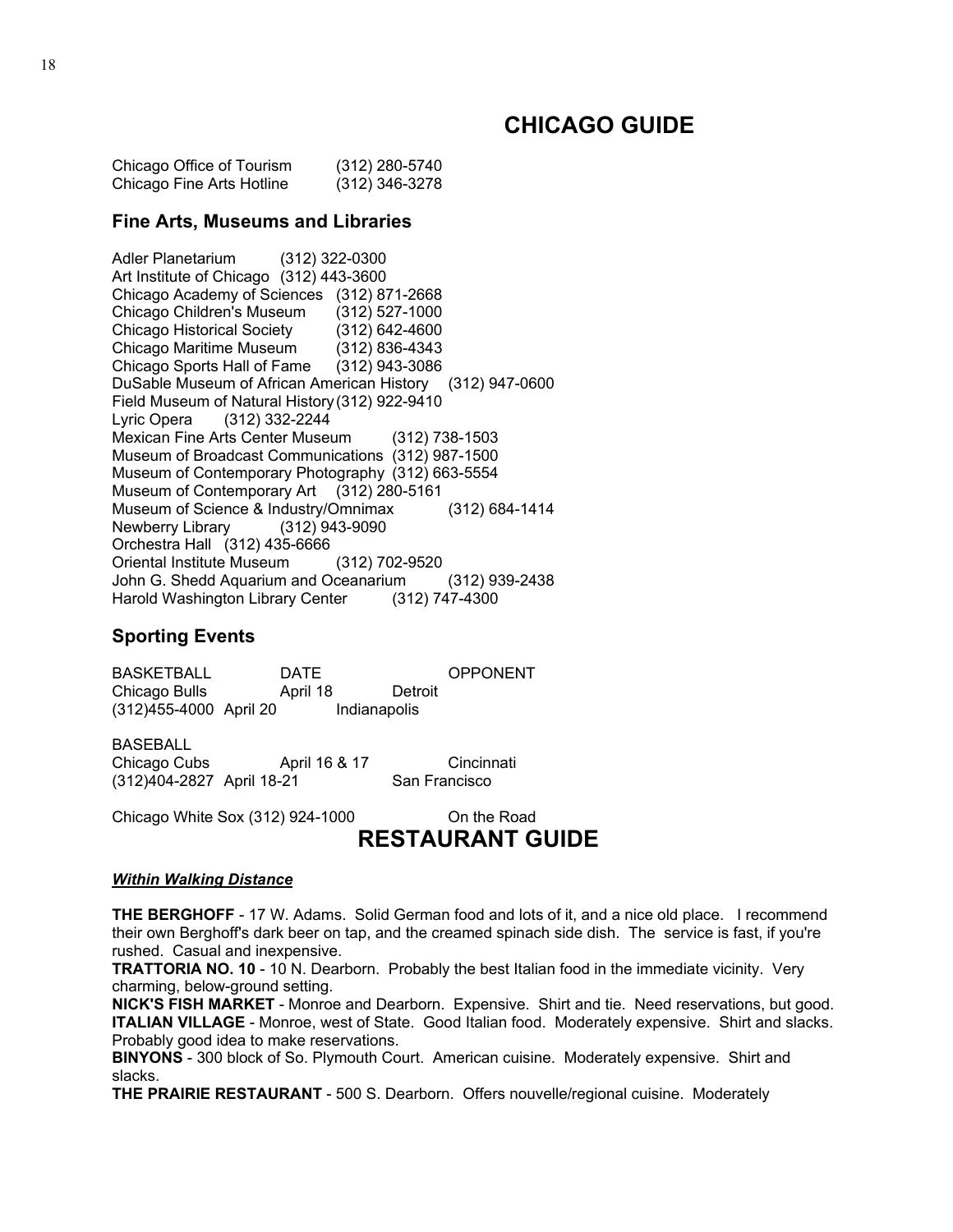expensive.

**PRINTER'S ROW** - 550 S. Dearborn. Also nouvelle/regional cuisine. Moderately expensive.

#### *Short Cab Rides*

**RUTH'S CHRIS STEAK HOUSE** - 431 N. Dearborn. (321-2725). Pricey but wonderful steaks. **GINO'S EAST** - 160 E. Superior. Deep-dish Chicago style pizza is the speciality.

**THE NINETY FIFTH** - In the John Hancock Center, North Michigan Ave. Panoramic view of the city. Wonderful luncheon value.

**BUB CITY CRABSHACK & BAR-B-Q** - 901 W. Weed. (266-1200). Shrimp, crab, crayfish in a Chicago version of a crab shack. Cajun dishes are good, as is fried chicken.

**THE SALOON** - 200 E. Chestnut. American fare with Southwestern accents. Somewhat pricey.

**JAXX** - 676 N. Michigan. Spectacular view of Michigan Avenue. Recently written up for best breakfasts around. Expensive.

**BANGKOK CAFE** - 9 W. Hubbard. I think the best deal for overall price and quality of the N. State Street Thai restaurants. Soups and coconut-curry dishes especially recommended.

**HATSUHANA** - 160 E. Ontario. Probably the best sushi downtown. Not cheap.

**HOUSE OF HUNAN** - 535 N. Michigan. Hunan, Szechwan and Mandarin.

**BLACKHAWK LODGE** - Superior and Wabash. Casual dress. Best prime rib around. Extensive menu. Interesting surroundings. Moderately expensive.

**BISTRO 110** - 110 E. Pearson. Market-fresh fish, veal and beef. Excellent pasta dishes and desserts. **LAWREY'S** - Michigan and Ontario. Expensive. Dressy. Best roast beef, creamed spinach and baked potatoes.

**MORTON'S** - 1050 N. State. Very expensive. Rated #1 steakhouse in Chicago.

**HOUSTON'S** - Rush and Ontario. Good food. Casual. Great bar. Moderately priced.

**ED DEBEVIC'S** - Ontario and Wells. Casual, inexpensive. Noisy, but if you are into the 50's you'll love the atmosphere.

**UNO'S** - Ohio and Wabash. Best deep dish pizza around. Inexpensive. Casual and always a long wait. (Best to go when it's not raining.)

**DUE'S** - Ontario and Wabash. Same owners as above.

**HARRY CARAY'S** - 33 W. Kinzie. Moderately expensive. Italian cuisine. Big noisy bar. Lots of baseball memorabilia. Shirt and slacks.

**TOPOLOBOMPO** - 445 N. Clark. Mexican, but appeals to the Yuppie element. Casual. Rather unique dishes.

**IT'S GREEK TO ME** - 306 S. Halsted. The Greektown joint with the least grease. Be sure and try the Greek Connection appetizer platter.

**GIBSONS** - 1028 N. Rush. A steakhouse recently rated in the top ten steak houses by the *Tribune* with reportedly one of the best martinis in town. Pricey.

**LUCIANO'S** - 871 N. Rush. Pleasant Italian spot, with several interesting pasta dishes. Moderate.

**GYPSY** - 215 E. Ohio. Interesting eclectic menu, wonderful wine list. Moderate.

**VINCI** - 1732 N. Halsted. Provincial Italian Cuisine.

**SCOOZI!** - 410 W. Huron. Countryside and regional Italian cuisine. A fun place.

**ZINFANDELS** - 59 W. Grand. Fine Amercian Cuisine. Menu changes monthly. Moderately expensive.

# **Overview of Official Program**

#### **Thursday, April 18**

| 9:00 am - 5:00 pm   | Registration Exhibit Hall                |                     |
|---------------------|------------------------------------------|---------------------|
| 11:00 $am$          | <b>MPSA Council Meeting Crystal Room</b> |                     |
| $9:00$ am - 5:00 pm | <b>Exhibits and Paper Sales</b>          | <b>Exhibit Hall</b> |
| 10:00 am - 6:00 pm  | Child Care                               |                     |
| 11:00 am - 5:00 pm  | <b>Placement Center</b>                  | <b>Mezzanine</b>    |
| 11:00 am - 12:45 pm | Panels                                   |                     |
| $1:30 - 3:15$ pm    | Panels                                   |                     |
|                     |                                          |                     |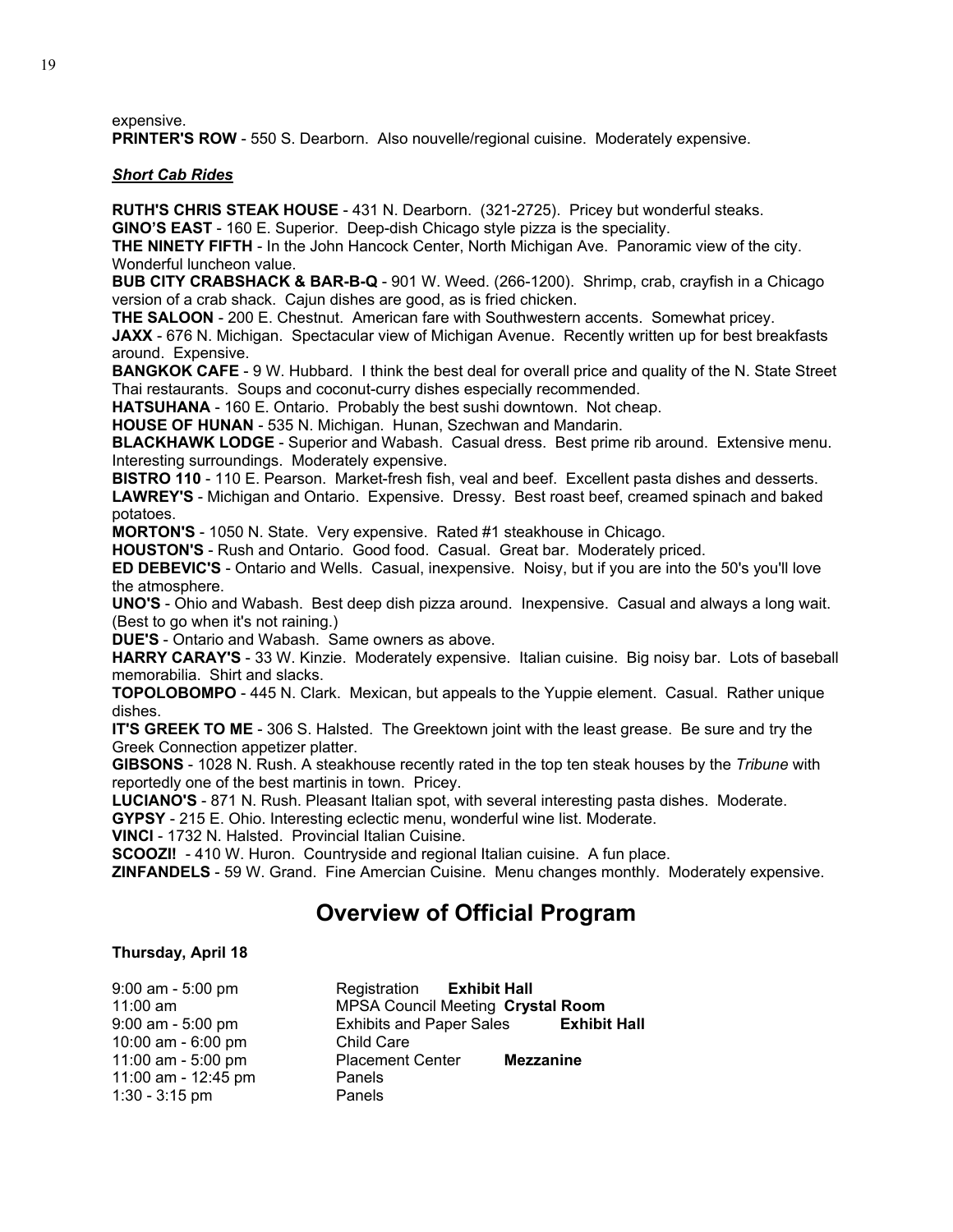3:30 - 5:15 pm Panels

## **Friday, April 19**

| Registration                                | <b>Exhibit Hall</b>          |
|---------------------------------------------|------------------------------|
| Poster Session Mezzanine                    |                              |
| <b>Placement Center</b><br><b>Mezzanine</b> |                              |
| <b>Exhibits and Paper Sales</b>             | <b>Exhibit Hall</b>          |
| <b>Child Care</b>                           |                              |
|                                             |                              |
| Panels                                      |                              |
| Panels                                      |                              |
| Panels                                      |                              |
| <b>AJPS Editorial Board</b>                 |                              |
| Cresthill Room<br>Meeting                   |                              |
| <b>Business Meeting, Awards</b>             |                              |
|                                             |                              |
| <b>President's Reception</b>                |                              |
|                                             | Red Lacquer Room (4th Floor) |
|                                             | Red Lacquer Room (4th Floor) |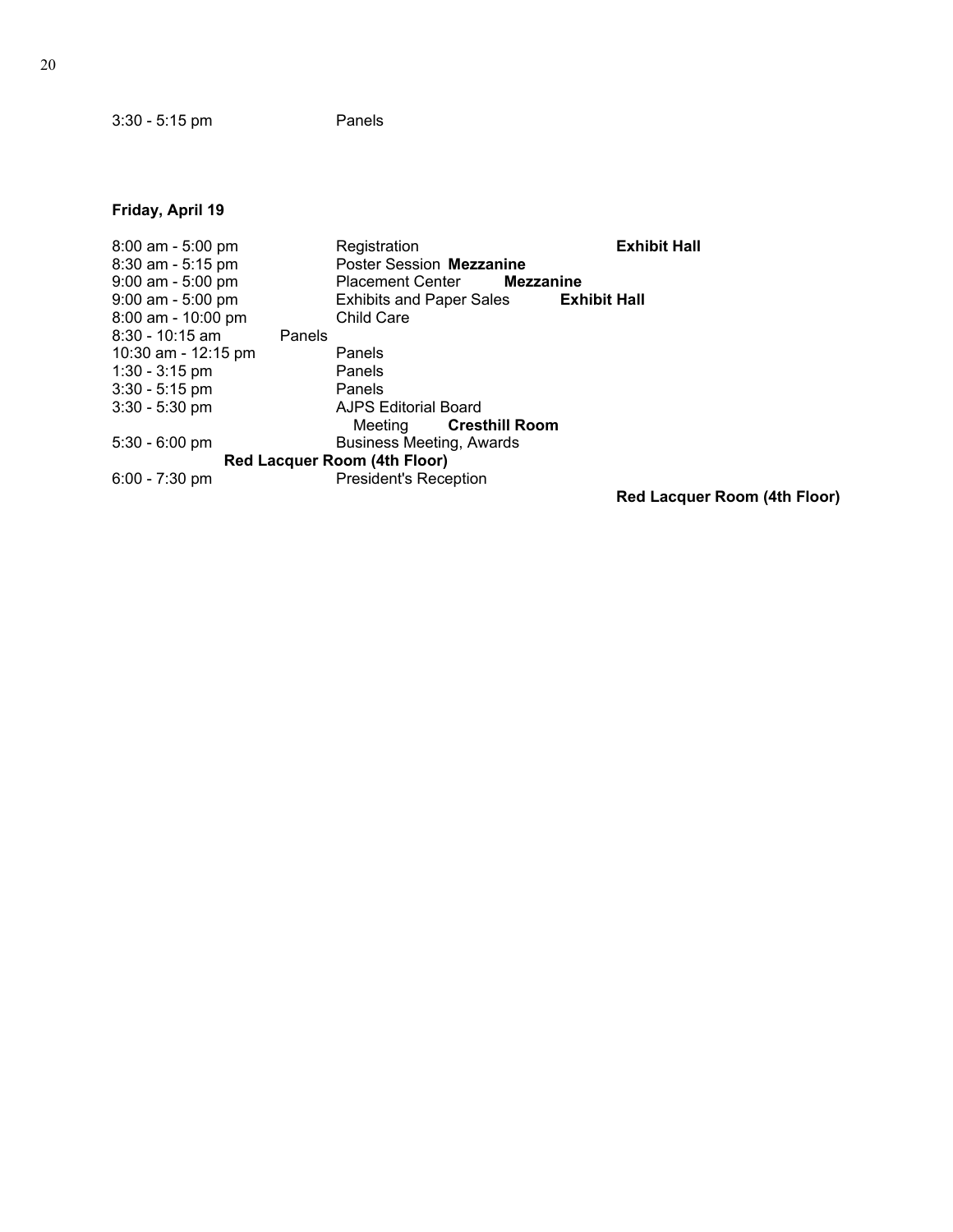### **Saturday, April 20**

| $9:00$ am           |        | <b>MPSA New Council</b>         |                       |                     |                     |
|---------------------|--------|---------------------------------|-----------------------|---------------------|---------------------|
|                     |        | Meeting                         | <b>Cresthill Room</b> |                     |                     |
| 8:00 am - 2:00 pm   |        | Registration                    |                       |                     | <b>Exhibit Hall</b> |
| 9:00 am - 3:00 pm   |        | <b>Placement Center</b>         | <b>Mezzanine</b>      |                     |                     |
| $8:00$ am - 5:30 pm |        | Child Care                      |                       |                     |                     |
| $9:00$ am - 2:00 pm |        | <b>Exhibits and Paper Sales</b> |                       | <b>Exhibit Hall</b> |                     |
| $8:30 - 10:15$ am   | Panels |                                 |                       |                     |                     |
| 10:30 am - 12:15 pm |        | Panels                          |                       |                     |                     |
| $12:30 - 1:30$ pm   |        | 1997 Program Committee          |                       |                     |                     |
|                     |        | Meeting                         | <b>Cresthill Room</b> |                     |                     |
| $1:30 - 3:15$ pm    |        | Panels                          |                       |                     |                     |
| $3:30 - 5:15$ pm    |        | Panels                          |                       |                     |                     |

**Authors: Please Pick Up Your Unsold Papers and Paper Request Sheets at 12:00 noon on Saturday**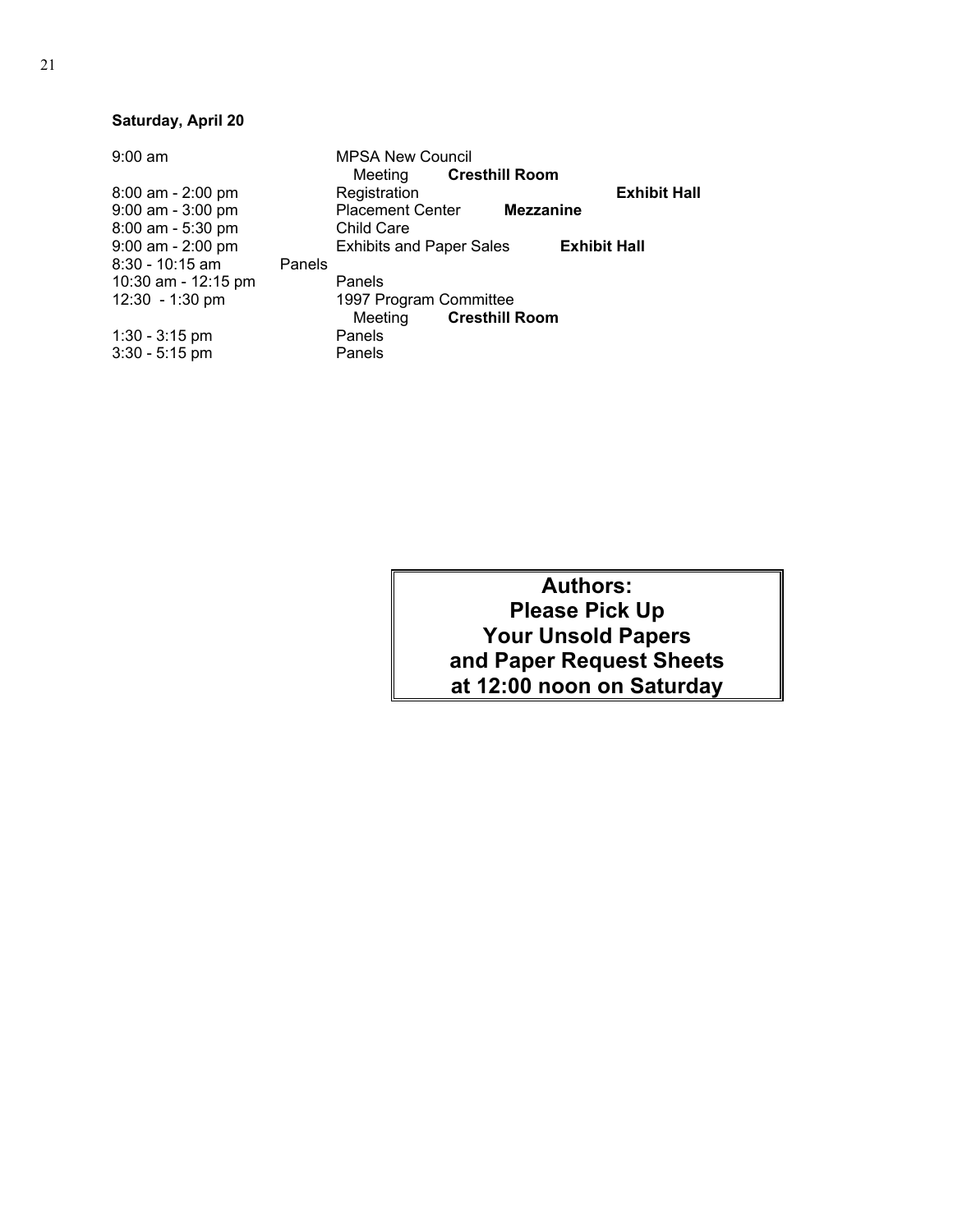| Thursday, April 18                                         |                                                                                                         |                  |                  |                      |
|------------------------------------------------------------|---------------------------------------------------------------------------------------------------------|------------------|------------------|----------------------|
| $6:00 - 8:00$ pm                                           | Indiana University Reception                                                                            | <b>Parlor H</b>  |                  |                      |
| 10:00 -12:00 pm                                            | Washington University - St. Louis<br>Reception in Honor of<br><b>Robert Salisbury</b><br><b>Crystal</b> |                  |                  |                      |
| Friday, April 19                                           |                                                                                                         |                  |                  |                      |
| 7:30 - 8:30 am<br>F                                        | Midwest Women's Caucus for<br><b>Political Science - Breakfast Business</b>                             |                  |                  | <b>MeetingParlor</b> |
|                                                            | 12:00 - 3:00 pm Policy Studies Organization Meeting                                                     | <b>Cresthill</b> |                  |                      |
| $4:00 - 6:00$ pm                                           | <b>Florida State University Reception</b>                                                               |                  | <b>Parlor G</b>  |                      |
| $5:30 - 7:30$ pm                                           | Political Organizations and<br>Parties (APSA) Executive Council<br>MeetingSandburg 7                    |                  |                  |                      |
| $5:30 - 7:30$ pm                                           | Mid-American Conference Schools                                                                         |                  | <b>LaSalle 1</b> |                      |
| $6:00 - 8:00$ pm                                           | <b>Midwest Women's Caucus</b><br>Reception<br>Crystal                                                   |                  |                  |                      |
| $6:00 - 8:00$ pm                                           | The Harvard International Journal<br>of Press/Politics Reception                                        | <b>Cresthill</b> |                  |                      |
| $6:00 - 8:00$ pm                                           | University of Illinois Reception                                                                        | <b>PDR 18</b>    |                  |                      |
| $6:00 - 8:00$ pm                                           | University of Iowa Reception                                                                            | <b>PDR 17</b>    |                  |                      |
| $6:00 - 8:00$ pm                                           | University of Michigan Reception                                                                        |                  | <b>Parlor H</b>  |                      |
| $6:00 - 8:00$ pm                                           | University of Minnesota Reception                                                                       |                  | <b>Parlor F</b>  |                      |
| $6:00 - 8:00$ pm                                           | Ohio State University Reception PDR 16                                                                  |                  |                  |                      |
| 10:00 pm - 12:00 am                                        | University of Houston and<br><b>Rice University Reception</b>                                           | <b>Crystal</b>   |                  |                      |
| Saturday, April 20                                         |                                                                                                         |                  |                  |                      |
| $9:00$ am - $5:00$ pm<br><b>Council Meeting</b>            | American Political Science<br><b>Crystal</b>                                                            |                  |                  | Association          |
| 11:30 am - 2:00 pm<br>Council Luncheon<br>Sunday, April 21 | <b>American Political Science</b><br>PDR <sub>9</sub>                                                   |                  |                  | Association          |

1:00 - 5:00 pm Political Theory Group Meeting **PDR 4**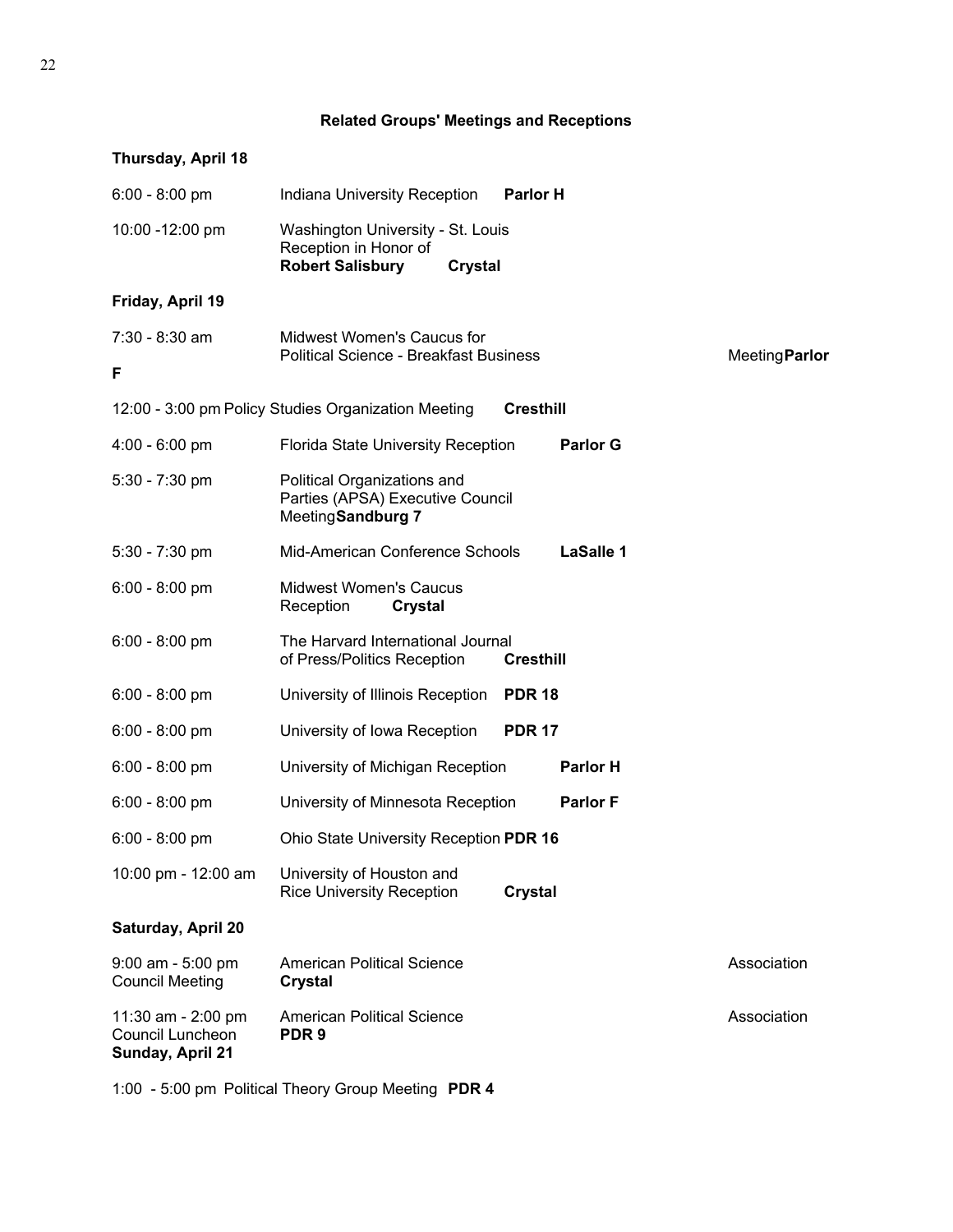# **1996 PROGRAM COMMITTEE**

#### **The MPSA thanks the committee for its work in support of the annual meeting**

**General Program Chair**: Charles H. Franklin, Department of Political Science, University of Wisconsin--Madison, Madison, WI 53706. Phone: 608-263-1878. Fax: 608-265-2663. Email: franklin@polisci.wisc.edu

#### **Program Committee**

**1. Comparative Politics--Industrialized Countries**: Shaun Bowler, Department of Political Science, University of California--Riverside, Riverside, CA 92521. Phone: 909-787-5595. Fax: 909-787-3933. Email: bowler@wizard.ucr.edu

**2. Comparative Politics--Developing Countries**: Gretchen Casper, Department of Political Science, Texas A&M University, College Station, TX 77843. Phone: 409-845-8594. Fax: 409-847-8924. Email: e339gc@lewie.tamu.edu **3. Comparative Politics--Transitions towards Democracy**: Christian Davenport, Department of Political Science, University of Houston, Houston, TX 77204-3474. Phone: 713-743-3915. Fax: 713-743-3927. Email: pols1z5@uhupvm1.uh.edu

**4. International Relations**: Richard J. Stoll, Department of Political Science, PO Box 1892, Rice University, Houston, TX 77251. Phone: 713-527-4683 and 713-527-8101 ext. 3362. Fax: 713-285-5273. Email: stoll@ruf.rice.edu

**5. International Political Economy**: Andrew Sobel, Department of Political Science, Washington University, Box 1063, One Brookings Drive, St. Louis, MO 63130. Phone: 314-935-5810. Fax: 314-935-5856. Email: sobel@wuecon.wustl.edu

**6. Political Psychology and Public Opinion**: Leonie Huddy, Department of Political Science, SUNY Stony Brook, Stony Brook, NY 11794. Phone: 516-632-7639. Fax: 516-632-9023. Email: lhuddy@ccvm.sunysb.edu

**7. Elections, Voting Behavior and Participation**: William G. Jacoby, Department of Government and International Studies, University of South Carolina, Columbia, SC 29208. Phone: 803-777-6902. Fax: 803-777-8255. Email: n350085@univscvm.csd.sc.edu

**8. Mass Media and Political Communication**: Darrell West, Department of Political Science, Brown University, Providence, RI 02912. Phone: 401-863-1163. Fax: 401-863-7018. Email: darrell\_west@brown.edu

**9. Women and Politics**: Nancy Burns, Center for Political Studies, Institute for Social Research, Room 3063, PO Box 1248, Ann Arbor, MI 48106-1248. Phone: 313-936-0094. Fax: NA. Email: nburns@umich.edu

**10. Race and Ethnicity**: Benjamin Marquez, Department of Political Science, University of Wisconsin--Madison, Madison WI, 53706. Phone: 608-263-2389. Fax: 608-265-2663. Email: marquez@polisci.wisc.edu

**11. Political Theory and Philosophy**: James Johnson, Department of Political Science, University of Rochester, Harkness Hall, Rochester, NY 14627-0147. Phone: 716-275-0622. Fax: 716-271-1616. Email: jjsn@troi.cc.rochester.edu

**12. Formal Modeling**: Rebecca B. Morton, Department of Political Science, University of California--San Diego, La Jolla, CA 92093-0521 Phone: 619-534-3548. Fax: 619-534-7130. Email: rmorton@weber.ucsd.edu

**13. Methodology**: R. Michael Alvarez, Division of Social Sciences, California Institute of Technology, Pasadena, CA 91125. Phone: 818-395-4273. Fax: 818-405-9841.

Email: rma@crunch.caltech.edu

**14. Political Parties and Interest Groups**: Allan J. Cigler, Department of Political Science, University of Kansas, 504 Blake, Lawrence, KS 66045. Phone: 913-864-3523. Fax: 913-864-5700. Email: trout@falcon.cc.ukans.edu

**15. Presidency and Executive Politics**: Mark A. Peterson, Graduate School of Public and International Affairs, University of Pittsburgh, Pittsburgh, PA 15260. Phone: 412-648-7627. Fax: 412-648-2605. Email: markp@vms.cis.pitt.edu

**16. Legislative Politics**: Carol M. Swain, Woodrow Wilson School, Princeton University, 313 Robertson, Princeton, NJ 08544. Phone: 609-258-2943. Fax: 609-258-1985.

Email: cmswain@wws.princeton.edu

**17. Judicial Politics and Public Law**: Kevin L. Lyles, Department of Political Science, University of Illinois--Chicago, 1007 W. Harrison, M/C 276, Chicago, IL 60607. Phone: 312-996-2396. Fax: 312-413-0440. Email: lyles@uic.edu

**18. State and Intergovernmental Politics**: Georgia Duerst-Lahti, Department of Political Science, Beloit College, 700 College St. Beloit, WI 53511. Phone: 608-882-6058. Fax: 608-363-2718. Email: duerstgj@beloit.edu

**19. Urban and Local Politics**: Richard C. Hula, Department of Political Science, Michigan State University, 303 S. Kedzie Avenue, East Lansing, MI 48824. Phone: 517-432-2047.

Fax: 517-432-1091. Email:richard.hula@ssc.msu.edu

**20. Public Policy**: Saundra K. Schneider, Department of Government and International Studies, University of South Carolina, Columbia, SC 29208. Phone: 803-777-6795. Fax: 803-777-8255. Email: N350084@univscvm.csd.sc.edu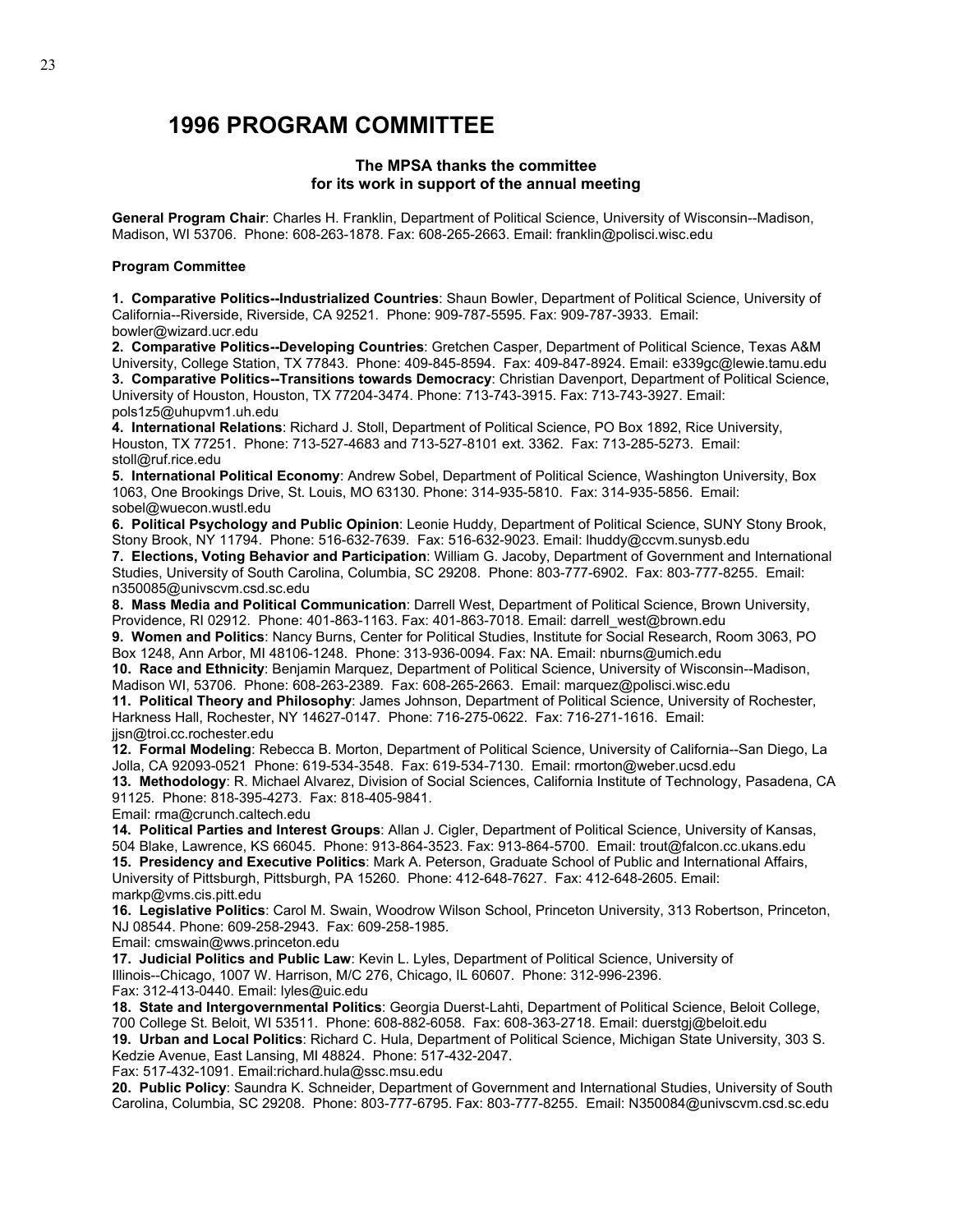**21. Public Administration**: Donald F. Kettl, La Follette Institute, University of Wisconsin--Madison, 1225 Observatory Dr, Madison, WI 53706. Phone: 608-262-3582. Fax: 608-265-3233. Email: kettl@ae.agecon.wisc.edu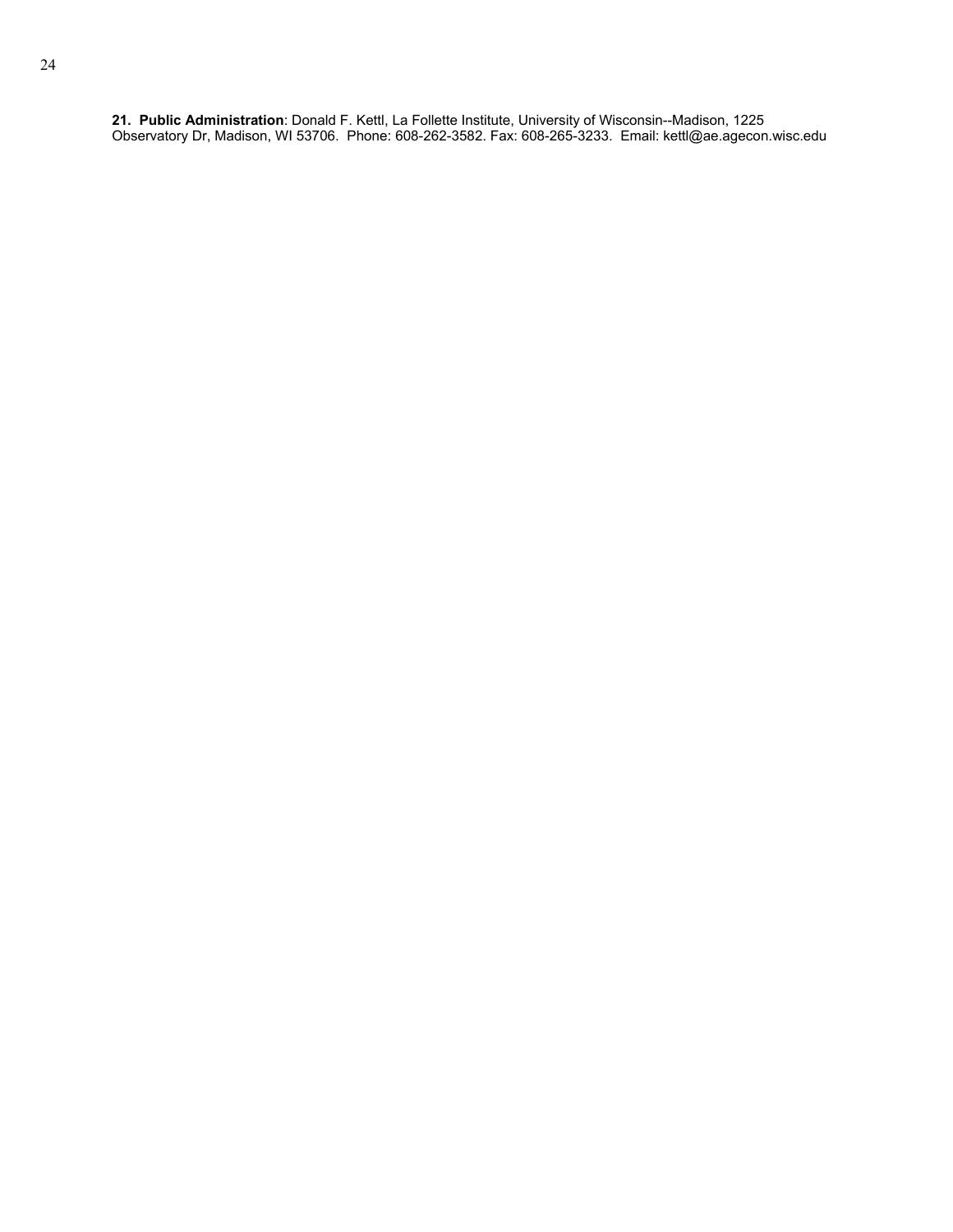Stepping into 21st Century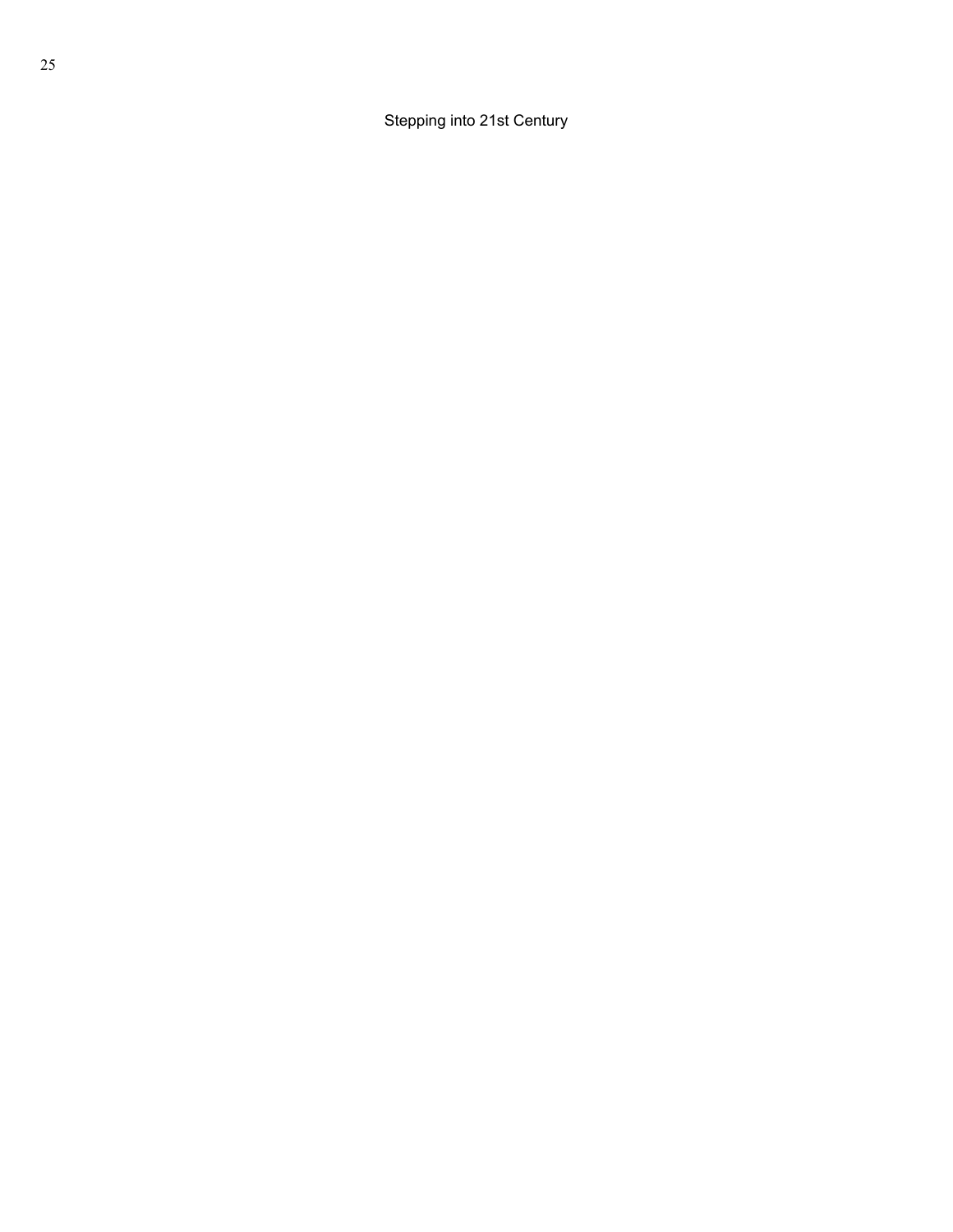#### **PROGRAM 1996 MEETING OF THE MIDWEST POLITICAL SCIENCE ASSOCIATION**

#### **CHARLES H. FRANKLIN PROGRAM ORGANIZER**

#### **OVERVIEW OF PANELS BY SECTION**

#### **SECTION 1. COMPARATIVE POLITICS: INDUSTRIALIZED COUNTRIES Shaun Bowler, University of California--Riverside**

| $1 - 1$ . | States, Civil Societies and Foreigners: The Politics<br>of Immigration in Advanced Industrial Countries | THU 11:00 |                   |
|-----------|---------------------------------------------------------------------------------------------------------|-----------|-------------------|
| $1 - 2$ . | Regionalism and System Transformation in the<br>Russian Federation SAT 3:30                             |           | <b>SANDBURG 6</b> |
| $1 - 3$ . | <b>Public Policies and Governance</b>                                                                   | SAT 8:30  | <b>SANDBURG 6</b> |
|           |                                                                                                         |           | <b>SANDBURG 6</b> |
| $1 - 4.$  | Protest and Social Movements in Western Europe THU 1:30                                                 |           | <b>SANDBURG 6</b> |
| $1-5.$    | Labor Markets and Migration THU 3:30                                                                    |           | <b>SANDBURG 6</b> |
| $1 - 6$ . | Party and Coalition Unity<br>FRI 8:30                                                                   |           | <b>SANDBURG 6</b> |
| $1 - 7$ . | Welfare States and Corporatism                                                                          | FRI 10:30 |                   |
| $1 - 8$ . | <b>British Politics</b><br>FRI 1:30                                                                     |           | <b>SANDBURG 6</b> |
| $1-9.$    | <b>German Politics</b><br>FRI 3:30                                                                      |           | <b>SANDBURG 6</b> |
| $1 - 10.$ | <b>Centralization of Government</b>                                                                     | SAT 10:30 | <b>SANDBURG 6</b> |
|           |                                                                                                         |           | <b>SANDBURG 6</b> |
| $1 - 11.$ | European Union<br>SAT 1:30                                                                              |           | <b>SANDBURG 6</b> |
| $1 - 12.$ | Elections in Comparative Perspective                                                                    | FRI 3:30  | <b>SANDBURG 5</b> |
|           |                                                                                                         |           |                   |

CO-SPONSORED PANELS LISTED ELSEWHERE IN THE PROGRAM: 5-8. Capital Mobility, Financial Transfers, and Debt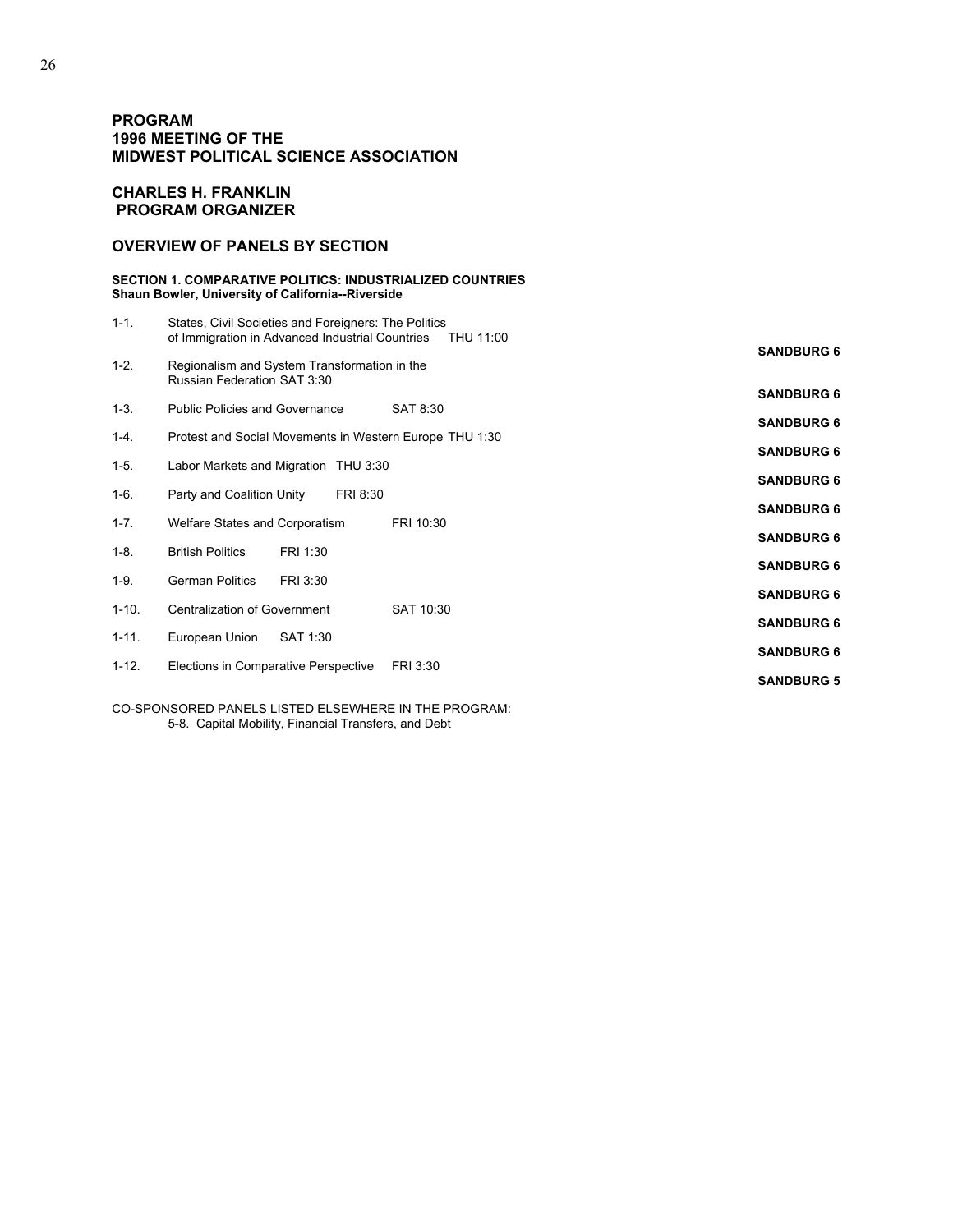#### **SECTION 2. COMPARATIVE POLITICS: DEVELOPING COUNTRIES Gretchen Casper, Texas A&M University**

| $2 - 1$ . | <b>Civil-Military Relations</b><br>(Co-Sponsored with Section on Comparative Politics:<br>Transitions Toward Democracy)<br>THU 11:00                                                                                                                                                              |                   |
|-----------|---------------------------------------------------------------------------------------------------------------------------------------------------------------------------------------------------------------------------------------------------------------------------------------------------|-------------------|
| 2.2.      | Ethnic Conflict in the Third World<br>THU 3:30                                                                                                                                                                                                                                                    | <b>DEARBORN 1</b> |
| $2 - 3$ . | Economic Neoliberalism in Latin America<br>THU 1:30                                                                                                                                                                                                                                               | <b>DEARBORN 1</b> |
| $2 - 4.$  | Elections and Economic Policy in Latin America<br>FRI 8:30                                                                                                                                                                                                                                        | <b>DEARBORN1</b>  |
|           |                                                                                                                                                                                                                                                                                                   | <b>DEARBORN1</b>  |
| $2 - 5.$  | Parties, Politicians, and the People in Latin America<br>FRI 10:30                                                                                                                                                                                                                                | <b>DEARBORN1</b>  |
| $2-6.$    | Workers and the State<br>FRI 1:30                                                                                                                                                                                                                                                                 | <b>DEARBORN1</b>  |
| $2 - 7$ . | Political Change in the People's Republic of China THU 3:30                                                                                                                                                                                                                                       | <b>SANDBURG 5</b> |
| $2 - 8$ . | Democratizing South Korea SAT 10:30                                                                                                                                                                                                                                                               | <b>DEARBORN1</b>  |
| $2-9.$    | Democratization in Africa: 1<br>SAT 1:30                                                                                                                                                                                                                                                          | <b>DEARBORN 1</b> |
| $2 - 10.$ | Democratization in Africa: 2<br>SAT 3:30                                                                                                                                                                                                                                                          | <b>DEARBORN1</b>  |
|           | CO-SPONSORED PANELS LISTED ELSEWHERE IN THE PROGRAM:<br>3-3. Coups and the Democratization Process: Retarding Factor or Instigator?<br>5-3. Institutions, Trade, and Development: East Asia and China<br>9-9. The Quality of Women's Lives<br>9-10. Women and Social Movements in the Third World |                   |
|           | SECTION 3. COMPARATIVE POLITICS: TRANSITIONS TOWARD DEMOCRACY<br><b>Christian Davenport, University of Houston</b>                                                                                                                                                                                |                   |
| $3 - 1$ . | Puzzles of Democratic Transitions in Russia and the<br>Ukraine THU 11:00<br><b>DEARBORN 2</b>                                                                                                                                                                                                     |                   |
| $3-2.$    | Dollars, Cents and Democratization<br>THU 3:30                                                                                                                                                                                                                                                    | <b>DEARBORN 2</b> |
| $3-3.$    | Coups and the Democratization Process: Retarding<br>Factor or Instigator?<br>(Co-Sponsored with the Section on Comparative Politics:<br>Developing Countries)<br>THU 1:30                                                                                                                         | <b>DEARBORN 2</b> |
| $3-4.$    | European Tides and Democratic Waves:<br>Which Way Are They Going? THU 3:30                                                                                                                                                                                                                        |                   |

**PARLOR G**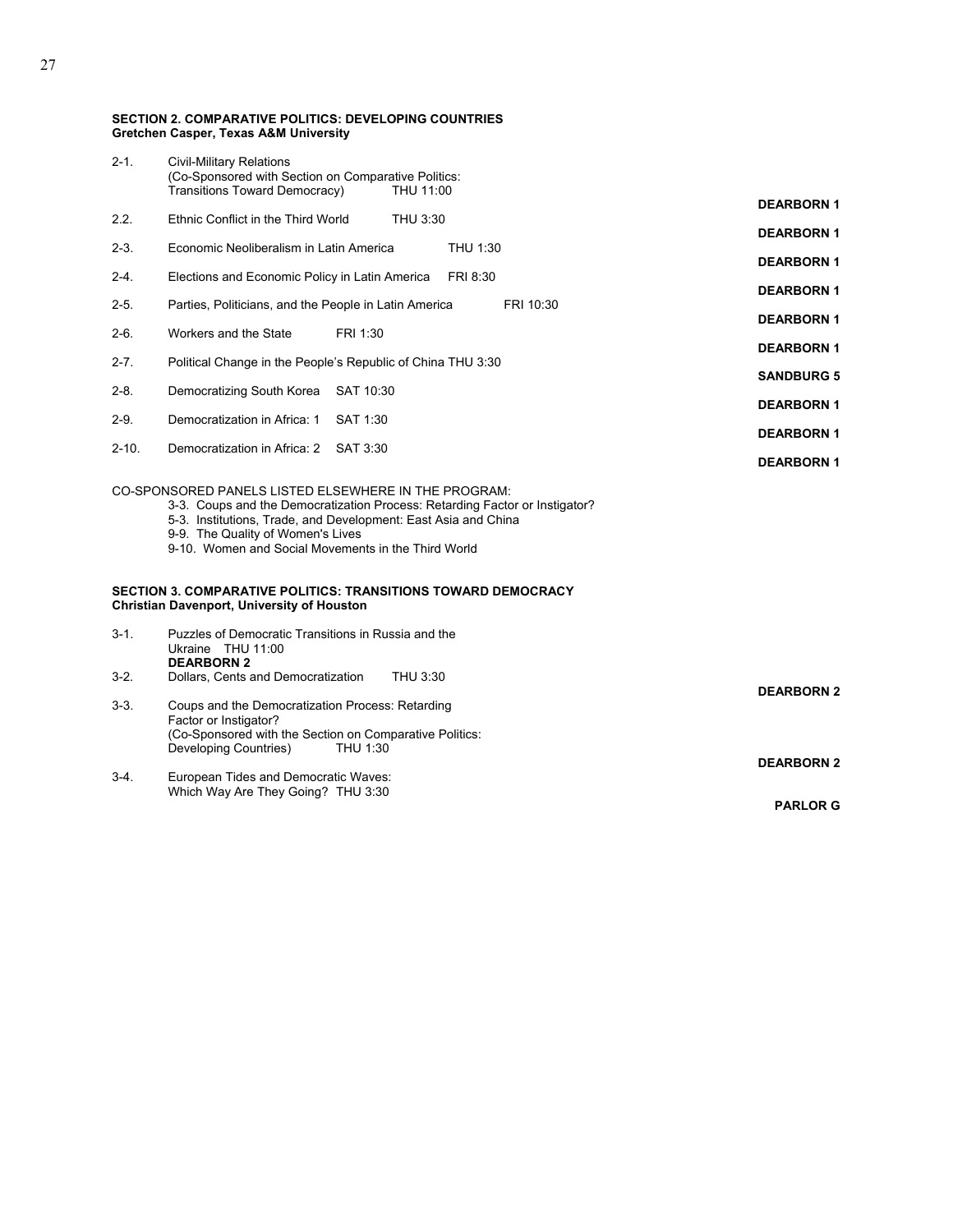| $3-5.$     | "It Just Doesn't Fit": Understanding Paradoxes in the<br><b>Transition to Democracy</b><br>FRI 10:30 |                                        |
|------------|------------------------------------------------------------------------------------------------------|----------------------------------------|
| $3-6.$     | Parliamentary Development and the East<br><b>European Transitions Towards Democracy</b><br>FRI 1:30  | <b>DEARBORN 2</b>                      |
| $3 - 7$ .  | Roundtable: Measuring Democracy: How Can<br>We Know it When We See It? SAT 8:30                      | <b>DEARBORN 2</b>                      |
| $3-8.$     | Roundtable: Confronting the Rebel's Dilemma<br>FRI 3:30                                              | <b>DEARBORN 2</b><br><b>DEARBORN 2</b> |
| $3-9.$     | Domestic Conflict and Democratization SAT 1:30                                                       | <b>DEARBORN 2</b>                      |
| $3 - 10.$  | Authoritarian Legacies and the Troubled Path to Democracy FRI 3:30                                   | <b>PDR 16</b>                          |
| $3 - 11.$  | "Oh, No You Don't": Repressing the Transition to Democracy<br>SAT 10:30                              | <b>PDR 16</b>                          |
| $3-12.$    | Roundtable: What's All the Hype About?: Contemporary<br>Criticisms of Democracy<br>SAT 1:30          |                                        |
| $3 - 13$ . | Institutions, Formal Theory and the Study of Democratization SAT 3:30                                | <b>PDR 16</b>                          |
| $3-14.$    | Theorizing About Transitions: Towards a Better<br>Understanding of the Move to Democracy<br>FRI 8:30 | <b>DEARBORN 2</b>                      |
| $3 - 15.$  | <b>Exploring Russian Transitions to Democracy</b><br>FRI 10:30                                       | <b>DEARBORN 2</b>                      |
|            |                                                                                                      | <b>SANDBURG 5</b>                      |
|            | CO-SPONSORED PANELS LISTED ELSEWHERE IN THE PROGRAM:<br>2-1. Civil-Military Relations                |                                        |
|            | <b>SECTION 4. INTERNATIONAL RELATIONS</b><br><b>Richard J. Stoll, Rice University</b>                |                                        |
| 4-1.       | Domestic Politics and Foreign Policy<br>SAT 8:30                                                     | <b>MONTROSE 2</b>                      |
| $4-2.$     | Research on Alliances<br>THU 11:00                                                                   | <b>MONTROSE 2</b>                      |
| 4-3.       | THU 1:30<br>Challenges to the State: Nationalism and Ethnic Conflict                                 | <b>MONTROSE 2</b>                      |
| $4 - 4$ .  | THU 3:30<br><b>Modeling Cooperation</b>                                                              | <b>MONTROSE 2</b>                      |
| $4 - 5.$   | SAT 10:30<br>Issues for U.S. Foreign Policy                                                          |                                        |

4-6. Militarization in Developing States FRI 10:30

4-7. Challenges to Mainstreaming International Relations Theory SAT 1:30 **MONTROSE 2**

**MONTROSE 2**

**MONTROSE 2**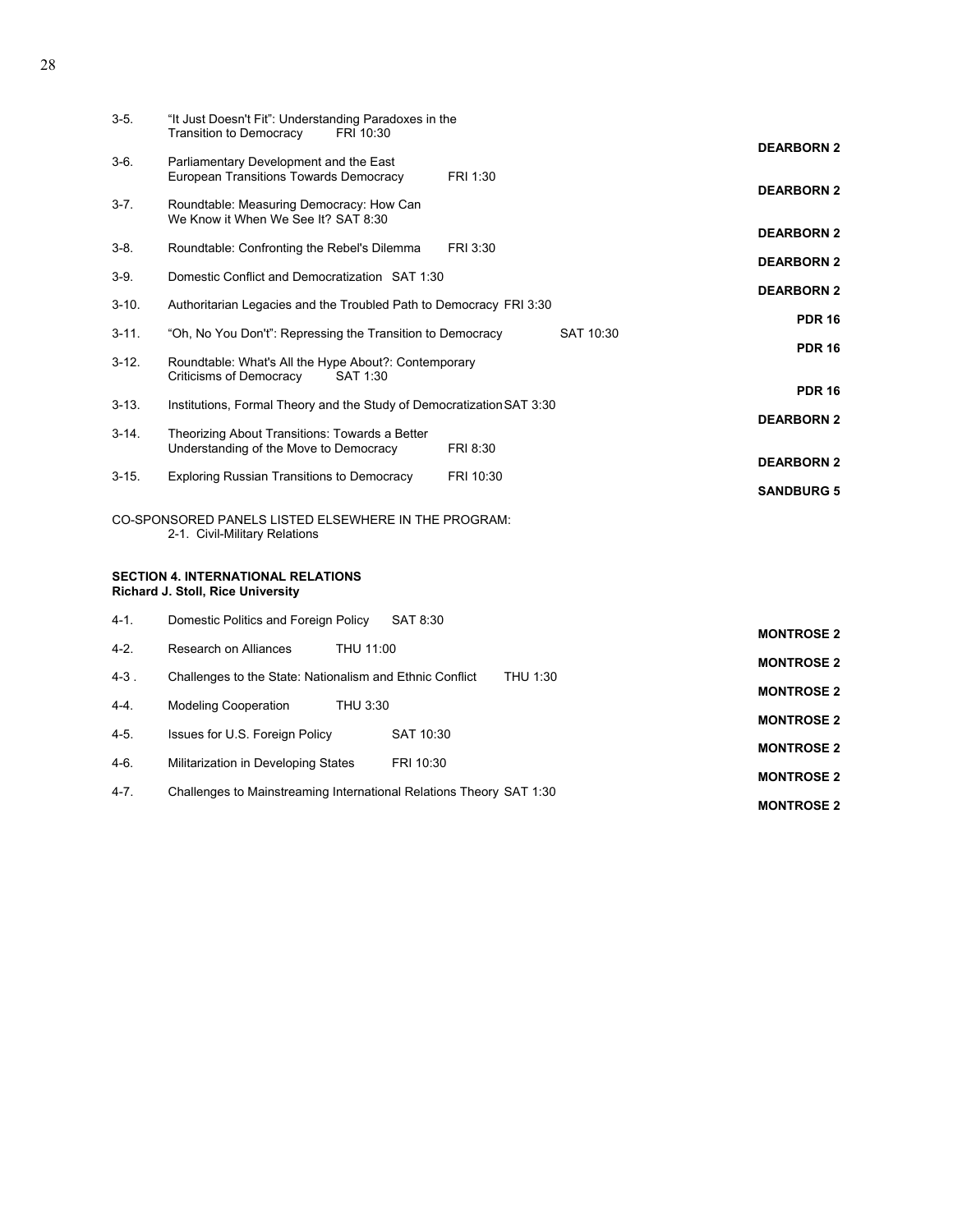| $4 - 8.$  | The United Nations and Its Agencies After the Cold War                                                                                                                                   |           | FRI 1:30  |                                          |                                    |
|-----------|------------------------------------------------------------------------------------------------------------------------------------------------------------------------------------------|-----------|-----------|------------------------------------------|------------------------------------|
| $4-9.$    | U.S. Defense Policy in the Post-Cold War Era                                                                                                                                             | FRI 3:30  |           |                                          | <b>MONTROSE 2</b>                  |
|           |                                                                                                                                                                                          |           |           |                                          | <b>MONTROSE 2</b>                  |
| 4-10.     | Challenges to Realism<br>SAT 3:30                                                                                                                                                        |           |           |                                          | <b>MONTROSE 2</b>                  |
|           | CO-SPONSORED PANELS LISTED ELSEWHERE IN THE PROGRAM:<br>5-2. Bargaining, Two-level Games, and Strategic Interactions<br>15-12. Civilian Control of the Defense Department: Assessing the |           |           | Goldwater-Nichols Reforms After a Decade |                                    |
|           | <b>SECTION 5. INTERNATIONAL POLITICAL ECONOMY</b><br>Andrew Sobel, Washington University                                                                                                 |           |           |                                          |                                    |
| $5-1.$    | Domestic Arrangements and International Behavior                                                                                                                                         |           | THU 11:00 |                                          | <b>MONTROSE 3</b>                  |
| $5-2.$    | Bargaining, Two-level Games, and Strategic Interactions<br>(Co-Sponsored with the Section on International Relations)                                                                    |           | SAT 8:30  |                                          | <b>MONTROSE 3</b>                  |
| $5-3.$    | Institutions, Trade, and Development: East Asia and China<br>(Co-sponsored with the Section on Comparative<br>Politics: Developing Countries)<br>THU 1:30                                |           |           |                                          |                                    |
| $5-4.$    | Monetary Regimes THU 3:30                                                                                                                                                                |           |           |                                          | <b>MONTROSE 3</b>                  |
| $5-5.$    | Developing Regions in a Changing International<br>Context FRI 8:30                                                                                                                       |           |           |                                          | <b>MONTROSE 3</b>                  |
| $5-6.$    | Policy Making in Increasingly Open Economies                                                                                                                                             | FRI 10:30 |           |                                          | <b>MONTROSE 3</b>                  |
| $5-7.$    | Power, Interdependence, and Development                                                                                                                                                  | FRI 1:30  |           |                                          | <b>MONTROSE 3</b>                  |
| $5-8$ .   | Capital Mobility, Financial Transfers, and Debt<br>(Co-Sponsored with the Section on Comparative Politics:<br>Industrialized Countries)<br>SAT 1:30                                      |           |           |                                          | <b>MONTROSE 3</b>                  |
|           |                                                                                                                                                                                          |           |           |                                          | <b>MONTROSE 3</b>                  |
|           | SECTION 6. POLITICAL PSYCHOLOGY AND PUBLIC OPINION<br>Leonie Huddy, SUNY Stony Brook                                                                                                     |           |           |                                          |                                    |
| $6 - 1$ . | Political Ideology and the Structure of Mass Belief<br>Systems Revisited THU 1:30                                                                                                        |           |           |                                          |                                    |
| $6 - 2.$  | Public Opinion and the Determinants of Support<br>for Environmental Protection SAT 8:30                                                                                                  |           |           |                                          | <b>BURNHAM1</b><br><b>BURNHAM1</b> |
|           |                                                                                                                                                                                          |           |           |                                          |                                    |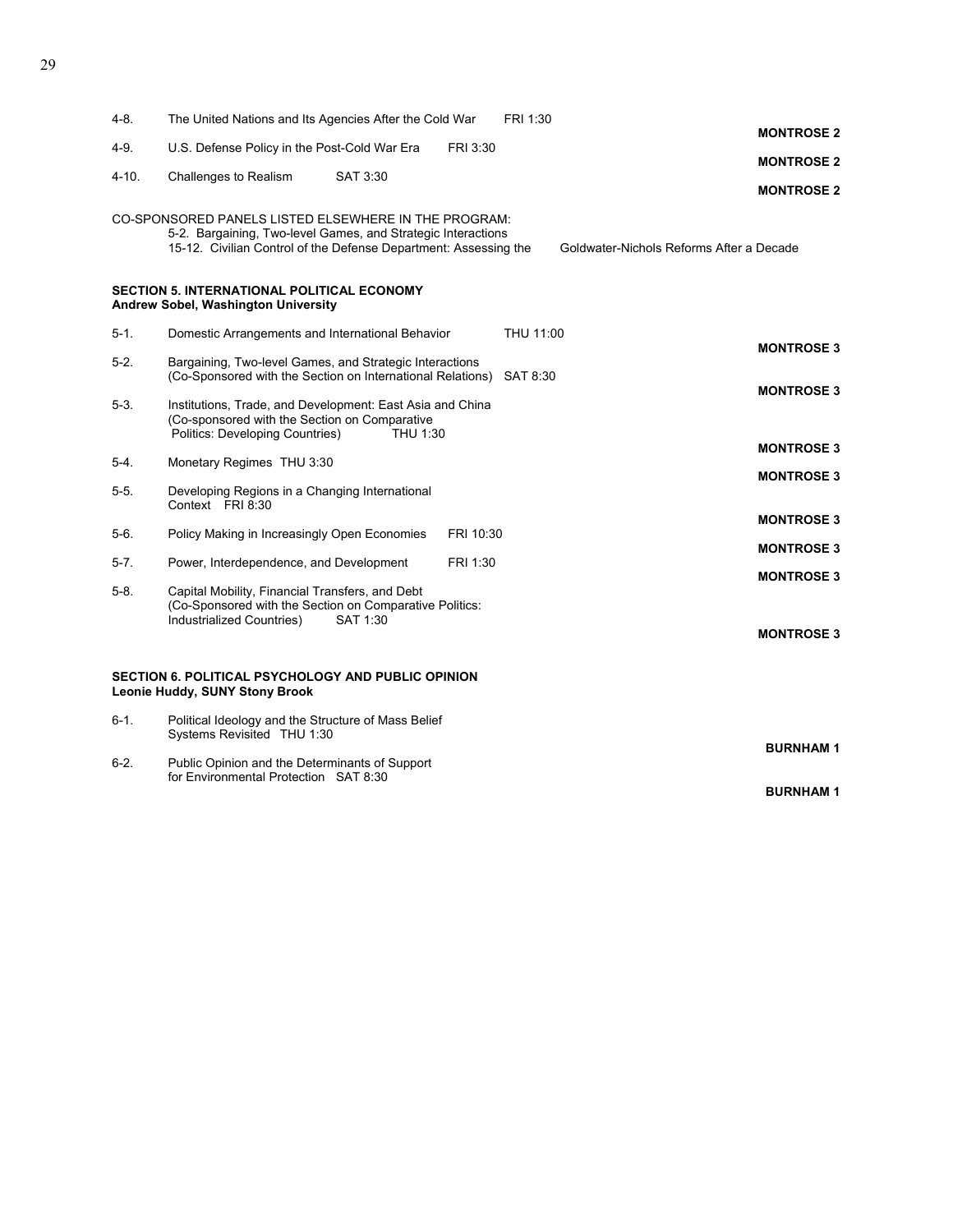| $6-3.$     | Sources of Public Conflict and Cohesion on the Women's<br>THU 11:00<br>Movement                                 |          |                   |
|------------|-----------------------------------------------------------------------------------------------------------------|----------|-------------------|
| 6-4.       | Social, Political, and Economic Determinants of                                                                 |          | <b>BURNHAM1</b>   |
|            | Racial and Ethnic Attitudes<br>THU 3:30                                                                         |          | <b>BURNHAM1</b>   |
| $6 - 5.$   | Conceptualizing Citizen Knowledge and Evaluating<br>its Political Role<br>FRI 10:30                             |          | <b>BURNHAM1</b>   |
| $6-6.$     | The Impact of Self Interest and Personal Experience<br>on Public Opinion SAT 3:30                               |          |                   |
| $6 - 7$ .  | Process Tracing and Decision-Making:                                                                            | SAT 1:30 | <b>BURNHAM1</b>   |
|            | A Demonstration of Techniques and Results                                                                       |          | <b>BURNHAM1</b>   |
| $6 - 8$ .  | The Politics of Identity<br>FRI 3:30                                                                            |          | <b>MONTROSE 3</b> |
| $6-9.$     | The Media, Alienation, and Political Participation FRI 1:30                                                     |          | <b>BURNHAM1</b>   |
| $6 - 10.$  | Question Wording and Interviewer Effects in<br>Surveys and Interviews<br>SAT 3:30                               |          |                   |
| $6 - 11.$  | Public Support for Political Institutions<br>FRI 3:30                                                           |          | <b>MONTROSE 3</b> |
| $6-12.$    | Contextual Sources of Political Influence: Dyads,<br>Networks, and Locale<br>SAT 10:30                          |          | <b>BURNHAM1</b>   |
| $6 - 13.$  | Determinants of Political Decisions: Rational<br>Preference Aggregation, Empathy, and<br>Civic Duty<br>FRI 8:30 |          | <b>MONTROSE 3</b> |
| $6-14.$    | Exploring the Origins of Political Tolerance                                                                    | THU 1:30 | <b>BURNHAM1</b>   |
|            |                                                                                                                 |          | <b>PARLOR F</b>   |
| $6 - 15.$  | Psychological Basis of Candidate Impression<br>Formation<br>FRI 8:30                                            |          | <b>PDR 16</b>     |
| $6 - 16.$  | Reconsidering The Origins of Partisan<br>Identifications<br>SAT 10:30                                           |          |                   |
| $6 - 17$ . | Sources of Stability and Change in Adult Political<br>Development<br>FRI 1:30                                   |          | <b>BURNHAM1</b>   |
| 6-18.      | Social Context and Prejudice CANCELLED                                                                          |          | <b>PDR 16</b>     |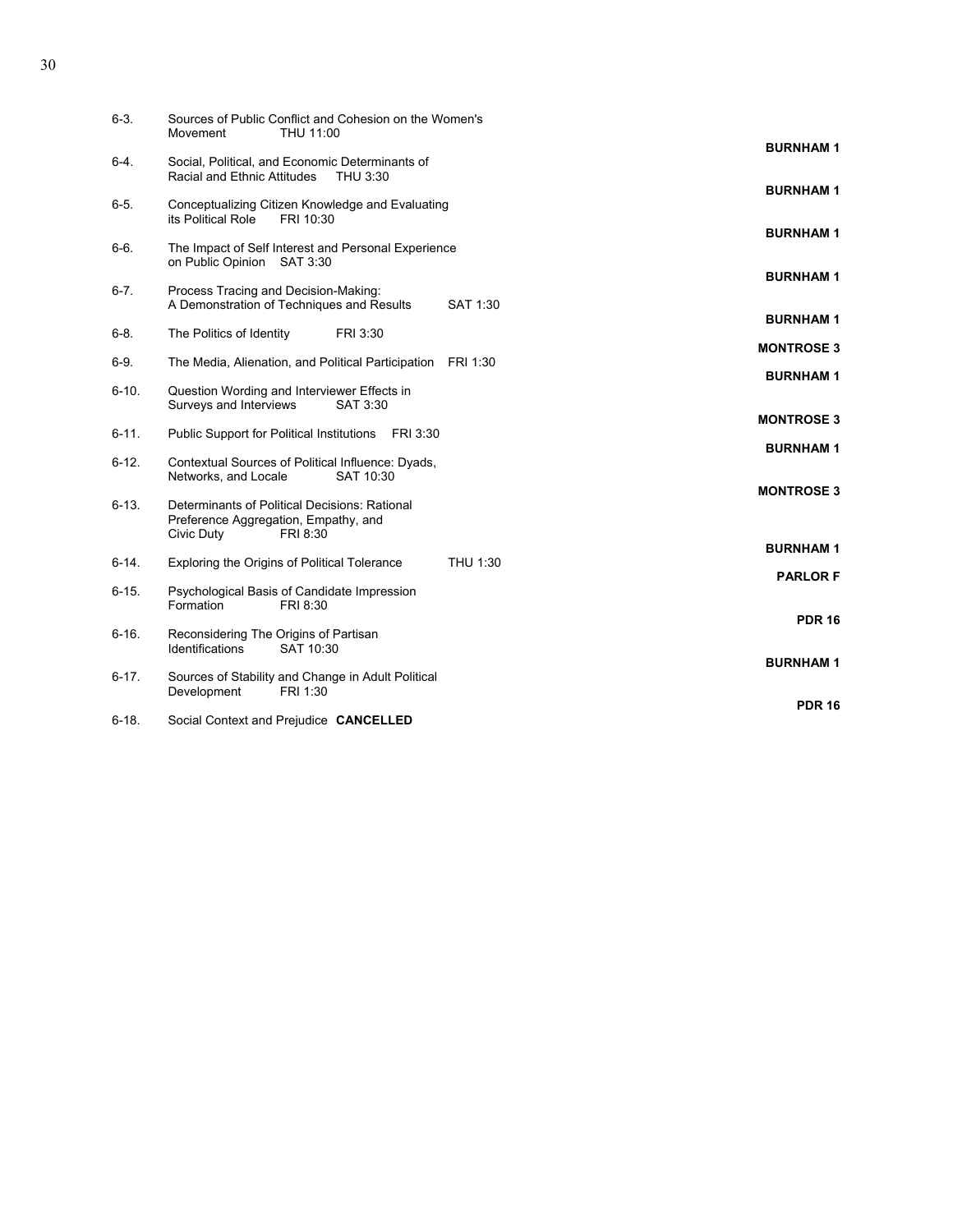| $7-1.$    | Issues in Testing Competing Models of Issue Voting<br>(Co-sponsored with Formal Theory)<br>THU 11:00 |           | <b>CLARK 5</b>  |
|-----------|------------------------------------------------------------------------------------------------------|-----------|-----------------|
| $7-2.$    | Resources, Values, and Political Participation                                                       | SAT 8:30  |                 |
| $7-3.$    | Sophistication and Ideology SAT 8:30                                                                 |           | <b>CLARK 5</b>  |
| $7-4.$    | Campaign Contributions and Spending THU 1:30                                                         |           | <b>CLARK10</b>  |
| $7-5.$    | Legal, Institutional, and Organizational Influences on<br>Voter Turnout<br>THU 11:00                 |           | <b>CLARK 5</b>  |
| $7-6.$    | Congressional and Presidential Elections in American Politics                                        | THU 1:30  | <b>CLARK10</b>  |
| $7 - 7.$  | Candidate Characteristics and Vote Choice                                                            | FRI 8:30  | <b>CLARK 10</b> |
| $7-8.$    | <b>Congressional Elections</b><br>THU 3:30                                                           |           | <b>CLARK 5</b>  |
|           |                                                                                                      |           | <b>CLARK10</b>  |
| $7-9.$    | The Changing Composition of American Party Coalitions                                                | THU 3:30  | <b>CLARK 5</b>  |
| $7-10.$   | Forum on the 1996 National Election Study                                                            | FRI 8:30  | <b>CLARK 10</b> |
| $7 - 11.$ | Racial Attitudes and Racial Voting in American Elections                                             | FRI 10:30 | <b>CLARK10</b>  |
| $7-12.$   | <b>Primary Elections</b><br>FRI 1:30                                                                 |           | <b>CLARK 5</b>  |
| $7-13.$   | Third-Party and Independent Candidacies                                                              | FRI 10:30 | <b>CLARK 5</b>  |
| $7-14.$   | Economic Influences on Political Behavior                                                            | FRI 1:30  |                 |
| $7 - 15.$ | Voting Systems, Ballot Forms, and Vote Choice                                                        | FRI 3:30  | <b>PDR 18</b>   |
| $7-16.$   | The Impact of the Presidential Campaign                                                              | FRI 1:30  | <b>CLARK 5</b>  |
| $7-17.$   | Effects of Information and External Cues on                                                          |           | <b>CLARK10</b>  |
| $7-18.$   | <b>Political Attitudes</b><br>merged with panel 7-19<br>Issues, Partisanship, and Voting Behavior    | SAT 10:30 |                 |
| $7-19.$   | Political Alienation SAT 1:30                                                                        |           | <b>CLARK 10</b> |
| $7-20.$   | Economics, Demographics, and State Elections                                                         | SAT 1:30  | <b>CLARK 5</b>  |
| $7 - 21.$ | Elections in Urban and Suburban Settings                                                             | SAT 3:30  | <b>CLARK10</b>  |
|           |                                                                                                      |           | <b>CLARK5</b>   |

**SECTION 7. ELECTIONS, VOTING BEHAVIOR, AND PARTICIPATION** 

**William G. Jacoby, University of South Carolina**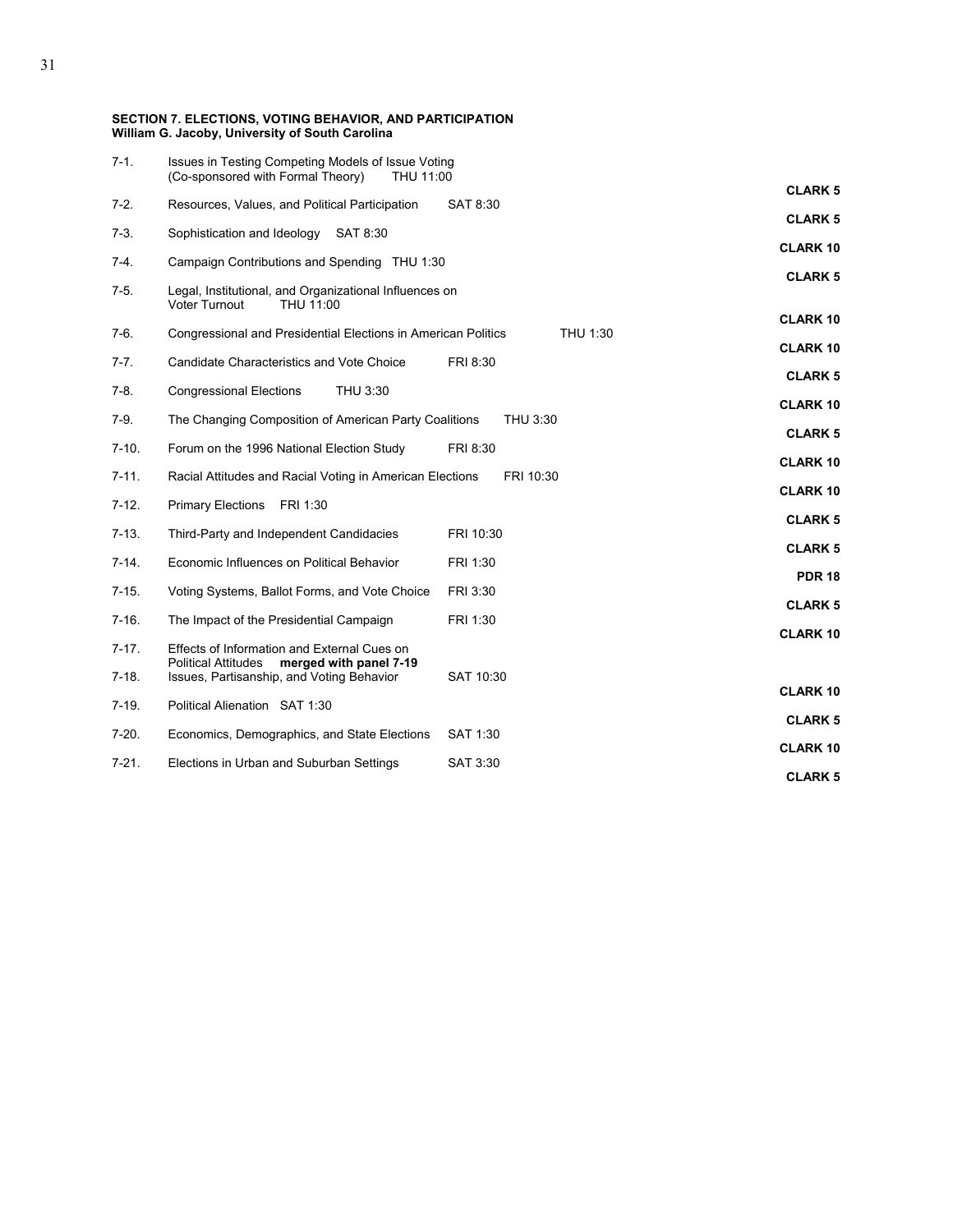| $7-22.$    | Nonvoters, Voters, and Reactions Toward Political Candidates                                                             | SAT 3:30<br><b>CLARK 10</b> |
|------------|--------------------------------------------------------------------------------------------------------------------------|-----------------------------|
|            | CO-SPONSORED PANELS LISTED ELSEWHERE IN THE PROGRAM:<br>15-11. Ambition, Dollars, and Zealotry in Presidential Campaigns |                             |
|            | <b>SECTION 8. MASS MEDIA AND POLITICAL COMMUNICATION</b><br>Darrell West, Brown University                               |                             |
| $8-1.$     | Roundtable: Media Coverage of the 1996 Campaign<br>SAT 8:30                                                              | <b>BURNHAM2</b>             |
| $8-2.$     | <b>Talk Radio</b><br>SAT 8:30                                                                                            | <b>BURNHAM 4</b>            |
| $8-3.$     | Deliberation and the Media<br>THU 1:30                                                                                   | <b>BURNHAM4</b>             |
| $8-4.$     | Race and the MediaTHU 3:30                                                                                               | <b>BURNHAM4</b>             |
| $8-5.$     | Coverage of International Affairs<br>FRI 8:30                                                                            | <b>BURNHAM4</b>             |
| $8-6.$     | The Internet<br>THU 11:00                                                                                                | <b>BURNHAM4</b>             |
| $8 - 7$ .  | <b>Local News</b><br>FRI 10:30                                                                                           | <b>BURNHAM4</b>             |
| $8 - 8$ .  | Interest Groups and the Media<br>FRI 1:30                                                                                | <b>BURNHAM4</b>             |
| $8-9.$     | Political Advertising and Debates<br>FRI 3:30                                                                            | <b>BURNHAM4</b>             |
| $8 - 10.$  | Influencing the Public<br>SAT 1:30                                                                                       | <b>BURNHAM4</b>             |
| $8 - 11$ . | The Media and Policymaking SAT 3:30                                                                                      |                             |
|            |                                                                                                                          | <b>BURNHAM4</b>             |
|            | <b>SECTION 9. WOMEN AND POLITICS</b><br>Nancy Burns, Institute for Social Research                                       |                             |
| $9-1.$     | Roundtable: Gender, Race, and the Study<br>of the Politics of Identity<br>THU 3:30                                       | <b>SANDBURG 3</b>           |
| $9-2.$     | Representation and the State: Gender and<br>American Political Development<br>THU 11:00                                  |                             |
| $9 - 3$ .  | Gender and Elections<br>SAT 8:30                                                                                         | <b>SANDBURG 3</b>           |
| $9-4.$     | Foundings, Difference, and the Body Politic<br>THU 1:30                                                                  | <b>SANDBURG 3</b>           |
| $9 - 5.$   | Gender and Political Participation<br>FRI 3:30                                                                           | <b>SANDBURG 3</b>           |
|            |                                                                                                                          | <b>SANDBURG 3</b>           |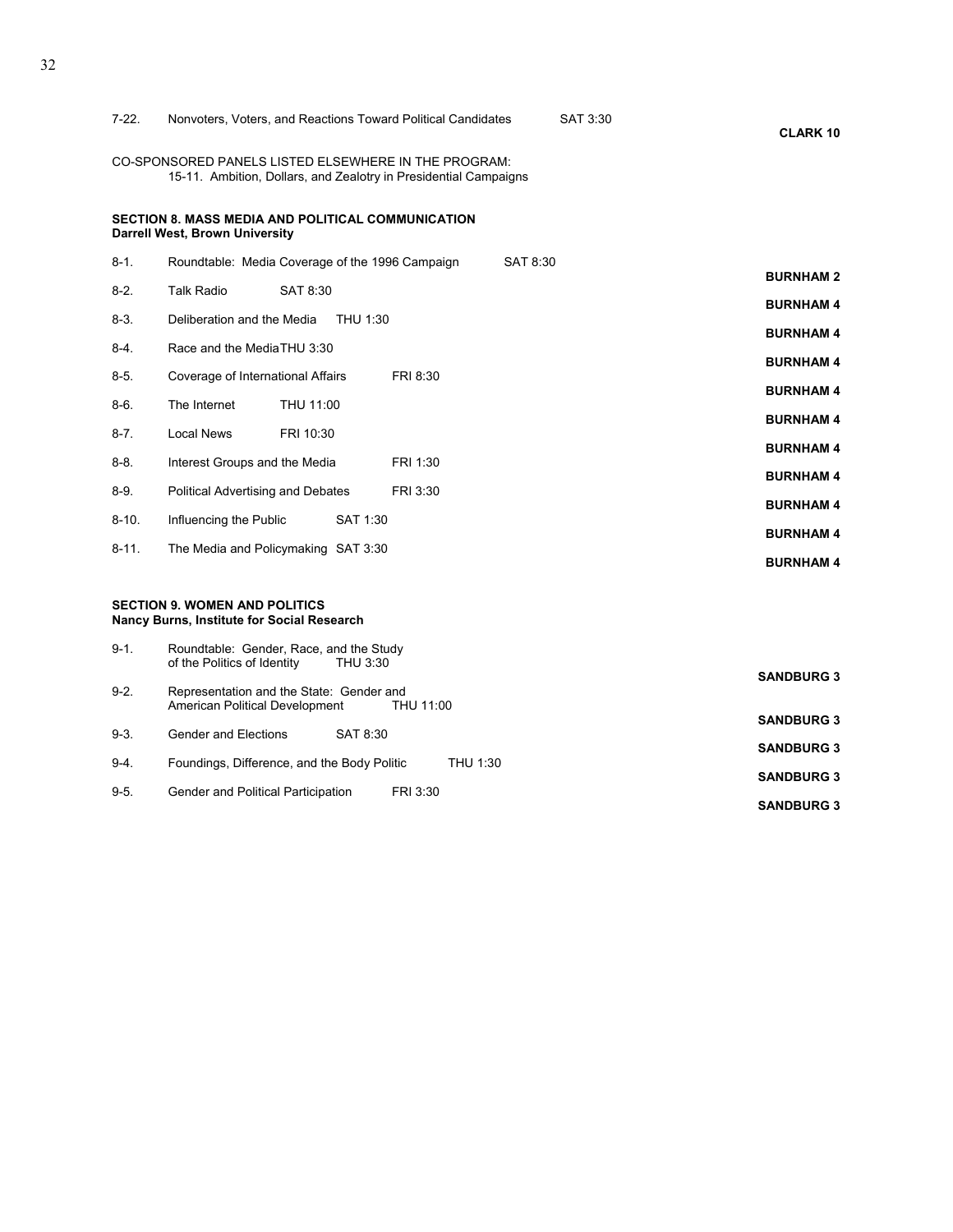| $9-6.$    | Constructions of Feminism<br>SAT 1:30                                                                                                          |                                        |
|-----------|------------------------------------------------------------------------------------------------------------------------------------------------|----------------------------------------|
|           |                                                                                                                                                | <b>SANDBURG 3</b>                      |
| $9 - 7$ . | Gender and Representation: A Different Voice?<br>FRI 8:30                                                                                      | <b>SANDBURG 3</b>                      |
| $9 - 8$ . | The Construction of Gender Difference FRI 10:30                                                                                                |                                        |
| $9-9.$    | The Quality of Women's Lives<br>(Co-Sponsored with the Section on<br>Comparative Politics: Developing Countries)<br>FRI 1:30                   | <b>SANDBURG 3</b><br><b>SANDBURG 3</b> |
| $9 - 10.$ | Women and Social Movements in the Third World<br>(Co-Sponsored with the Section on Comparative Politics:<br>Developing Countries)<br>SAT 10:30 | <b>SANDBURG 3</b>                      |
| $9 - 11.$ | Gender and the Workplace: Law at Work<br>SAT 3:30                                                                                              |                                        |
| $9 - 12.$ | SAT 1:30<br>Gender and Public Policy<br><b>LASALLE 2</b>                                                                                       | <b>SANDBURG 3</b>                      |
| $9 - 13.$ | THU 1:30<br>Gender in the University<br><b>LASALLE 2</b>                                                                                       |                                        |
|           |                                                                                                                                                |                                        |

#### **SECTION 10. RACE AND ETHNICITY Benjamin Marquez, University of Wisconsin--Madison**

| $10-1.$   | Prejudice, Intolerance & Group Conflict THU 11:00                      |                   |
|-----------|------------------------------------------------------------------------|-------------------|
| $10 - 2.$ | The Politics of Cultural & Ethnic Identity SAT 8:30                    | <b>SANDBURG 4</b> |
|           |                                                                        | <b>SANDBURG 4</b> |
| $10-3.$   | Latinos, African Americans & Electoral Politics<br>THU 1:30            | <b>SANDBURG 4</b> |
| $10-4.$   | Projecting Minority Images in the Media THU 3:30                       | <b>SANDBURG 4</b> |
| $10-5.$   | Public Opinion & Race<br>FRI 8:30                                      |                   |
| $10-6.$   | Race, Redistricting & Participation in the 1990s<br>FRI 10:30          | <b>SANDBURG 4</b> |
| $10 - 7.$ | Resolving Discrimination Issues in a Post Civil Rights Era<br>FRI 1:30 | <b>SANDBURG 4</b> |
|           |                                                                        | <b>SANDBURG 4</b> |
| $10-8.$   | FRI 3:30<br>Affirmative Action & Racial Group Conflict                 | <b>SANDBURG 4</b> |
| $10-9.$   | The Civil Rights Movement and Resource Distribution<br>SAT 10:30       | <b>SANDBURG 4</b> |
| $10-10.$  | Race and Ethnicity in Europe SAT 1:30                                  |                   |
|           |                                                                        | <b>SANDBURG 4</b> |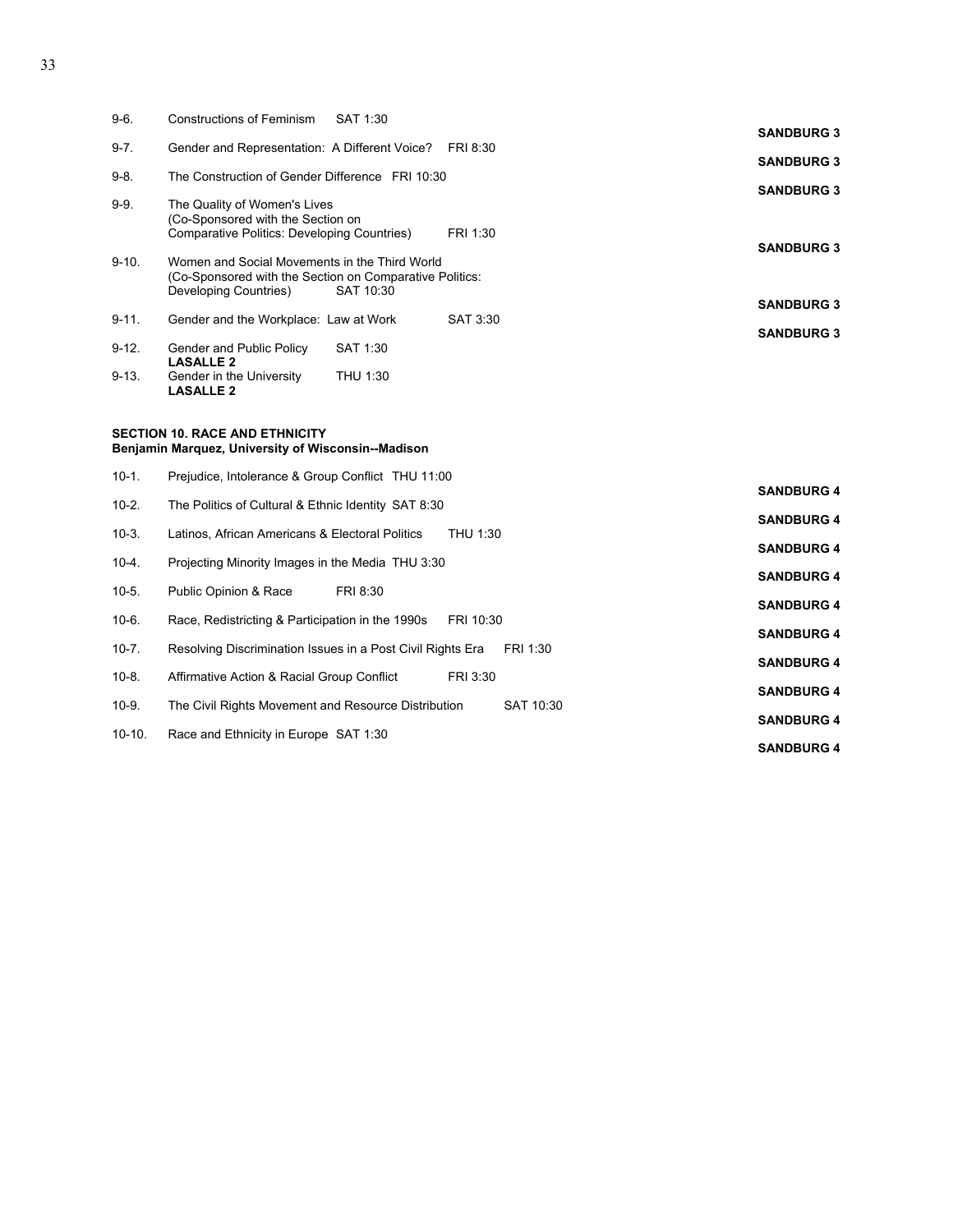| <b>SECTION 11. POLITICAL THEORY AND PHILOSOPHY</b> |  |  |
|----------------------------------------------------|--|--|
| James Johnson, University of Rochester             |  |  |

| $11 - 1.$  | Deliberation in Democratic Theory & Practice<br>THU 11:00                    |                  |
|------------|------------------------------------------------------------------------------|------------------|
|            |                                                                              | <b>LASALLE 1</b> |
| $11 - 2.$  | Speech and Reason in Politics<br>THU 1:30                                    | <b>LASALLE 1</b> |
| $11-3.$    | Liberal Predicaments - Past to Future<br>SAT 8:30                            | <b>LASALLE 1</b> |
| $11 - 4.$  | The Persistence of Power and Powerlessness<br>THU 3:30                       |                  |
| $11-5.$    | Rethinking the Liberal Self: Freedom, Character<br>and Community<br>FRI 3:30 | <b>LASALLE 1</b> |
| $11-6.$    | Revising Citizenship<br>SAT 1:30                                             | <b>LASALLE 1</b> |
|            |                                                                              | <b>LASALLE 1</b> |
| $11 - 7$   | Democratic Predicaments, Democratic Possibilities<br>SAT 3:30                | <b>LASALLE 1</b> |
| $11 - 8.$  | Humean Skepticism FRI 8:30                                                   | <b>LASALLE 1</b> |
| $11-9.$    | Anti-Federalists and Federalists<br>FRI 10:30                                |                  |
| $11-10.$   | Environmental Ethics & Political Theory FRI 1:30                             | <b>LASALLE 1</b> |
| $11 - 11.$ | Forbidden Discourse: Talking Politics in America SAT 10:30                   | <b>LASALLE 1</b> |
|            |                                                                              | <b>LASALLE 1</b> |
| $11 - 12.$ | <b>Platonic Themes</b><br>SAT 10:30                                          | <b>BURNHAM2</b>  |
| $11 - 13.$ | Toleration, Pluralism, and Constitutionalism in Liberal TheorySAT 3:30       |                  |
|            |                                                                              | <b>PDR 16</b>    |
|            |                                                                              |                  |

#### **SECTION 12. FORMAL MODELING**

**Rebecca B. Morton, University of California--San Diego**

| $12 - 1$ . | Leaders, Followers, and Political Communication THU 11:00 |           |                  |
|------------|-----------------------------------------------------------|-----------|------------------|
|            |                                                           |           | <b>LASALLE 2</b> |
| $12 - 2.$  | Politics and Economic Policy SAT 8:30                     |           | <b>LASALLE 2</b> |
| $12-3.$    | Models of Congressional Delegation<br>THU 3:30            |           |                  |
| $12 - 4.$  | Norms, Rules, and Cohesion in Legislatures                | FRI 1:30  | <b>LASALLE 2</b> |
|            |                                                           |           | <b>PDR 17</b>    |
| $12 - 5.$  | Models of Taxation and Income Redistribution              | FRI 10:30 | <b>LASALLE 2</b> |
| $12-6.$    | Legislators, Voters, and Interest Groups                  | FRI 3:30  |                  |
| $12 - 7.$  | Interest Groups<br>SAT 10:30                              |           | <b>LASALLE 2</b> |
|            |                                                           |           | <b>LASALLE 2</b> |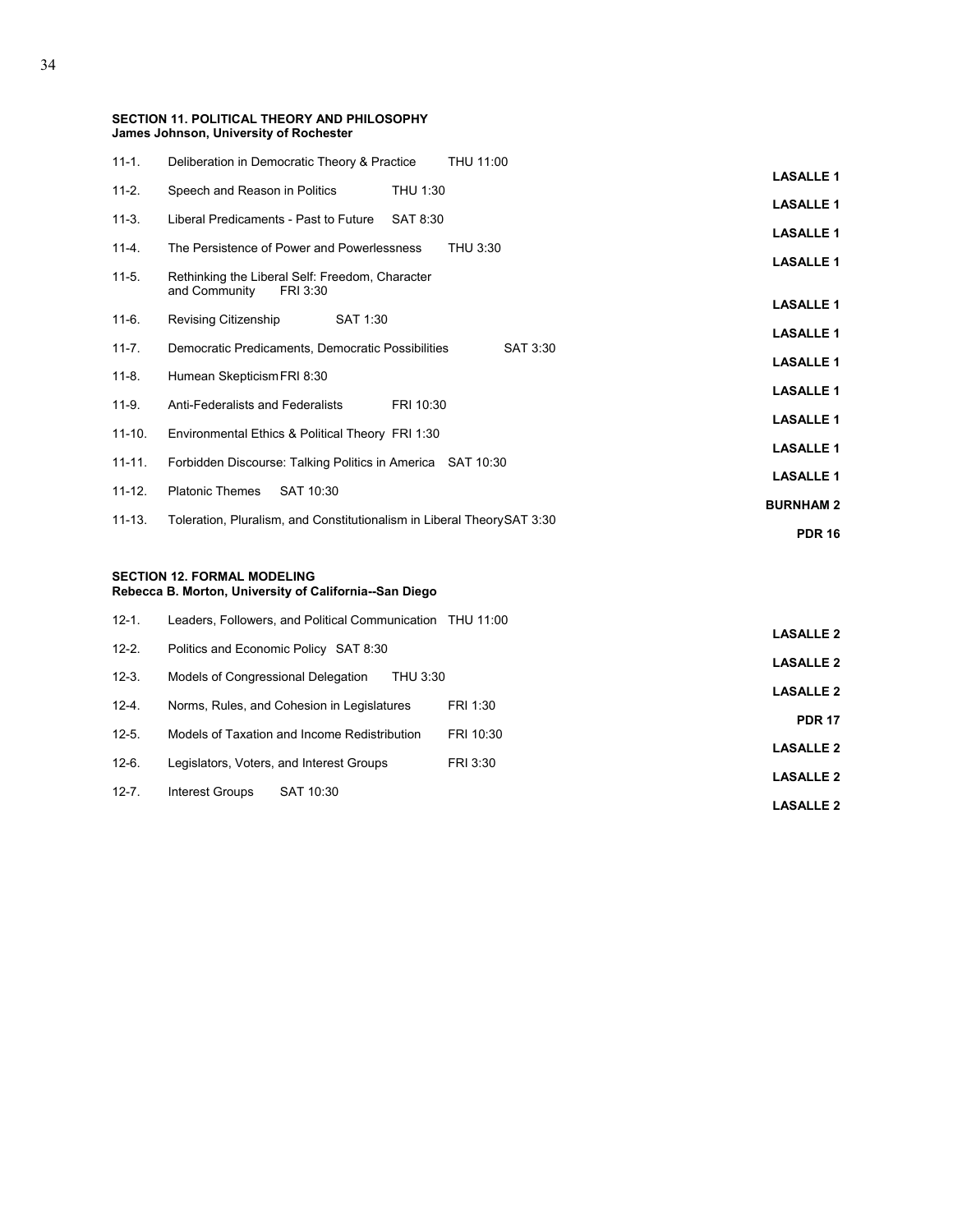CO-SPONSORED PANELS LISTED ELSEWHERE IN THE PROGRAM:

- 7-1. Issues in Testing Competing Models of Issue Voting
- 13-5. Computational Analysis
- 15-7. The President and Congress: Formal Modelling of Policy Interaction

#### **SECTION 13. METHODOLOGY R. Michael Alvarez, California Institute of Technology**

| $13 - 1$ . | Roundtable on Measuring Political Campaigns<br>SAT 3:30                                           |                  |
|------------|---------------------------------------------------------------------------------------------------|------------------|
| $13 - 2.$  | THU 11:00                                                                                         | <b>LASALLE 3</b> |
|            | Models of Compliance                                                                              | <b>LASALLE 3</b> |
| $13-3.$    | <b>Spatial Analysis</b><br>THU 1:30                                                               | <b>LASALLE 3</b> |
| $13 - 4.$  | Models of Legislator Preferences<br>THU 3:30                                                      |                  |
| $13 - 5.$  | <b>Computational Analysis</b><br>FRI 8:30<br>(Co-Sponsored with the Section on Formal Modeling)   | <b>LASALLE 3</b> |
| $13-6.$    | SAT 8:30<br>Models of Complex Phenomenon                                                          | <b>LASALLE 3</b> |
|            |                                                                                                   | <b>LASALLE 3</b> |
| $13 - 7.$  | Models of Districting and Turnout<br>FRI 10:30                                                    | <b>LASALLE 3</b> |
| $13 - 8.$  | Multi-Level Analysis<br>FRI 1:30                                                                  | <b>LASALLE 3</b> |
| $13-9.$    | Models of Events<br>SAT 10:30                                                                     |                  |
| $13 - 10.$ | Models of Preferences and Perceptions SAT 1:30                                                    | <b>LASALLE 3</b> |
| $13 - 11.$ | <b>Time Series Analysis</b><br>FRI 3:30                                                           | <b>LASALLE 3</b> |
|            |                                                                                                   | <b>LASALLE 3</b> |
|            | <b>SECTION 14. POLITICAL PARTIES AND INTEREST GROUPS</b><br>Allan J. Cigler, University of Kansas |                  |
| $14-1.$    | Interest Group Research: New Directions<br>THU 1:30                                               | <b>LASALLE 5</b> |

| $14-2.$   | Internal Group Decision Making            | THU 11:00 |                  |
|-----------|-------------------------------------------|-----------|------------------|
| $14-3.$   | Rearranging the Party Coalitions          | FRI 8:30  | <b>LASALLE 5</b> |
|           |                                           |           | <b>LASALLE 5</b> |
| $14 - 4.$ | The Increasing Role of Party Organization | FRI 10:30 | <b>LASALLE 5</b> |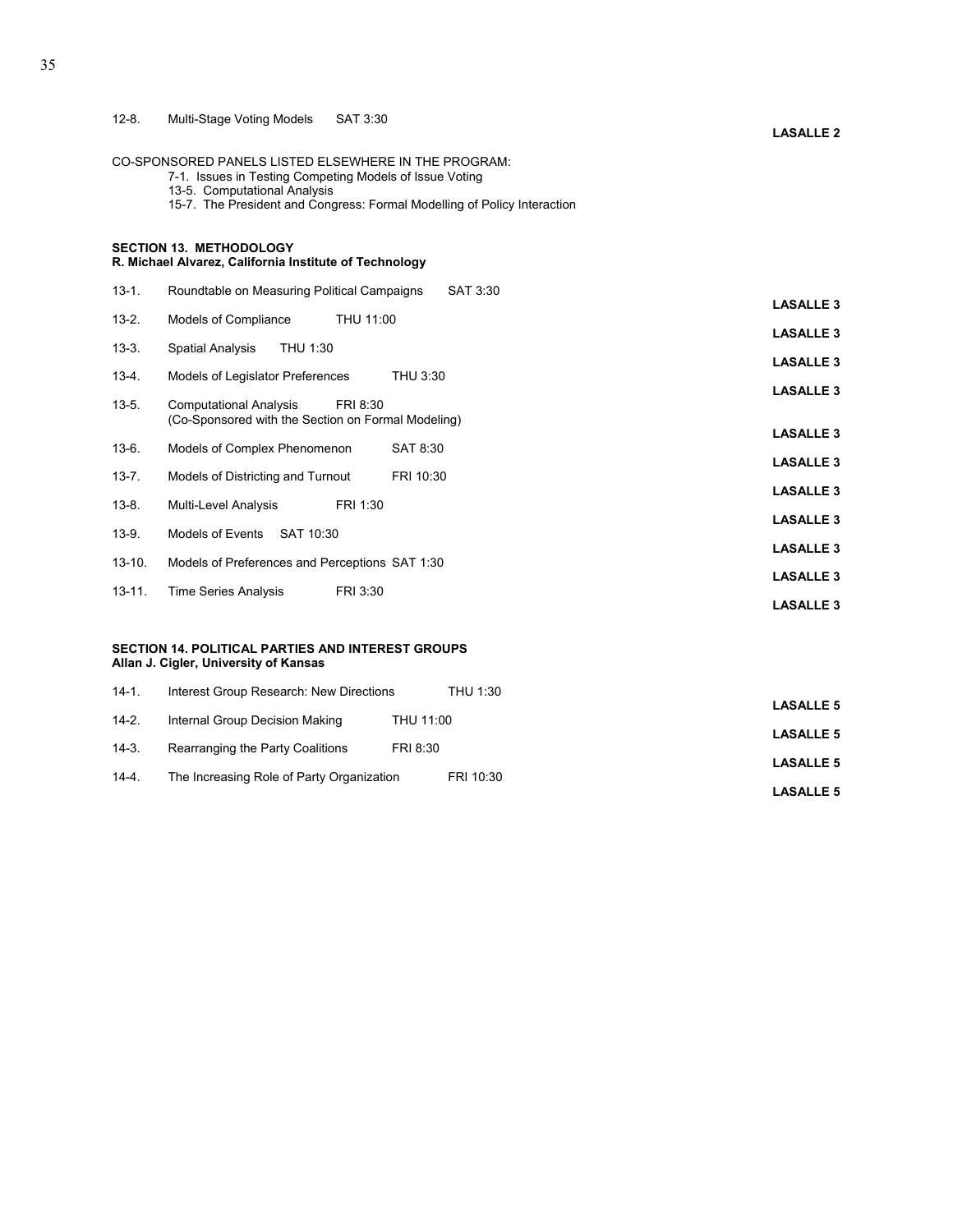| $14-5.$    | FRI 1:30<br>Organized Interests and Legislative Access              |                  |
|------------|---------------------------------------------------------------------|------------------|
|            |                                                                     | <b>LASALLE 5</b> |
| $14-6.$    | Groups and Policy Strategies FRI 1:30                               | <b>LASALLE 2</b> |
| $14 - 7.$  | The Changing American Party System<br>SAT 8:30                      |                  |
| $14-8.$    | <b>Political Parties and Groups</b><br>FRI 3:30                     | <b>LASALLE 5</b> |
|            |                                                                     | <b>LASALLE 5</b> |
| $14-9.$    | SAT 10:30<br>Groups and National Policy Making                      | <b>LASALLE 5</b> |
| $14 - 10.$ | Group Involvement in State and Local Politics<br>SAT 1:30           |                  |
|            |                                                                     | <b>LASALLE 5</b> |
| $14 - 11.$ | Money and Politics SAT 3:30                                         | <b>LASALLE 5</b> |
| $14 - 12.$ | Political Parties, Organized Interests and Legislative Behavior     |                  |
|            | (Co-Sponsored with the Section on Legislative Politics)<br>THU 3:30 | <b>LASALLE 5</b> |
|            |                                                                     |                  |

#### **SECTION 15. PRESIDENCY AND EXECUTIVE POLITICS Mark A. Peterson, University of Pittsburgh**

| $15-1.$   | Presidential Policy Making in the International                                                          |
|-----------|----------------------------------------------------------------------------------------------------------|
|           | Sphere: Crises, Arms and Trade<br>THU 1:30<br><b>MONTROSE 1</b>                                          |
| 15-2.     | Presidential Types: Scandal, Character and                                                               |
|           | Regime Construction<br>THU 11:00<br><b>MONTROSE 1</b>                                                    |
| 15-3.     | Presidential Leadership: Using the White House SAT 8:30<br><b>MONTROSE 1</b>                             |
| 15-4.     | The Rhetorical Presidency I: Executive Power and<br>Historical Roots THU 3:30<br><b>MONTROSE 1</b>       |
| 15-5.     | The Rhetorical Presidency II: Modern Practice<br>FRI 1:30<br><b>MONTROSE 1</b>                           |
| 15-6.     | Presidents: Their Publics and Parties<br>FRI 10:30<br><b>MONTROSE 1</b>                                  |
| $15 - 7.$ | The President and Congress: Formal Modeling of<br>Policy Interaction                                     |
|           | (Co-Sponsored with the Section on Formal Modeling)<br>FRI 3:30<br><b>MONTROSE 1</b>                      |
| 15-8.     | The President and Congress: Institutional Confrontation<br>SAT 10:30<br><b>MONTROSE 1</b>                |
| 15-9.     | Presidential Influence in Congress: Committees,<br>Pork and a New Majority SAT 1:30<br><b>MONTROSE 1</b> |
| 15-10.    | SAT 3:30<br>Chief Executives as Agenda Setters<br><b>MONTROSE 1</b>                                      |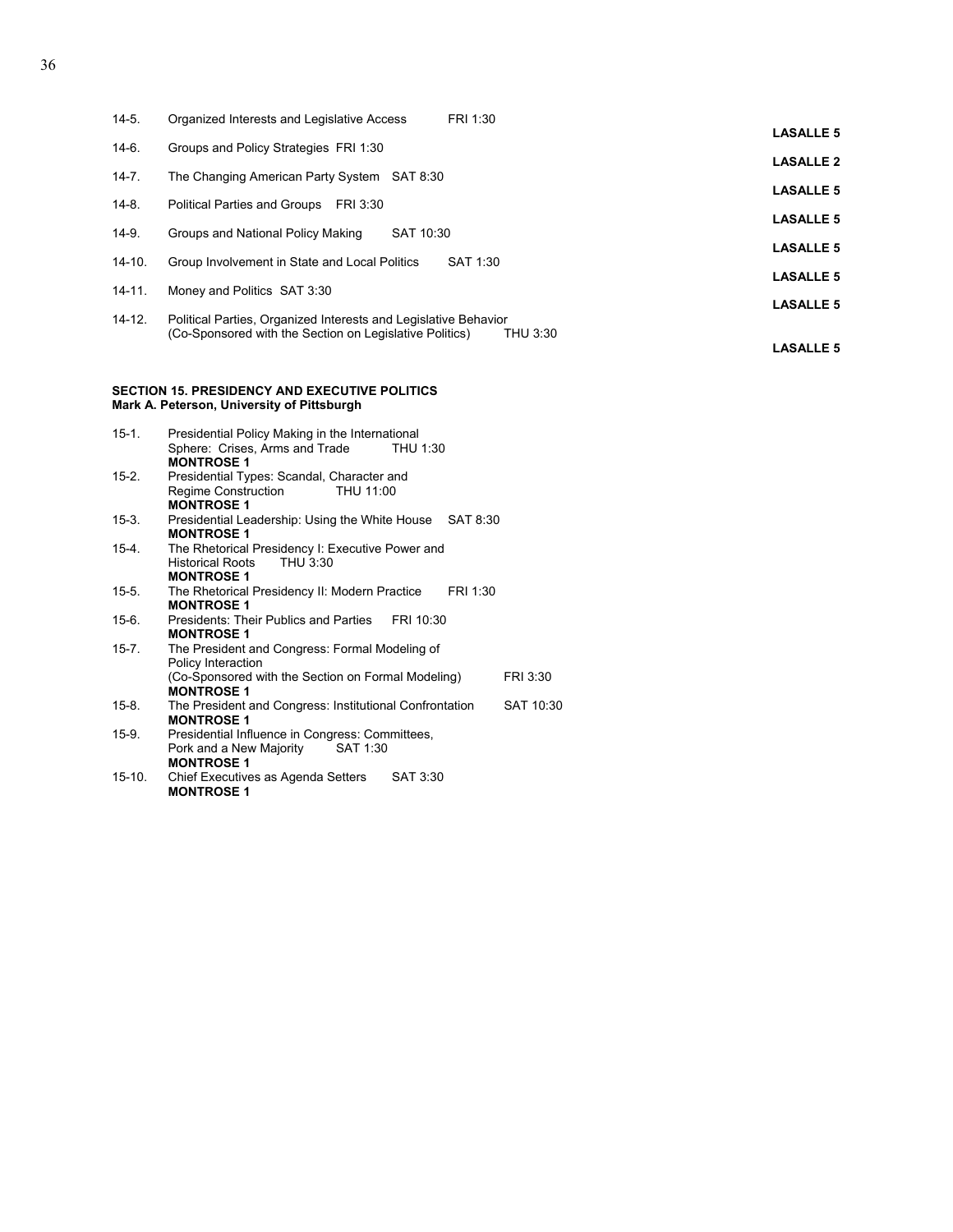| $15 - 11.$  | Ambition, Dollars, and Zealotry in Presidential Campaigns<br>(Co-Sponsored with the Section on Elections,<br>Voting Behavior, and Participation)<br>FRI 8:30<br><b>PDR 18</b> |  |  |
|-------------|-------------------------------------------------------------------------------------------------------------------------------------------------------------------------------|--|--|
| 15-12.      | Civilian Control of the Defense Department: Assessing<br>the Goldwater-Nichols Reforms After a Decade<br>(Co-Sponsored with the Section on International Relations) FRI 8:30  |  |  |
|             | <b>MONTROSE 1</b>                                                                                                                                                             |  |  |
| 15-13.      | Roundtable: Presidents, Congress, and the<br>Politics of Policy Reform<br>SAT 10:30<br><b>PDR 18</b>                                                                          |  |  |
|             | <b>SECTION 16. LEGISLATIVE POLITICS</b><br>Carol M. Swain, Princeton University                                                                                               |  |  |
| $16-1.$     | Campaign Finance: Its Effects on Legislative Outcomes<br>THU 11:00<br><b>DEARBORN 3</b>                                                                                       |  |  |
| $16-2.$     | Legislative Behavior<br>SAT 8:30<br><b>DEARBORN 3</b>                                                                                                                         |  |  |
| $16-3.$     | <b>Congressional Elections</b><br>THU 1:30<br><b>DEARBORN 3</b>                                                                                                               |  |  |
| $16-4.$     | Committees and Congressional Organization<br>THU 3:30<br><b>DEARBORN 3</b>                                                                                                    |  |  |
| $16-5.$     | <b>Congress and President</b><br>FRI 8:30<br><b>DEARBORN 3</b>                                                                                                                |  |  |
| 16-6        | Distributive Politics in State and Federal Legislatures<br>FRI 1:30<br><b>DEARBORN 3</b>                                                                                      |  |  |
| $16 - 7$ .  | Determinants of Legislative Effectiveness<br>FRI 10:30<br><b>DEARBORN 3</b>                                                                                                   |  |  |
| $16-8.$     | Constituency Representation FRI 3:30<br><b>DEARBORN 3</b>                                                                                                                     |  |  |
| $16-9.$     | Divided Government<br>SAT 10:30<br><b>DEARBORN 3</b>                                                                                                                          |  |  |
| $16-10.$    | Patterns of Party Voting<br>SAT 1:30<br><b>DEARBORN 3</b>                                                                                                                     |  |  |
| $16 - 11$ . | Party Leaders and Institutional Change SAT 3:30<br><b>DEARBORN 3</b>                                                                                                          |  |  |
| $16-12.$    | Committees, Markets, and Legislative Behavior<br>SAT 1:30<br><b>PDR 17</b>                                                                                                    |  |  |
| 16-13.      | Representation of Racial and Political Minorities<br>THU 3:30<br><b>PARLOR F</b>                                                                                              |  |  |
| $16-14.$    | Senate Behavior<br>FRI 8:30<br><b>PDR 17</b>                                                                                                                                  |  |  |
| $16-15.$    | Patterns in State Legislative Careers<br>FRI 10:30<br><b>PDR 17</b>                                                                                                           |  |  |
| 16-16.      | Roundtable on Institutional Change in the U.S. Congress<br>SAT 8:30<br><b>PDR 17</b>                                                                                          |  |  |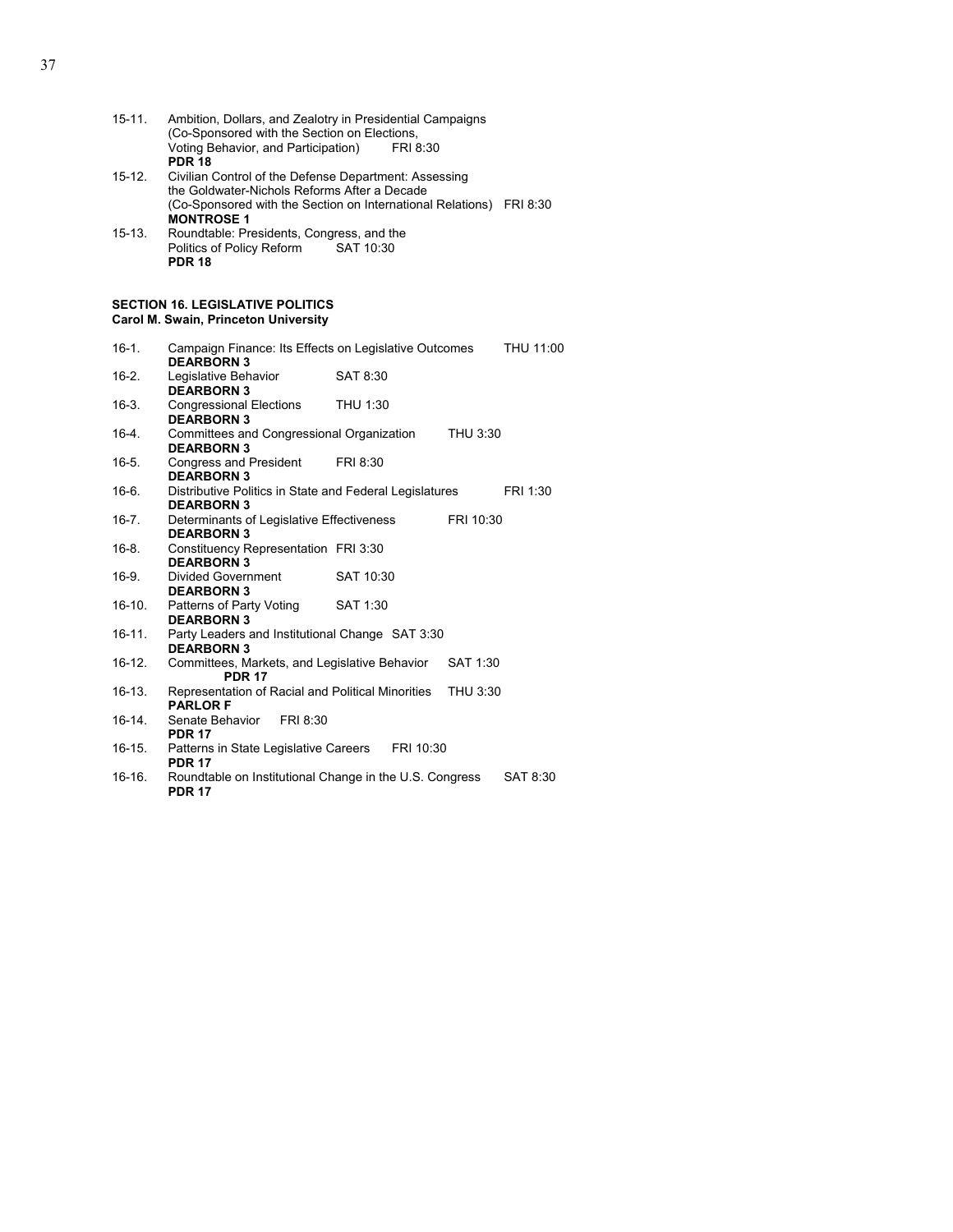16-17. Legislative Control of the Bureaucracy SAT 10:30  **PDR 17**

CO-SPONSORED PANELS LISTED ELSEWHERE IN THE PROGRAM: 14-12. Political Parties, Organized Interests and Legislative Behavior

#### **SECTION 17. JUDICIAL POLITICS AND PUBLIC LAW Kevin L. Lyles, University of Illinois--Chicago**

| $17-1.$    | Roundtable on New Directions for Research on Appellate<br>Courts - New Databases and New Perspectives on the |
|------------|--------------------------------------------------------------------------------------------------------------|
|            | U.S. Courts of Appeals and the Supreme Court THU 1:30                                                        |
|            | <b>MONTROSE 7</b>                                                                                            |
| $17-2.$    | Interest Group Influence on the Federal Judicial System<br>THU 3:30                                          |
|            | <b>MONTROSE 7</b>                                                                                            |
| $17-3.$    | New Perspectives on State Judicial Research<br>FRI 10:30                                                     |
|            | <b>MONTROSE 7</b>                                                                                            |
| $17 - 4.$  | Judicial Decision Making in the Courts of Appeals THU 11:00                                                  |
|            | <b>MONTROSE 7</b>                                                                                            |
| $17-5.$    | Multiple Perspectives on Supreme Court Decisionmaking<br>SAT 8:30                                            |
|            | <b>MONTROSE 7</b>                                                                                            |
| $17-6.$    | Comparative Studies on Constitutional Law                                                                    |
|            | and Judicial Behavior<br>FRI 8:30                                                                            |
|            | <b>MONTROSE 7</b>                                                                                            |
| $17 - 7.$  | Supreme Court Recruitment and Decision-making:                                                               |
|            | Individual Level of Analysis FRI 1:30                                                                        |
|            | <b>MONTROSE 7</b>                                                                                            |
| $17-8.$    | New Approaches to Gender and the Courts<br>FRI 3:30                                                          |
|            | <b>MONTROSE 7</b>                                                                                            |
| $17-9.$    | Interpretive Theories, the Constitution and the                                                              |
|            | Supreme Court SAT 10:30                                                                                      |
|            | <b>MONTROSE 7</b>                                                                                            |
| $17-10.$   | Historical Perspectives on Judicial Decision-making<br>SAT 1:30                                              |
|            | <b>MONTROSE 7</b>                                                                                            |
| $17 - 11.$ | Decision-making in the Supreme Court: Certiorari                                                             |
|            | and Concurring Opinions<br>SAT 3:30<br><b>MONTROSE 7</b>                                                     |
| $17-12.$   | Civil Liberties in Cyberspace: Law, Science and TechnologyTHU 3:30                                           |
|            | <b>PARLOR H</b>                                                                                              |
| $17-13.$   | Courts and Public Opinion<br>FRI 10:30                                                                       |
|            | <b>PDR 18</b>                                                                                                |
| $17-14.$   | Civil Liberties and Civil Rights: Judicial Policymaking                                                      |
|            | and Implementation<br>SAT 1:30                                                                               |
|            | <b>PDR 18</b>                                                                                                |
| $17 - 15.$ | Integrative Models of Supreme Court Decision-making<br>FRI 3:30                                              |
|            | <b>PDR 18</b>                                                                                                |
| $17-16.$   | Cross-Institutional Studies of the Judiciary<br>merged with panel 17-2                                       |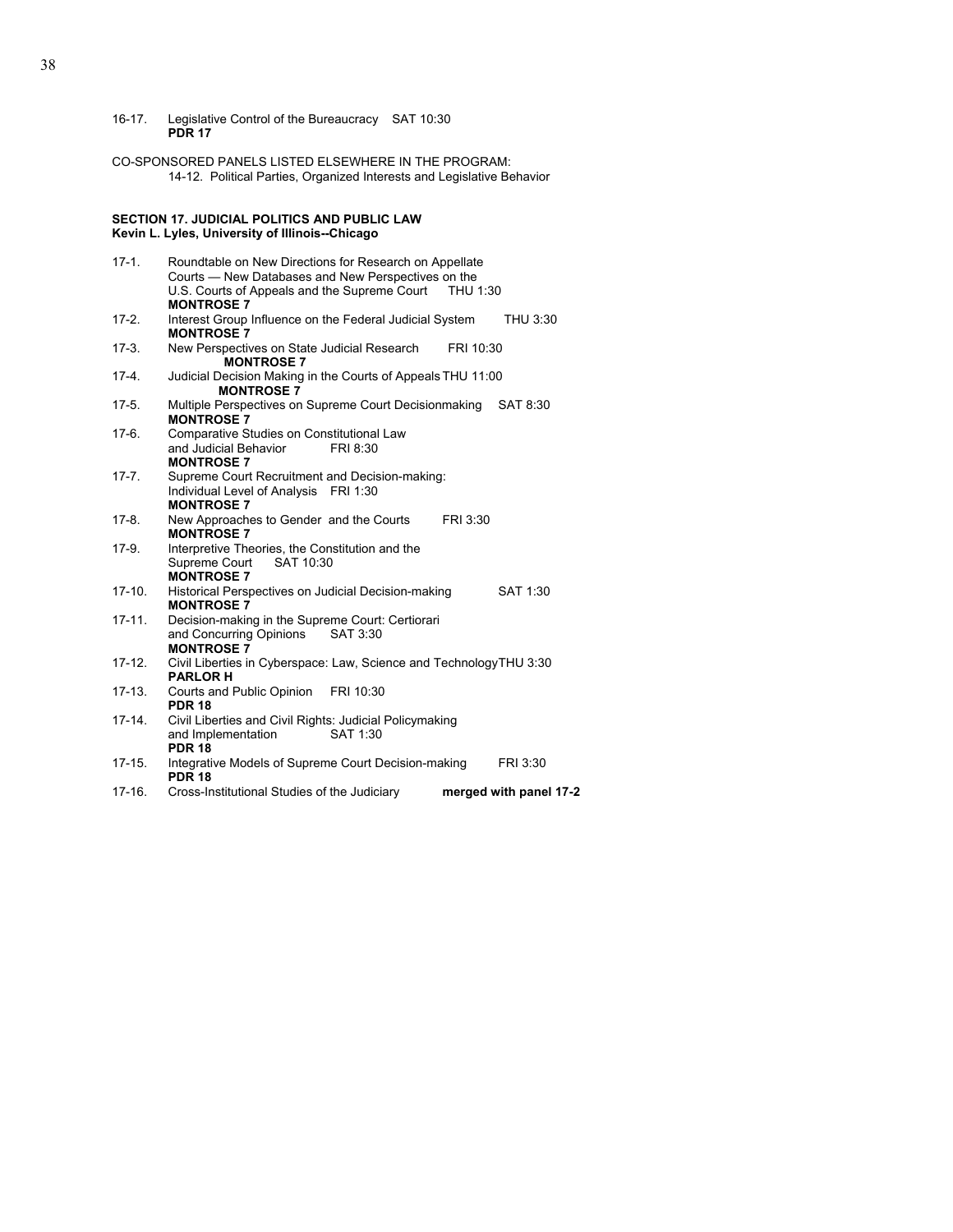17-17. Beyond the Courts: Alternative Dispute Resolution Devices SAT 8:30  **PDR 18**

#### **SECTION 18. STATE AND INTERGOVERNMENTAL POLITICS Georgia Duerst-Lahti, Beloit College**

| $18-1.$            | <b>Political Culture and Public Life</b><br>(Co-Sponsored with the Section on Urban and<br><b>CLARK 7</b>                           | Local Politics) | THU 11:00 |               |
|--------------------|-------------------------------------------------------------------------------------------------------------------------------------|-----------------|-----------|---------------|
| $18-2.$<br>$18-3.$ | Explorations in Federalism merged with panel 18-11<br>Elections Shaping State Politics<br>THU 1:30<br><b>CLARK7</b>                 |                 |           |               |
| 18-4.              | Environmental Policy, States, and the Federal Context<br>(Co-Sponsored with the Section on Public Policy) THU 3:30<br><b>CLARK7</b> |                 |           |               |
| $18-5.$            | Exploring the Contemporary Governor FRI 8:30<br><b>CLARK 7</b>                                                                      |                 |           |               |
| $18-6.$            | Citizens, Officials, Taxes<br>FRI 10:30<br><b>CLARK7</b>                                                                            |                 |           |               |
| $18 - 7$ .         | The State of Scholarship on State Economic Policies<br><b>CLARK7</b>                                                                | SAT 8:30        |           |               |
| $18-8.$            | Education Policy Across Levels of Federalism                                                                                        | SAT 10:30       |           | <b>CLARK7</b> |
| 18-9.              | Making Health Policy at the State Level                                                                                             | FRI 3:30        |           | <b>CLARK7</b> |
| $18-10.$           | States and the Judiciary<br>SAT 1:30<br><b>CLARK7</b>                                                                               |                 |           |               |
| 18-11.             | Federal Aid and Fiscal Federalism<br>SAT 3:30<br><b>CLARK7</b>                                                                      |                 |           |               |
| 18-12.             | "Growing" States<br>(Co-Sponsored with the Section on Public Policy) THU 1:30<br><b>PARLOR H</b>                                    |                 |           |               |
|                    | CO-SPONSORED PANELS LISTED ELSEWHERE IN THE PROGRAM:<br>20-8. States and Development Policy                                         |                 |           |               |
|                    |                                                                                                                                     |                 |           |               |

#### **SECTION 19. URBAN AND LOCAL POLITICS Richard C. Hula, Michigan State University**

- 19-1. Local Politics and the Moral Impulse THU 11:00 **BURNHAM 5**<br>19-2. Political Struct Political Structure and Local Outcomes SAT 8:30  **BURNHAM 5**
- 19-3. Housing and Community THU 1:30  **BURNHAM 5**
- 19-4. Linking the Public and Private Sector THU 3:30  **BURNHAM 5**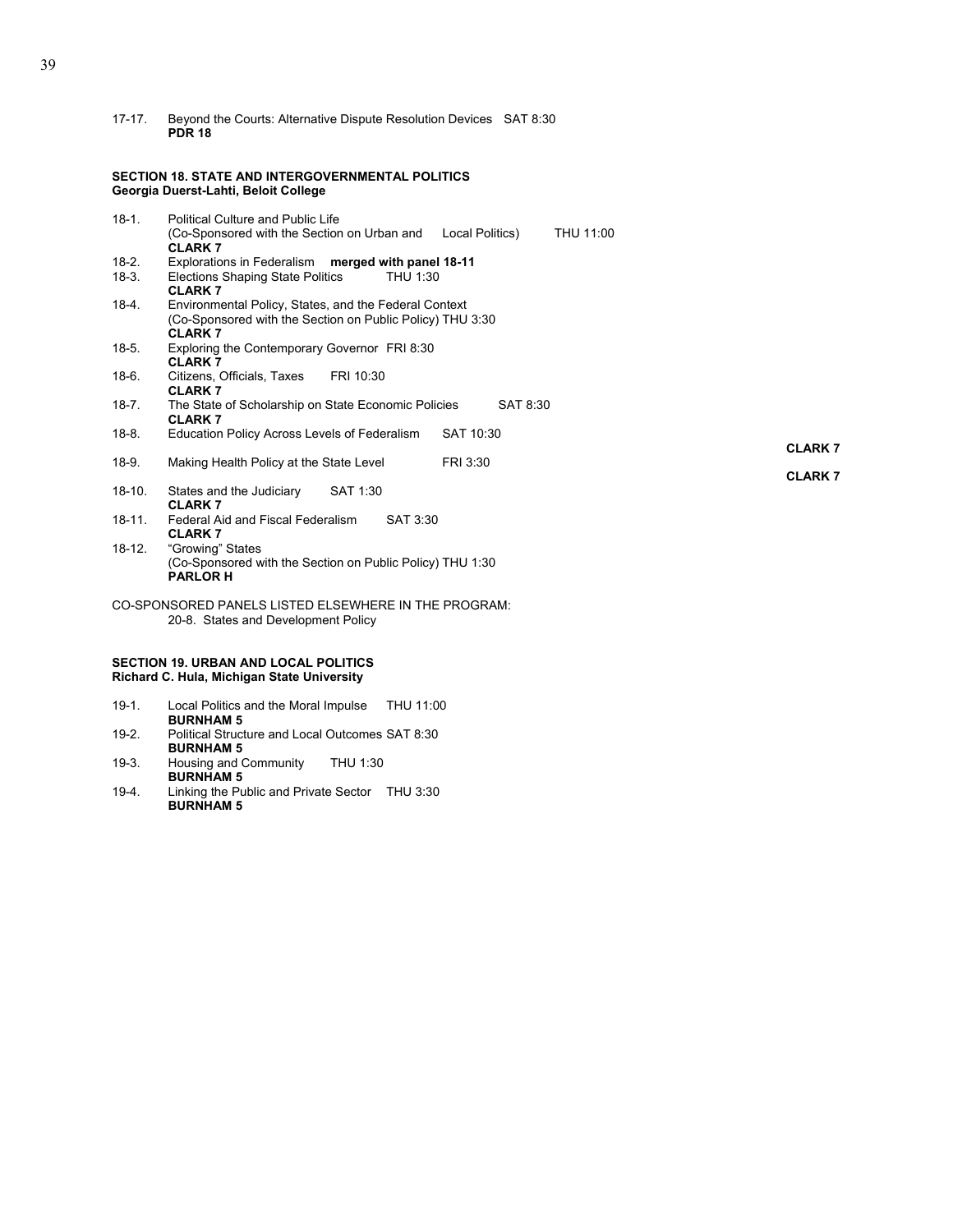| $19-5.$                                              | Community Empowerment and Participation<br><b>BURNHAM 5</b>     | FRI 10:30 |  |
|------------------------------------------------------|-----------------------------------------------------------------|-----------|--|
| $19-6.$                                              | Roundtable on Comparative Urban Politics<br><b>BURNHAM 5</b>    | FRI 1:30  |  |
| $19 - 7$ .                                           | Economic Development<br>FRI 3:30<br><b>BURNHAM 5</b>            |           |  |
| $19-8.$                                              | FRI 8:30<br>Local Leadership<br><b>BURNHAM 5</b>                |           |  |
| $19-9.$                                              | Assessing Effectiveness of Local Government<br><b>BURNHAM 5</b> | SAT 10:30 |  |
| $19-10.$                                             | The City in Comparative Perspective<br><b>BURNHAM 5</b>         | SAT 1:30  |  |
| CO-SPONSORED PANELS LISTED ELSEWHERE IN THE PROGRAM: |                                                                 |           |  |

#### 18-1. Political Culture and Public Life

#### **SECTION 20. PUBLIC POLICY Saundra K. Schneider, University of South Carolina**

| $20-1.$    | Environmental Policy: A View from the Top<br><b>SANDBURG 7</b>                                                                            | THU 11:00 |  |
|------------|-------------------------------------------------------------------------------------------------------------------------------------------|-----------|--|
| $20 - 2.$  | Local Autonomy, Competition, and Input in the<br>Policy Process SAT 1:30<br><b>SANDBURG 8</b>                                             |           |  |
| $20-3.$    | Crisis Policymaking<br>THU 1:30<br><b>SANDBURG 8</b>                                                                                      |           |  |
| 20-4.      | State Level Regulatory Activity<br>SAT 8:30<br><b>SANDBURG 7</b>                                                                          |           |  |
| $20-5.$    | Policy Design and Redesign: The Role of Policy<br>Subsystems<br>SAT 8:30<br><b>SANDBURG 8</b>                                             |           |  |
| $20-6.$    | Comparative Public Policy Issues THU 3:30<br><b>SANDBURG 7</b>                                                                            |           |  |
| $20 - 7$ . | Reforming the American Welfare System<br><b>SANDBURG 8</b>                                                                                | THU 3:30  |  |
| $20-8.$    | States and Development Policy<br>(Co-Sponsored with the Section on State and<br>Intergovernmental Politics) FRI 8:30<br><b>SANDBURG 7</b> |           |  |
| 20-9.      | <b>Health Care Policy</b><br>FRI 8:30<br><b>SANDBURG 8</b>                                                                                |           |  |
| 20-10.     | New Insights Into Public Budgeting Finance and<br>Fiscal Policy FRI 10:30<br><b>SANDBURG 7</b>                                            |           |  |
| 20-11.     | Politics and Policymaking FRI 10:30<br><b>SANDBURG 8</b>                                                                                  |           |  |
| 20-12.     | American Welfare Policy in Transition THU 11:00<br><b>SANDBURG 8</b>                                                                      |           |  |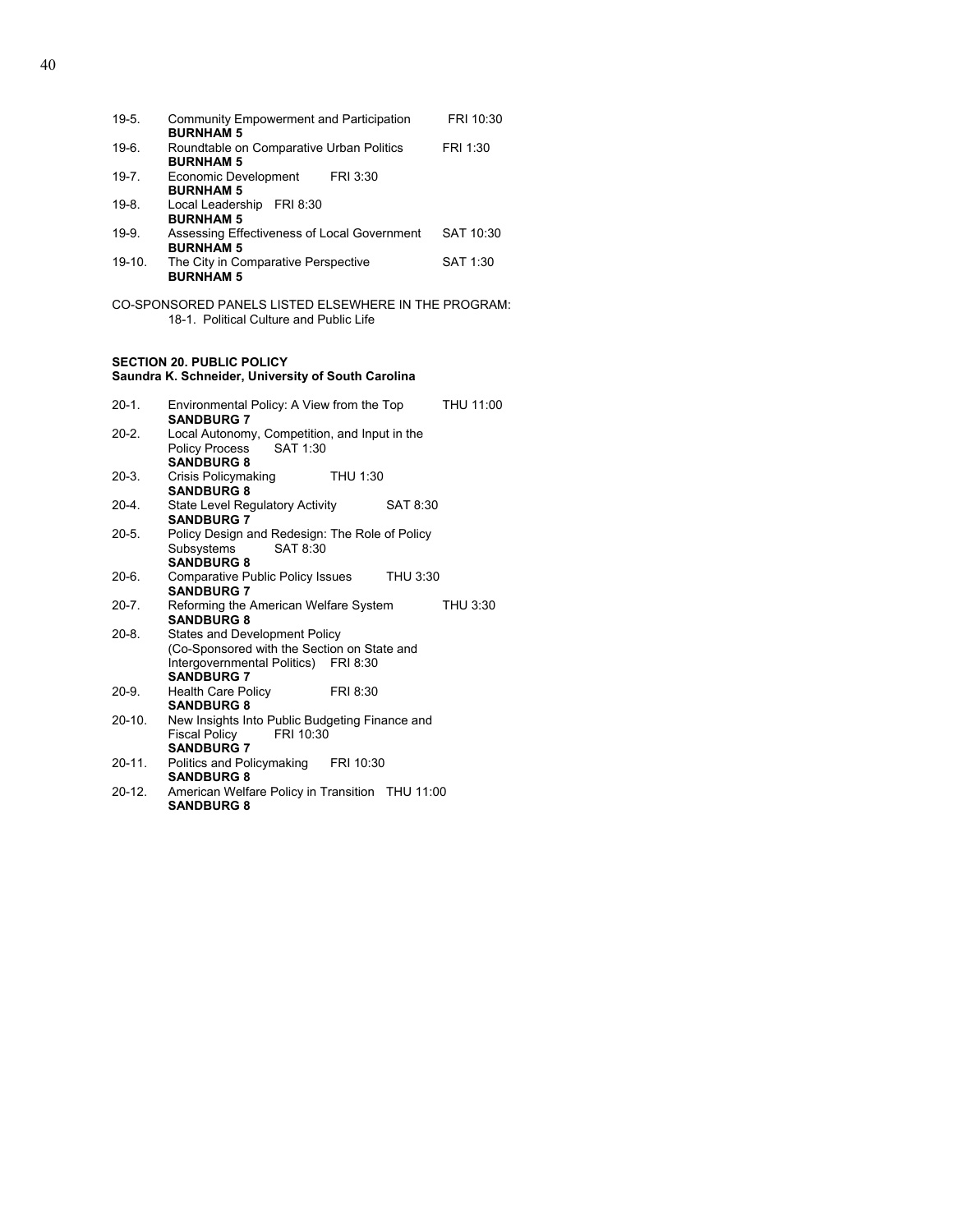| $20-13$                                                                                                                                           | Institutional Choices and Constraints in Public<br>Policymaking (Co-Sponsored with the Section<br>on Public Administration)<br>FRI 1:30<br><b>SANDBURG 7</b> |          |           |
|---------------------------------------------------------------------------------------------------------------------------------------------------|--------------------------------------------------------------------------------------------------------------------------------------------------------------|----------|-----------|
| 20-14.                                                                                                                                            | Modeling Public Policy Choices<br><b>SANDBURG 8</b>                                                                                                          | FRI 1:30 |           |
| $20-15.$                                                                                                                                          | Policy Issues of Race and Gender<br><b>SANDBURG 7</b>                                                                                                        | SAT 3:30 |           |
| $20-16.$                                                                                                                                          | The Impact of Institutionalism on the Policy<br>Process FRI 3:30<br><b>SANDBURG 8</b>                                                                        |          |           |
| $20-17.$                                                                                                                                          | Political Institutions and Policy Agendas<br><b>SANDBURG 7</b>                                                                                               |          | SAT 10:30 |
| $20-18.$                                                                                                                                          | Information and Access in the Policy Process<br><b>SANDBURG 8</b>                                                                                            |          | SAT 10:30 |
| $20-19.$                                                                                                                                          | Public Policymaking Across the United States<br><b>SANDBURG 7</b>                                                                                            |          | SAT 1:30  |
| CO-SPONSORED PANELS LISTED ELSEWHERE IN THE PROGRAM:<br>Environmental Policy, States, and the Federal Context<br>18-4.<br>18-12. "Growing" States |                                                                                                                                                              |          |           |

#### **SECTION 21. PUBLIC ADMINISTRATION Donald F. Kettl, University of Wisconsin--Madison**

| $21 - 1$ . | Roundtable: Administrative Implications of the New<br>Federalism<br>FRI 8:30<br><b>SANDBURG 2</b>        |           |                  |          |
|------------|----------------------------------------------------------------------------------------------------------|-----------|------------------|----------|
| $21 - 2$ . | Political Control of Bureaucracy                                                                         |           | <b>CANCELLED</b> |          |
| $21-3.$    | Computers in Public Administration<br><b>SANDBURG 2</b>                                                  |           | THU 1:30         |          |
| $21 - 4$ . | The Changing Shape of Budgeting<br><b>SANDBURG 2</b>                                                     |           | THU 11:00        |          |
| $21 - 5.$  | Organization Theory<br><b>SANDBURG 2</b>                                                                 | THU 3:30  |                  |          |
| $21-6.$    | <b>Reinventing Government</b><br><b>SANDBURG 2</b>                                                       | FRI 10:30 |                  |          |
| $21 - 7.$  | Service Delivery FRI 1:30<br><b>SANDBURG 2</b>                                                           |           |                  |          |
| $21 - 8$ . | Environment and Regulation FRI 3:30<br><b>SANDBURG 2</b>                                                 |           |                  |          |
| 21-9.      | People in Organizations<br><b>SANDBURG 2</b>                                                             | SAT 3:30  |                  |          |
| 21-10.     | Roundtable: A Freewheeling Discussion to<br>Develop Theory in Public Administration<br><b>SANDBURG 2</b> |           |                  | SAT 1:30 |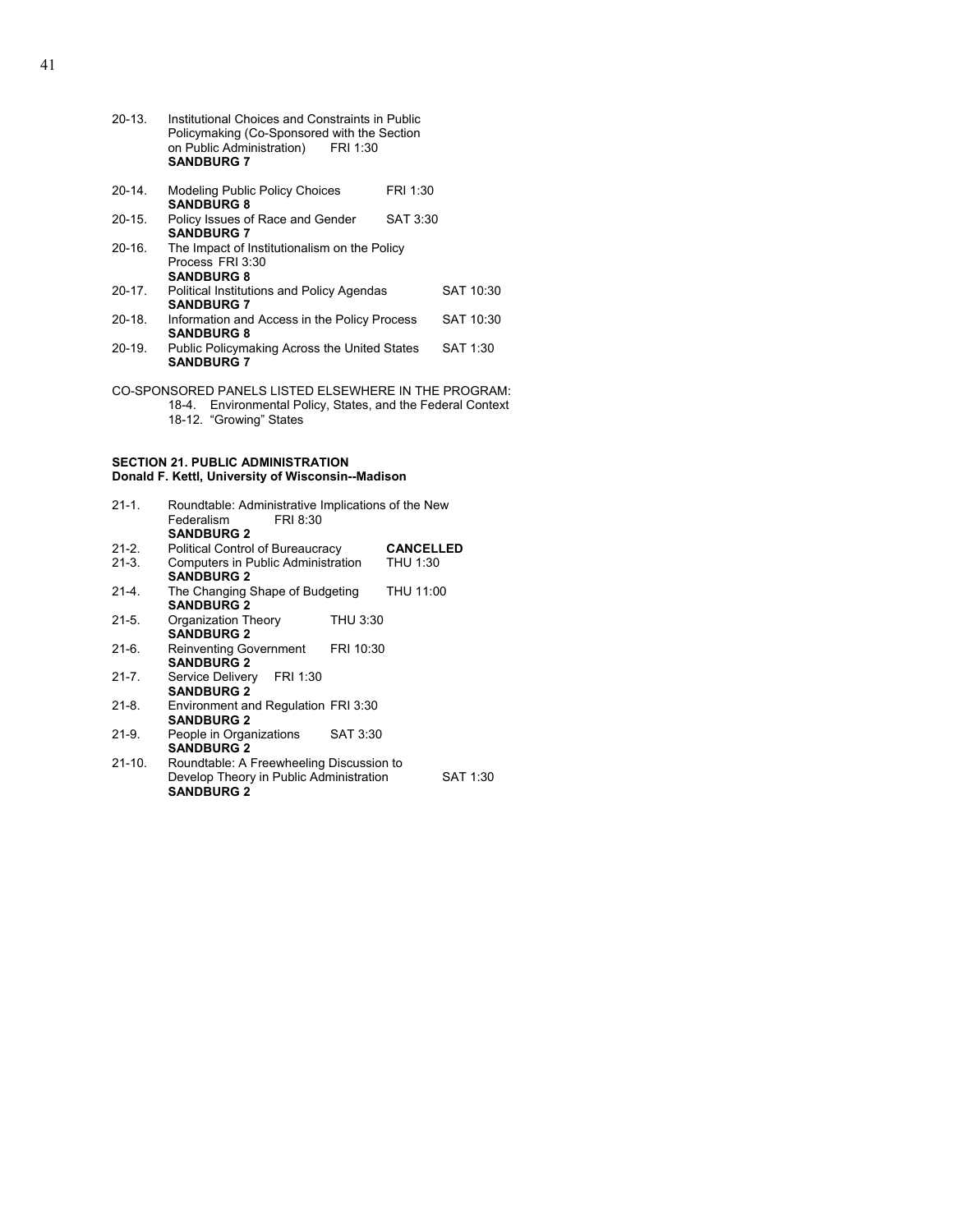CO-SPONSORED PANELS LISTED ELSEWHERE IN THE PROGRAM: 20-13. Institutional Choices and Constraints in Public Policymaking

#### **SECTION 22. RELATED GROUPS**

| 22-G1.      | The Dynamics of Structural Adaptation in<br>SAT 10:30<br>Post-Wall Germany                 |                   |
|-------------|--------------------------------------------------------------------------------------------|-------------------|
|             | <b>SANDBURG 5</b>                                                                          |                   |
| 22-N1.      | Prospects for the Left in American Politics<br>FRI 10:30                                   |                   |
|             |                                                                                            | <b>PDR 16</b>     |
| 22-N2.      | Democratic Resistance to the Global Triumph of Capitalism SAT 10:30                        | <b>SANDBURG 2</b> |
| $22 - T1$ . | Roundtable on Clifford Orwin's The Humanity of                                             |                   |
|             | Thucydides<br>THU 1:30                                                                     |                   |
|             | <b>SANDBURG 5</b>                                                                          |                   |
| $22 - T2$ . | Aristotle's Political Science FRI 8:30                                                     |                   |
| $22 - T3$ . | <b>SANDBURG 5</b>                                                                          |                   |
|             | Private Matrices of Virtue in Classical Political Philosophy FRI 1:30<br><b>SANDBURG 5</b> |                   |
| $22 - T4$ . | Aristotle on the Conditions of Moral Excellence SAT 1:30                                   |                   |
|             | <b>SANDBURG 5</b>                                                                          |                   |
| 22-U1.      | Innovative Approaches to Teaching Introductory                                             |                   |
|             | American Government<br>SAT 3:30                                                            |                   |
| 22-U2.      | <b>BURNHAM 5</b><br>Teaching International and Comparative Politics                        |                   |
|             | THU 1:30<br>Experientially                                                                 |                   |
|             | <b>BURNHAM2</b>                                                                            |                   |
| 22-U3.      | Roundtable on Teaching: Old Concepts and New                                               |                   |
|             | Challenges<br>FRI 10:30                                                                    |                   |
|             | <b>BURNHAM2</b>                                                                            |                   |
| 22-W1.      | Roundtable on Kathleen Hall Jamieson's "Beyond<br>the Double Bind" FRI 8:30                |                   |
|             | <b>BURNHAM2</b>                                                                            |                   |
| 22-W2.      | Women in Comparative Legislative Settings<br>THU 3:30                                      |                   |
|             | <b>BURNHAM2</b>                                                                            |                   |
| $22-W3$ .   | Roundtable to Honor Susan Welch<br>FRI 1:30                                                |                   |
|             | <b>BURNHAM2</b>                                                                            |                   |
| 22-W4.      | The Disappearing Woman: Retention of                                                       |                   |
|             | Graduate Student Women<br>SAT 1:30<br><b>BURNHAM2</b>                                      |                   |
| 22-W5.      | Assessing Affirmative Action in 1996<br>FRI 3:30                                           |                   |
|             | <b>BURNHAM2</b>                                                                            |                   |
| $22-W6$     | Women at the Grassroots<br>THU 1:30                                                        |                   |
|             |                                                                                            | <b>PARLOR G</b>   |
|             |                                                                                            |                   |

**POSTER SESSION Graduate Student Research on Law, Courts and Judicial Behavior** FRI 8:30-5:15  **MEZZANINE**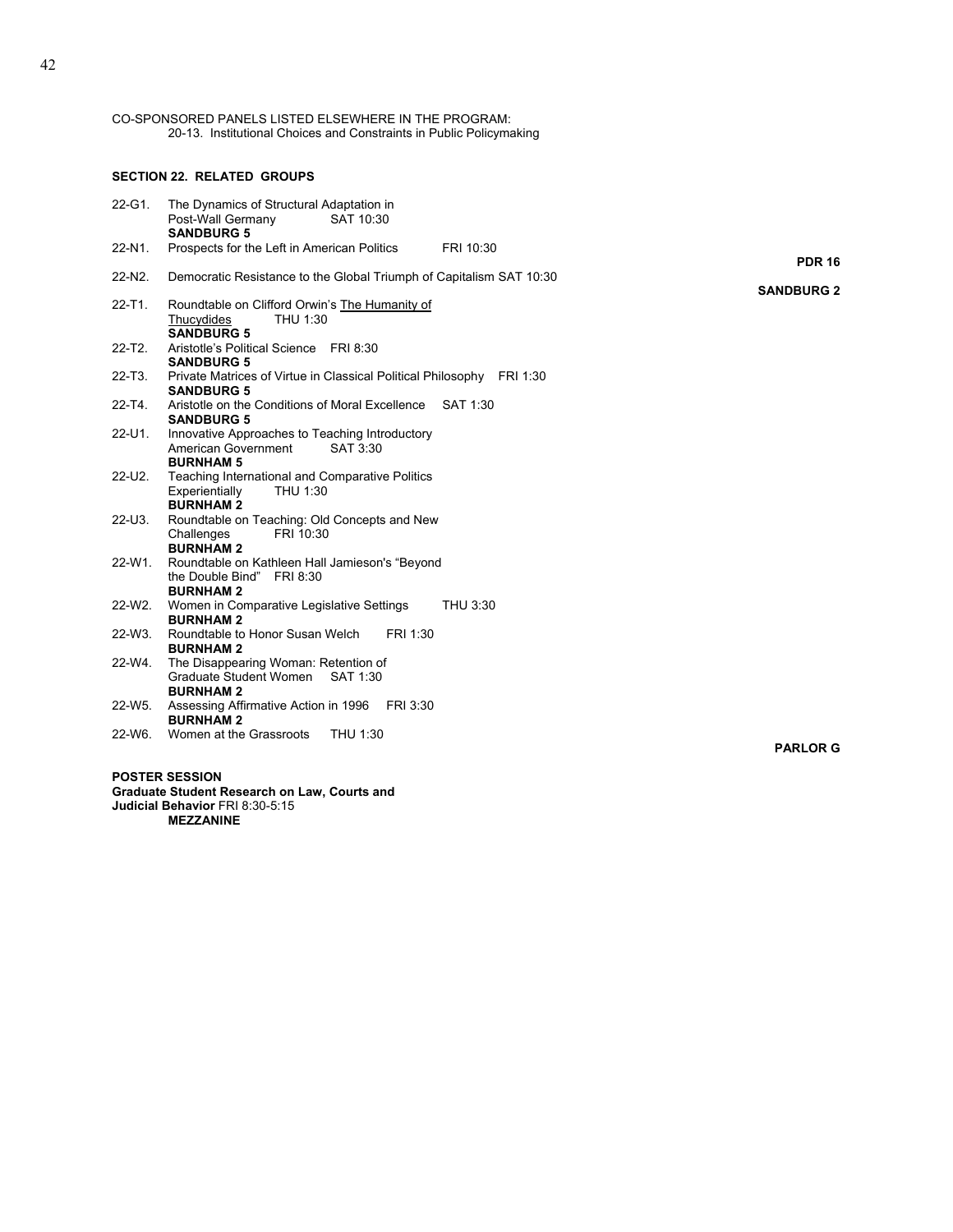#### **EXHIBITORS AND BOOTH LOCATIONS**

University Press of Kansas (1) F.E. Peacock Publishers (2) The New York Times (3) MicroCase Corporation (4) Allyn & Bacon (5) Liberty Fund (6) McGraw Hill (7) Elsevier Science (8) Association Book Exhibit (10) Prentice Hall (11) University Press of America/Rowman & Littlefield (12) University of Notre Dame Press (13) Yale University Press (14) W.W. Norton and Company (15) Chatham House Publishers (16&17) CQ Press (18&19) Garland Publishing (20) Longman Publishers USA (21) Association of American University Presses (22) Gregory Publishing (23) Brown & Benchmark Publishers (24&25) Westview Press (26) HarperCollins College Publishers (27&28) Houghton Mifflin (29&30) St. Martin's Press (31&32) Cambridge University Press (33) Nelson-hall Publishers (34) The Brookings Institution/Georgetown University (35) Harcourt Brace (36) M.E. Sharpe (37) University of Oklahoma Press (38) Sage Publications Inc (39) University of Illinois Presses (40) University of Michigan Press (41) Oxford University Press (42) West Publishing Company (43) The University of Chicago Press (44)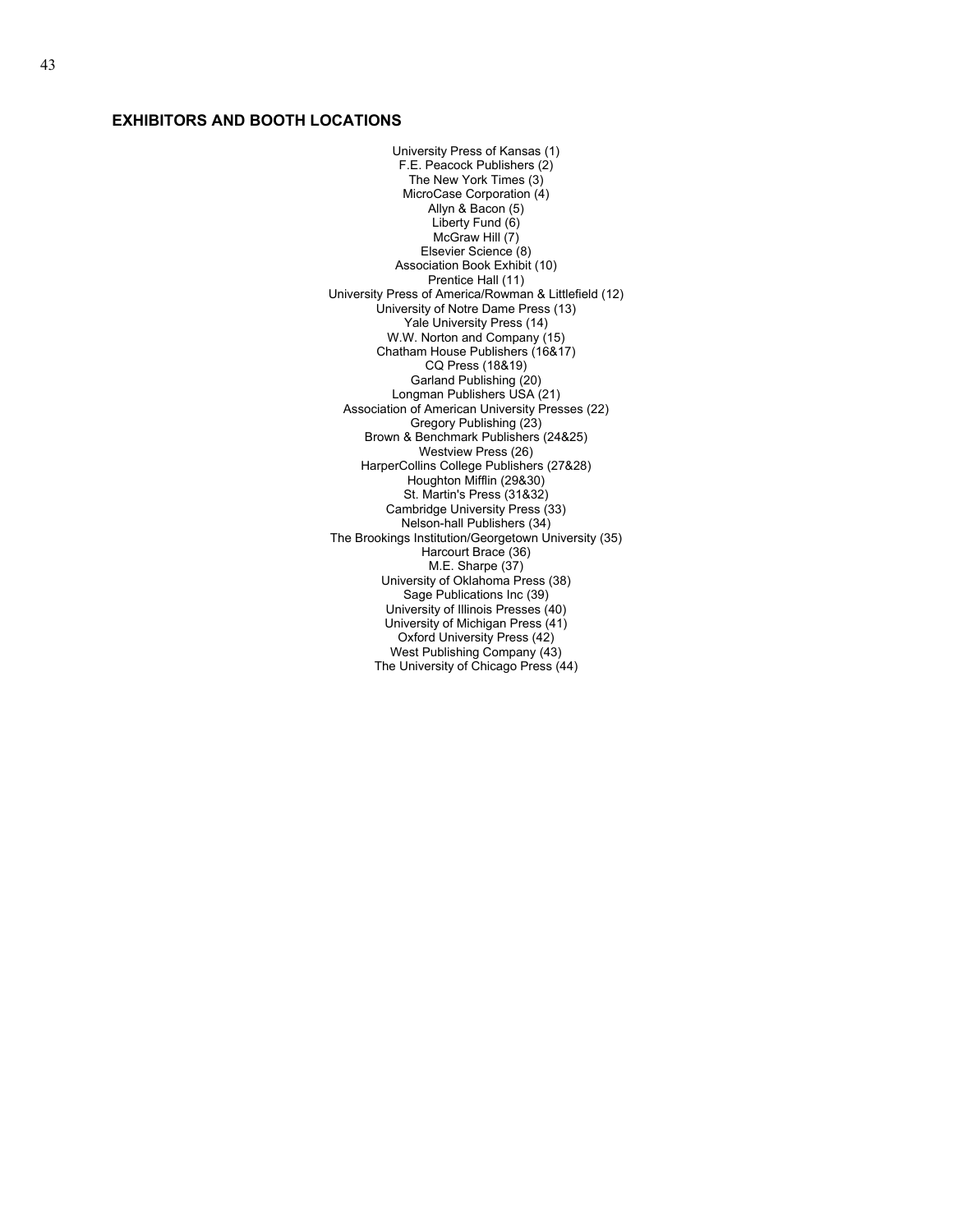## **Daily Program Schedule**

**Thursday, April 18, 11:00 am - 12:45 pm**

### **MPSA EXECUTIVE COUNCIL MEETING CRYSTAL ROOM**

President: **James Stimson**, University of Minnesota

### Panel 1-1 **SANDBURG 6**

#### **States, Civil Societies and Foreigners: The Politics of Immigration in Advanced Industrial Countries**

Chair: **Niklaus Steiner**, Northwestern University

Papers: "The Swiss, the Foreign Workers and the Asylum Seekers; Five Decades of Unofficial Immigration in Switzerland." **Niklaus Steiner**, Northwestern University

"The Effects of Immigration on French Foreign Policy." **Sarah Hughes**, Northwestern University

 "Discouraging the 'Wrong' Immigrants vs. Encouraging the 'Right' Ones: Contrasting Approaches to Immigration in the U.S. and Canada 1905-1925." **Elizabeth Clifford**, Northwestern **University** 

Disc: **John Bendix**, Bryn Mawr College

#### Panel 2-1 **DEARBORN 1 Civil-Military Relations**

(Co-Sponsored with Section on Comparative Politics: Transitions Toward Democracy)

Chair: **Deborah Norden**, Colby College

Papers: "Civilian Control of the Military: American Civil-Military Relations in Theory and Practice." **Peter D. Feaver**, Duke **University** 

"Civil-Military Negotiations in Post-Authoritarian Latin America: A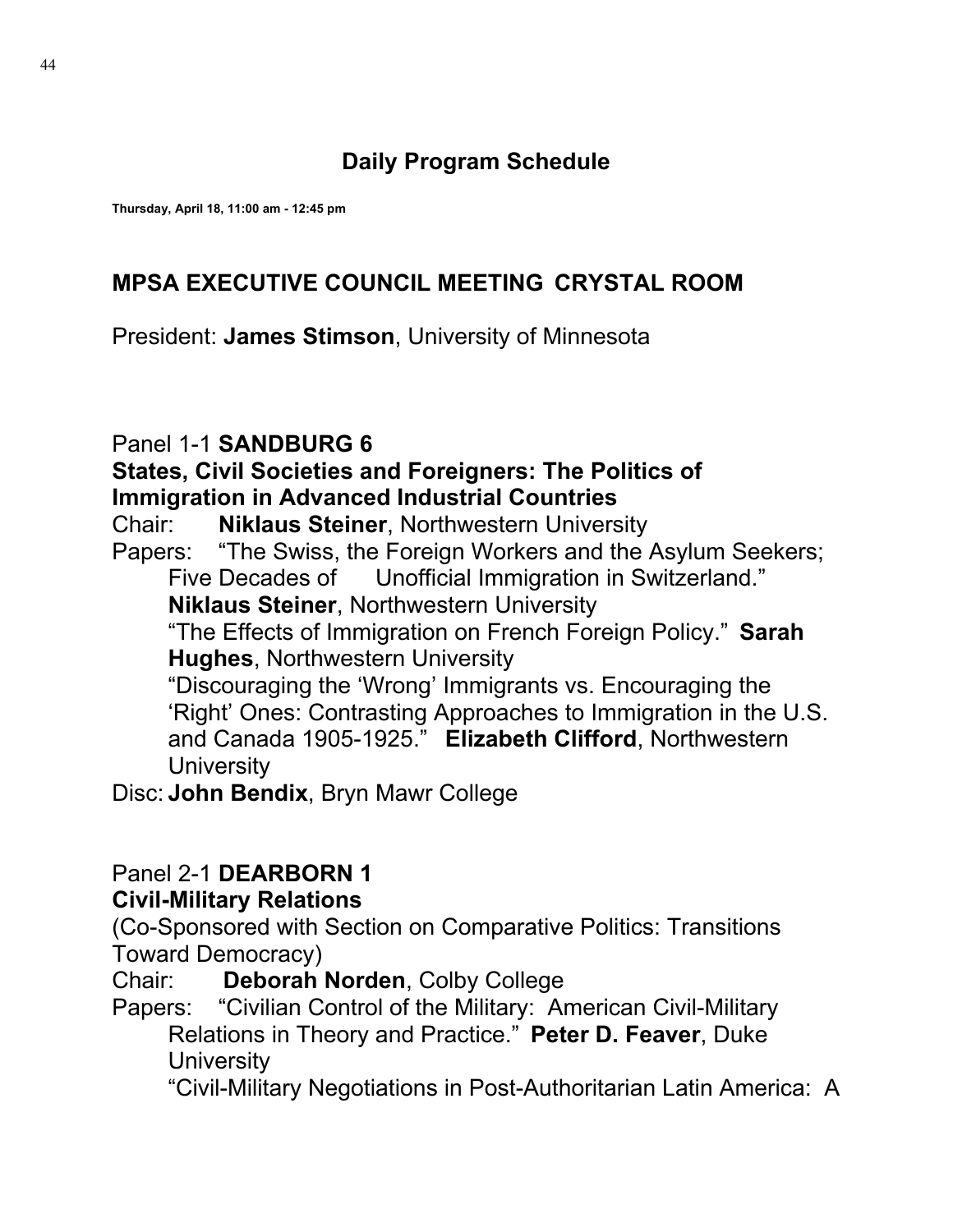Chicken Game." **Wendy Hunter**, Vanderbilt University "The Latin American Military and Politics: Retrospect and Prospects." **Paul W. Zagorski**, Pittsburgh State University "Evolving Russian Civil-Military Relations: A Rational Actor Analysis." **John H. P. Williams**, **Mark Webber**, American **University** 

Disc*:* **Deborah Norden**, Colby College

### Panel 3-1 **DEARBORN 2**

## **Puzzles of Democratic Transitions in Russia and the Ukraine**

Chair: **William Reisinger**, University of Iowa

Papers: "The Consolidation of Democracy in the Ukraine." **Charles Wise** and **Trevor L. Brown**, Indiana University

 "Leadership in Ethnoterritorial Politics and Russian Federal State Building." **Dawn Jamison Nowacki**, Linfield College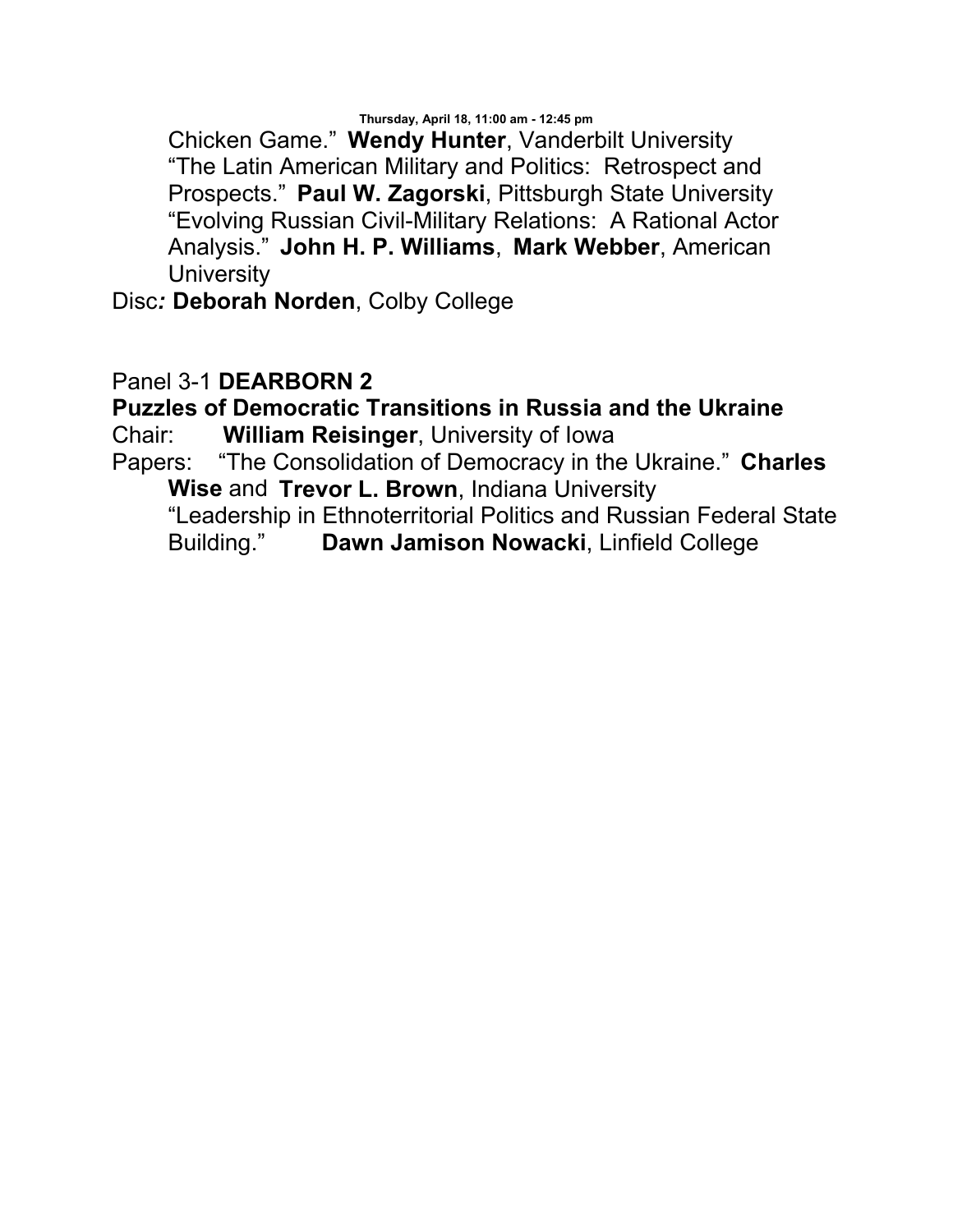"Rule of Law Orientations Among Russia's Legal and Political Elite." **William Reisinger**, University of Iowa "Gorbachev, Yeltsin, and the Conflict Over Economic and Democratic Reform." **Francis Bell**, University of Rochester Disc: **Mary Dakin**, Indiana University

### Panel 4-2 **MONTROSE 2 Research on Alliances**

Chair: **D. Scott Bennett**, Pennsylvania State University Papers: "Hysteresis and International Alliances: A Rational Alternative to Institutional Self-Perpetuation." **D. Scott Bennett**, Pennsylvania State University and **Scott E. Tarry** , Southern Illinois University, Carbondale "Alliances, Commitments, and Reputation: Fighting to Save Face." **Chris Sprecher**, Michigan State University "Duplication, Interdependence, or Independence? An Assessment of the Relationships Between NATO, the WEU, and the Eurocorps." **Stephanie Manderson, University of Wyoming** Disc: **Erik A. Gartzke**, University of Iowa

# Panel 5-1 **MONTROSE 3**

## **Domestic Arrangements and International Behavior**

Chair: **David Leblang**, University of North Texas

Papers: "The Effectiveness of Foreign Lobbying on the United States Congress." **Rebecca Summary**, **Larry Summary**  Southeast Missouri State University

"Patent Law: An Obstacle to the Global Transfer of Technology." **Helen G. Brudner**, Fairleigh Dickinson University

"Aid and Profits: U.S. Aid and Foreign Direct Investment in Latin America, 1969-1993." **Robert E. Sterken, Jr**., Texas Tech **University** 

Disc: **David Leblang**, University of North Texas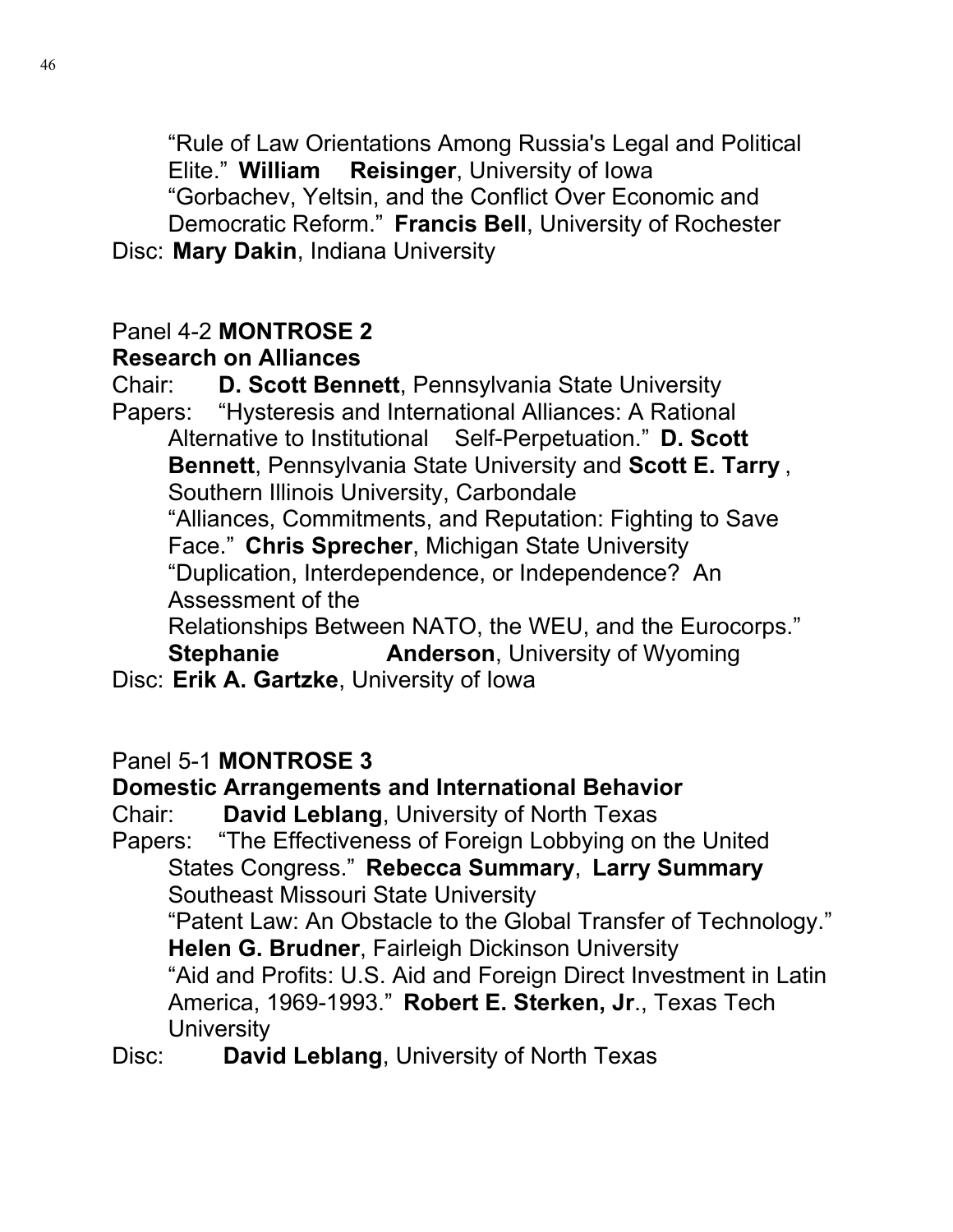### Panel 6-3 **BURNHAM 1**

### **Sources of Public Conflict and Cohesion on the Women's Movement**

Chair: **Doris Graber**, University of Illinois, Chicago Papers: "The Women's Movement as a White Preocc "The Women's Movement as a White Preoccupation: Fact or Fiction?" **Roberta Sigel**, State University of New Jersey,

**Rutgers** 

"The Media, Political Language and Public Support of the Women's Movement." **Leonie Huddy**, State University of New York at Stony Brook

 "Framing the Abortion Debate." **Paul Freedman**, University of **Michigan** 

Disc: **Doris Graber**, University of Illinois, Chicago

Panel 7-1**CLARK 5**

#### **Issues in Testing Competing Models of Issue Voting Co-sponsored with Formal Theory**

Chair: **Kaare Strom** , University of California, San Diego Papers: "Comparing Deterministic and Probabilistic Models of Voter Preferences."

**Barry C. Burden**, Ohio State University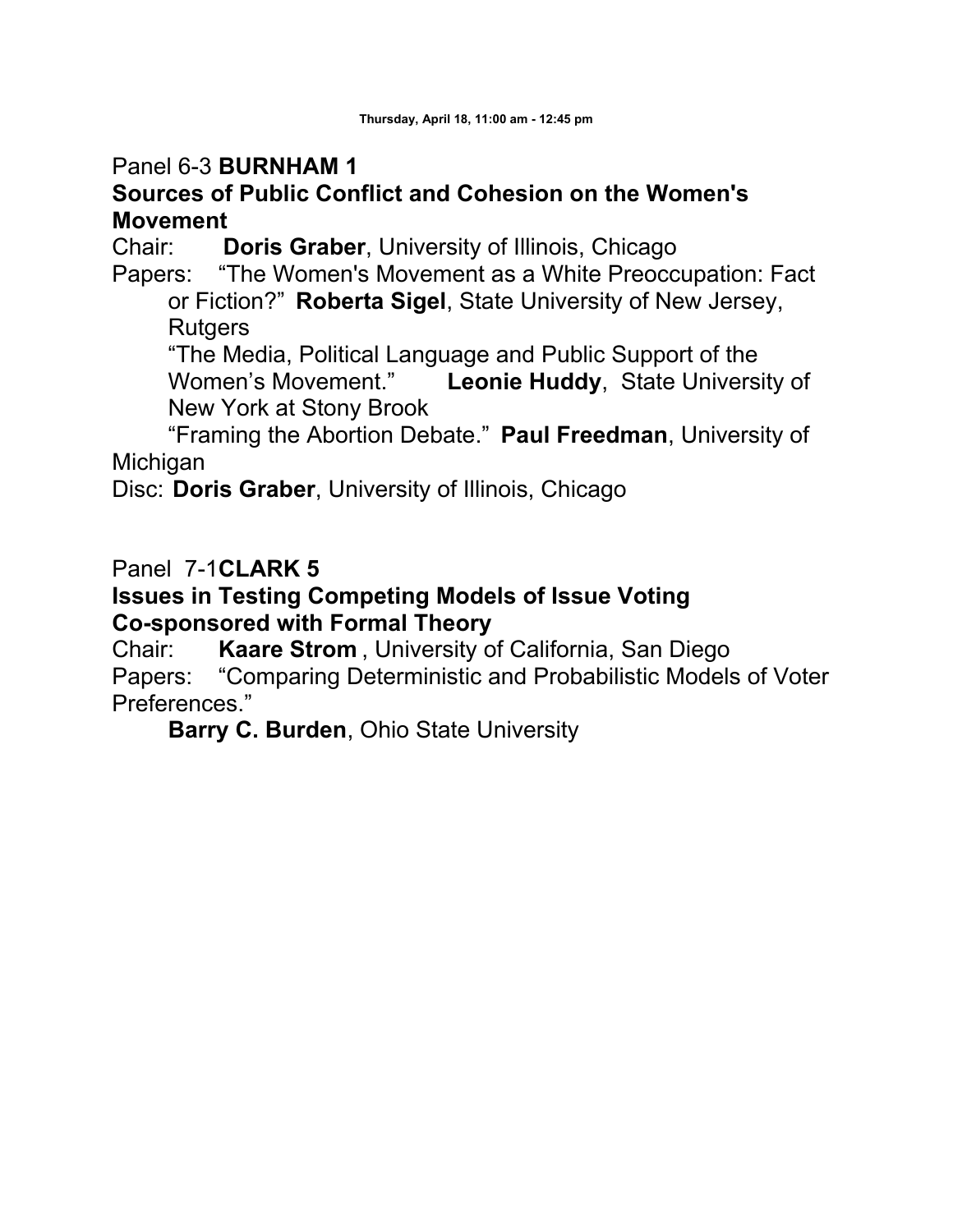"Nonseparable Preferences, Issue-Voting and Issue-Packaging in Elections."

**Dean Lacy**, Ohio State University

Disc: **Kaare Strom** , University of California, San Diego

Panel 7-5 **CLARK 10** 

### **Legal, Institutional, and Organizational Influences on Voter Turnout**

Chair: **Robert Erikson**, University of Houston

Papers: "And A Child Shall Lead Them ... : The *Kids Voting* Program in a State Election" **Gregory L. Hager**, **Penny M. Miller**, University of Kentucky

"Managing Voter Turnout: The Motor Voter Act and the Effect of Institutional Interventions on Voter Turnout." **Donald Greco**, University of Illinois

"The Institutional, Economic, and Political Influences of Voter Turnout: A Cross-National Analysis, 1984-1994." **Patricia A. Garcia-Monet**, **Holly Teeters Reynolds**, Rice University "Apportionment and Turnout: A Multiple Time Series Analysis." **Philip Dyer Moore**, Rice University

Disc: **Robert Erikson**, University of Houston

## Panel 8-6 **BURNHAM 4**

## **The Internet**

Chair: **Todd Schaefer**, Juniata College

Papers: "Campaigning on the Internet: Parties, Interest Groups and the 1996 Presidential Race." **Michael Margolis**, **David Resnick**, **Chin-chang Tu**, University of Cincinnati "The Highway in my Backyard: Grassroots Connections to the Internet to Enhance Political Communication and Participation."

**Cecelia Manrique**, University of Wisconsin, La Crosse

 "Educators, Partisans and the Public." **David Schwieder**, University of Illinois

Disc: **Todd Schaefer**, Juniata College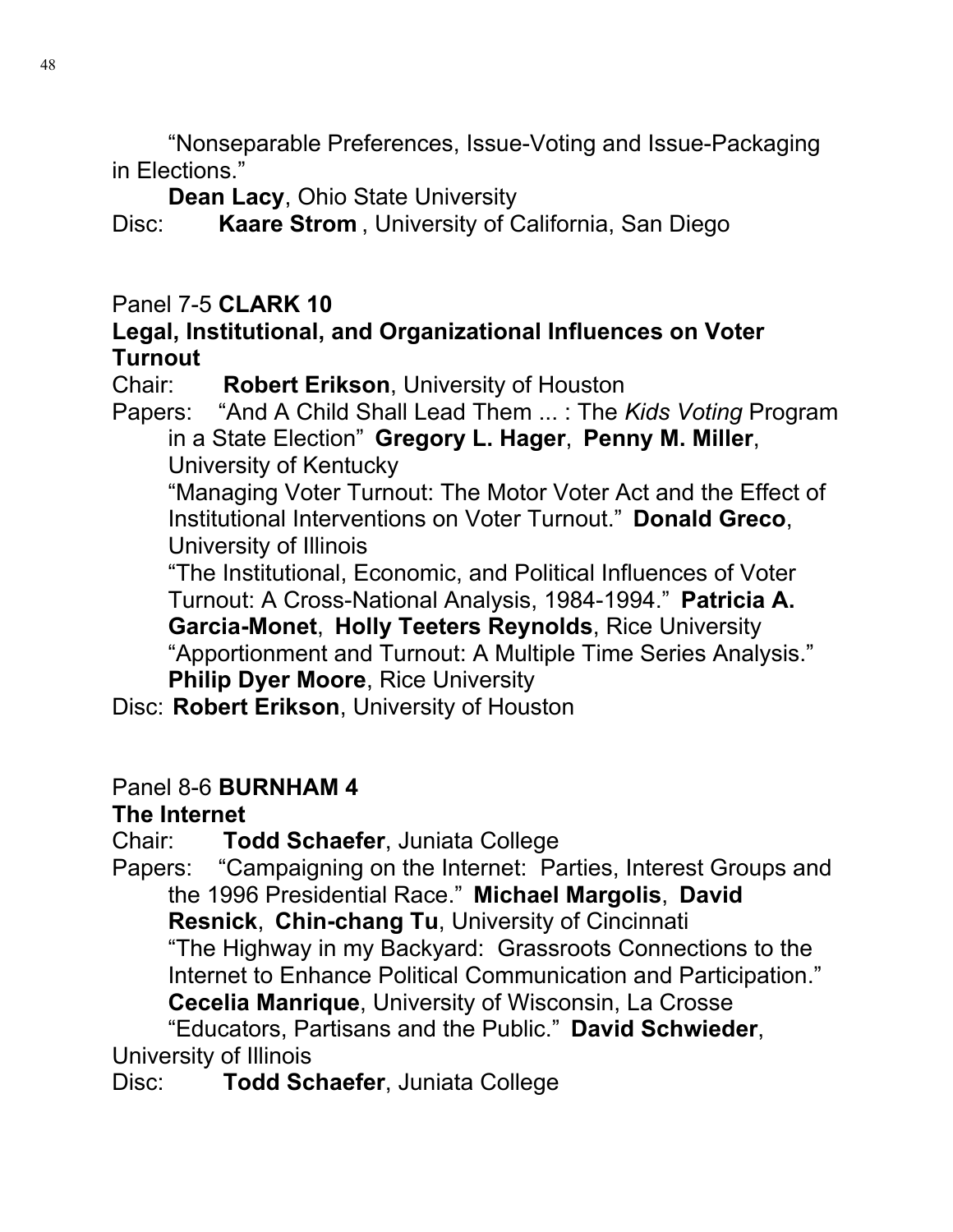## Panel 9-2**SANDBURG 3**

### **Representation and the State: Gender and American Political Development**

Chair: **Carol Horton**, Macalaster College

Papers: "Gender and the State: the Other American Dilemma." **Eileen L. McDonagh, Northeastern University** 

 "Party Politics and Family Values: Is a Woman's Place in the Home?." **Kira** 

 **Sanbonmatsu**, Harvard University

"Women's Rights and the American Parties." **Christina Wolbrecht**, Washington University, St. Louis

Disc: **Carol Horton**, Macalaster College

### Panel 10-1 **SANDBURG 4**

### **Prejudice, Intolerance & Group Conflict**

Chair: **Carl McCurley**, East Carolina University

Papers: "Attitudes Towards Immigration Policies Among Four Western European Publics: A Case for Ethnic Prejudice or Group Conflict?" **Pia Knigge**, University of Kentucky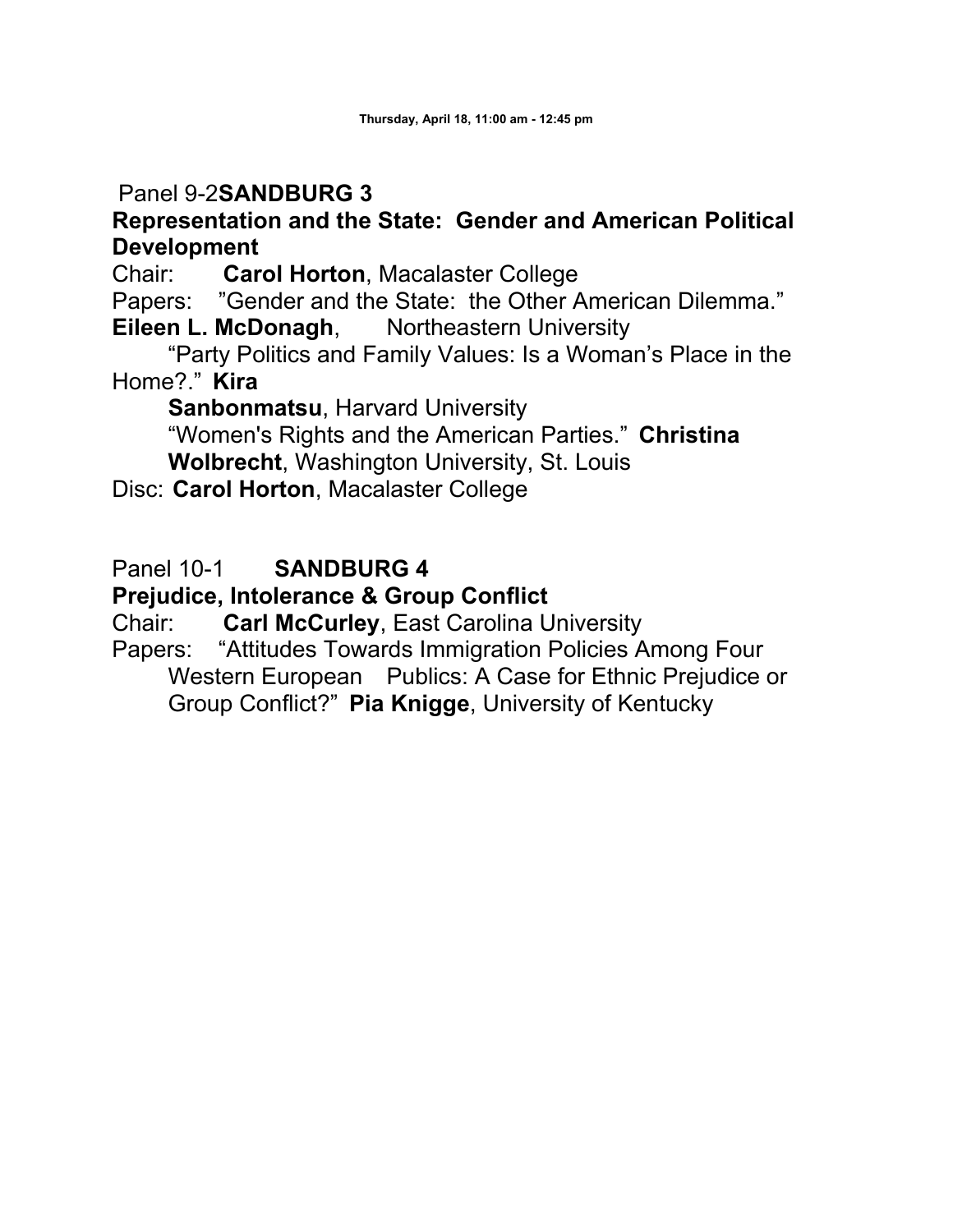"Racism, Prejudice, Punitiveness, & Intolerance Under Conditions of Societal Threat: Evidence from Aggregate Time Series Analyses 1960-1995." **Karen Stenner**, State University of New York, Stony Brook "The Ecology and Social Psychology of Hate Crime." **Janelle S.** 

**Wong**, **Dara Z. Strolovitch**, Yale University Disc: **Carl McCurley**, East Carolina University

## Panel 11-1 **LASALLE 1**

**Deliberation in Democratic Theory & Practice**

Chair: **Ian Shapiro**, Yale University

Papers: "The Uneasy Relation Between Expertise & Democratic Deliberation." **Emily** 

**Hauptmann**, University of Nevada, Reno

 "Creating an Authentic Voice of the People." **Ned Crosby**, Jefferson Center

for New Democratic Processes

"Is Silence Golden? Citizen Deliberation in Representative Democracy."

**Michael Bailey**, University of Texas, Austin

"Deliberation & Adult Civic Education." **John Gastil**, University of New Mexico

Disc: **Ian Shapiro**, Yale University

## Panel 12-1 **LASALLE 2**

## **Leaders, Followers, and Political Communication**

Chair: **William Bianco,** Duke University

Papers: "Context, Institutional Powers and Leadership Traits: Disentangling Leadership and Followership." **Rick K. Wilson,** Rice University

"A Cognitive Model of Strategic Communication: Why Talk is Seldom Cheap and Voters Seldom Deceived." **Arthur Lupia**, **Matthew D. McCubbins**, University of California, San Diego "Scrutiny and the Heuristics of Projection: You Can't Judge a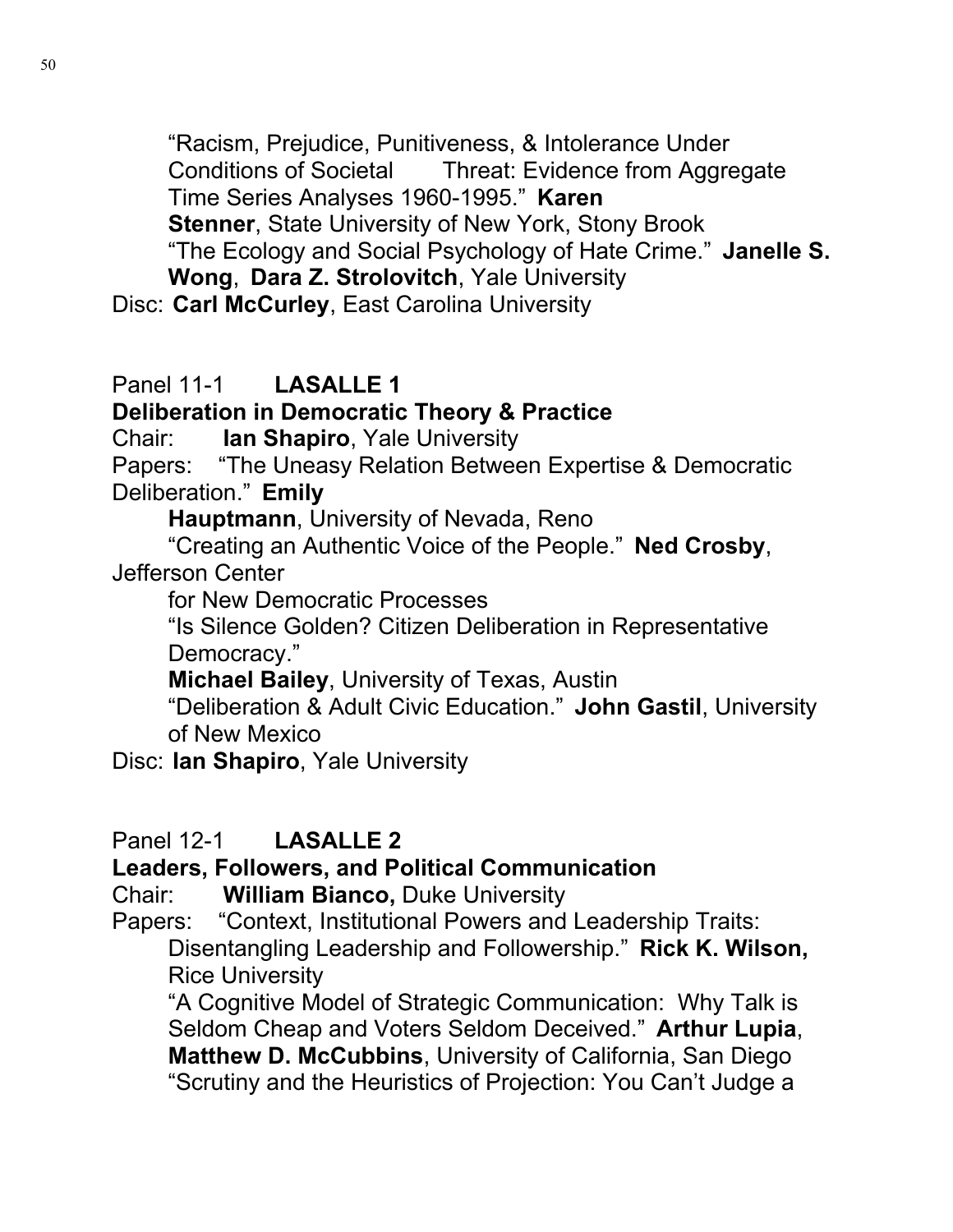Book by its Cover, but Would You Want To?" **Mark Daniel Miller**, Carnegie Mellon University

Disc: **John Aldrich**, Duke University **Tim Fedderson** , Northwestern University

# Panel 13-2 **LASALLE 3**

## **Models of Compliance**

Chair: **John Brehm**, Duke University

Papers: "Attitudinal Heuristics and Compliance: Do Tax Increases Reduce Attitudinal Support for Tax Compliance?" **Mark Lubell**, **John Scholz**, State University of New York, Stony Brook "The Political Economy of NPDES Inspections." **Eric Helland**, Ball State University

"An Analysis of the Factors Influencing Compliance Trends in FDA-Regulated Industries." **Mary Olson**, Washington University "Common Insights and Recurring Problems in the Empirical Study of Compliance." **John Brehm**, Duke University.

Disc: **Daniel P. Carpenter**, Princeton University **Gregory Wawro**, Cornell University

## Panel 14-2 **LASALLE 5**

## **Internal Group Decision Making**

Chair: **Andree E. Reeves**, University of Alabama, Huntsville Papers: "Business Political Strategy: Organizing the Firm for Political Activity." **Emerson H. Tiller**, University of Texas, Austin, **John** 

**de Figueiredo**, University of California at Berkeley

 "U.S. Religious Interest Groups and U.S. Central American Policy." **Anthony** 

## **Perry**, Wayne State University

"Tackling the 'Great Issues': Agenda-Setting and Internal Tensions in Professional Associations." **Katherine Hinckley**, **Bette Hill**, University of Akron

"Claiming Credit: Linking Interest Group Maintenance to Policy Benefits." **LaVonna J. Blair**, Rice University

Disc: **Laura R. Woliver**, University of South Carolina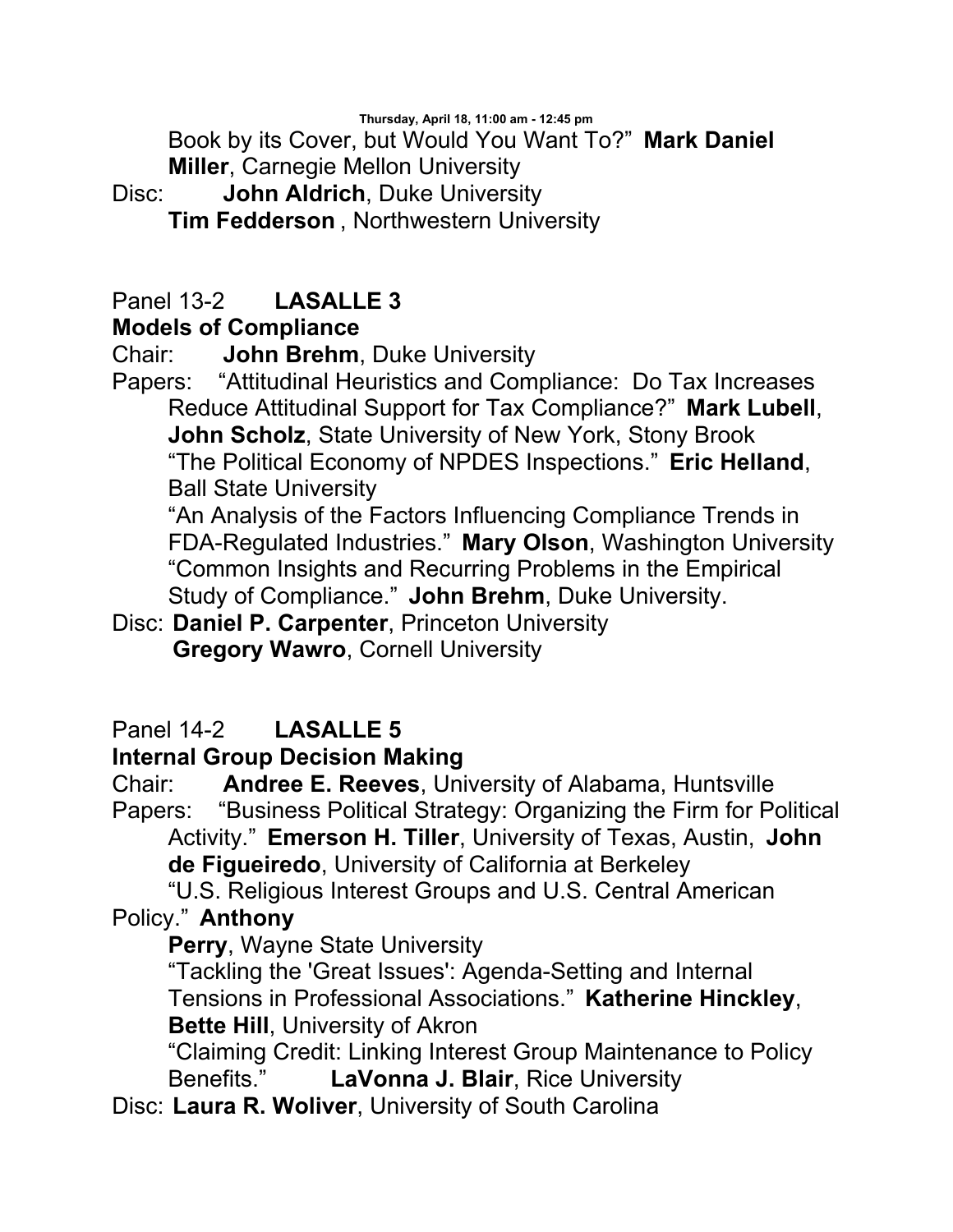## Panel 15-2 **MONTROSE 1**

#### **Presidential Types: Scandal, Character and Regime Construction**  Chair: **John H. Kessel**, Ohio State University

Papers: "Barber Types, Winter Motives and Keirsey Temperaments: A Statistical Comparison of American Presidencies from Washington through Bush, by

Barber, Winter and Keirsey Type." **Robert E. Elder, Jr.** and **Rochelle Tedesco**, Hope College

"The Politics of *Politics*: Notes on Skowronek." **Doug Hoekstra**, Michigan State University

"Presidential Inaugural Rhetoric in Political Time." **Mary E. Stuckey**, University of Mississippi

Disc: **John H. Kessel**, Ohio State University **Dennis Simon**, Southern Methodist University

## Panel 16-1 **DEARBORN 3**

# **Campaign Finance: Its Effects on Legislative Outcomes**

Chair: **Frank Sorauf**, University of Minnesota

Papers: "Congressional Careers and Campaign Financing in the U.S. House of

Representatives." **Rodney A. Anderson**, Arizona State **University** 

 "The Cycle of Senate Spending and Fundraising." **Darren Davis**, Michigan

State University

 "Where Does the Money Go? Campaign Spending and Advertising" **Andrea** 

**Ryman**, **Geoff Peterson**, University of Iowa

Disc: **Scott Ainsworth**, Washington University

Panel 17-4 **MONTROSE 7**

**Judicial Decision Making in the Courts of Appeals**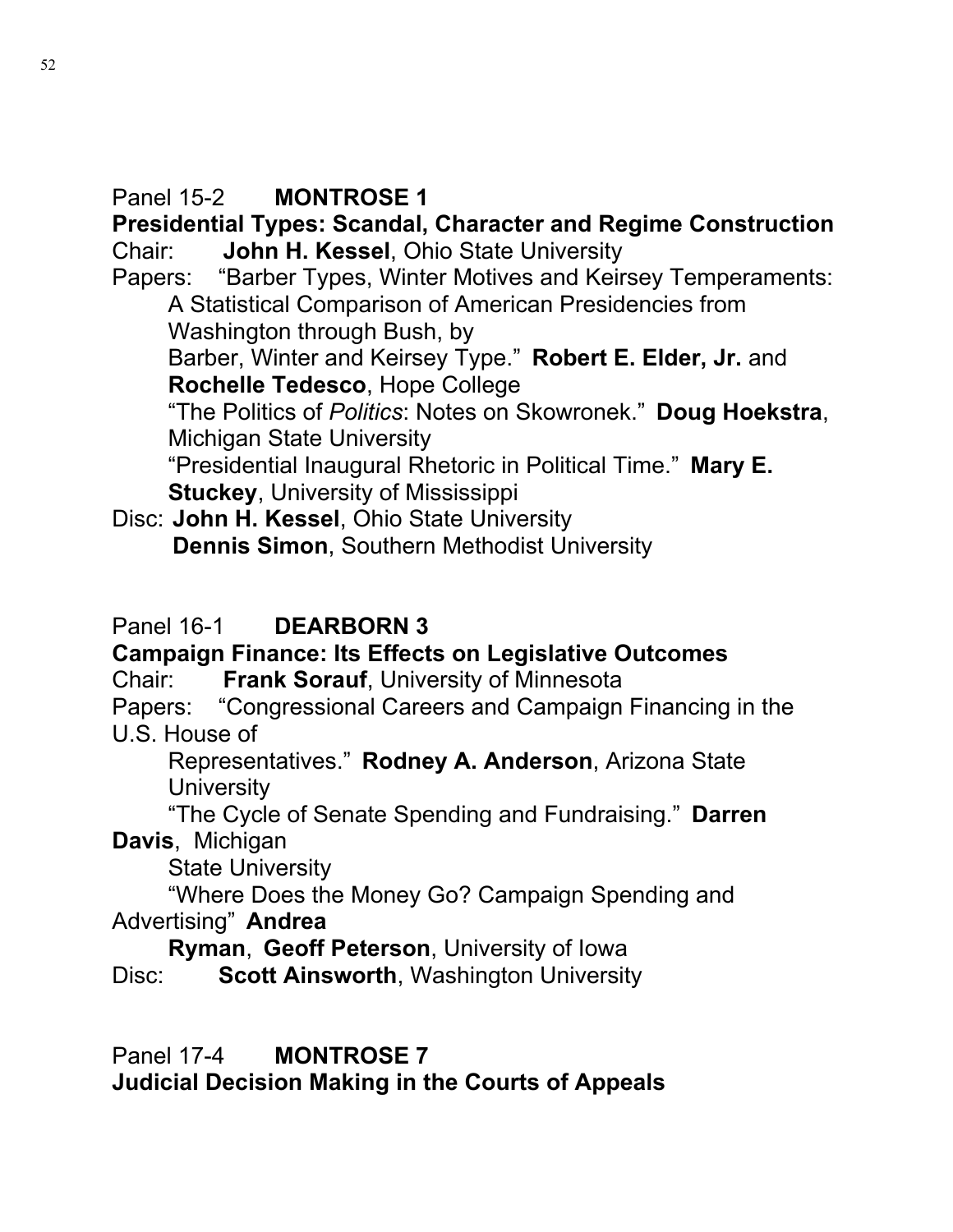Chair: **C. Scott Peters**, University of Kentucky Papers: "Judicial Deference in the U.S. Court of Appeals for the District of Columbia

Circuit." **Christopher P. Banks**, University of Akron

 "Decision Making in Federal Courts of Appeal: Do They Comply With the

Supreme Court's Establishment Clause Precedent?" **Barry Pyle**, University of Missouri, St. Louis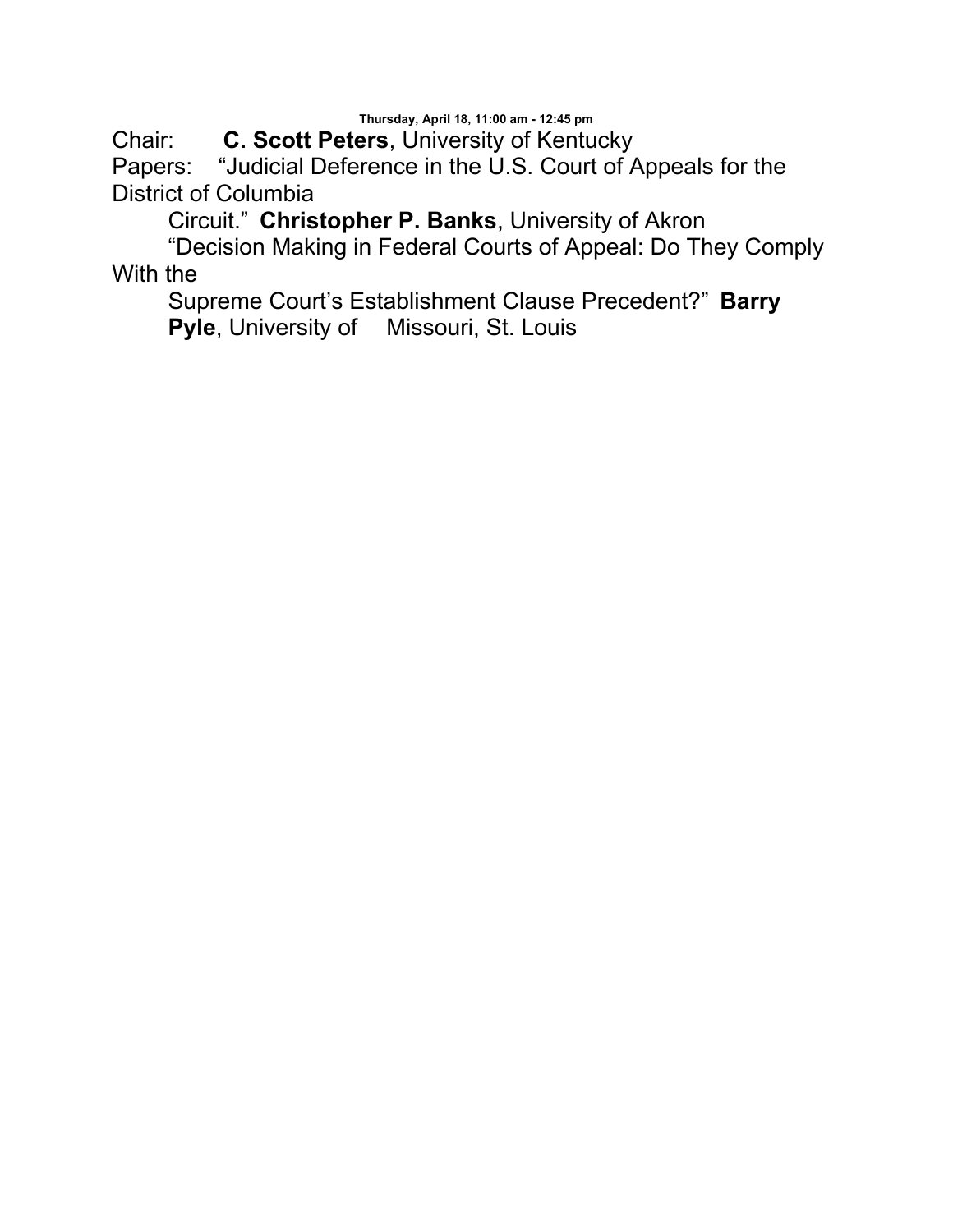"Circuit Cleavages and Forum Shopping in the U. S. Courts of Appeals."

**Susan Brodie Haire**, University of Georgia, **Stefanie Lindquist,** University of South Carolina

 "Ambivalence at the Courts of Appeals: Does the Legal or Attitudinal Model

Apply?" **Mark S. Hurwitz** and **Malia Reddick**, Michigan State **University** 

Disc: **C. Scott Peters**, University of Kentucky

## Panel 18-1 **CLARK 7**

**Political Culture and Public Life**

**(Co-Sponsored with the Section on Urban and Local Politics)**

Chair: **Nicholas P. Lovrich Jr.**, Washington State University Papers: "Introduction and Project Overview." **Nicholas Lovrich** and

**John C. Pierce**, Washington State University "Political Culture and Patterns of Formal and Informal Dispute Resolution in U.S. Cities." **Linda Maule**, Washington State **University** 

"Political Culture and Gender Equity in Representative Institutions in Local Government." **Janine Parry**, Washington State University

 "Political Culture and Religion and the Quality of Urban Life in U.S. Cities."

**Christopher A. Simon** , Washington State University "Political Culture, the Rise of Public Discontent and Talk Radio." **Paul Hagner**, University of Memphis, **Janine Alisa Parry**, Washington State University

Disc: **Joel Lieske**, Cleveland State University **John McIver**, National Science Foundation

Panel 19-1 **BURNHAM 5** 

**Local Politics and the Moral Impulse**

Chair: **Janet K. Boles**, Marquette University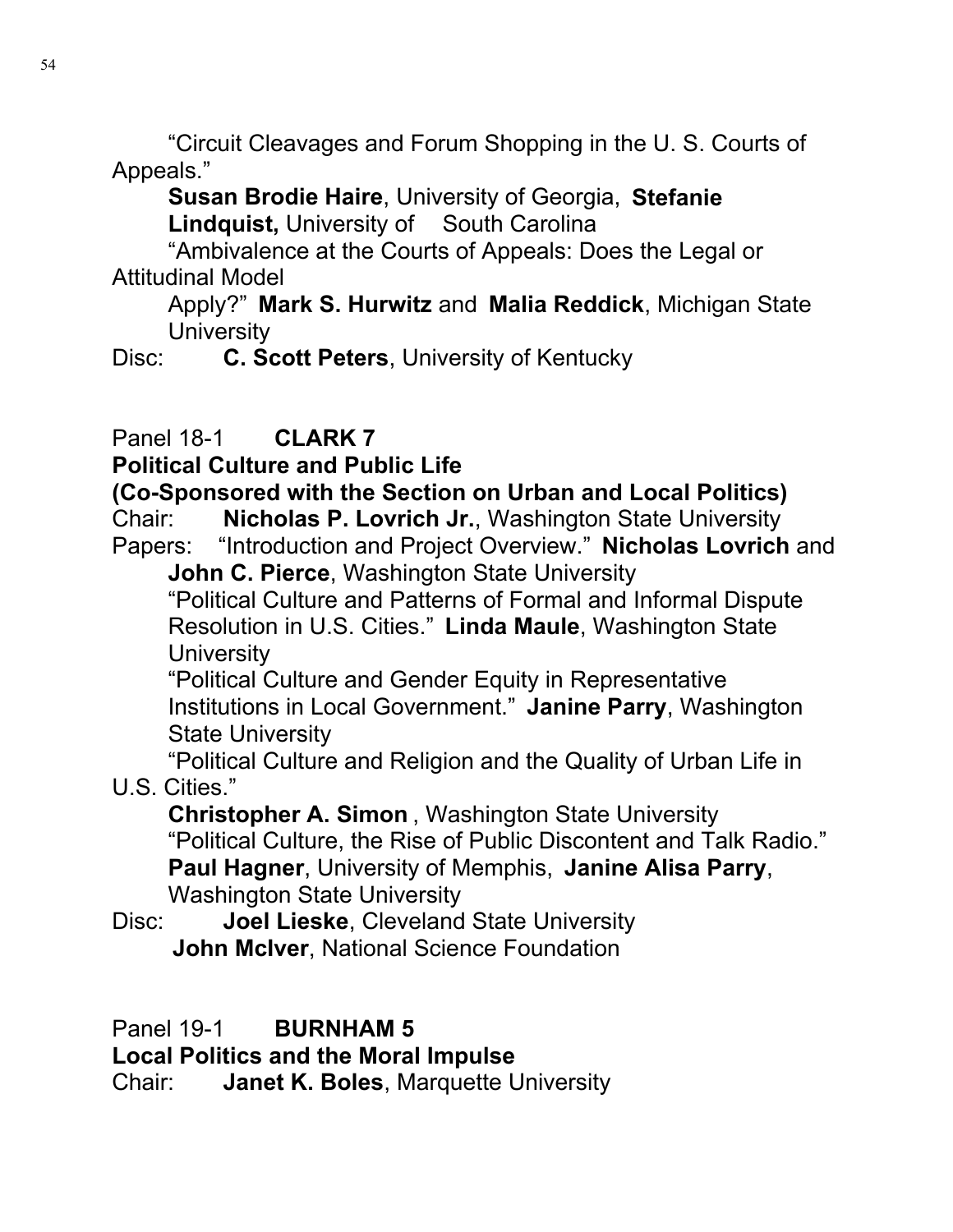Papers: "From Limelight to Churchlight: The Decline of Importance of Religious Leaders in Local Politics." **Paul A. Djupe**, Washington University, St Louis

"Strategy, Issues and Voter Impact: Christian Right School Board Candidacies in Urban and Suburban Contexts." **Christopher P. Gilbert, Jeffery Gustafson, Joel A. Johnson,** and **Paul Mueller**, Gustavus Adolphus College

"The Status of Censorship in America Public Libraries." **Eileen Wirth**, Creighton University

Disc: **Richard Jelier**, Grand Valley State

### Panel 20-1 **SANDBURG 7**

#### **Environmental Policy: A View from the Top**

Chair: **Mary A. Hague**, Stetson University

Papers**:** "Who's Who in Whose Community? NAFTA's Environmental Provisions and the Search for Epistemic Communities." **Nancy E. Wright** , City University of New York "Political Momentum and Environmental Policymaking." **Vivian** 

#### **E. Thomson**,

University of Virginia

"The Public Trust Doctrine, Natural Science and Environmental Policy: Impacts of the 'Republican

Mandate' for Environmental Protection and Natural Resource Conservation." **Eric J. Fitch,**

University of West Florida

Disc: **Evan Ringquist,** Florida State University

#### Panel 20-12 **SANDBURG 8**

### **American Welfare Policy in Transition**

Chair**: Karen L. Baird,** Purchase College

Papers**:** "An Immodest Proposal: On Outlawing Out-of-Wedlock Teenage Pregnancies." **Bernard Bray,** Talladega College, **Larry W. Chappell**, Mississippi Valley State University "Children and Governments in the American Political System: An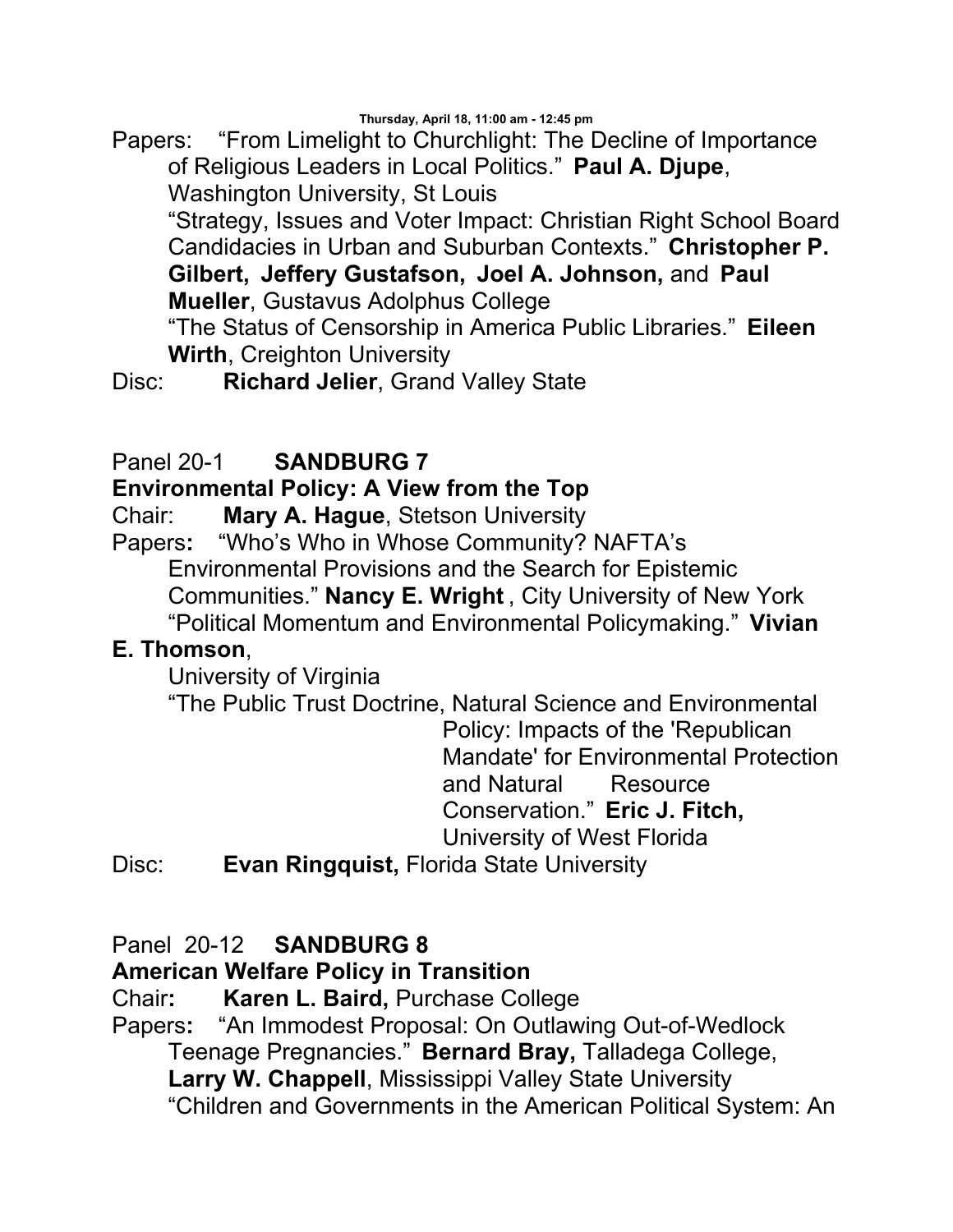Overview and a Preliminary Assessment." **Bruce Stinebrickner**, DePauw University

"Cooling the Dead Without Consent for Organ Procurement: A Disturbing Policy Proposal." **Andrea Bonnicksen,** Northern Illinois University

"Breaking the Cycle: An Empirical Analysis of Welfare Dependency." **Yuhang Shi** , East Carolina University and **Rosalyn Broussard** , SUNY-Binghamton

Disc: **Karen L. Baird**, Purchase College

# Panel 21-4 **SANDBURG 2**

## **The Changing Shape of Budgeting**

Chair: **George Gordon**, Illinois State University

Papers: "The Shifting Roles of State Budget Offices in the Midwest: Gosling Revisited." **Kurt Thurmaier**, University of Kansas, **James Gosling**, University of Utah "The Shape of Change: Incrementalism and Shifts in Federal Budgeting, 1946-1994." **Bryan D. Jones**, **Frank Baumgartner**, **Jim True**, Texas A&M University

Disc: **George Gordon**, Illinois State University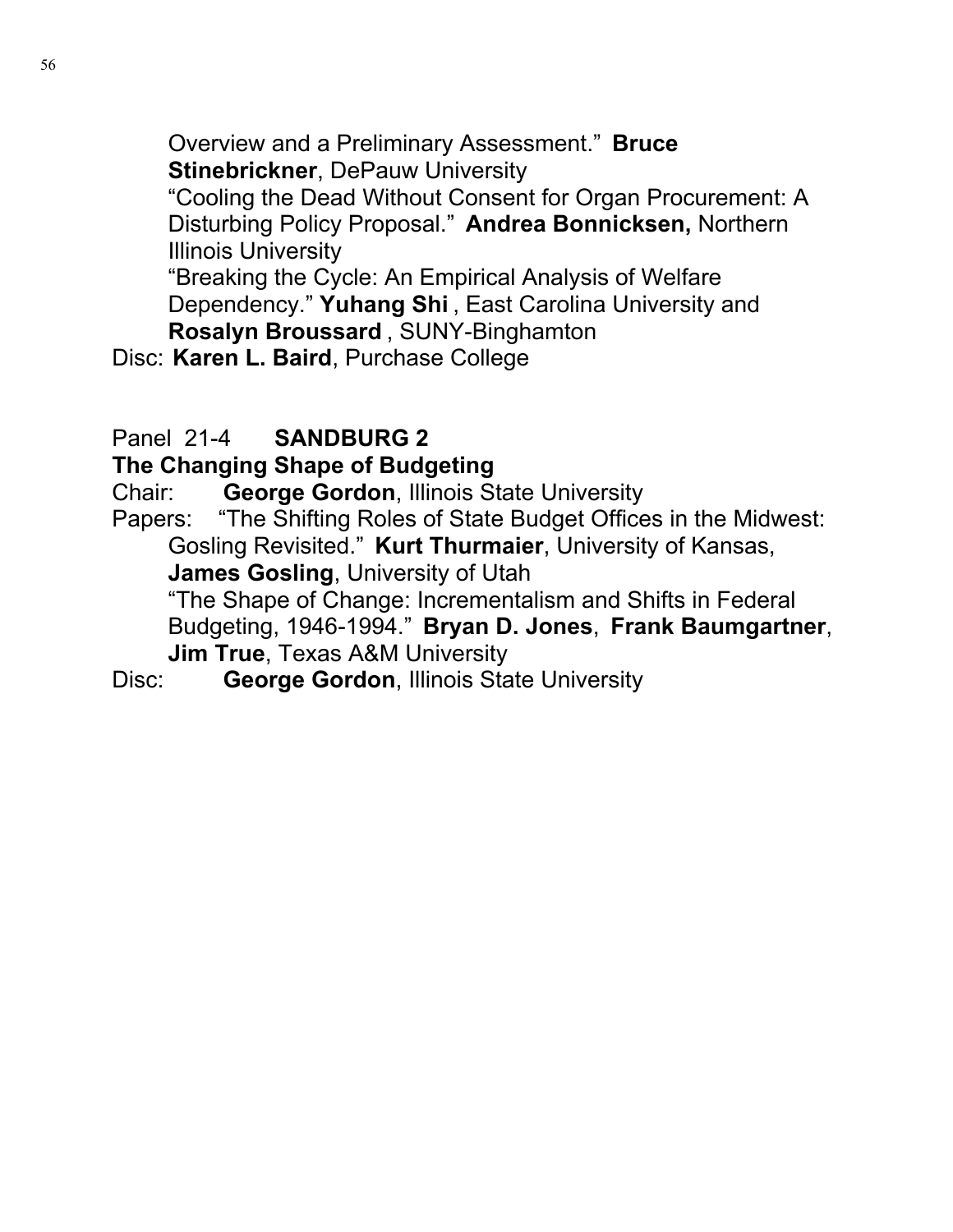## **Thursday, April 18, 11:00 am - 12:45 pm Thursday, April 18, 1:30-3:15 pm**

# Panel 1-4 **SANDBURG 6**

**Protest and Social Movements in Western Europe**

Chair: **LeeAnn Banaszak**, Pennsylvania State University Papers: "The Rise of Radical Right Wing Parties in Western

Europe." **John M. Cotter**, University of Kentucky "Elite Response and Conflict Escalation: A Comparative Study of Post-World War I Protest Cycles." **Sheila J. Noojibail**, Indiana **University** 

"Beyond Lobbying: Social Movements Making German Global Environmental Policy." **Dale Gardner**, Northwestern University

Disc: **LeeAnn Banaszak**, Pennsylvania State University

## Panel 2-3**DEARBORN 1**

## **Economic Neoliberalism in Latin America**

Chair: **John Echeverria-Gent**, University of Virginia<br>Papers: "El Poder Oculto: The Role of the Private Sec "El Poder Oculto: The Role of the Private Sector in the Mexican Liberalization Process." **Jean Francois Mayer ,** 

Pennsylvania State University

"Income Distribution in the Wake of Neoliberal Adjustment: The Latin American Experience." **Michael J. Kelly**, University of Arizona

"Neoliberalism, Social Equity, and Democracy in Latin America." **Kurt Weyland**, Vanderbilt University

"The Tortoise and the Hare Revisited?: Economic Reform and Democratization in Argentina and Uruguay." **Charles H. Blake**, James Madison University

Disc: **John Echeverria-Gent,** University of Virginia

## Panel 3-3**DEARBORN 2**

## **Coups and the Democratization Process: Retarding Factor or Instigator?**

Chair: **Eduard Ziegenhagen**, State University of New York at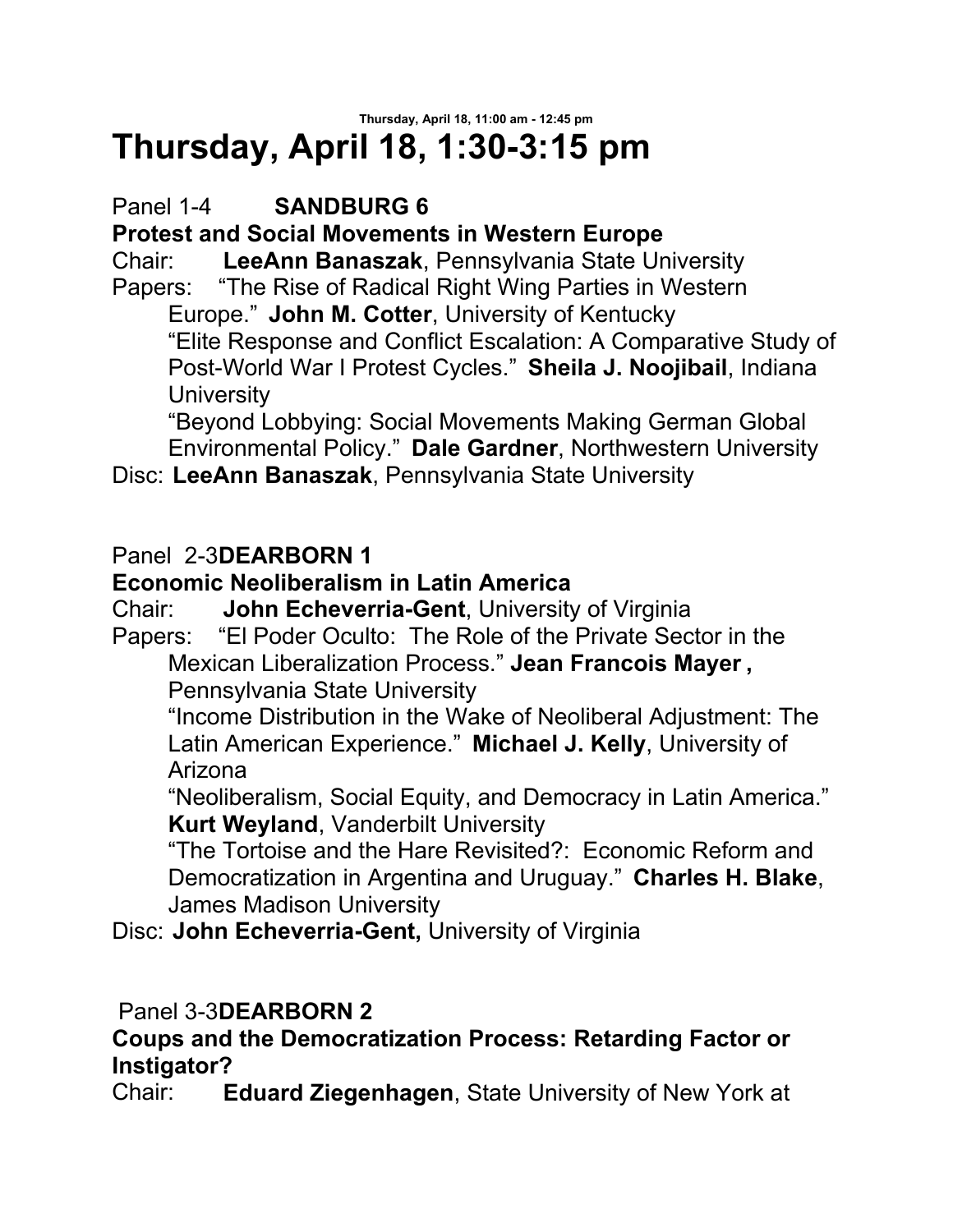**Binghamton** 

Papers: "The Calculus of Coup Making." **Ali Carkoglu**, Bogazici **University** 

"Directions and Mode of Regime Change, Political Conflict and Public Policy: An Exploratory Investigation." **Eduard** 

**Ziegenhagen** and **James Hurban**, State University of New York at Binghamton

"Military Rebellions and Democratic Consolidation in Latin America." **Philip Mauceri**, University of Northern Iowa "Reputation and Military Intervention: A Bayesian Evaluation of the Determinants of Coups in Latin America." **Kevin Quinn**, **Justin Gillespie**, Washington University

Disc: **Robert Jackman**, University of California, Davis

## Panel 4-3 **MONTROSE 2**

### **Challenges to the State: Nationalism and Ethnic Conflict**

Chair: **Faramarz S. Fatemi**, Fairleigh Dickinson University Papers: "Mossadegh's Concept of Nationalization of Resources in Iran and the Region." **Faramarz S. Fatemi**, Fairleigh Dickinson **University** 

 "The Geography of Ethnic Conflict." **Monica Duffy Toft**, University of Chicago

 "Ethnicity and Violence: Conflicts in South Africa, Sri Lanka, and Punjab."

**Movindri Reddy**, University of Chicago

"Repressions Influence on Nationalist Group Conflict." **Renee Agress**, Michigan State University

Disc: **David Priess**, Duke University

### Panel 5-3 **MONTROSE 3**

**Institutions, Trade, and Development: East Asia and China (Co-sponsored with the Section on Comparative Politics: Developing Countries)**

Chair: **Francis Adams**, Old Dominion University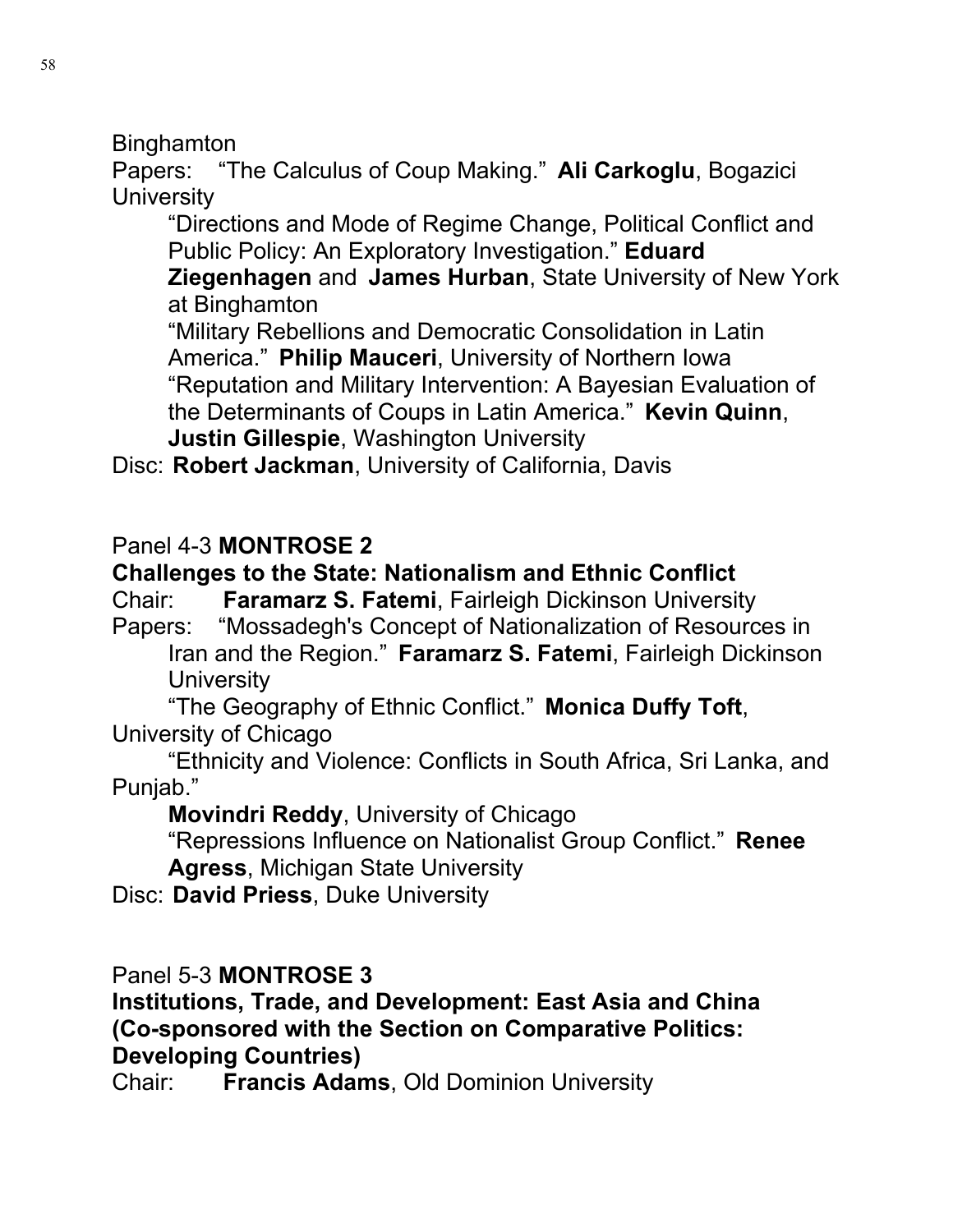Papers: "Export Promotion and the Role of the State: Intra-regional Variation Among

East Asian NICs." **Tomoaki Nomi**, University of North Carolina, Chapel Hill

 "Explaining Political Change and Economic Growth in the East Asian Newly

Industrialized Countries: Case Study of Singapore." **Oikuan Fiona Yap**, University of Rochester

 "Institutions, Societal Groups and Trade in East Asian Newly Industrializing

#### Countries." **Michelle Lorenzini** and **Fiona McGillivray**, Washington University,

St. Louis

Disc: **Francis Adams**, Old Dominion University

### Panel 6-1 **BURNHAM 1**

### **Political Ideology and the Structure of Mass Belief Systems Revisited**

Chair: **Allen Wilcox**, University of Nevada

Papers: "Grid-Group Theory and Political Ideology: A Comparison of the Relative Strengths and Weaknesses in Explaining the Structure of Mass Belief Systems." **Richard Coughlin**, University of New Mexico, **Charles Lockhart**, Texas Christian **University** 

"The Differing Bases of Ideological Self-Identification." **Andrea Campbell**, University of California, Berkeley

"Hierarchy and the Social Bases of Symbolic Ideological Self-Identification, United States, 1972-1992." **Erik L. Lewis**, Miami University, Hamilton

"In Search of Moderation: Differences in Temperament between Populists, Libertarians, and Moderates." **Robert E. Elder Jr.**, Hope College

Disc: **Robert Shapiro**, Columbia University **Craig Monette**, Columbia University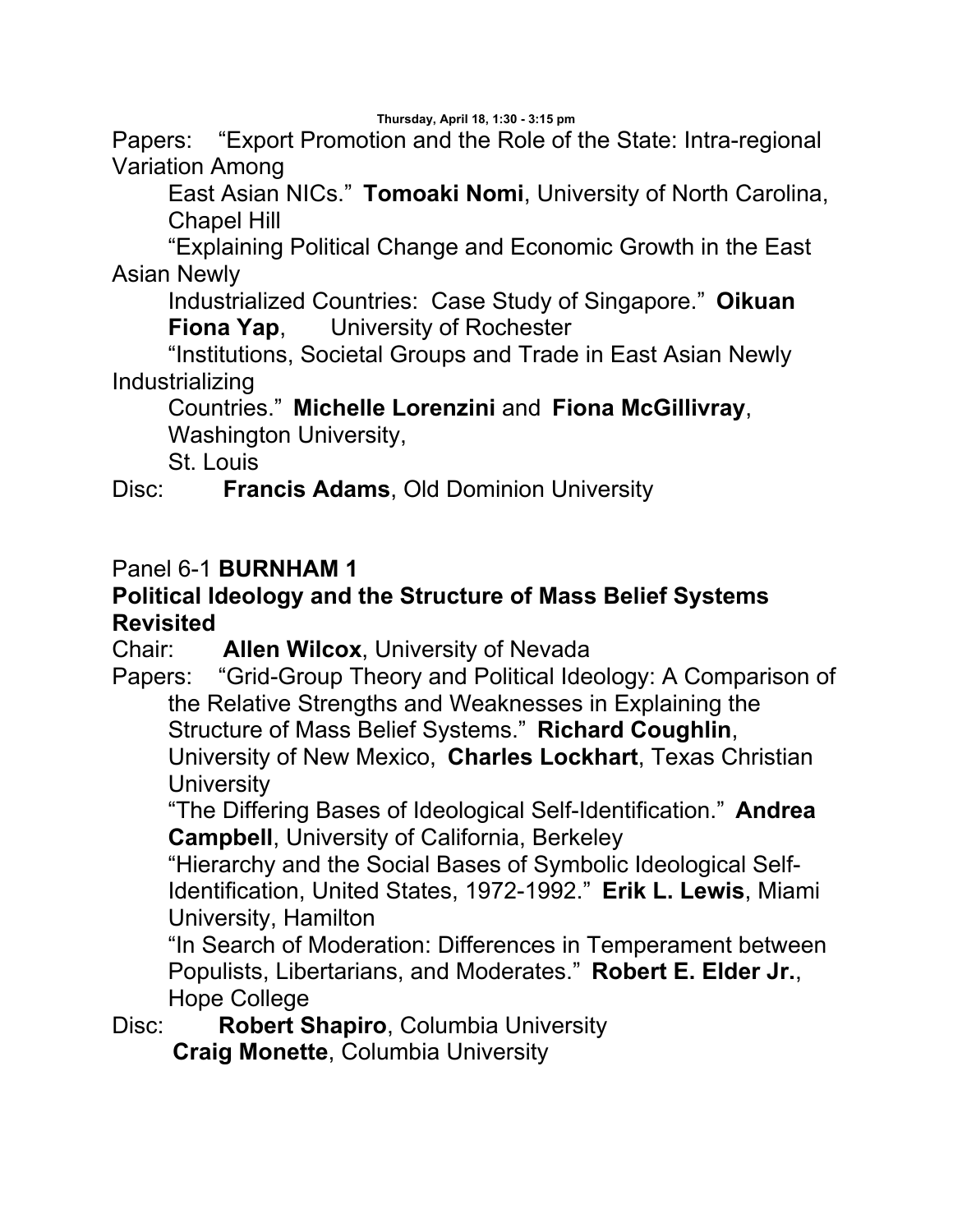# Panel 6-14 **PARLOR F**

## **Exploring the Origins of Political Tolerance**

Chair: **George E. Marcus**, Williams College

Papers: "Protecting Ourselves from the First Amendment? Public Opinion and

Tolerance of Pornography and Hate Speech." **Cara Wong**, University of California, Berkeley

"When the Going Gets Tough: Angst, Alienation, and the Mass Politics of 'Family Values.'" **Douglas Alan Strand**, University of California, Berkeley

"Societal Threat, Authoritarianism, and Intolerance: Evidence From the General Social Survey 1972-1994." **Karen Stenner**, State University of New York, Stony Brook

Disc: **George E. Marcus**, Williams College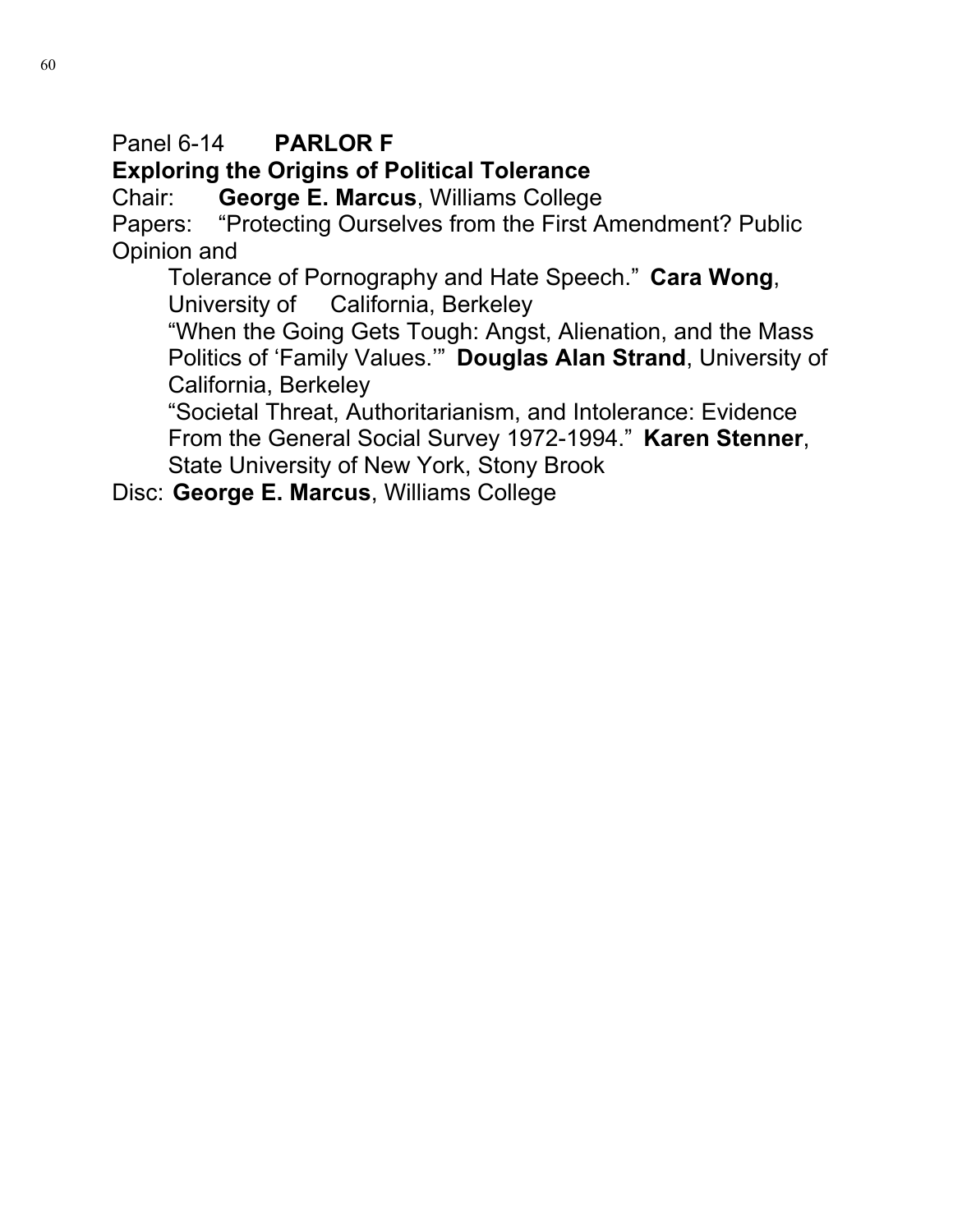Panel 7-4 **CLARK 5**

## **Campaign Contributions and Spending**

Chair: **Jeffrey Milyo**, Tufts University

Papers: "Money and the 1994 Congressional Elections: Would Campaign Finance Reform Have Altered the Outcome?" **Donald** 

**A. Gross**, University of Kentucky, **Todd G. Shields**, University of Arkansas, **Robert K. Goidel**, Indiana State **University** 

"Money, Elections, and Candidate Quality." **Stephen** 

**Ansolabehere**, **James Snyder**, Massachusetts Institute of **Technology** 

"Campaign Contributions as Bribes: Law and Practice." **Daniel Lowenstein**, University of California, Los Angeles "Democrats, Republicans, and Campaign Warchests in U. S. Senate Campaigns: Who Gets the Bigger Bang for their Bucks?" **Glenn W. Richardson, Jr.**, Virginia Polytechnic Institute and State University, **Ross E.Burkhart**, University of Iowa

Disc: **Jeffrey Milyo**, Tufts University

## Panel 7-6 **CLARK 10**

#### **Congressional and Presidential Elections in American Politics**  Chair: **Herbert F. Weisberg**, Ohio State University

Papers: "Presidential and Congressional Explanations of Midterm Elections, 1946-

1994." **Andrew E. Busch**, University of Denver

"Forecasting Presidential Elections: A Time-Series Model."

## **Helmut Norpoth**,

State University of New York, Stony Brook

 "The Presidential Pulse of Congressional Elections in the 1990s." **James E.** 

**Campbell**, Louisiana State University

 "Split Ticket Voting: Testing the Ideological Balancing and Institutional Roles Hypotheses." **Elisabeth R. Gerber**, University of California, San Diego,

**Adam S. Many**, University of California, San Diego "Poll-Based Forecasts of the Congressional Vote in Presidential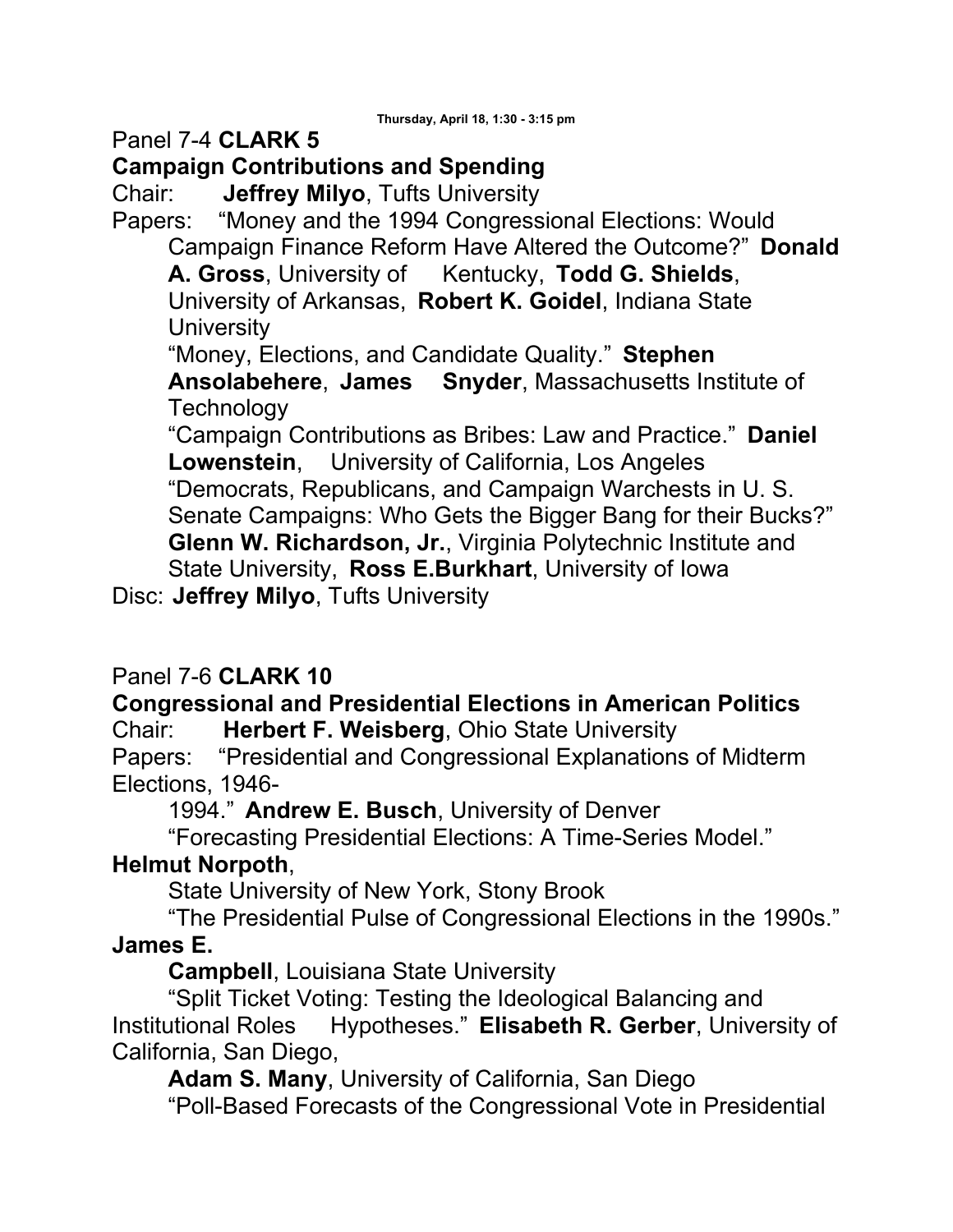Election Years." **Lee Sigelman** , George Washington University and **Robert Erikson** , University of Houston

## Disc: **Herbert F. Weisberg**, Ohio State University **Valerie A. Sulfaro** , James Madison University

# Panel 8-3 **BURNHAM 4**

#### **Deliberation and the Media**

Chair: **Darrell M. West**, Brown University

Papers: "Public Deliberation and the Media." **Benjamin Page**, Northwestern University

"Political Discussion in Neighborhood Contexts." **Paul Beck**, The Ohio State University, **Russell Dalton**, University of California, Irvine, **Robert Huckfeldt**, Indiana University, **Steven Nichols**, California State University, San Marcos "On Conceptualizing the Public Sphere: Lay Theories about Politics and Media." **Susan Herbst** "Interesting News: The Correlates of Consumer Demand for Major News Stories." **David King**, Harvard University

Disc: **Darrell M. West**, Brown University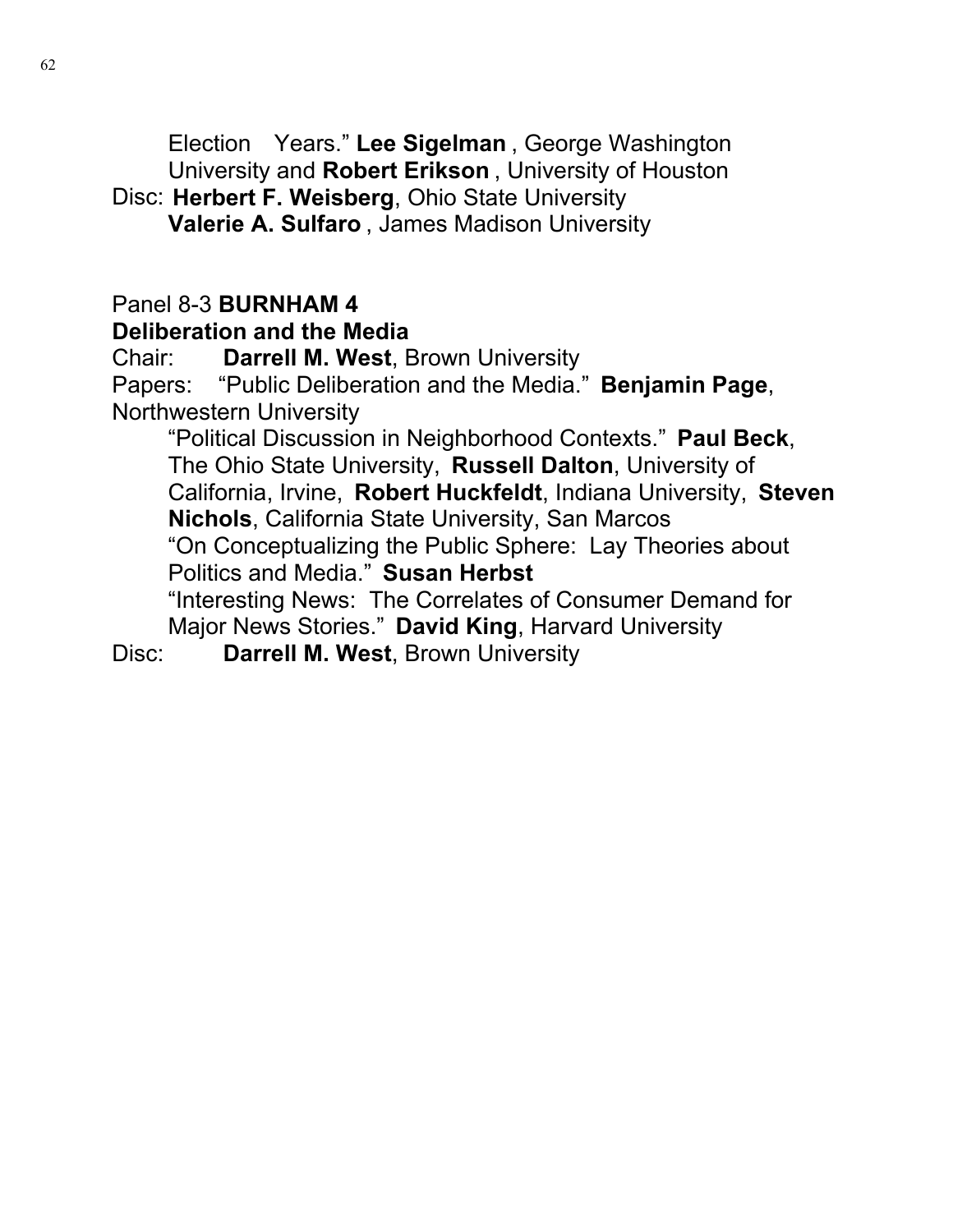## Panel 9-4 **SANDBURG 3**

## **Foundings, Difference, and the Body Politic**

Chair: **Paige Baty**, Williams College

Papers: "Foundings, Rape, and the Body Politic: A Reading of Machiavelli's La Mandragola." **Melissa Matthes**, University of Maryland, College Park

"Democratic Citizenship, the Body, and the Persistence of Politics." **Catherine A. Holland**, University of Missouri, Columbia

Disc: **Paige Baty**, Williams College

## Panel 9-13 **LASALLE 2**

### **Gender in the University**

Chair: **Julie Novkov** , University of Michigan

Papers: "Administrative Perceptions of Gender Inequality in American Higher Education." **Fred Meyer** and **Ralph Baker**, Ball State University

"Leveling or 'Leveling' the Playing Field: Title IX and College Athletics." **Elizabeth A. Rexford**, Illinois State University

 "Immigrant Women of Color in American Higher Education: Triple Crown or Triple Whammy?" **Gabriel Manrique**, Winona State University

 "Early Entry Into Politics: An Examination of Gender Differences in

Participation When Previously Theorized Barriers are Absent." **David Ivers**, College of St. Francis

Disc: **Julie Novkov**, University of Michigan

### Panel 10-3 **SANDBURG 4**

### **Latinos, African Americans & Electoral Politics**

Chair: **David Canon**, University of Wisconsin, Madison

Papers: "District Context & Minority Electoral Participation." **John Alford** and **Richard Engstrom**, Rice University

"Race & Political Context: The Impact of Black Congressional Representation on the Voting Behavior of White and Black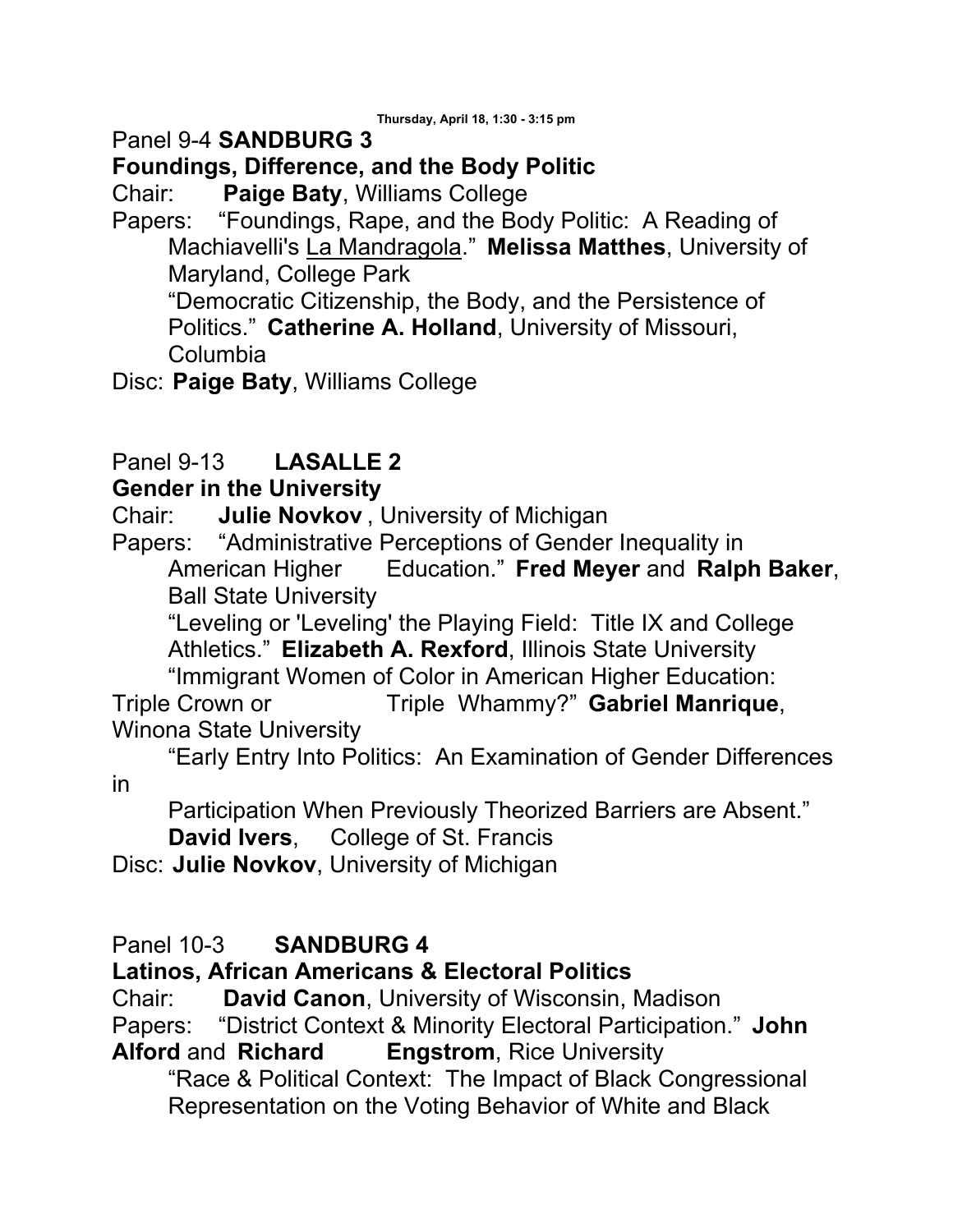Constituents." **Claudine Gay**, Harvard University

"Economics, Latinos, & the Presidential Vote." **Juan Carlos Huerta**, Texas A&M University, Corpus Christi

 "Caucuses as Sources of Cues: A Look at the Black, Women's Issues &

Hispanic Caucuses." **Charles E. Menifield,** University of Missouri, Columbia

Disc: **David Canon**, University of Wisconsin, Madison

# Panel 11-2 **LASALLE 1**

**Speech and Reason in Politics**

Chair: **Elizabeth Ann Bartlett**, University of Minnesota, Duluth Papers: Why Act? How to Act?: Self-Disclosing Speech as a Gauge of Political Action in the Thought of Albert Camus and Hannah Arendt." **Elizabeth Ann Bartlett**, University of Minnesota, Duluth

 "The Limits and Possibilities of Public Reason." **Amy L. Cavender**, University

of Notre Dame

"Discourse Theory on Legal Reasoning and the Relation of Law to Morality." **Vic Peterson**, Northwestern University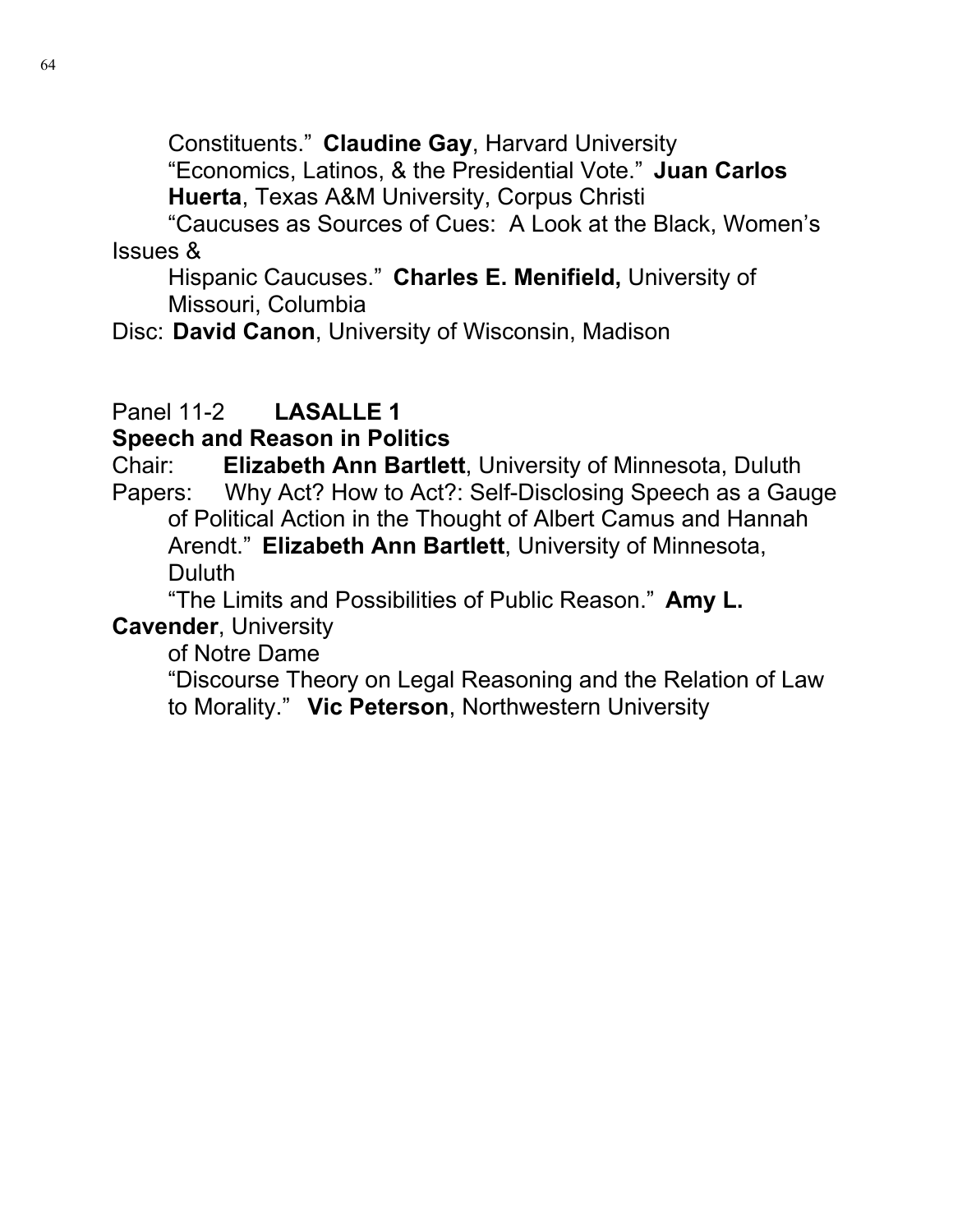**Thursday, April 18, 1:30 - 3:15 pm**

"Theories of Community and Practices of Interracial Dialogue."

**Gregory Streich**, University of Wisconsin, Madison

Disc: **Annabelle Lever**, University of Rochester

## Panel 13-3 **LASALLE 3**

## **Spatial Analysis**

Chair: **Jeffrey Ling**, Iowa State University

Papers: "Spatial Analysis and Political Science." **Jeffrey Ling**, Iowa State University

 "Maps Speak Louder Than Words: The Use of GIS in Policy Research." **Lisa** 

**DeLorenzo**, **Carol Kohfeld**, University of Missouri, St. Louis "Patronage Within an Environment of Scarcity: The Spatial Element of

Liberalization in Sub-Saharan Africa." **Kevin Schroeder**, Florida State University

Disc: **Patrick James**, Iowa State University

# Panel 14-1 **LASALLE 5**

## **Interest Group Research: New Directions**

Chair: **Allan Cigler**, University of Kansas

Papers: "Tractability and Triviality in Interest-Group Studies." **Frank R. Baumgartner**,

**Beth L. Leech**, Texas A&M University

 "Logic, Exchange, and Beyond." **Paul Johnson**, University of Kansas

 "Understanding Interest Groups from the Inside." **William Browne**, Central

Michigan University

Disc: **John M. Hansen**, University of Chicago

**Andrew McFarland**, University of Illinois, Chicago

Panel 15-1 **MONTROSE 1** 

**Presidential Policy Making in the International Sphere: Crises,**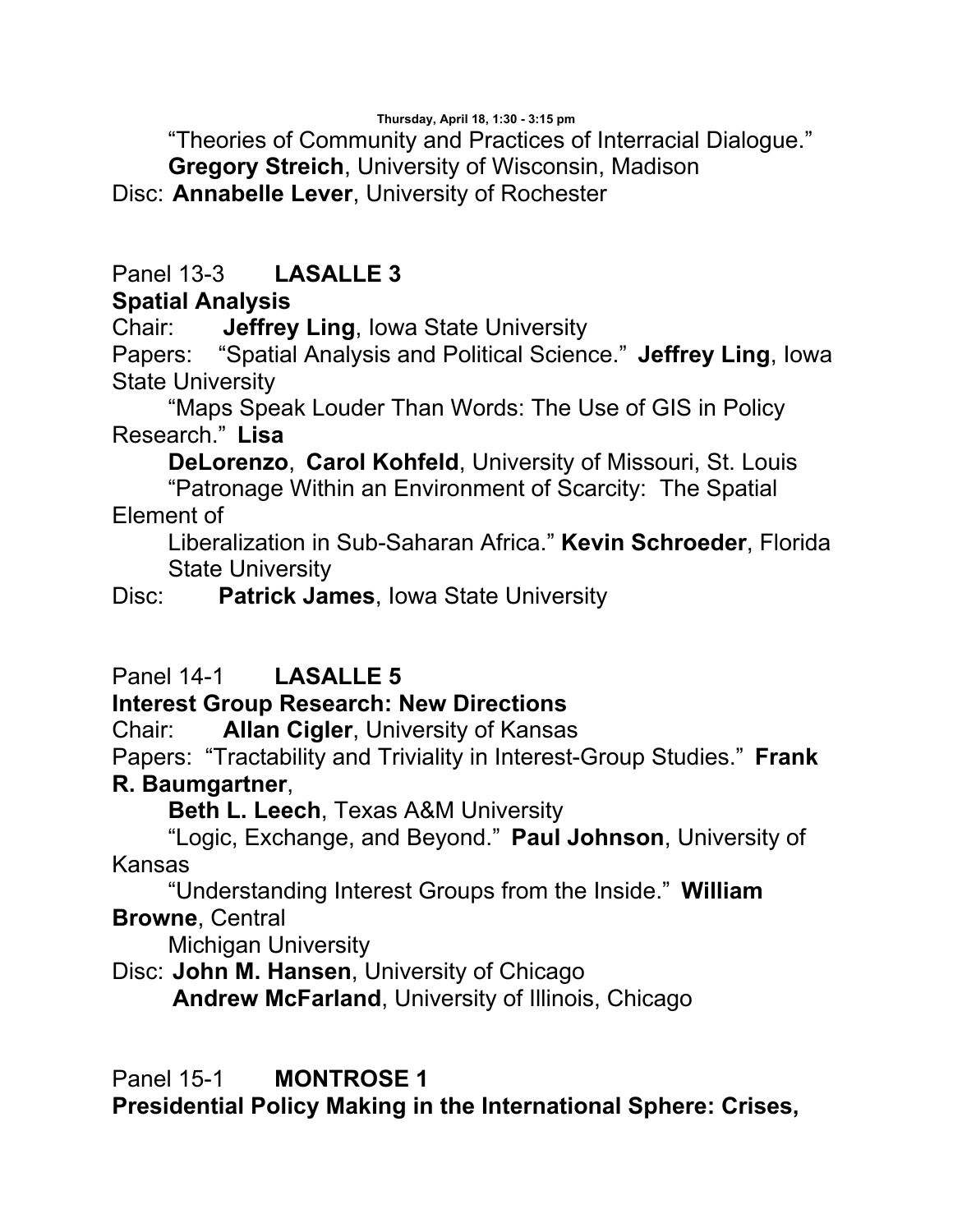### **Arms and Trade**

Chair: **Norman C. Thomas**, University of Cincinnati Papers: "Policy Leadership in the Pre-Modern Presidency: Theodore Roosevelt and the Search for Strategic Resources." **Peri E. Arnold**, University of Notre Dame

"Presidential Politics and Trade Authority: The Electoral Connection." **David H. Clark**, Florida State University "Bullets, Ballots and the Oval Office: Crisis Decision-Making and the Presidential Campaign." **Brian R King**, University of Cincinnati

"Eisenhower and Kennedy: Contrasting Approaches to Presidential Homework." **Douglas M. Brattebo**, U.S. Naval Academy

Disc: **Norman C. Thomas**, University of Cincinnati **Nancy Kassop**, State University of New York, New Paltz

# Panel 16-3 **DEARBORN 3**

## **Congressional Elections**

Chair: **Gary C. Jacobson**, University of California, San Diego Papers: "Presidential Politics and Congressional Elections: The Impact of Aggregate-

Level Economic Conditions 1872-1992." **Patrick. G. Lynch** "Why Don't They All Win? Incumbent Loss in the U.S. House of Representatives." **Melanie J. Blumberg**, Kent State University, **John G. Green**, University of Akron, and **James J. Best**, Kent State University

"Bicameral Differences and Electoral Success Among Congressional Incumbents." **Sunil Ahuja**, University of Southwestern Louisiana

Disc: **Gary C. Jacobson**, University of California, San Diego **Darren Davis**, Michigan State University

Panel 17-1 **MONTROSE 7** 

**Roundtable on New Directions for Research on Appellate Courts**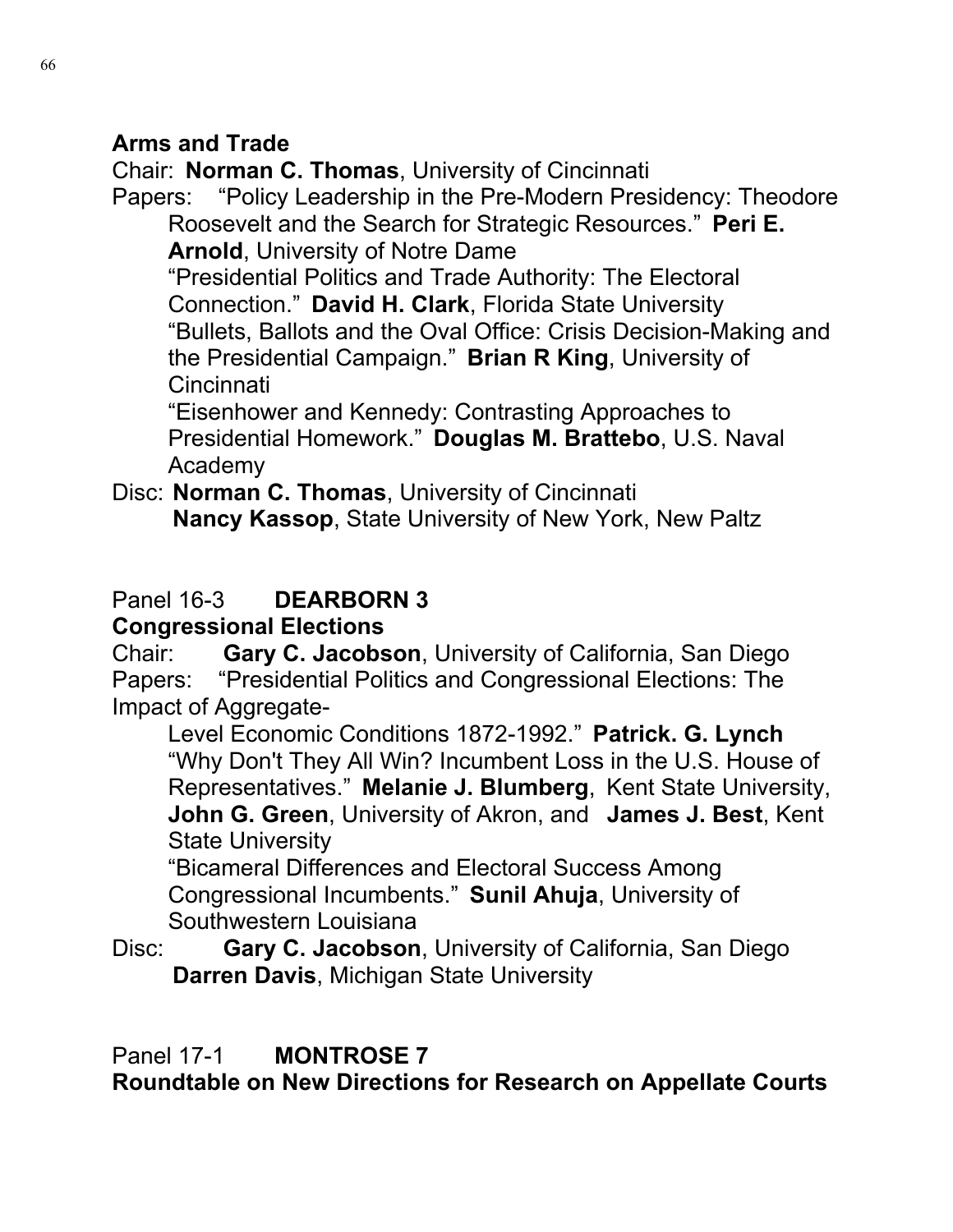### **— New Databases and New Perspectives on the U.S. Courts of Appeals and the Supreme Court**

Chair: **Donald Songer**, University of South Carolina

Part: **Gregory Caldeira**, Ohio State University,

**Susan Haire**, University of Georgia,

**C. Neal Tate**, NSF

## Panel 18-3 **CLARK 7**

### **Elections Shaping State Politics**

Chair: Kim Q. Hill, Texas A&M University

Papers: "The Rise of Republican Strength in Southern Legislatures: The Impact of 'One Person, One Vote' Redistricting." **Aubrey Jewett**, University of Central Florida "Divided We Govern: Explaining the Causes of Divided Government in the American States." **Mark Hinnawi**, University

of Houston

Disc: **Paul Kellstedt**, University of Minnesota

### Panel 18-12 **PARLOR H**

#### **"Growing" States**

#### **(Co-Sponsored with the Section on Public Policy)**

Chair: **James C. Garand**, Louisiana State University<br>Papers: "Gambling the Future: A Comparative Analysis "Gambling the Future: A Comparative Analysis of State Investment Management Policies." **Christopher Borick**, St. Norbert College

"Economic Growth and Employment in the American States: The Case of the Missing Multiplier." **Allen Bronson Brierly**, University of Northern Iowa,

**Richard Feiock**, Florida State University

Disc: **Sharon E. Fox,** University of Illinois, Chicago

Panel 19-3 **BURNHAM 5**

**Housing and Community**

Chair: **John Klemanski**, Oakland University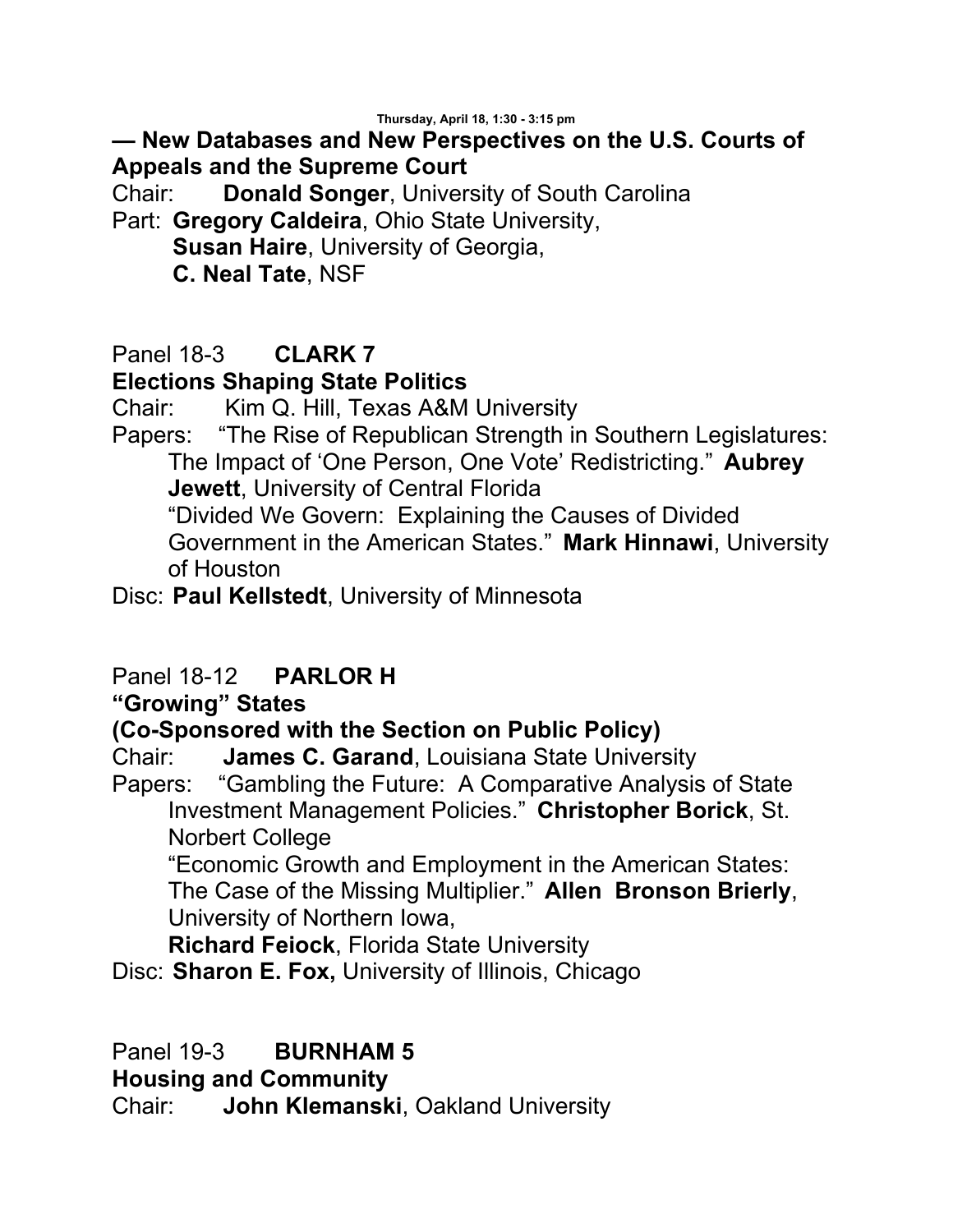Papers: "Social Capital and Democratic Citizenship: The Case of Private Homeowner

Association." **Kathryn M. Doherty**, University of Maryland "Community Service and Volunteerism: A Case Study in Rural Illinois." **Bradley A. Hinkfuss**, Illinois State University "Comparative Assessment of Community Need: The Vital Link to Successful Implementation of Housing Policy." **Gloria Simo**, Northern Illinois University

Disc: **Dennis Judd**, University of Missouri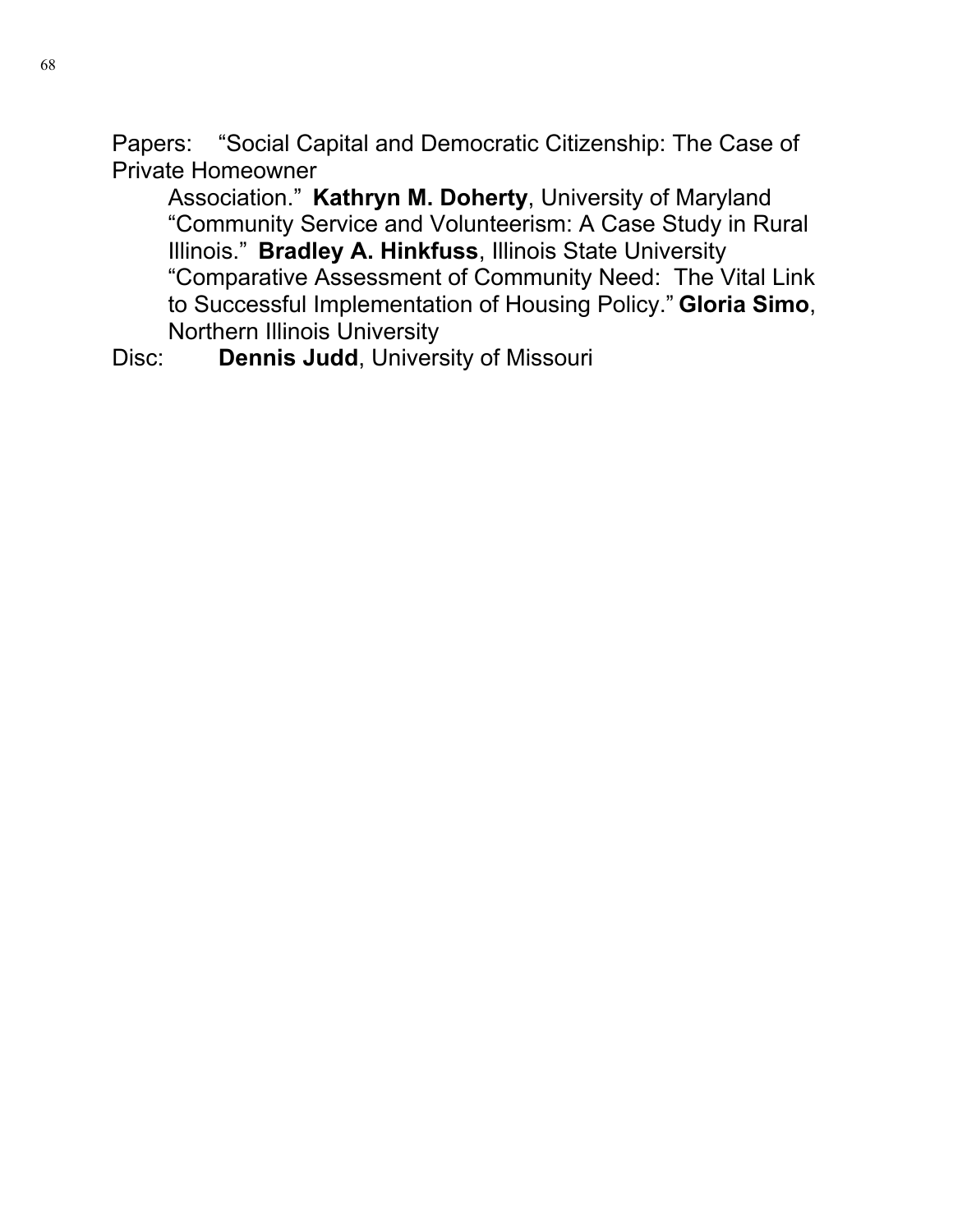**Thursday, April 18, 1:30 - 3:15 pm**

## Panel 20-3 **SANDBURG 8**

## **Crisis Policymaking**

Chair: **Kenneth J. Meier,** University of Wisconsin, Milwaukee Papers**:** "Help or Hindrance: Small Business Perceptions of FEMA and SBA in

Earthquake Recovery." **Scott R. Furlong** and **Denise Scheberle,** University of

Wisconsin, Green Bay

 "Policy Crises and Policy Change: Toward a Theory of Crisis Policymaking."

**Sandra Vergari,** Michigan State University

"Public Support of Natural Disaster Relief Policies." **Timothy J.** 

### **Ressmeyer,**

Insurance Research Council

Disc: **Kenneth J. Meier,** University of Wisconsin, Milwaukee

## Panel 21-3 **SANDBURG 2**

### **Computers in Public Administration**

Chair: **Benjamin T. Hourani**, Eastern Michigan University Papers: "Computerization and Organizational Democracy: A

Multidisciplinary Approach." **Al Bellemy**, Eastern Michigan **University** 

"Office Technology and Transparency in Government." **Jeremy R.T. Lewis**, University of North Iowa

"The Potential Use of Internet Technology in Public

Organizations." **Bruce J. Neubauer**, Wayne State University "Governance and the Internet." **Michael Lipson**, University of Wisconsin, Madison

Disc: **Benjamin T. Hourani**, Eastern Michigan University

## Panel 22-W6 **PARLOR G**

**Women at the Grassroots**

Chair: **Carol Christy**, Ohio University, Lancaster Papers: "Women Networking with Their Neighbors." **Janet K. Boles**, Marquette University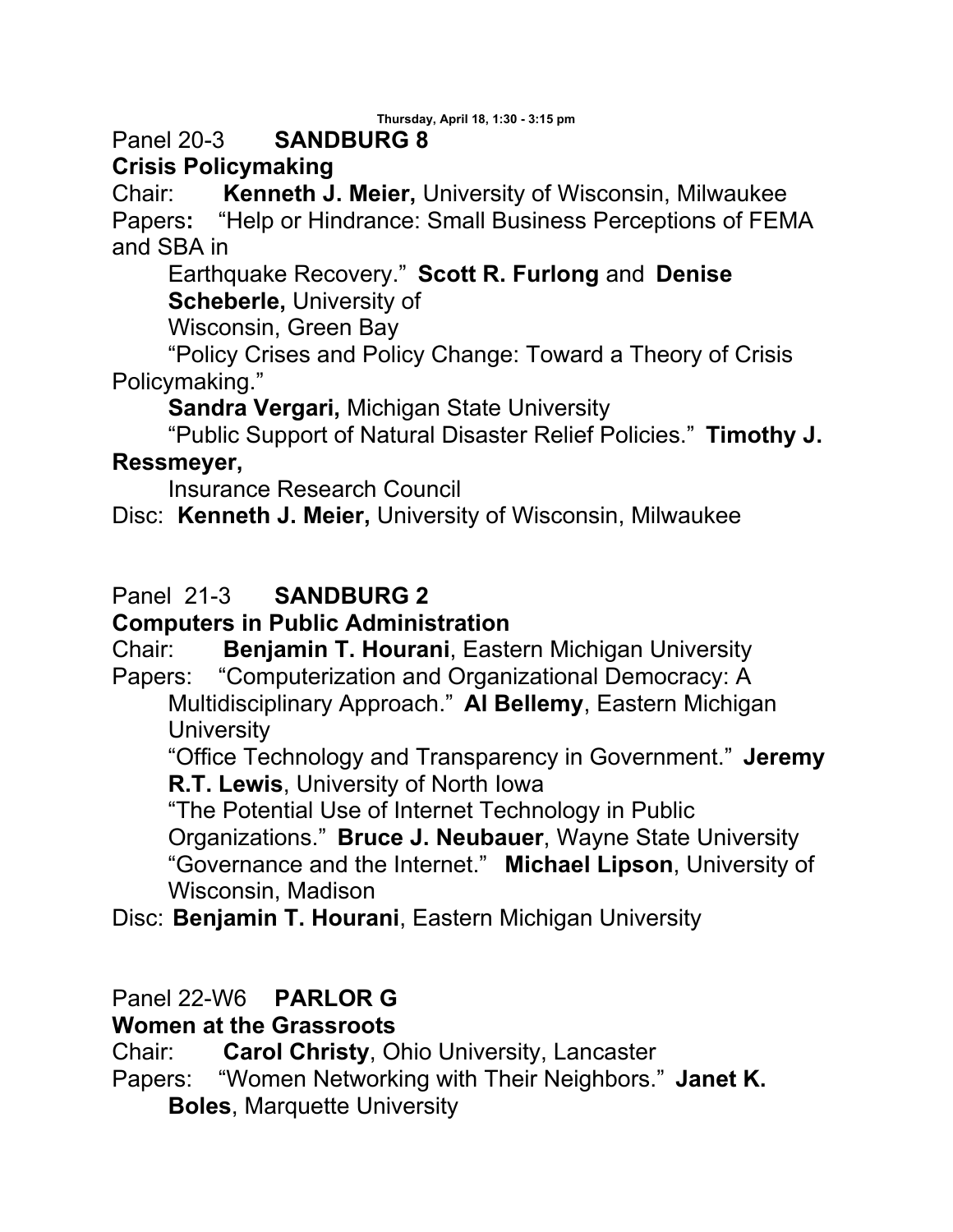"The Black Sermon and its Political Message to Black Women." **Terri Green**, Wayne State University

"Local Diligence: The Impact of Fluid Social Movements on Abortion Politics." **Laura Woliver**, University of South Carolina "Cycles of Opportunity for Feminist Politics: 1970s to 1990s." **Melissa Haussman**, Suffolk University

Disc: **Heather Sauber**

**Eileen L. McDonagh** , Northeastern University

## Panel 22-U2 **BURNHAM 2**

**Teaching International and Comparative Politics Experientially**  Chair: **Michael L. Bressler**, Furman University Papers: "International Experiential Education on a Shoestring: How to Maintain Quality and Affordability When You Send Students Abroad." **John Berg**, Suffolk University "Experiential Learning in International Education: Modeling the United Nations." **Donna Schlagheck**, Wright State University "Greenville Hope: The Esperanza Simulation on the World Wide Web." **Cleveland Fraser**, Furman University "Designing a January-Term Study Tour to Costa Rica." **Chalmers Brumbaugh**, Elon College Disc: **Donald Gordon**, Furman University

Panel 22-T1 **SANDBURG 5**

## **Roundtable on Clifford Orwin's The Humanity of Thucydides**

Chair: **William B. Allen**, Michigan State University

Part: **Paul A. Rahe**, University of Tulsa

**Jack Riley**, Coastal Carolina University

Disc: **Clifford Orwin**, University of Toronto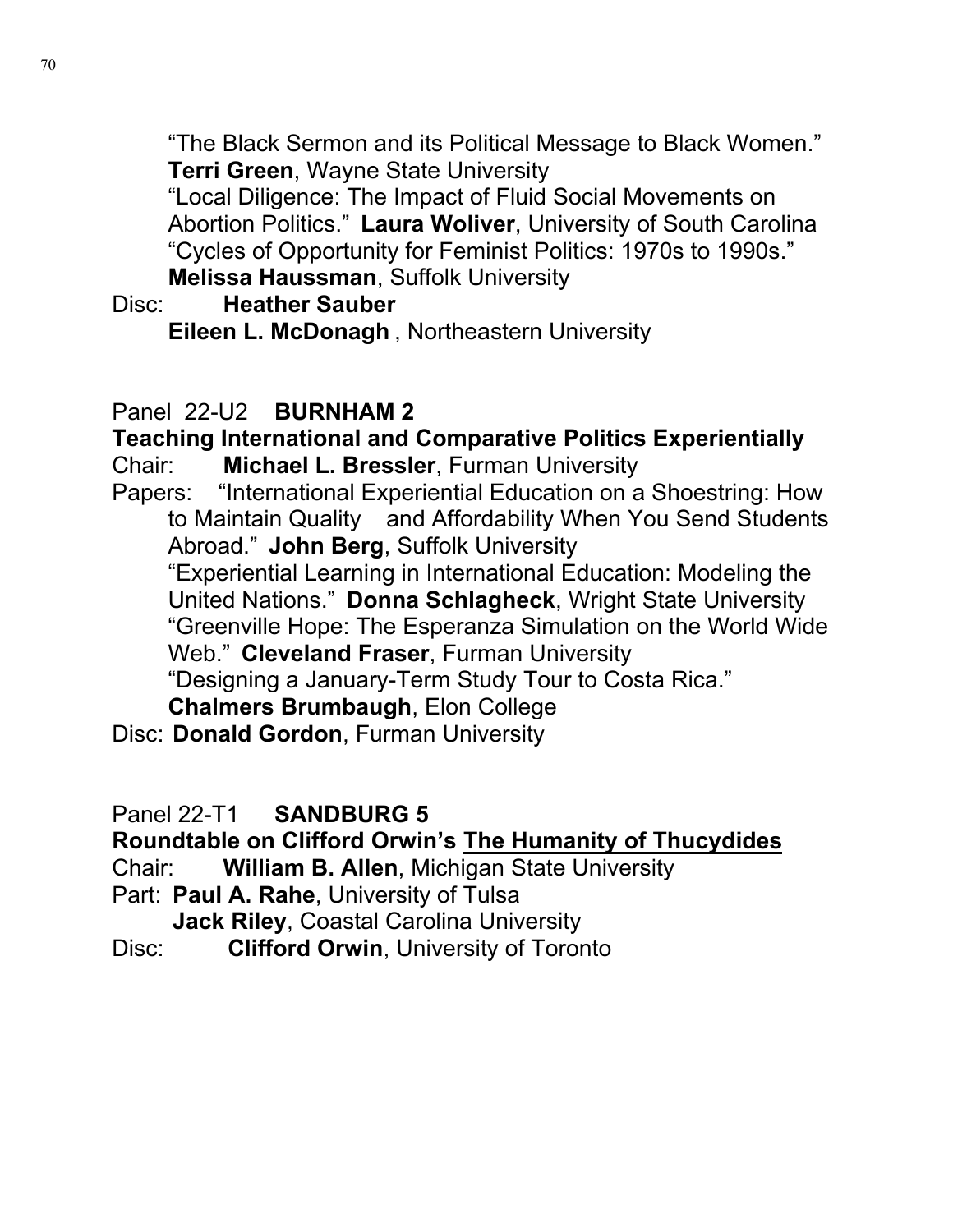#### **Thursday, April 18, 3:30 - 5:15 pm**

#### Panel 1-5 **SANDBURG 6**

#### **Labor Markets and Migration**

- Chair: **Elizabeth Clifford**, Northwestern University
- Papers: "The Pacted Transition to Democracy and Its Effects on Labor Politics in Spain." **Kerstin Hamann**, University of Central Florida

"The Best of Times, the Worst of Times: Post-war British Policy Challenges in Light of New Commonwealth Immigration, 1949-1962." **James Wehrli**, State University of New York, Binghamton

- "A Frayed Welcome Mat: An Analysis of Public Support for the Liberal Consensus on Immigration in Britain, France, Germany and Italy." **Chris McIntyre**, University of North Texas
- Disc: **Elizabeth Clifford**, Northwestern University

#### Panel 2-2 **DEARBORN 1**

#### **Ethnic Conflict in the Third World**

Chair: **Leonardo Villalon**, University of Kansas

- Papers: "Ethnostrategy and 'Demon-cratization' in Guinea." **Robert Groelsema,** Indiana University
	- "Ethnic Divisions As An Impediment to Democratization: The Case of the Failed Nigerian Transition." **John Lucas**, Saint Lawrence University

"When Ethnic Violence Happens Anyway--Why Institutional Solutions Fail; The Case of Lebanon." **Nicole E. Collins,**  Washington University, St. Louis

Disc: **Movindri Reddy**, University of Chicago **Leonardo Villalon**, University of Kansas

#### Panel 2-7 **SANDBURG 5**

#### **Political Change in the People's Republic of China**

- Chair: **Elizabeth Van Wie Davis,** Illinois State University
- Papers: "State Autonomy, Policy Legitimacy, and Development: Contracts and Exchange Relations in China." **Daniel Rubenstein**, University of Minnesota.

"Chinese Provincial Leaders: Economic Performance and Political Mobility." **Zhiyue Bo**, Roosevelt University "Reflections on the Political Stability in Post-Tiananmen China: Affective and Instrumental Political Supports." **Jie Chen,**  University of Wisconsin, River

Disc: **Elizabeth Van Wie Davis,** Illinois State University **Donald Baxter** , College of William and Mary

#### Panel 3-2 **DEARBORN 2**

#### **Dollars, Cents and Transitions to Democracy**

Chair: **Juan Carlos Huerta**, Texas A & M University, Corpus Christi

Papers: "Problems of Economic and Political Transformation in the Turkic Moslem Republics of the Former Soviet Union." **S. Dogan Koyluoglu**, Eastern Michigan University "Budgeting in an Uncertain Transition: The Case of Russia, 1994-1995." **Brendan Gaffney**, University of Notre Dame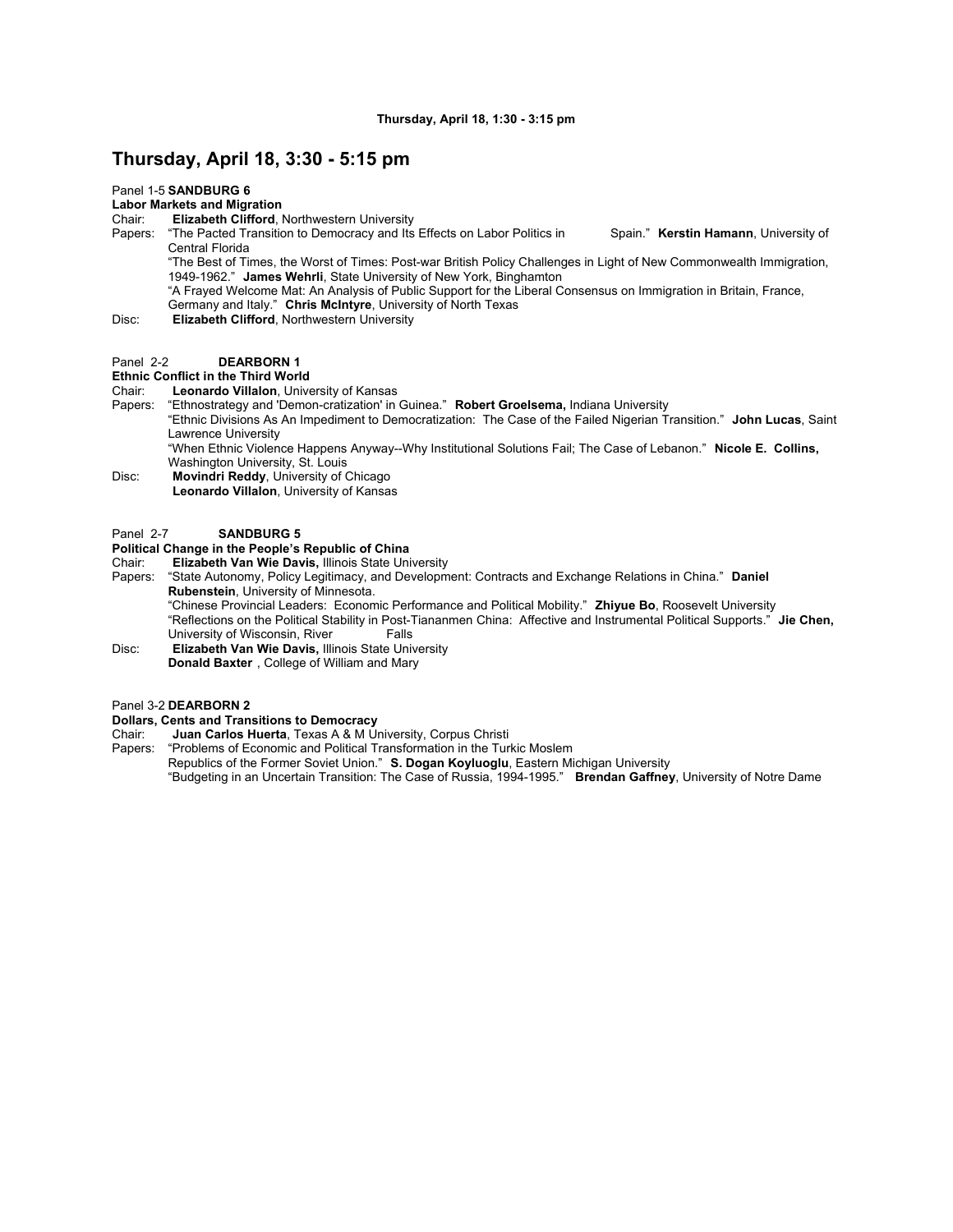"Support for and Satisfaction with Democracy: East and West in Comparative Perspective." **Pamela Moore**, University of Houston

Disc: **Juan Carlos Huerta**, Texas A & M University, Corpus Christi

#### Panel 3-4 **PARLOR G**

#### **European Tides and Democratic Waves: Which Way Are They Going?**

Chair: **Vicki Hesli**, University of Iowa<br>Papers: "Comparing Party Politics in Lat

- Papers: "Comparing Party Politics in Latvia and the "New States" of Germany: Common Problems, Different Settings." **Scott Erb**, University of Maine, Farmington and **Sandra Madison**, St. Olaf College
- Disc: **Alexander Pace**, Texas A & M University
- Panel 4-4 **MONTROSE 2**

#### **Modeling Cooperation**

Chair: **David Press**, Duke University "Re-examining the Issue of Relative Gains: The Fundamental Role of Human Nature." **David Priess**, Duke University "International Cooperation, Time, and the Future." **Brian Portnoy**, University of Chicago "The Meaning of Cooperation: A Reflective Response to an Unasked Question." **Nayef H. Samhat**, Elmhurst College "Regime Type and Mediation Outcomes." **Nathaniel P. Lane**, University of Illinois

Disc: **Atsushi Ishida**, Emory University

#### Panel 5-4 **MONTROSE 3**

#### **Monetary Regimes**<br>Chair: **Andy So**

Andy Sobel, Washington University, St. Louis

- Papers: "Monetary Policy and Political Accountability: Success and Failure of the
	- European Monetary System." **William Bernhard**, Duke University
		- "The Limits of European Monetary Integration." **Karl Kaltenthaler**, Rhodes College
		-

"Public Goods, Standard Setting and Adjustment in European Monetary Cooperation: Explaining the Patterns of<br>Exchange Rate Politics in Europe." **Matthias Kaelberer**, University of Northern Iowa Matthias Kaelberer, University of Northern Iowa "The Political Choice of an Exchange Rate Regime." **David Leblang**, University of North Texas

Disc: **Andy Sobel**, Washington University, St. Louis

#### Panel 6-4 **BURNHAM 1**

## **Social, Political, and Economic Determinants of Racial and Ethnic Attitudes**

Tali Mendelberg, Princeton University

Papers: "'Going Through a Rough Patch': Race, Economic Hardship, and Evaluations of Presidential Responsibility." **David Moskowitz**, University of North Carolina, Charlotte "Is it Their or Society's Fault?: Sources of Causal Explanations for Poverty and Racial Inequality." **Ewa Golebiowska**,

**James Glaser**, Tufts University

"Riots and Rebellion: The Impact of Social Unrest on the Voting Behavior of

Whites." **Karen Kaufmann**, University of California, Los Angeles

"Amigo o Enemigo?: The Impact of Racial Context on White Public Opinion

- Towards Immigration." **M.V. Hood III** and **Irwin Morris**, Texas Tech University
- Disc: **Tali Mendelberg**, Princeton University

#### Panel 7-9 **CLARK 5**

#### **The Changing Composition of American Party Coalitions**

Chair: **Thomas H. Little**, University of Texas, Arlington

Papers: "Realignment Theory and the 1994 Election." **Charles Helm**, Western Illinois **University**  "Changing Views Within the Republican Party." **John M. Bruce**, **Rachel E. Goldberg**, Georgetown University, **John A. Clark**, University of Georgia "Explaining Southern Republicanism: Race in the New South." **Suzanne Globetti**, University of Texas "The Grim Reaper, The Stork, and Partisan Change in the South and North, 1952-1994." **Donald Green**, **Eric Schickler**, Yale University Disc: **David W. Rohde**, Michigan State University

Panel 7-8 **CLARK 10**

**Congressional Elections** 

Patrick Sellers, Indiana University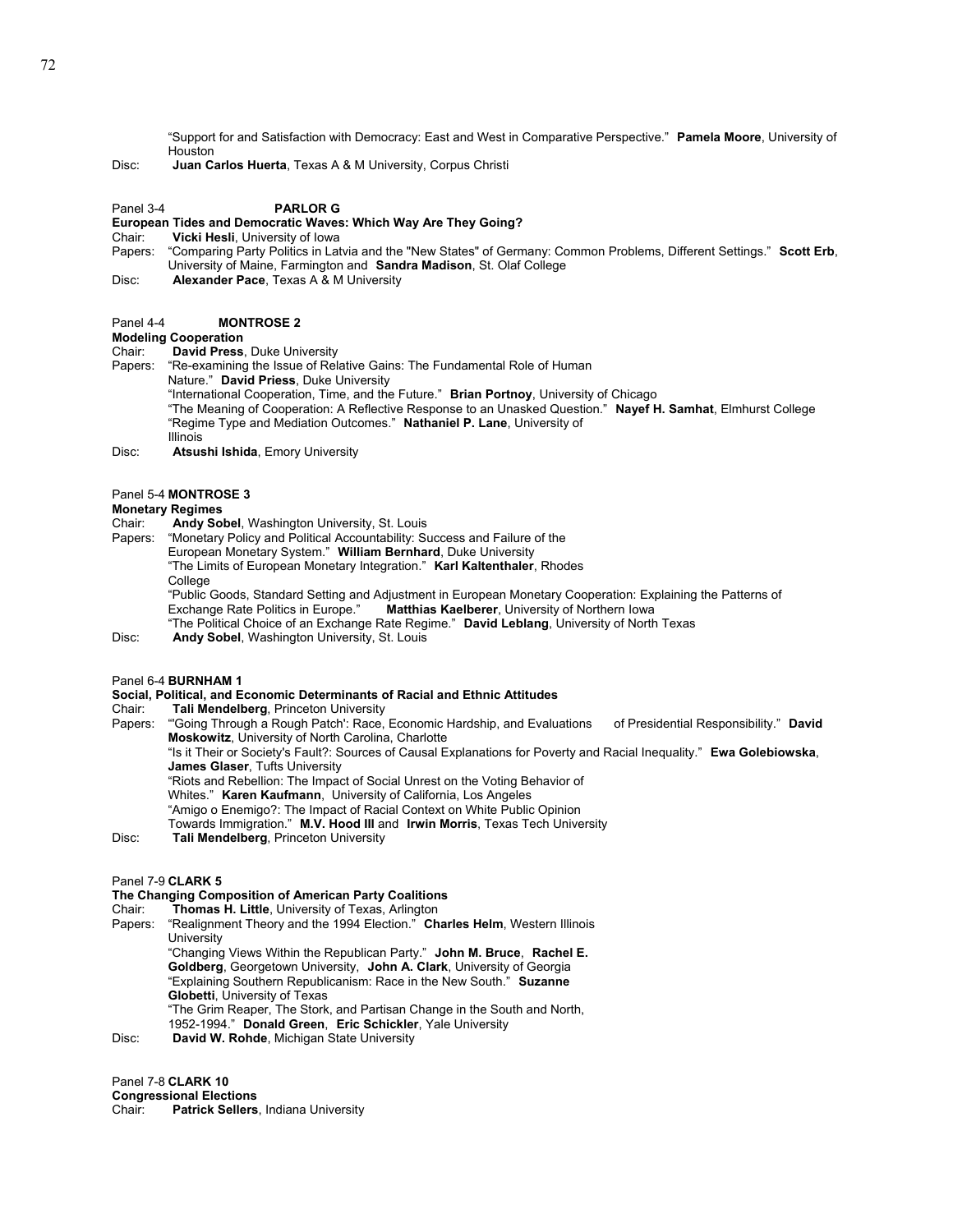### **Thursday, April 18, 3:30 - 5:15 pm**

Papers: "House Partisan Loyalty: Is Anyone Paying Attention?" **Francine Sanders**, Middle Tennessee State University, **David W. Romero**, University of California, Riverside "If At First You Don't Succeed ... Repeat Challengers in Congressional Elections." **Joseph J. Hinchliffe**, **Sean Matheson**, **Mark Riley**, University of Illinois "Political Consultants in House Races: Evidence from the 1990 and 1992 Elections." **Stephen K. Medvic** , Purdue University "After 1994: The New Politics of Congressional Elections." **Gary C. Jacobson**, **Thomas P. Kim**, University of California, San Diego Disc: **Patrick Sellers**, Indiana University

#### Panel 8-4 **BURNHAM 4**

## **Race and the Media**

- Chair: **Bartholomew Sparrow**, University of Texas
- Papers: "Media Effects on Racial Attitudes in Eastern North Carolina." **Bonnie Mani**, **Carl McCurley** and **Tom Eamon**, East Carolina University "Minorities in the Media." **Marilyn Viviana Hurtado**, Illinois State University "The Segregated Word: African-American Newspapers in Black and White." **Michell Wilson**, Brown University "Black Mass Media and Black Public Opinion." **Catherine R. Squires**, Northwestern University Disc: **Brian R. King**, University of Cincinnati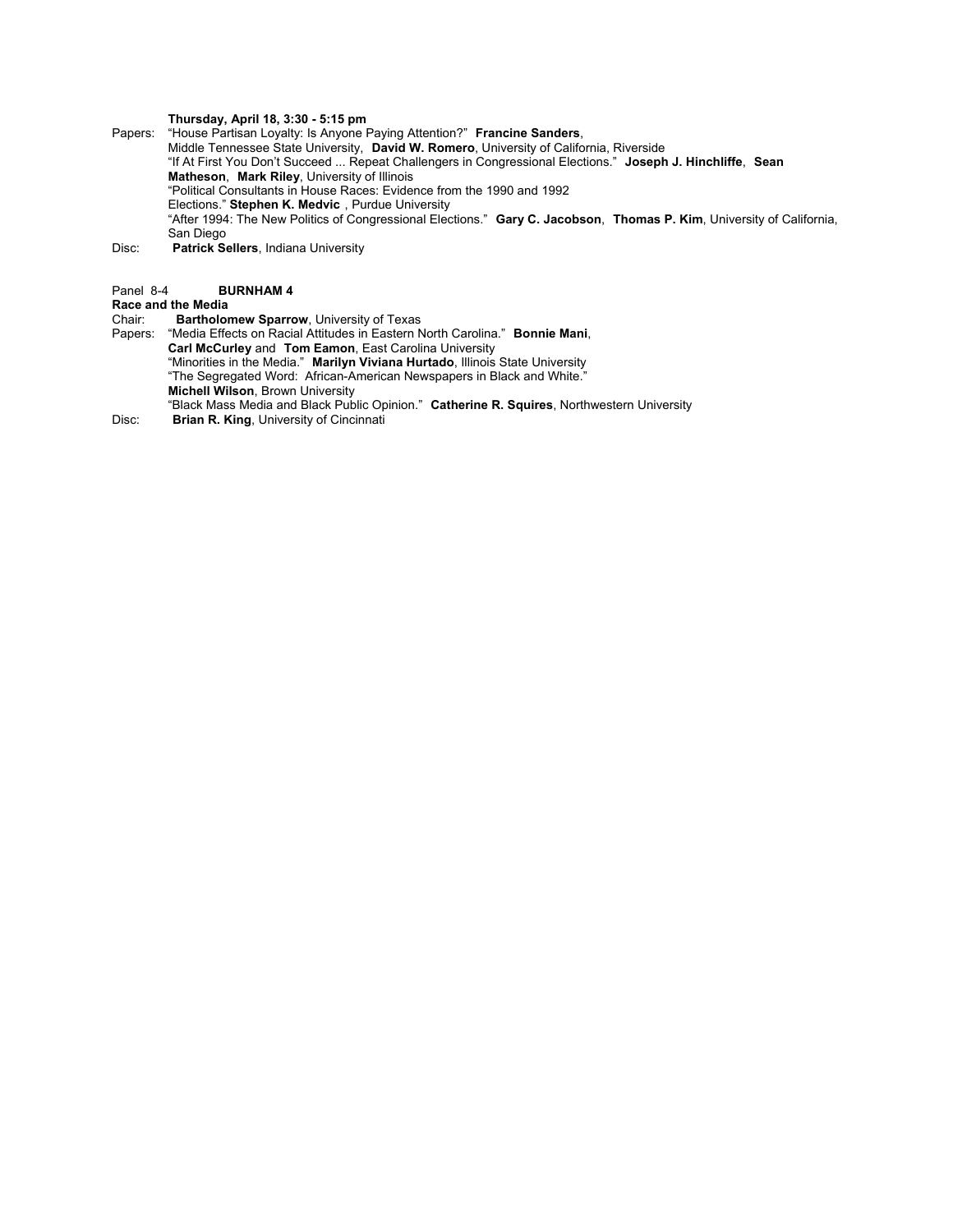### Panel 9-1 **SANDBURG 3**

#### **Roundtable: Gender, Race, and the Study of the Politics of Identity**

Chair: **Regina Freer**, University of Michigan

- Part: **Michael Dawson**, University of Chicago **Jane Mansbridge**, Northwestern University **Virginia Sapiro**, University of Wisconsin, Madison
- Panel 10-4 **SANDBURG 4**

# **Projecting Minority Images in the Media**

 $Chair:$ 

Papers: "Media Coverage of African American Candidates: The Use and Impact of Racial Stereotypes." **Nayda Terkildsen**, Drew University "Picture Stimuli as a Trigger of Racial Response." **Fred Slocum**, University of Iowa Disc: TBA

Panel 11-4 **LASALLE 1**

## **The Persistence of Power and Powerlessness**

Chair: **Dennis McEnnerney**, New School for Social Research

- Papers: "The Persistence of Sovereignty and State Power in 'Radical Democracy'." **T.L. Popejoy**,
	- " The French Resistance and the Language of Political Identity." **Dennis McEnnerney**, New School for Social Research "Toward a Critical Theory of Power." **Amy Allen**, Northwestern University
	- "Russell's Political Thought: The Question of Power." **Peter Stone**, University of Rochester
- Disc: **James Read,** College of St. Benedict

#### Panel 12-3 **LASALLE 2**

## **Models of Congressional Delegation**

Chair: **James R. Rogers,** Texas A&M University

- Papers: "Congressional Deference on Foreign Policy." **Matthew Ruben**, University of California, San Diego "The Paradox of Delegation: A Theory of Transaction Cost Politics." **Sharyn** 
	- **O'Halloran,** Harvard University/Columbia University

"Committee Power without Amendment Restrictions: The Case of the Chilean Senate." **John Londregan**, Princeton **University** 

"The Relevance of Prospect Theory to Rational Choice Modeling." **Clifford J. Carrubba** , Stanford University Disc: **Elizabeth M. Martin**, University of Iowa

#### Panel 13-4 **LASALLE 3**

#### **Models of Legislator Preferences**

Chair: **D. Roderick Kiewiet**, California Institute ofTechnology

Papers: "Estimating Ideal Points in Small Legislatures." **John Londregan**, Princeton **University** 

"Dynamic Estimation of Congressional Voting Models Revisited." **Nolan McCarty**, University of Southern California, **Keith T. Poole**, Carnegie Mellon University, **Howard Rosenthal**, Princeton University

"An Inflation Index for ADA Scores." **Tim Groseclose**, **James Snyder,** 

Massachusetts Institute of Technology, **Steve Levitt**, Harvard University "Legislative Entrepreneurship and Career Concerns: Analyzing Advancement in the House of Representatives." **Gregory Wawro**, Cornell University.

 Disc: **D. Roderick Kiewiet**, California Institute of Technology **John Jackson**, University of Michigan

#### Panel 14-12 **LASALLE 5**

## **Political Parties, Organized Interests and Legislative Behavior**

**(Co-Sponsored with the Section on Legislative Politics)** Chair: **John Frendreis**, Loyola University, Chicago

Papers: "Political Parties and Legislative Voting Blocs in the State Legislatures, 1776-1788." **Michael Layton**, Duke University "Party Government Strength and Weakness in Clinton's 1993 Budget Vote: The Case of Marjorie Margolies-Mezvinsky." **Andrea Chronister** and **Michael J. Cripps**, Rutgers University "Clash of Constituencies on the House Resources Committee: National 'Interests' versus Local 'Interests'." **Richard Waddel**, Duke University

Disc: **Jon Euchner**, Missouri Western State College **Sarah Morehouse** , University of Connecticut

Panel 15-4 **MONTROSE 1** 

**The Rhetorical Presidency I: Executive Power and Historical Roots**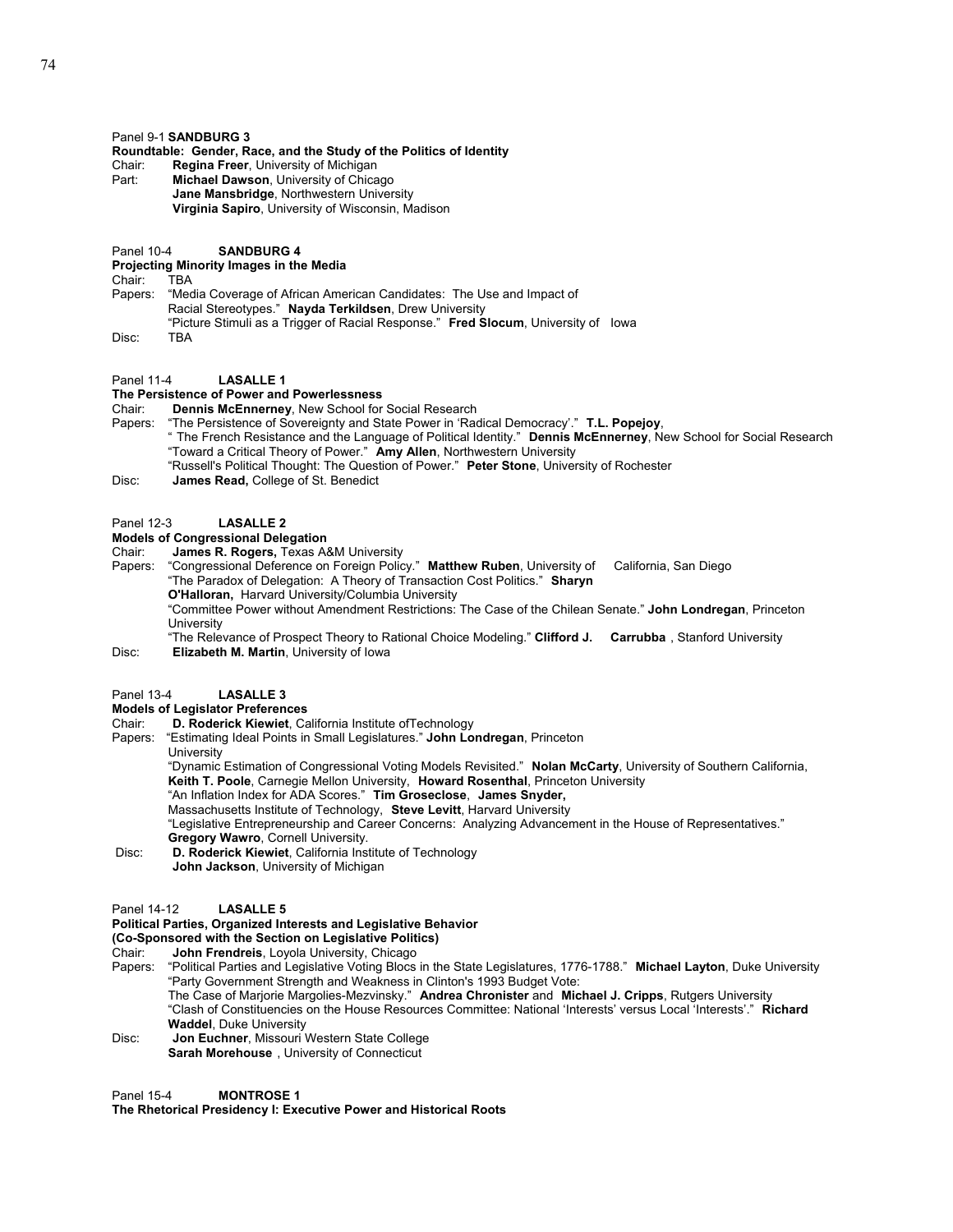## **Thursday, April 18, 3:30 - 5:15 pm**

Chair: **Bert Rockman**, University of Pittsburgh "Philosophers and Founders on the Dilemma of Executive Power." Carl M.

**Dibble**, University of Michigan, Dearborn

"Emergence of the Public Presidency." **Gerald H. Gamm**, University of Rochester, **Renee M. Smith**, University of Rochester

"Pillar of Reason or Poisoner of the Well? The Presidency and Deliberative Democracy." **Gary L. Gregg**, Clarion University of Pennsylvania

"Presidents and Public Communication in the Late Nineteenth Century." **Melvin C. Laracey**, University of Michigan Disc: **Bert Rockman**, University of Pittsburgh

#### Panel 16-4 **DEARBORN 3**

## **Committees and Congressional Organization**

Chair: **Bruce I. Oppenheimer**, Vanderbilt University<br>Papers: "House Members Preferences for Committee A Papers: "House Members Preferences for Committee Assignments." **Charles Stewart III**, **Tim Groseclose**, Massachusetts Institute of Technology

"Maintaining Congressional Committees: Sources of Member Support." **Forrest Maltzman**, George Washington University

"Fishing for Constituents, Promoting Certainty: The Dynamics of Committee Jurisdiction Concentration." **John W. Hardin**, University of North Carolina

Disc: **Valerie Heitshusen**, University of Missouri

 **Bruce I. Oppenheimer** , Vanderbilt University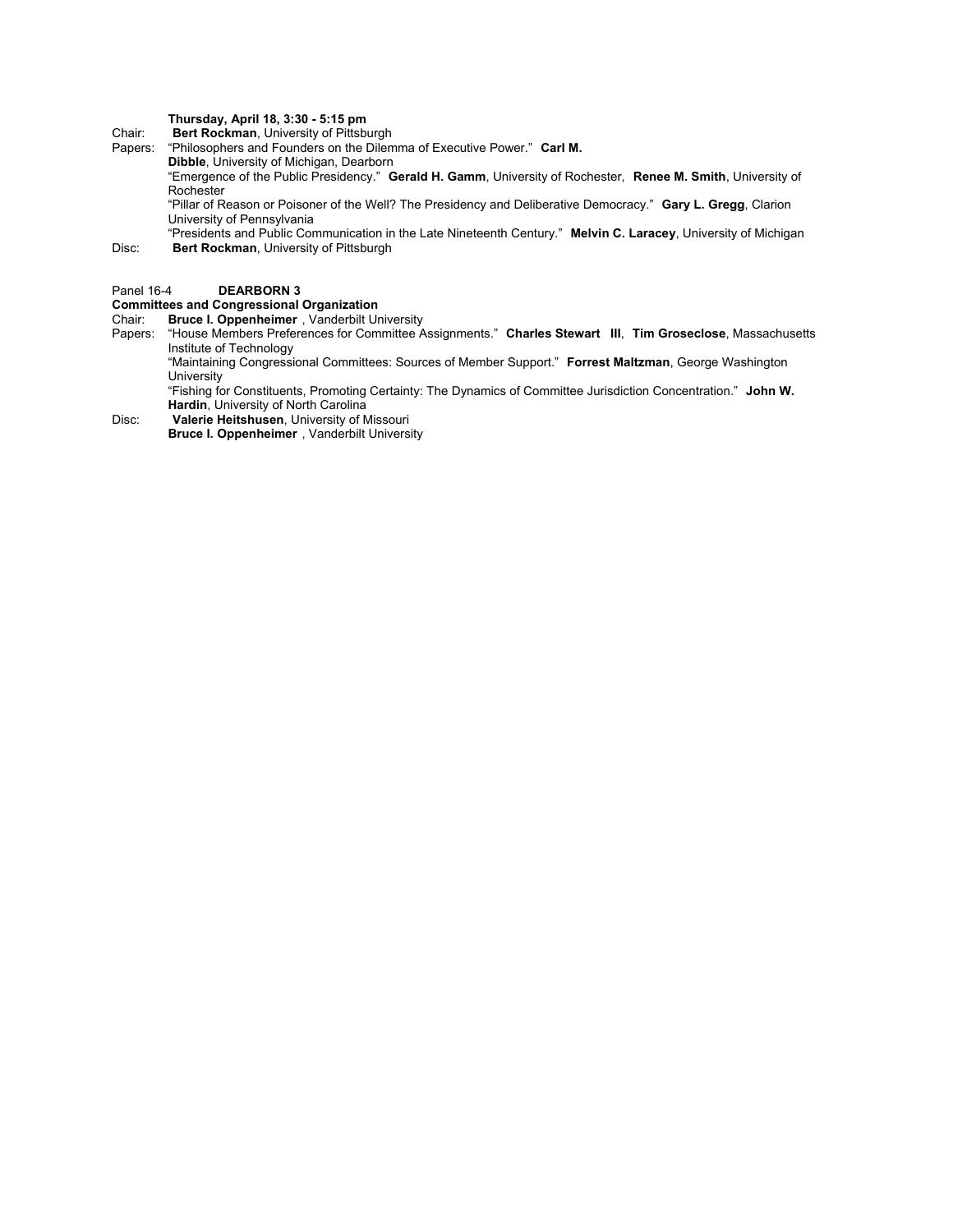### Panel 16-13 **PARLOR F**

# **Representation of Racial and Political Minorities**

**Matthew Schoussen, Franklin & Marshall** 

Papers: "Assessing Minority Redistricting: Is There a Partisan Tradeoff and What Does it Mean for Representation?" **Patrick T. Brandt**, Indiana University

"African Americans' Careers in the Democratic House Delegation." **Alan Gerber**, Yale University

"Competing Legislative Redistricting Plans as Evidence of Political Motives." **Paul Gronke and J. Matthew Wilson** , Duke University

"Creative Cartography: Effects of the 1992 Redistricting on the Representation of African Americans." **Heather Hill**, University of Michigan

Disc: **Matthew Schoussen**, Franklin & Marshall **Valerie C. Johnson**, University of Illinois, Chicago

#### Panel 17-2 **MONTROSE 7**

# **Interest Group Influence on the Federal Judicial System Chair: Joseph F. Kobylka, Southern Methodist University**

Joseph F. Kobylka, Southern Methodist University

Papers: "The Rise of Interest Group Litigation in the Supreme Court: Non-Judicial Factors." **Andrew J. Koshner,** Washington University-St. Louis

"Interest Groups, Legal Activity and Selection Bias." **Rorie L. Spill,** Ohio State University

- "The U. S. Supreme Court and Abortion Politics: An Examination of the
- Amicus Briefs Filed in the Abortion Cases." **Suzanne Samuels**, Seton Hall University
- "The Participation of Organized Interests in Federal Judicial Nominations."
- **Gregory Caldeira**, Ohio State University, **Marie Hojnacki**, Pennsylvania State

University, John R. Wright, George Washington University

"Killing With Kindness: Legislative Ambiguity, Judicial Policymaking, and Labor's Fight Against Injunctions." **George Lovell**, University of Michigan

Disc: **Joseph F. Kobylka**, Southern Methodist University **Eric N. Waltenburg**, Purdue University

## Panel 17-12 **PARLOR H**

#### **Civil Liberties in Cyberspace: Law, Science and Technology**

Chair: **Bradley Canon**, University of Kentucky

Papers: "Hard Travelin': Free Speech in the Age of the Information Super Highway." **Wayne McIntosh**, University of Maryland at College Park, **Cynthia L. Cates**, Towson State University

"In a League of Their Own?: Nuclear Energy, Federalism, and the United States Supreme Court." **John Francis Ryan**, University of North Texas

Disc: **Bradley Canon**, University of Kentucky

Panel 18-4 **CLARK 7** 

## **Environmental Policy, States, and the Federal Context**

**(Co-Sponsored with the Section on Public Policy)** 

- Chair: **Karen McCurdy** , Georgia Southern University
- Papers: "Federalism and Natural Resource Policy: Comparing State and National Management of Public Forests." **Tomas M. Koontz**, Indiana University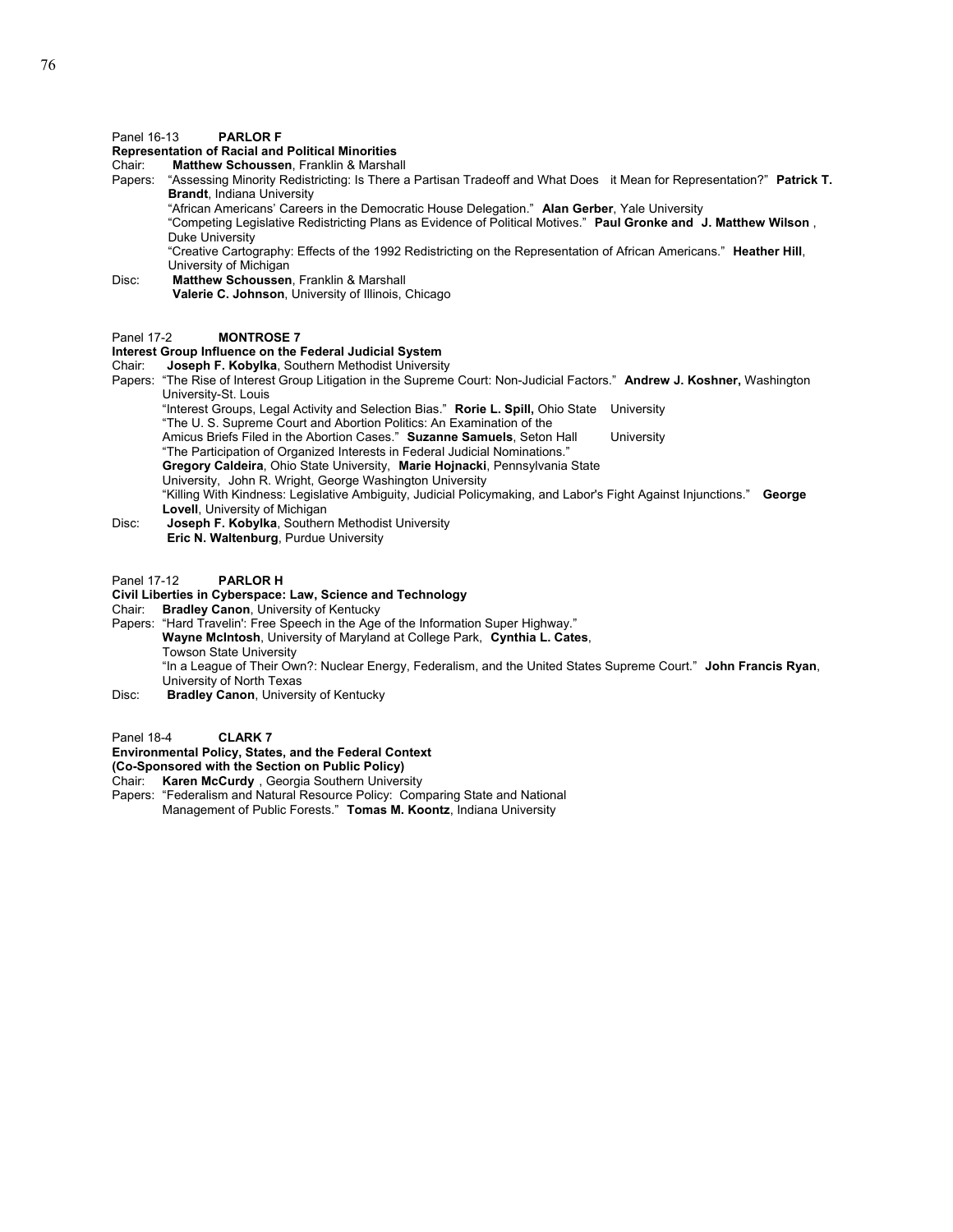### **Thursday, April 18, 3:30 - 5:15 pm**

"Environmental Policy Innovations: A Comparative State Analysis of Groundwater Protection and Hazardous Waste Policy." **Alka Sapat**, SUNY, Stony Brook

"Searching for Institutional Discrimination: State Facility Siting and Environmental Equity." **Evan J. Ringquist**, Florida State University

"State by State Comparison of Soil Conservation Policy." **Lettie McSpadden**, Northern Illinois University Disc: **Nancy E. Wright** , The City University of New York

#### Panel 19-4 **BURNHAM 5**

#### **Linking the Public and Private Sector**

Chair: **Peter Eisinger**, University of Wisconsin, Madison

- Papers: "What Are the Alternatives: A Look At Trends of Service Delivery in Detroit." **Cynthia Y. Jackson** and **David C. Wilson**, Michigan State University
	- "Exploring the Political Dimension of Privatization: The Tale of Three Cities."
	- **Daniel Smith**, University of Denver, **Kevin Leyden**, West Virginia University
	- "Convention Centers and Urban Political Economy: The Case of St. Louis'
	- Convention Center Expansion." **David Laslo**, St. Louis Development Corporation
- "Profitable Boundaries: Incorporating the Industrial Suburb." **Andrew J. Theising,** University of Missouri, St. Louis Disc: **Leda McIntyre Hall**, Indiana University
- Panel 20-6 **SANDBURG 7**
- **Comparative Public Policy Issues**
- Chair**: Dennis Gleiber,** University of New Orleans
- Papers**:** "Equal Wage Legislation in the Industrialized Nations: What's the Purpose?"
	- **Valerie O'Regan,** University of California, Riverside
		- "The Effects of Reform on Bureaucracy: Civil Service Reform in the United States and China." **Jerrell D. Coggburn, Michael A. Gross,** University of South Carolina
		-

"Policy Instruments and Political Context: Transforming a Culture of Corruption in Hong Kong." **Melanie Manion** University of Rochester

Disc: **Michael J. Licari,** University of Wisconsin, Milwaukee

#### Panel 20-7 **SANDBURG 8**

## **Reforming the American Welfare System**

- Chair**: Lael Keiser,** University of Wisconsin, Milwaukee
- Papers**:** "History of Welfare Receipt as a Determinant of the Success of Michigan's Welfare Reforms." **Deborah S. Meizlish,** University of Michigan "Getting to the Agency Doorway: The Social and Political Origins of Welfare Claiming." **Joe Soss**, University of Wisconsin, Madison "Direct and Indirect Effects of Welfare on Illegitimacy." **David Dodenhoff, Anthony Woodlief**, University of Michigan
- Disc**: Lael Keiser,** University of Wisconsin, Milwaukee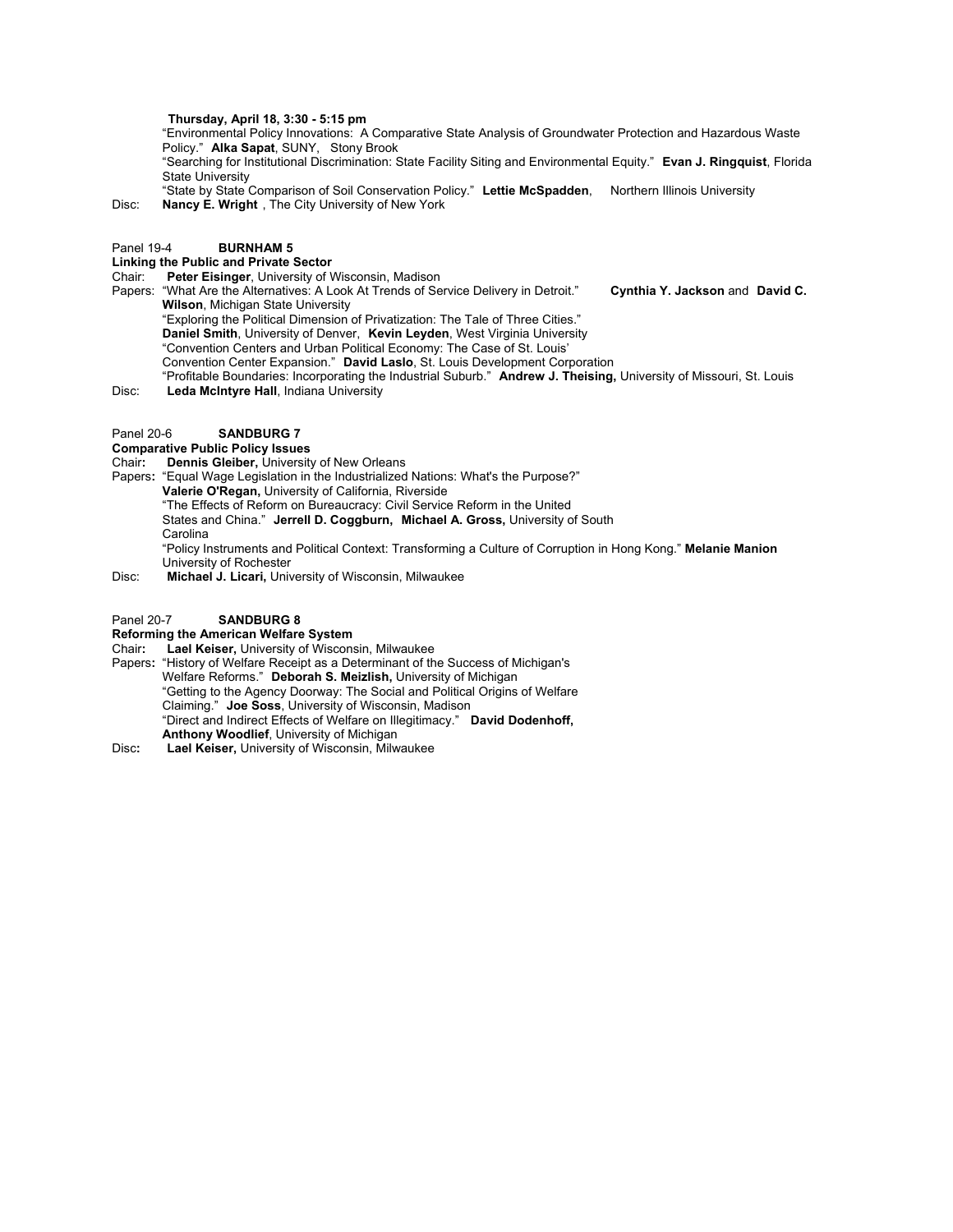## Panel 21-5 **SANDBURG 2**

## **Organization Theory**

- Chair: **Cheol H. Oh**, Arkansas State University
- Papers: "Roles of Suborganizations in Explaining Organizational Behavior and
	- Interaction: The Case of the Fed and the Treasury." **Armando Palacios-Sommer**, University of Wisconsin-Madison "Collective Action in Centralized Institutions." Edward Schwartz, Michael Tomz, Harvard University "Collective Action in Centralized Institutions." **Edward Schwartz**, Michael "Defining Ad Hoc Behavior in Government Agencies." **Carolyn Lea Clark-Daniels**, Iowa State University
- Disc: **Cornell Hooton**, Emory University

#### Panel 22-W2 **BURNHAM 2**

## **Women in Comparative Legislative Settings**

Chair: **Barbara C. Burrell**, University of Wisconsin, Madison

Papers: "Assembling the Assembly: Women in the Legislature in Costa Rica." **Barbara Bixby**, Carthage College "A View of Their Own: Women's Committee Experiences as a Lens on State Legislatures." **Cindy Simon Rosenthal**, University of Oklahoma

 "Women Politicians: Transforming Westminster?" **Pippa Norris**, Harvard University

 "Leadership Defined: Competing Visions Among Female State Legislators." **Sharon Sykora**, Slippery Rock University

Disc: **Ann Wynia**, North Hennepin Community College **Barbara C. Burrell**, University of Wisconsin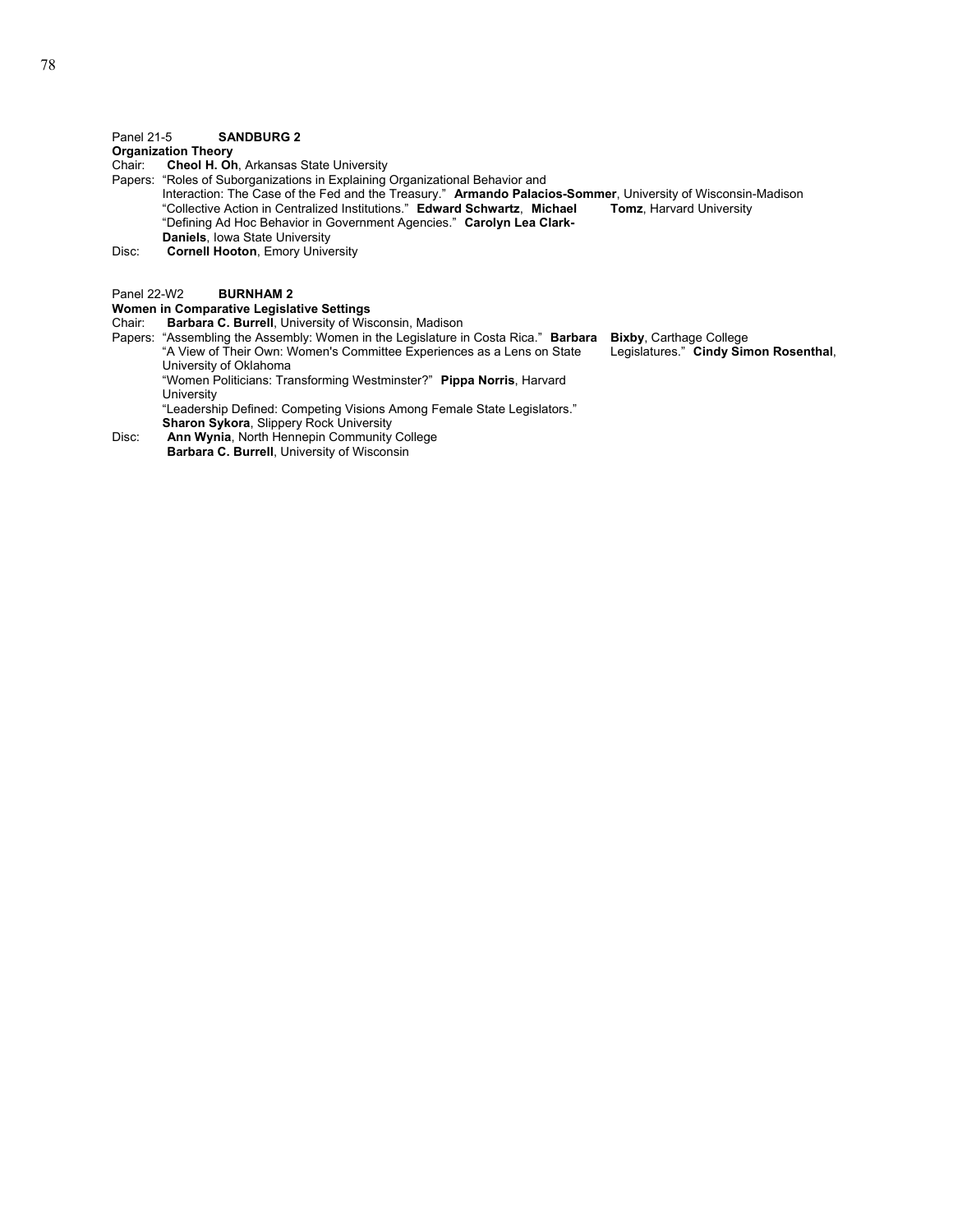# **Friday, April 19, 8:30-10:15 am**

| Panel 1-6           | <b>SANDBURG 6</b><br><b>Party and Coalition Unity</b>                                                                                                                                                                                                                                                                                                                                                                                                                                                                                 |                                          |
|---------------------|---------------------------------------------------------------------------------------------------------------------------------------------------------------------------------------------------------------------------------------------------------------------------------------------------------------------------------------------------------------------------------------------------------------------------------------------------------------------------------------------------------------------------------------|------------------------------------------|
| Chair:              | Robert J. Franzese, Harvard University<br>Papers: "Party Factionalism and Cabinet Durability." James Druckman, University of<br>California, San Diego<br>"Italian Politics in Transition: Electoral Reform and the Promise of Stability."<br>Salvatore Lombardo, Siena College<br>"Party Cohesion and Third Parties in the House of Commons." Steven E.<br>Galatas, Kelly Shaw, University of Missouri, Columbia<br>"The Size of the Institutional Agenda: Two party Systems Versus Multi-party<br>University of New York, Binghamton | Systems." Michella Kukoleca, State       |
| Disc:               | Robert J. Franzese, Harvard University                                                                                                                                                                                                                                                                                                                                                                                                                                                                                                |                                          |
| Panel 2-4<br>Chair: | <b>DEARBORN1</b><br><b>Elections and Economic Policy in Latin America</b><br><b>Charles H. Weston, Western Illinois University</b>                                                                                                                                                                                                                                                                                                                                                                                                    |                                          |
|                     | Papers: "Social Constraints and Opportunities: Social Policy in Aylwin's Chile." Zoltan Hajmal, University of Chicago<br>"Beyond the Debt Crisis and Structural Adjustment: Economic Development<br>Rica." Bruce M. Wilson, Rice University<br>"What Would Happen if a Dependentista Became President? Fernando                                                                                                                                                                                                                       | Programs and Political Survival in Costa |
| Disc:               | Henrique Cardoso and Brazil's Conservative Elites." Charles H. Weston,<br>Magalhaes, University of Iowa<br>Kurt Weyland, Vanderbilt University                                                                                                                                                                                                                                                                                                                                                                                        | Western Illinois University, Mariano     |
| Panel 3-14          | <b>DEARBORN 2</b>                                                                                                                                                                                                                                                                                                                                                                                                                                                                                                                     |                                          |
| Chair:              | Theorizing About Transitions: Towards a Better Understanding of the Move to Democracy<br>Ronald Inglehart, University of Michigan                                                                                                                                                                                                                                                                                                                                                                                                     |                                          |
|                     | Papers: "Lipset, Society and Democracy: Testing Seymour Lipset's Social Requisites<br>University of Iowa                                                                                                                                                                                                                                                                                                                                                                                                                              | of Democracy." Douglas Modde,            |
|                     | "Re-Evaluating Democratic Transition Theory: Theory, Strategy and Outcomes." Anne Caldwell, University of Notre<br>Dame                                                                                                                                                                                                                                                                                                                                                                                                               |                                          |
|                     | "Economic Development, Cultural Change and Democratization." Ronald                                                                                                                                                                                                                                                                                                                                                                                                                                                                   |                                          |
| Disc:               | Inglehart and Susan Ellis, University of Michigan<br><b>Pamela Moore, University of Houston</b>                                                                                                                                                                                                                                                                                                                                                                                                                                       |                                          |
| Panel 5-5           | <b>MONTROSE 3</b>                                                                                                                                                                                                                                                                                                                                                                                                                                                                                                                     |                                          |

#### **Developing Regions in a Changing International Context**

Chair: **Karl Kaltenthaler**, Rhodes College

Papers: "The Advantages of Marginality for South African Investors in Post Cold War Africa." William Reno, Florida International University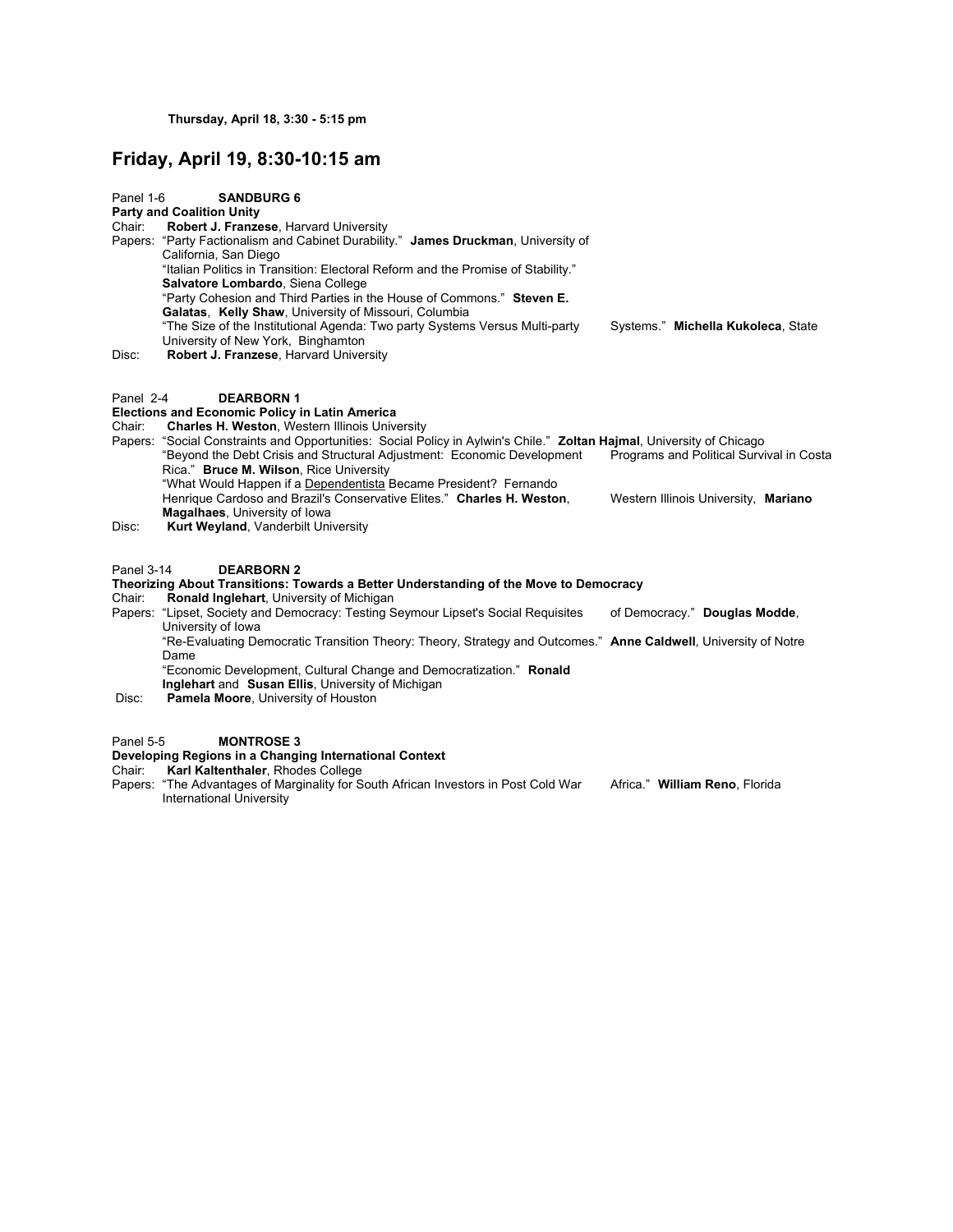"Politics of Pipeline: Transportation of Central Asian and Azarbaijani Oil and Gas." **S. Dogan Koyluoglu**, University of Michigan, Dearborn

Disc: **Karl Kaltenthaler**, Rhodes College

#### Panel 6-13 **BURNHAM 1**

## **Determinants of Political Decisions: Rational Preference Aggregation, Empathy, and Civic Duty**

Chair: **Charles S. Taber**, State University of New York, Stony Brook

Papers: "Considerations and the Formation of Beliefs About Politics." **William T.** 

**Bianco**, Duke University

"Anonymous Versus Discursive Preference Aggregation." **Michael Neblo**,

University of Chicago

"Rational Choice and Empathy in Policy Preferences." **David Gopoian** and

**Clifford McCue**, Kent State University

"Unpacking the "D" Term in Explanations of Voter Turnout; Or, Why Rational Choice Theory is Incapable of Solving Its Paradigmatic Puzzle." **Pamela** 

**Johnston Conover, Donald D. Searing**, University of North Carolina, Chapel Hill, **Ivor M. Crewe**, University of Essex Disc: **Charles S. Taber**, State University of New York, Stony Brook

#### Panel 6-15 **PDR 16**

## **Psychological Basis of Candidate Impression Formation**

## Chair: **Thomas E. Nelson**, Ohio State University

Papers: "Memory-Based Versus On-Line Processing: A Field Test." **Clark Hubbard**, University of New Hampshire "The Dynamics of Emotional Responses to Presidential Candidates." **Lisa D'Ambrosio**, University of Michigan "Happy Faces Elicit Heuristic Processing in a Candidate Evaluation Task: A Cognitive Tuning Account." **Victor Ottati**, Purdue University, **Nayda R. Terkildsen**, Drew University, **Clark Hubbard**, University of New Hampshire "The Partisan's Immunity to Scandal: Evaluations of Reagan in the Wake of Iran-Contra." **Mark Fischle,** State University of New York, Stony Brook Disc: **Thomas E. Nelson**, Ohio State University

## Panel 7-7 **CLARK 5**

### **Candidate Characteristics and Vote Choice**

Chair: **Marianne C. Stewart**, University of Texas, Dallas

Papers: "The Case of the Missing Reciprocal Influence." **David W. Romero**, University of California, Riverside "The Impersonal Vote? Constituency Service Without Incumbency Advantage in the British House of Commons." Brian "The Impersonal Vote? Constituency Service Without Incumbency Advantage in the British House of Commons." **Brian Gaines**, University of Illinois "The Accidental Senator: Prior Political Experience and Re-Election to the United States Senate." **Stephen J. Stambough**, University of California, Riverside

"Sports, Society, and Politics: The Quest for Political Office." **Jay Barth**, **Matt House**, Hendrix College Disc: **Marianne C. Stewart**, University of Texas at Dallas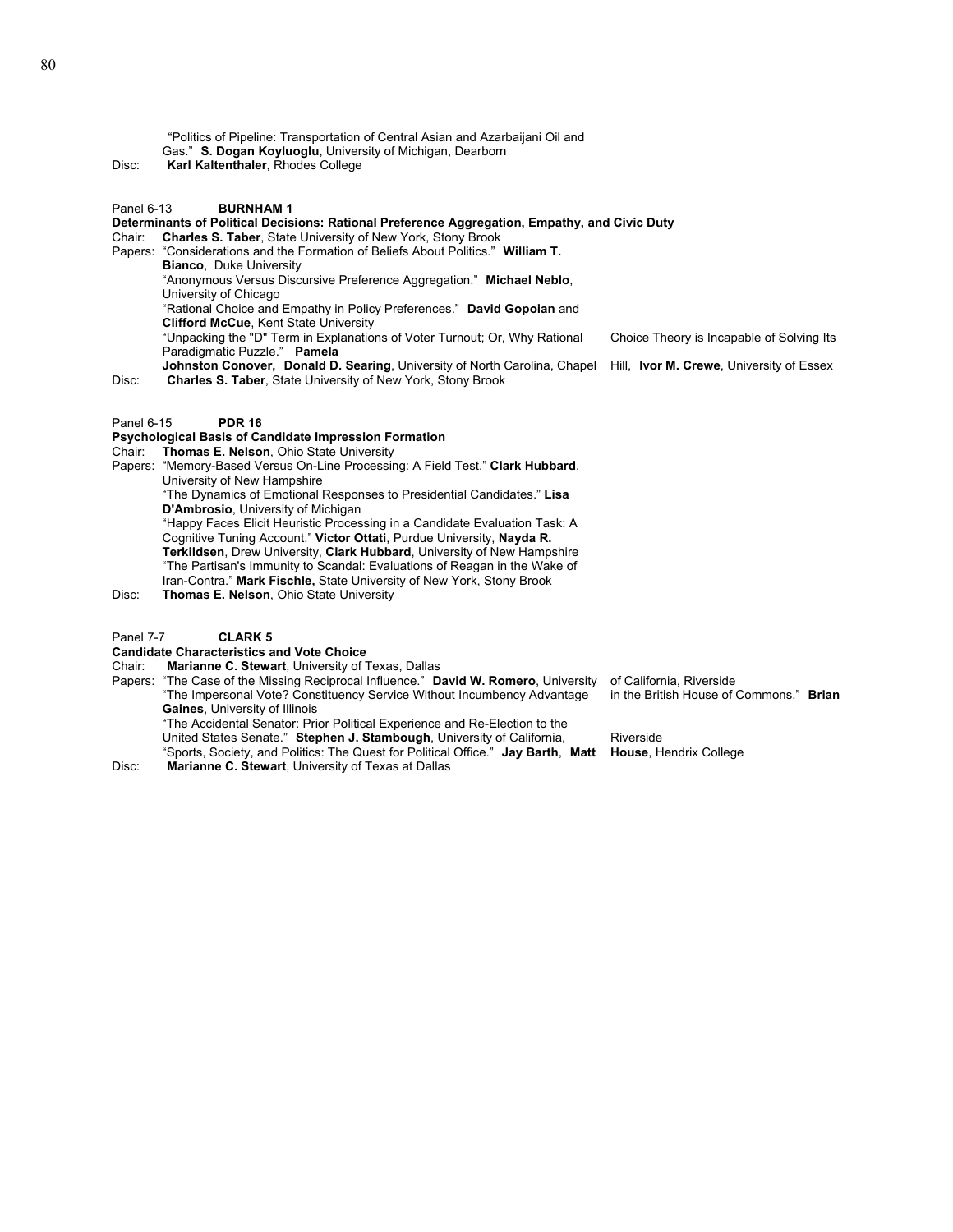#### **Friday, April 19, 8:30-10:15 am**

## Panel 7-10 **CLARK 10**

 **Forum on the 1996 National Election Study**  Mod: **David Leege**, University of Notre Dame **Larry Bartels**, Princeton University

**Steven J. Rosenstone**, University of Michigan

This will not be a typical Panel with papers and discussants. Instead, this session will be an occasion for individuals to contribute ideas about the content of the 1996 National Election Study. After very brief comments describing the general parameters of the 1996 data collection, the floor will be open to those attending the session for suggestions concerning core items as well as special themes that should be carried on the '96 questionnaire.

#### Panel 8-5 **BURNHAM 4**

**Coverage of International Affairs**

Chair: **Richard Sobel**, Princeton University

Papers: "News Coverage During Election Campaigns in Southern Africa: The Cases of Botswana 1994 and Zimbabwe 1995." **Staffan Darnolf**, Goteborg University "The Enmification of Saddam Hussein: Enemy Images in Political Cartoons, August 1990-March 1991." **Joan Conners**, University of Minnesota "U.S. Public Support for International Involvement: Macro and Micro-Level Analyses." **Virginia Chanley**, University of Minnesota

Disc: **Richard Sobel**, Princeton University

#### Panel 9-7 **SANDBURG 3**

#### **Gender and Representation: A Different Voice?**

Chair: **Sue Thomas**, Georgetown University

Papers: "Representing Women's Interests." **Debra L. Dodson**, Rutgers University "Gender and Legislator Policy Priorities in the Argentine Chamber of Deputies and the United States House of Representatives." **Mark P. Jones**, Michigan State University "The Cabinet Secretary as Representative: Dilemmas and Opportunities for Minority and Women Cabinet Secretaries." **Mary Anne Borrelli**, Connecticut College "Lures and Snares: Black, Hispanic and Female Employment in Law Enforcement Bureaucracies." **Madhavi M. McCall** and **Michael A. McCall**, Washington University, St. Louis

Disc: **Sue Thomas**, Georgetown University

#### Panel 10-5 **SANDBURG 4**

**Public Opinion & Race**

- Chair: **Louis DeSipio**, University of Illinois
- Papers: "Unions & Race, 1952-1992: Have Racial Issues Affected Union
	- Partisanship?" **Christopher Reenock**, Pennsylvania State University
		- "Racial Attitudes & Party Identification." **Nancy Wiefek**, Pennsylvania State
		- **University**

"Black Empowerment & the Support for Democratic Principles." **Darren Davis**, Michigan State University "Variables that Influence Attitudes Toward Abortion Among Three Major Latino Groups: Mexican Americans, Puerto Ricans, and Cubans." **Jerry Polinard**, **Robert Wrinkle**, University of Texas-Pan American and **Diana Evans** Trinity College

Disc: **Louis DeSipio**, University of Illinois

## Panel 11-8 **LASALLE 1**

## **Humean Skepticism**

Chair: **Andrew Valls**, Morehouse College

Papers: "Is Skepticism a Threat to Natural Right? An Analysis of Hume's Skepticism in Strauss's *Natural Right and History*." **Neve Gordon**, University of Notre Dame "The Skeptical Origins of the Counter-Enlightenment in Hume, Hamann and Jacobi." **Damon Linker,** Michigan State University "Contemporary Liberal Theory: A Humean Critique." **Andrew Valls**, Morehouse College "Skepticism, Unintended Consequences, and Politics in Hume's *History of England*." **Mark Yellin**, Rutgers University Disc: **John Danford**, Loyola University **Stuart Warner, Roosevelt University** 

Panel 13-5 **LASALLE 3**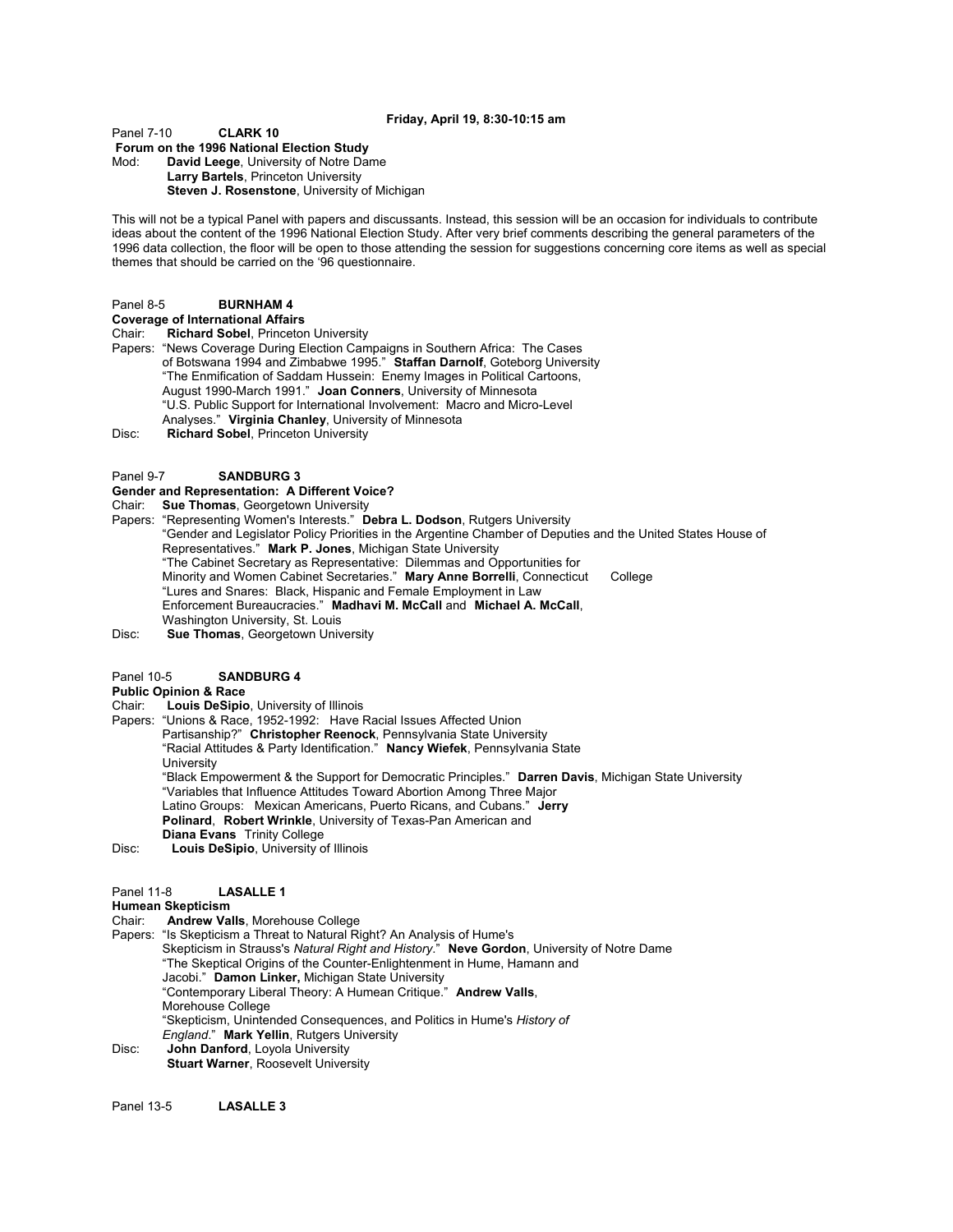#### **Computational Analysis**

#### **(Co-Sponsored with the Section on Formal Modeling)**

- Chair: **Daniel Diermeier**, Stanford University
- Papers: "Electoral Competition With Endogenous Preferences." **John Jackson**, University of Michigan "The Khante of the Golden Horde: Simulations Across a Complex Political
	- Landscape." **Thad Brown**, **J. MacDonald**, **K. Mueller**, University of Missouri
- "Computational Modeling in Political Science." **Ken Kollman**, University of
	- Michigan, **John Miller**, Carnegie Mellon University, **Scott Page**, California Institute of Technology
- Disc: **Daniel Diermeier**, Stanford University **Walter R. Mebane, Jr.**, Cornell University

#### Panel 14-3 **LASALLE 5**

## **Rearranging the Party Coalitions**

- Chair: **John Petrocik**, University of California, Los Angeles
- Papers: "Reformulating the Party Coalitions: A Christian Democratic Party System."
	- **John Petrocik**, University of California, Los Angeles
		- "The `Culture Wars' in the States: Religious Polarization Among State Party Elites and State Electorates." **Geoffrey C. Layman** , University of Southern
		- Mississippi
		- "Republican Rules and Religious Right Takeovers." **Douglas Usher**, Cornell **University**
	- "In Search of Passionate Centrists: On the Mobilization of Pro-Choice
	- Republicans." **Pierre Atlas**, Rutgers University
- Disc: **John G. Green**, University of Akron

#### Panel 15-11 **PDR 18**

#### **Ambition, Dollars, and Zealotry in Presidential Campaigns**

# (**Co-Sponsored with the Section on Elections, Voting Behavior, and Participation)**

- **Donna Wasserman, University of Michigan, Dearborn**
- Papers: "Progressive Ambition and the Presidency: Strategy and Choice in Presidential Nominations." **Randall E. Adkins**, Concord College

"Losing Strategies: A Rational Actor Approach to "Extremist" Presidential

Campaigns." **Robert G. Boatwright**, University of Chicago

"PAC Investment in Presidential Candidates During the Primary Season: A

Model Accounting for Ideological and Profit-Motivated Contributions." **Alexandra L. Cooper**, University of North Carolina, Chapel Hill

- Disc: **Lawrence Longley**, Lawrence University **Donna Wasserman**, University of Michigan, Dearborn
- Panel 15-12 **MONTROSE 1**

#### **Civilian Control of the Defense Department: Assessing the Goldwater-Nichols Reforms After a Decade (Co-Sponsored with the Section on International Relations)**

- Chair: **John Allen Williams**, Loyola University, Chicago
- Papers: "Trends in U.S. Defense Reorganizations from the National Security Act to
	- Goldwater-Nichols." **Greggory Gunderson**, University of Wisconsin-Madison

"Inter-Service Rivalry and the Joint Chiefs of Staff: A Comparison of Military Deployments During the Korean and Persian Gulf Wars." **David R. Eberhardt**, University of Denver

- "From Service Parochialism to Jointness: The Implementation of the Goldwater-Nichols Act." **Peter J. Roman**, Duquesne **University**
- "The New Military Missions and Civilian-Military Decision Making." **David W. Tarr**, University of Wisconsin, Madison
- Disc: **John Allen Williams**, Loyola University of Chicago
- Panel 16-5 **DEARBORN 3**

## **Congress and President**

Chair: **Patrick Lynch**, Georgetown University

Papers: "Congressional War Powers: Is Congress Begging the Question?" **Bill** 

- **Granstaff**, University of Oklahoma
- Disc: **Andrew E. Busch**, University of Denver **Patrick Lynch**, Georgetown University

Panel 16-14 **PDR 17**

**Senate Behavior**

Chair: **Ross Baker**, Rutgers University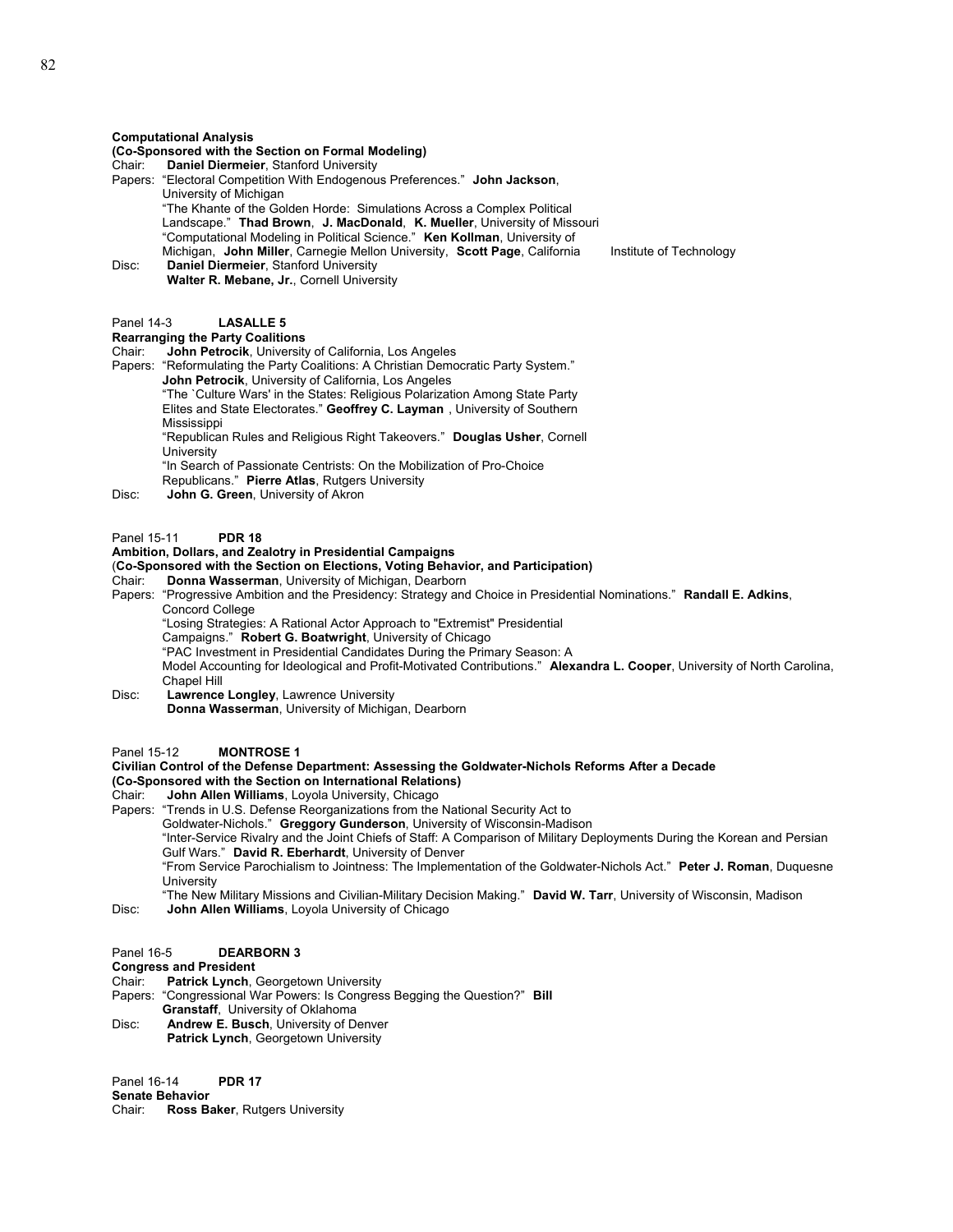#### **Friday, April 19, 8:30-10:15 am**

Papers: "Politics or Principle? The Senate Filibuster." **Sarah Binder**, Brookings Institution and **Steven Smith**, University of Minnesota

"The Two Senators Thesis: Foreign Policy Versus Domestic Policy and the Impact of a Resurgent Congress on U.S. Foreign Policy." **Joe Patten**, West Virginia University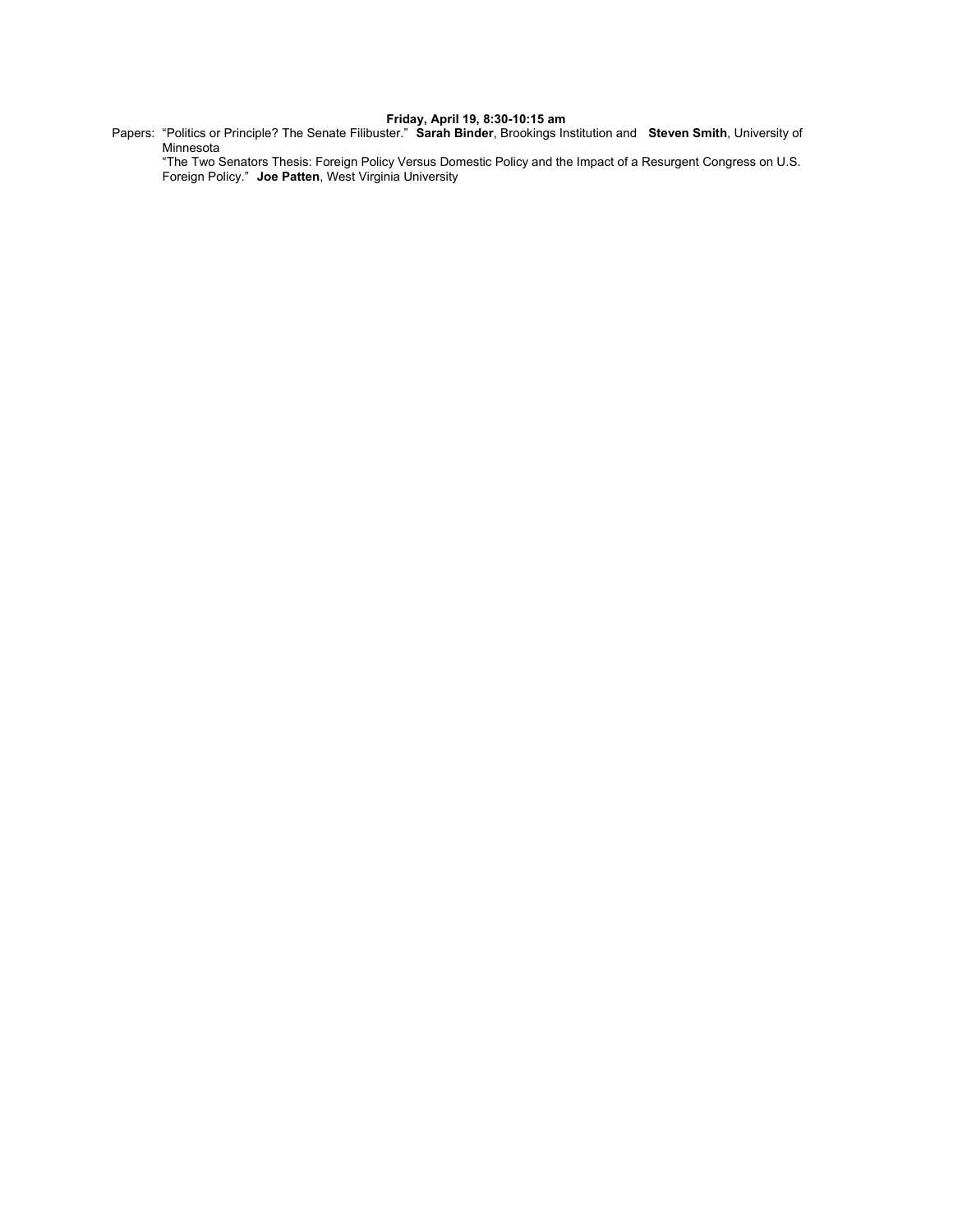"Senate Voting Behavior and the Reelection Constituency: Comparing Abortion and Domestic Spending Bills." **Melinda A. Mueller**, Eastern Illinois University

Disc: **Ross Baker**, Rutgers University

Panel 17-6 **MONTROSE 7**

### **Comparative Studies on Constitutional Law and Judicial Behavior**

Chair: **Robert E. Sterken Jr.**, Texas Tech University

Papers: "The Canadian Supreme Court, the Constitutional Politics of Language Rights: the Supreme Court, the 1995 Quebec Referendum." **William Green**, Morehead State University "Forgery, Commerce, and Courts: A Comparative Study of English and American Law." **Steven B. Dow**, Michigan State **University** 

Disc: **Robert E. Sterken Jr.**, Texas Tech University

Panel 18-5 **CLARK 7** 

#### **Exploring the Contemporary Governor**

Chair: **Elizabeth Rexford**, Illinois State University

Papers: "A Dynamic Analysis of Gubernatorial Popularity." **Peverill Squire**, University of Iowa, **Greg D. Adams**, Harvard University

"Gubernatorial Policy Leadership in the Fifty States." **Margaret R. Ferguson**, University of North Carolina "The Influence of Campaign Themes on Voting Behavior in Gubernatorial Elections, 1982-1994." **Thomas M. Carsey**, University of Illinois, Chicago

Disc: **Michael Baranowski**, University of Kentucky

#### Panel 19-8 **BURNHAM 5**

**Local Leadership** 

- Chair: **Elaine Sharp**, University of Kansas
- Papers: "Friends Allies and Progress: The Maier Years." **Martin Gruberg**, University of Wisconsin, Oshkosh "Changing Political Regimes in Chicago 1863-1995." **Dick Simpson**, **Thomas M. Carsey**, University of Illinois, Chicago

"How Do Durable and Successful Nonpartisan Slating Organizations Maintain Themselves During Times of Stress?." **David G. Houghton**, Western Michigan University

Disc: **Lana Stein**, University of Missouri-St Louis

Panel 20-8 **SANDBURG 7** 

**States and Development Policy** 

**(Co-Sponsored with the Section on State and Intergovernmental Politics)** 

Chair: **DeLysa Burnier**, Ohio University

Papers: "U.S. Industrial Policy and the Role of the Fifty States." **Renée J. Johnson**, University of Florida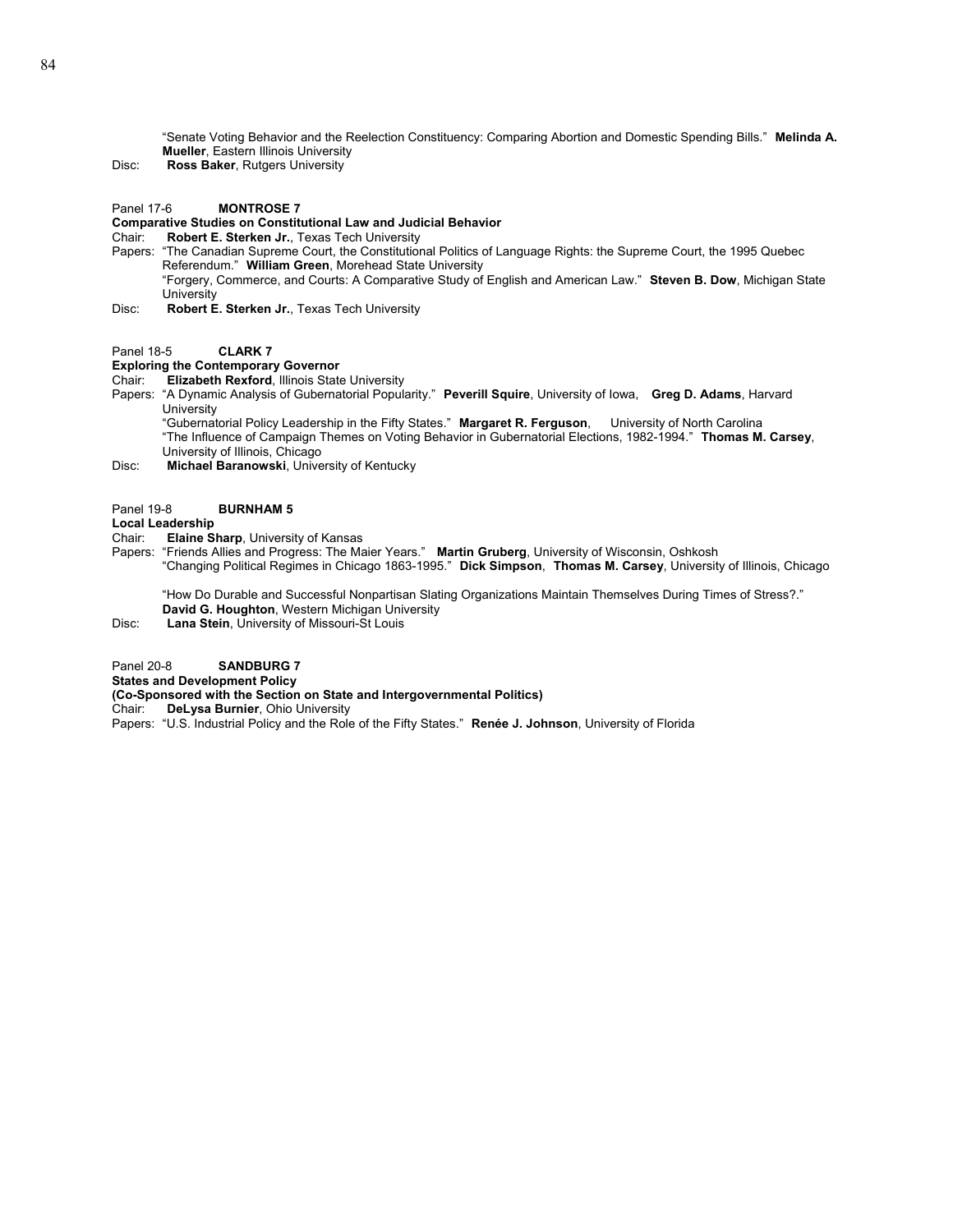#### **Friday, April 19, 8:30-10:15 am**

"Linking the Motivations and Political Consequences of Business Incentive Policies: Are Economic Development Policies<br>Effective Political Tools? Sharon E. Fox, University of Illinois, Chicago, Laura L. Langer, Florida Stat Sharon E. Fox, University of Illinois, Chicago, Laura L. Langer, Florida State University Disc: **Carmine Scavo**, East Carolina University

Panel 20-9 **SANDBURG 8** 

- **Health Care Policy**
- Chair**: Carol S. Weissert,** Michigan State University
- Papers: "Information and Choice: Two Crucial Determinants in Health Care Reform." **Richard E. Chard,** State University of New York, Stony Brook
	- "The Effect of Political Structure on the Delivery of Health Care Services." **Austin Works,** University of Virginia, **Patricia Bodelson,** St. Cloud State University
	- "Interest Group Agendas, Strategies, and Resources: A Case Study of Three Players in Michigan." **Lucinda M. Ramsey,** Michigan State University
- Disc: **Deborah A. Orth,** University of Houston

### Panel 21-1<br>
SANDBURG 2

**Roundtable: Administrative Implications of the New Federalism**

- Chair: **Beryl Radin,** State University of New York at Albany Peter Edelman, U.S. Department of Health and Human Services **Elizabeth Hollander**, DePaul University **Sarah Liebschutz**, SUNY Brockport **Lawrence Lynn**, University of Chicago
- Panel 22-T2 **SANDBURG 5**
- **Aristotle's Political Science**
- Chair: **Larry Arnhart**, Northern Illinois University
- Papers: "The Best Regimes of Aristotle's Politics." **Liz A. Alexander**, University of Toronto "Aristotle's Legislative Science." **Tim Collins**, University of Virginia "The Order of the Politics and the Science of Politics." **Jeff Langan**, University of Notre Dame Disc: **Larry Arnhart**, Northern Illinois University
- **Roberta L. Sullivan**, University of Notre Dame
- Panel 22-W1 **BURNHAM 2**
- **Roundtable on Kathleen Hall Jamieson's "Beyond the Double Bind"**
- Chair: **Mary E. Stuckey**, University of Mississippi
- Georgia Duerst-Lahti, Beloit College **Lyn Kathlene** , Purdue University **Lynn Sanders** , University of Chicago
	- **Kathleen Hall Jamieson**, University of Pennsylvania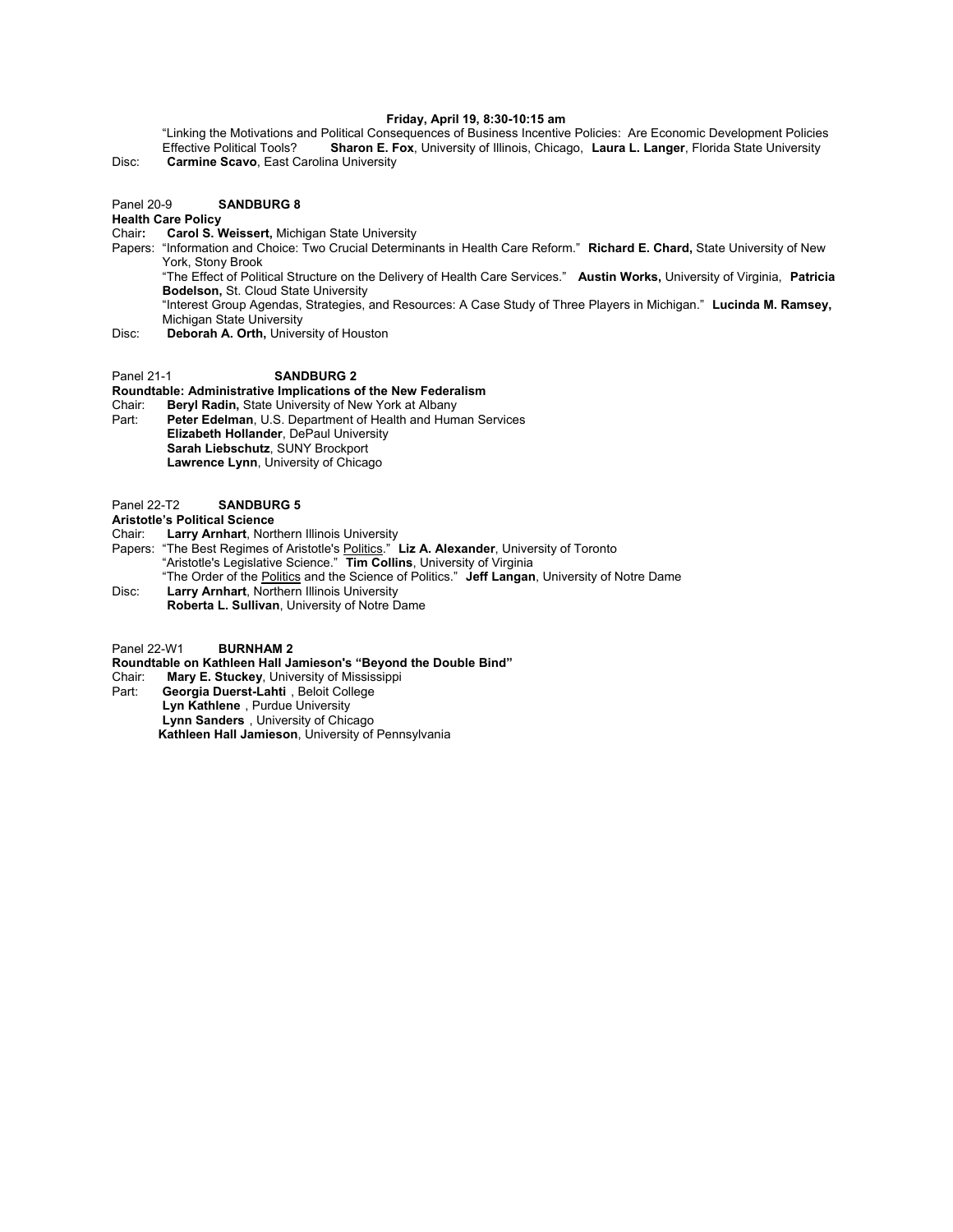**Friday, April 19, 10:30 am - 12:15 pm**

## Panel 1-7 **SANDBURG 6**

## **Welfare States and Corporatism**

Chair: Christopher S. Allen, University of Georgia

Papers: The Impact of Majoritarian vs Consensus Political Institutions on Welfare Expenditures in Industrialized Democracies: A Pooled Time-Series, Cross-National Study." **Markus Crepaz**, University of Georgia

"Erosion or Entrenchment? The State of Social Corporatism - New Evidence from Austria and Germany." **Reinhard Heinisch**, University of Pittsburgh

"Economic Performance and the Social Democratic Corporatism Model: A Test of Assumptions." **M. Shawn Reichert**, Rice University

Disc: **Christopher S. Allen**, University of Georgia

## Panel 2-5 **DEARBORN 1**

## **Parties, Politicians, and the People in Latin America**

Chair: **Susan Stokes**, University of Chicago

Papers: "Religion and Conventional Political Participation in Central America." **Andrew Stein,**  Tennessee Technological University

"Parliamentary Elites and the Consolidation of Democracy in Latin America: Cross-National Study." **Charles D. Kenney**, University of Notre Dame

"Candidate Quality in Comparative Context: Experimental Evidence from Latin America." **Jeffery Mondak**, **Damarys Canache**, **Ernesto Cabrera**, University of Pittsburgh

Disc: **Susan Stokes**, University of Chicago

## Panel 3-5 **DEARBORN 2**

## **"It Just Doesn't Fit": Understanding Paradoxes in the Transition to Democracy**

## Chair: **Kevin Brennan**, Ouachita Baptist University

Papers: "The Structure of Influence Among Local Government Elites in New Democracies." **Anne Bennett** and **Samuel Eldersveld**, The University of Michigan

"Recipe for Repression: Survivability and Transition in Eastern European Authoritarian Regimes." **Brian Durham**, **Bobby Summers**, Southern Illinois University, Carbondale

"The Fate of Centrifugal Democracies." **Alan Siaroff**, University of British Columbia

"Determining the Length of Democratic Transitions: Evidence from Central America." **Kerstin** 

**Hamann**, Rice University, **Bruce M. Wilson**, University of Central Florida

Disc: **Elisha Greifer**, Northern Michigan University

## Panel 3-15 **SANDBURG 5**

## **Exploring Russian Transitions to Democracy**

Chair: **James Gibson**, University of Houston

Papers: "The Russian Transition: How Russians Conceptualize Their Political World." **James Alexander**, University of Illinois "The Public and Privatization: Lukewarm Support for Capitalism in Russia, Ukraine and Lithuania." **Vicki Hesli**, University of Iowa

"Political Intolerance in the Fledgling Russian Democracy: A Comparative Perspective." **James Gibson**, University of Houston

Disc: **Kathryn Montgomery** , Illinois-Wesleyan University

## Panel 4-6 **MONTROSE 2**

## **Militarization in Developing States**

Chair: **James Sperling**, University of Akron

Papers: "Talking a Walk on the Supply Side: Market Structure and Weapons Control Regimes." **James Sperling**, **David Louscher**, University of Akron, **Michael Solomone**, Georgia Institute of Technology

 "Assimilation and Military Power: Towards a Coherent Approach to Net Assessments in Developing States." **Christopher Parker**, University of Chicago

"Guns Vs. Butter Revisited: Military Spending and Development in the Post-Cold War Era." **Robert J. Griffiths**, University of North Carolina, Greensboro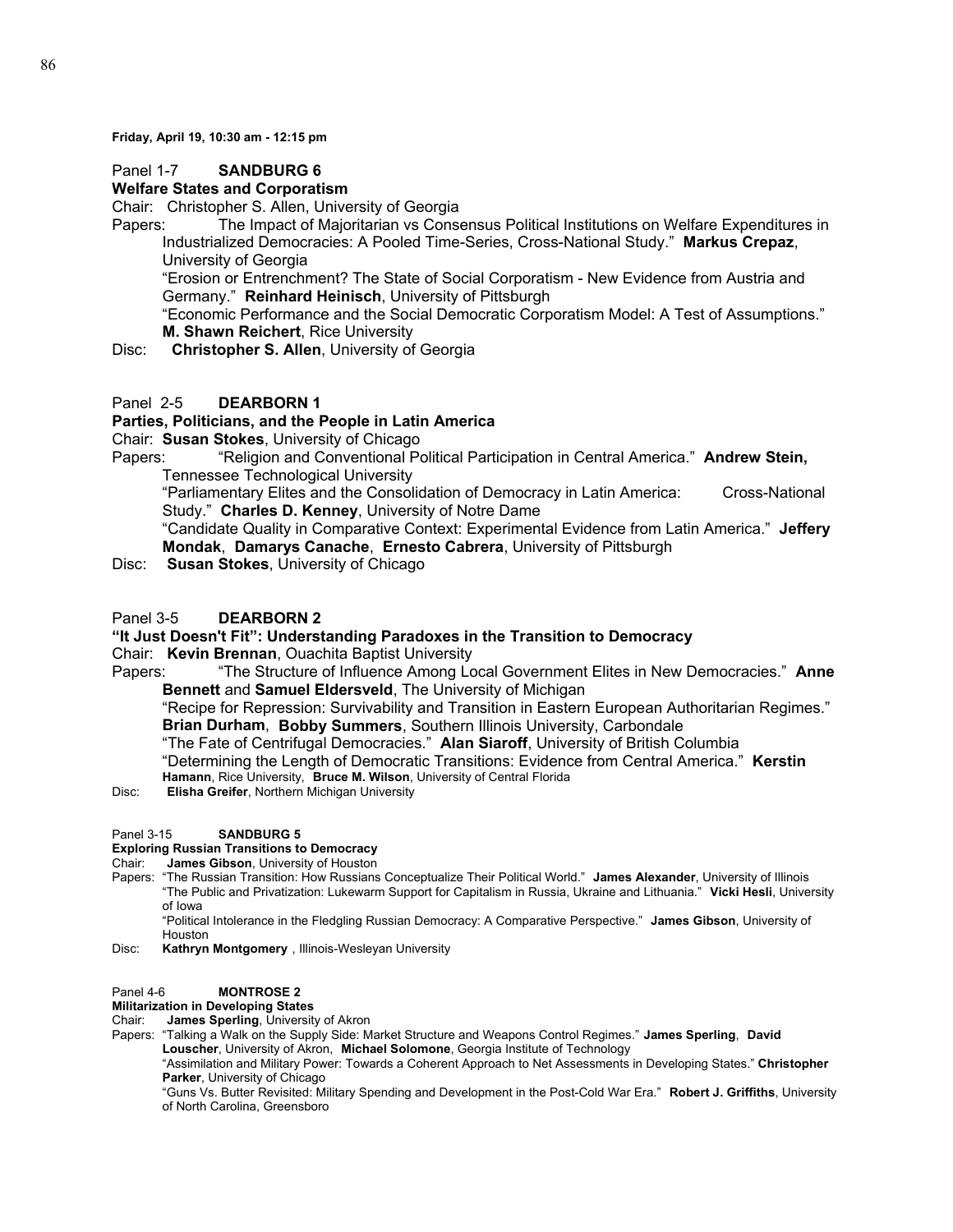#### **Friday, April 19, 10:30 am - 12:15 pm**

Disc: **Barry M. Sweet**, University of West Virginia

#### Panel 5-6 **MONTROSE 3**

## **Policy Making in Increasingly Open Economies**

#### Chair: **William Bernhard**, Duke University

Papers: "Challenges and Strategies Toward and Effective Telecommunications Sector in the European Union." **Leena Thacker-Kumar**, University of Houston, Downtown

"The Politics of Television in India." **Amit Gupta**, University of Illinois-Urbana

"Environmentalism, Free Trade, and Regionalism in Theoretical Perspective: An Unholy Developmental Trinity."<br>Imtiaz Hussain, Center for the Research and Teaching of Economics **Imtiaz Hussain, Center for the Research** 

Disc: **William Bernhard**, Duke University

#### Panel 6-5 **BURNHAM 1**

# **Conceptualizing Citizen Knowledge and Evaluating its Political Role**

**Michael Delli Carpini**, Barnard College

Papers: "Wrong Questions, Wrong Answers: Measuring Political Knowledge." **Doris Graber**, University of Illinois, Chicago "Fit for the Greater Functions of Politics: Gender, Participation and Political Knowledge." **Sue Tolleson Rinehart**, **Terry L. Gilmour**, **M.V. Hood III**, and **Kurt Alan Shirkey**, Texas Tech University "Studying Informed Preferences: Measures, Models, and Mysteries." **Mark Lindeman**, Columbia University Misinformation

and Public Opinion." **James Kuklinski**, **Paul J. Quirk**, **Robert Rich** , **David Schweider**, University of Illinois Disc: **Michael Delli Carpini**, Barnard College

Panel 7-11 **CLARK 10**

## **Racial Attitudes and Racial Voting in American Elections**

Chair: **Ronald E. Brown** , Wayne State University

Papers: "Race and Voting Behavior in Presidential Elections: 1956-1992." **Brad Lockerbie**, University of Georgia "Strategic White Voting in the 1988 and 1992 Presidential Elections: White Defectors and African Americans." **Jeremy D. Mayer**, Georgetown University "Explaining Black Support for Democrats in Congressional Elections: Some Theoretical Concerns." **Andaiye Kariamu**,

Ohio State University

- "African-American Realignment, 1937-1965." **Daniel V. Dowd** , Yale University
- Disc: **Ronald E. Brown**, Wayne State University
- **Craig J. Svoboda** , University of Wisconsin-Milwaukee

#### Panel 7-13 **CLARK 5**

## **Third-Party and Independent Candidacies**

Chair: **Ted G. Jelen**, Illinois Benedictine College

Papers: "Third-Candidate Legacies: The Impact of Candidate Withdrawal on Issue Salience." Diane Lowenthal, Carnegie Mellon University

"Common Sense for Uncommon Circumstances: Ross Perot and the Framing of Economic Solutions for Middle Class Hardships." **Solon J. Simmons**, University of Wisconsin, Madison, **James R. Simmons**, University of Wisconsin, Oshkosh

"Perot Supporters Before and After the 1992 Elections." Jeffrey W. Koch, State University of New York, Geneseo "Structural Implications of Religious Adherence: Independent Presidential Candidacies, 1912-1992." **Christopher P. Gilbert**, Gustavus Adolphus College, **David A. M. Peterson**, University of Minnesota, **Timothy R. Johnson**, Washington University

Disc: **Ted G. Jelen**, Illinois Benedictine College

#### Panel 8-7 **BURNHAM 4**

#### **Local News**

- Chair: **Marion Just**, Wellesley College
- Papers: "Diversity and Uniformity in Local Newspaper Editorial Commentary on National Political Matters." **Jan P. Vermeer**, Nebraska Wesleyan University
	- "Reassessing the Local News." **Chris Goodwin**, Brown University
	- "Over the Wire and Then What?" **Paul Martin**, University of Wisconsin, Madison
- Disc: **Marion Just**, Wellesley College

#### Panel 9-8 **SANDBURG 3**

## **The Construction of Gender Difference**

Chair: **Russell Mayer**, University of Michigan

Papers: "What's Gender Got to Do With It?" **Gertrude a. Steuernagel**, **Thom Yantek**, **Irene Barnett**, Kent State University "The Politics of Sex 'Differences': The Historical Construction of Empirical Claims for Sex Difference in Popular Periodicals." **Deirdre M. Condit**, **Roz Stein**, Virginia Commonwealth University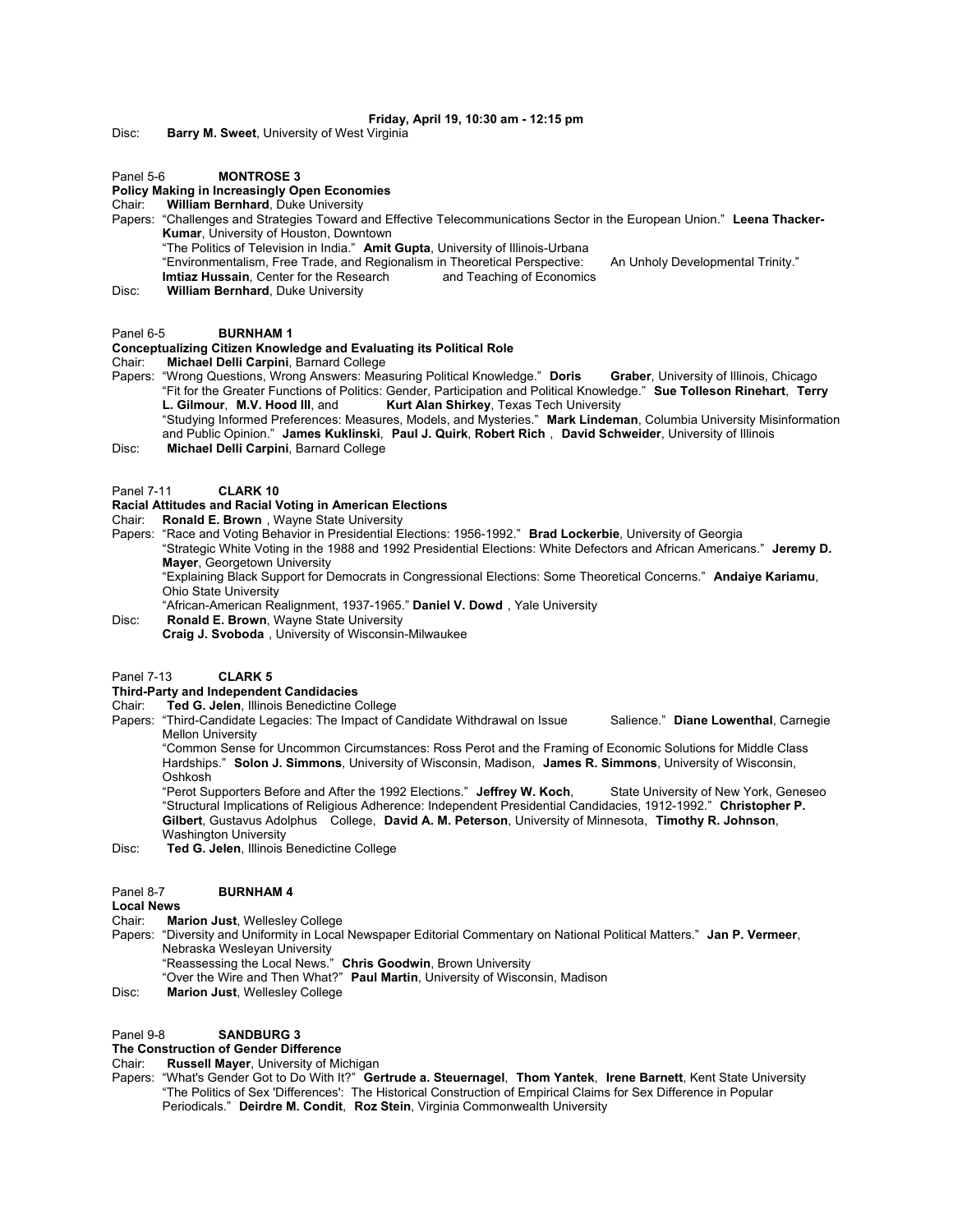"Explaining Attitudes Toward the Roles of Women in a Unified Germany." **Mary Stegmaier**, University of Iowa "Gender Differences Toward Crime and Punishment." **Shannon Smithey**, **Jon Hurwitz**, University of Pittsburgh Disc: **Russell Mayer**, University of Michigan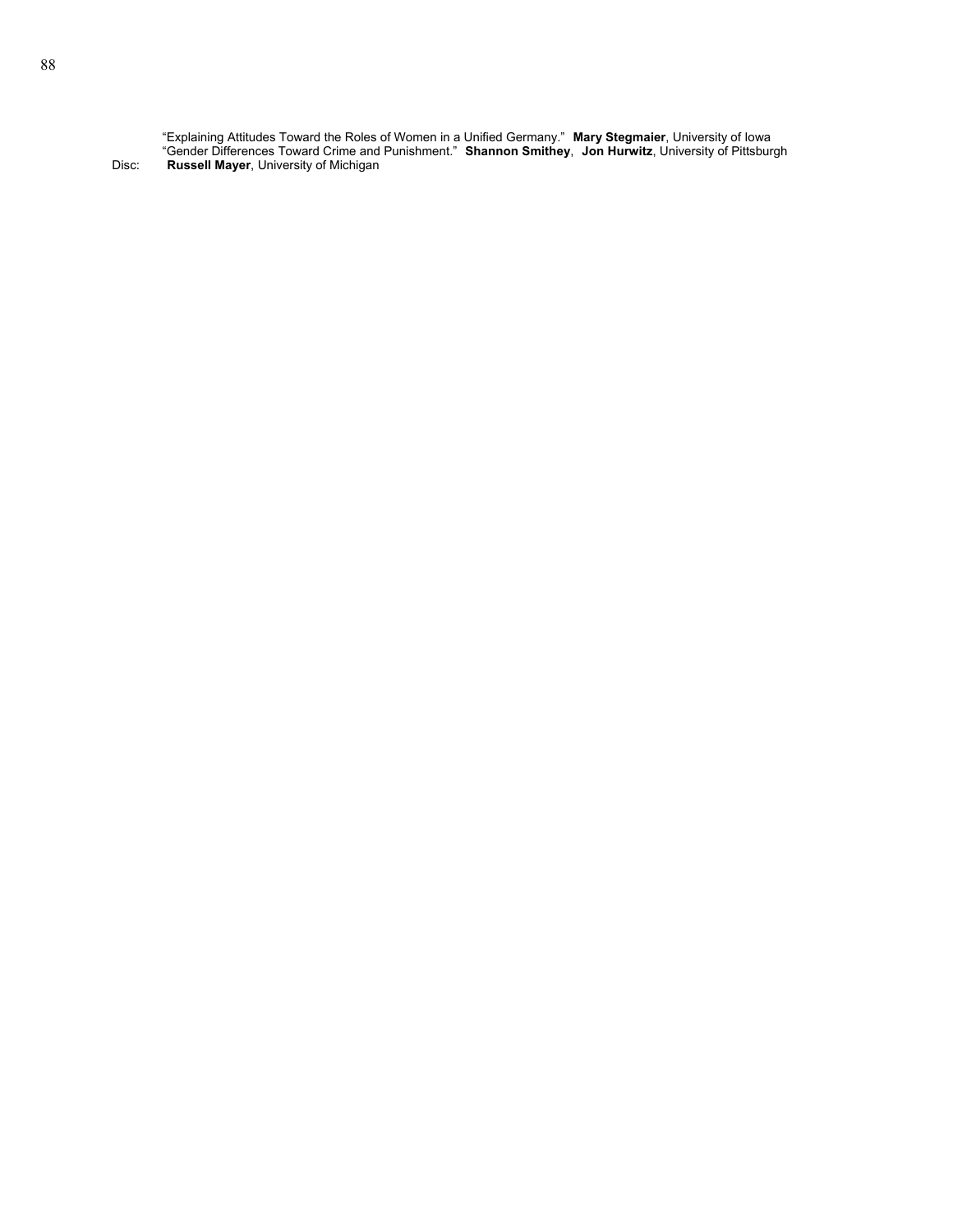#### **Friday, April 19, 10:30 am - 12:15 pm**

Panel 10-6 **SANDBURG 4** 

#### **Race, Redistricting & Participation in the 1990s**

Chair: **Katherine Underwood**, University of Wisconsin, Oshkosh

Papers: "Districts, Incumbents, Noncitizens, and Youth: Electoral Empowerment Influences of Latino Congressional District Composition." **Louis DeSipio**, University of Illinois "Black Interests, Both Objective and Subjective — Examining Which Legislators are Sponsoring Legislation Meaningful to

- Black Constituents." **Michael Cobb**, **Jeffery Jenkins**, University of Illinois "Racial Redistricting & the New Republican Majority." **David Lublin**, University of South Carolina
- Disc: **Katherine Underwood**, University of Wisconsin, Oshkosh

## Panel 11-9 **LASALLE 1**

### **Anti-Federalists and Federalists**

- Chair: **Michael Ault**, University of North Texas
- Papers: "Ancients, Moderns, and Americans: The Republicanism-Liberalism Debate Reconsidered." **Alan Gibson**, University of Wisconsin, Milwaukee

"George Mason of Virginia: a Proto-Rawlsian Delegate to the Constitutional Convention of 1787?" **Francis Greene** "The Brutus-Publius Dialogue." **Emery G. Lee III**, Vanderbilt University

"Men of Little Faith — and Great Foresight: The Anti-Federalists and Democratic Press Liberty." **Robert W.T. Martin**, University of Minnesota

Disc: **Michael Ault**, University of North Texas

Panel 12-5 **LASALLE 2**

#### **Models of Taxation and Income Redistribution**

Chair: **Charles R. Shipan**, University of Iowa

- Papers: "The Political Economy of Redistribution and Dynamic Resource Allocation." **Avinash Dixit,** Princeton University "The IRS, Taxpayers and Court." **Joel Kaji**, **Robert Howard,** State University of New York at Stony Brook "State Compliance with Requisitions under the Articles of Confederation." **Keith Dougherty**, University of Maryland, College Park
- Disc: **David Epstein**, Harvard University/Columbia University

Panel 13-7 **LASALLE 3**

# **Models of Districting and Turnout**

- **Elisabeth R. Gerber, University of California, San Diego**
- Papers: "The Use and Misuse of Ecological Regression In Vote Dilution Cases." **Richard D. Shingles**, Virginia Polytechnic University and State University

 "Racial Polarization and Turnout in North Carolina and Louisiana: New Insights From Aggregate Data Analysis." **Bradley Palmquist**, **D. Stephen Voss**, Harvard University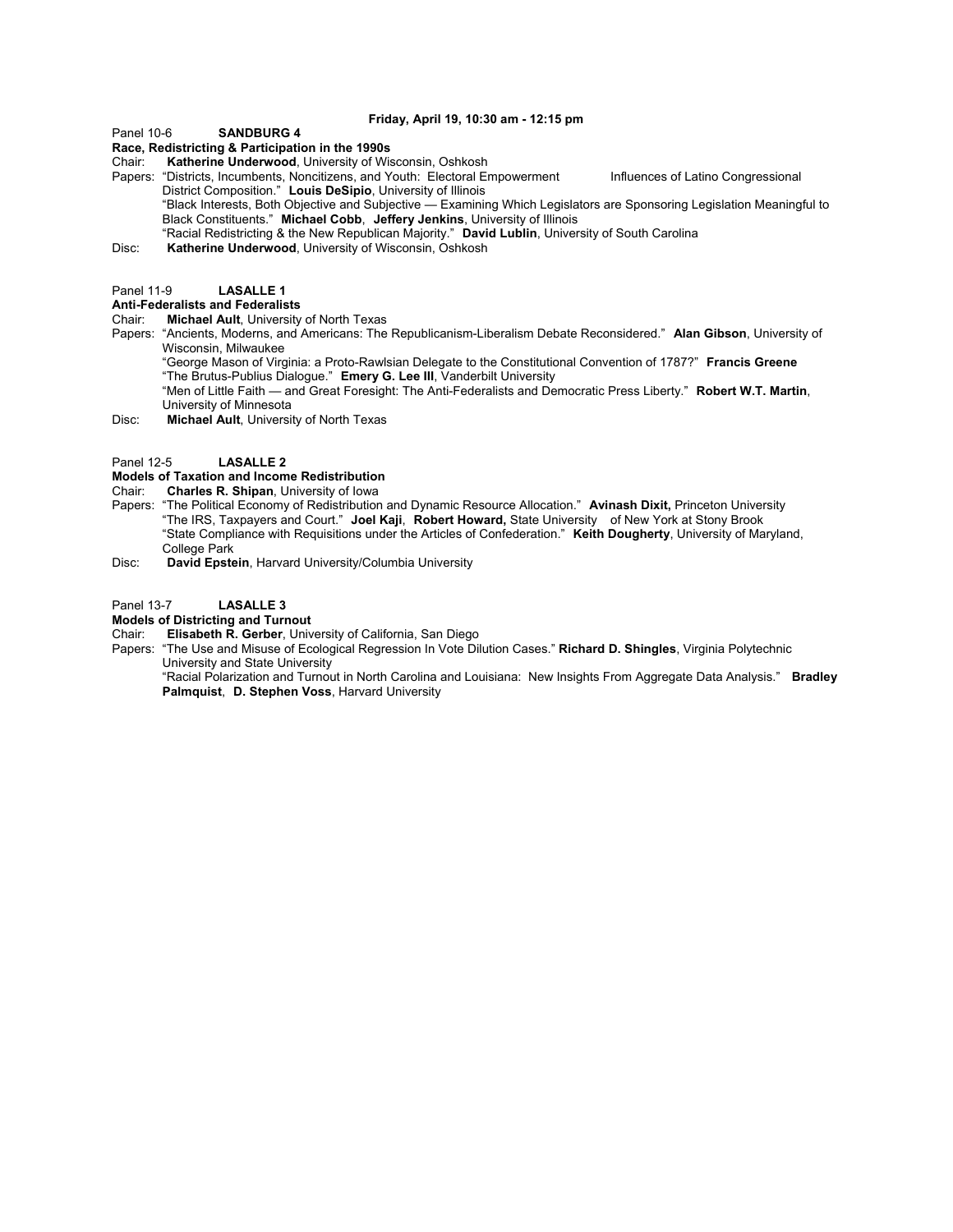"Registration, Cost of Voting and Turnout: a Multilevel Model." **Bradford S. Jones**, University of Arizona, **Marco Steenbergen**, University of North Carolina, Chapel Hill, **Patrick Stroh**, Carnegie Mellon University

Disc: **Robert S. Erikson**, University of Houston **Elisabeth R. Gerber**, University of California, San Diego

## Panel 14-4 **LASALLE 5**

**The Increasing Role of Party Organization Gerald Pomper, Rutgers University** 

- 
- Papers: "Campaigning for Resources: Political Parties Respond to Candidate-Centered Elections." **Rachelle Brooks** and **Laurie Naranch**, Rutgers University
	- "Nationalizing Local Elections: The Contract with America, the RNC and State Legislative Elections." **Thomas H. Little**, University of Texas, Arlington
	- "The Coordinated Campaign: Party Builder or Stumbling Block." **Caroline E. M. Heldman**, Rutgers University "Local Party Officials and Perceptions of Party Change." **Robert P. Steed**, The Citadel
		-

Disc: **Lawrence Longley**, Lawrence University

#### Panel 15-6 **MONTROSE 1**

### **Presidents: Their Publics and Parties**

#### Chair: **Patricia Conley**, Northwestern University

Papers: "Presidential Ideology and the Public Mood." **Jeffrey E. Cohen**, University of Kansas, **John Hamman**, Southern Illinois **University** 

"Bipartisanship As Strategy: Presidents and Appeals for Bipartisan Politics." **John J. Coleman**, University of Wisconsin, Madison

"The Constraining Effects of Divided Government." **George C. Edwards III**, **Andrew Barrett**, **Jeffrey Peake**, Texas a&M University

"The Delinking of Presidential Speechmaking and Presidential Popularity." **Robert C. Turner**, University of Wisconsin, Madison

Disc: **Patricia Conley**, Northwestern University

#### Panel 16-7 **DEARBORN 3**

#### **Determinants of Legislative Effectiveness**

- Chair: **Roger T. Larocca**, University of Chicago
- Papers: "The Origins of Congressional Support." **Maurice Mangum**, Louisiana State University

"Thinking Globally or Acting Locally? Determinants of the GATT Vote in Congress." **Erik a. Gartzke**, **J. Mark Wrighton**, University of Iowa

"Legislative Effectiveness in the U.S. House of Representatives: Struggle, Strategy, and Success." **Janet Box-**

- **Steffensmeier** and **Valeria Sinclair** , Ohio State University
- Disc: **Roger T. Larocca**, University of Chicago **Kathy Bratton**, University of North Carolina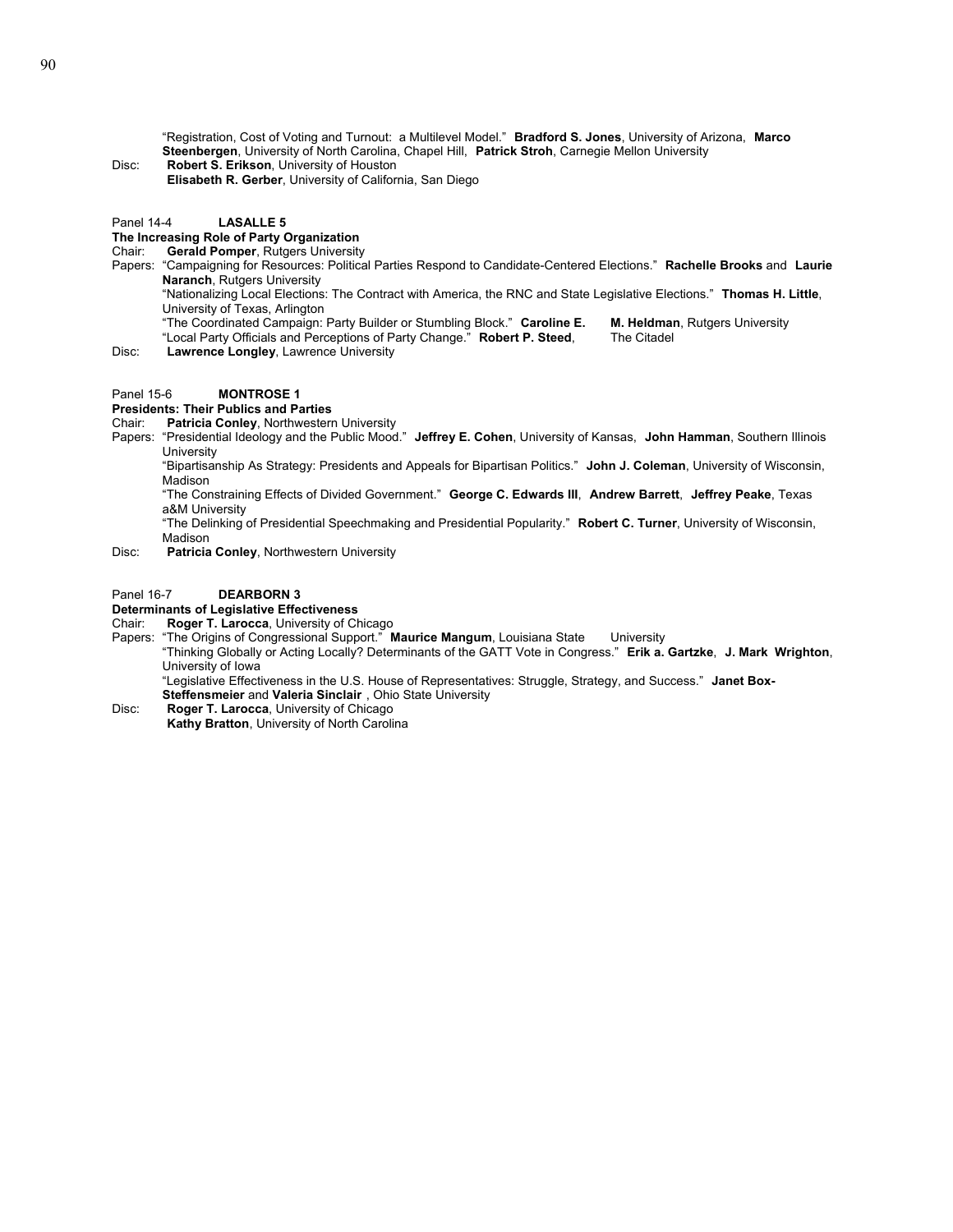### **Friday, April 19, 10:30 am - 12:15 pm**

## Panel 16-15 **PDR 17**

## **Patterns in State Legislative Careers**

- Chair: **David Canon**, University of Wisconsin, Madison
- Papers: "Anchoring Legislative Careers: Analysis of a New Idea in the 'Old North State'." **E. Lee Bernick**, University of North Carolina, Greensboro
- Disc: **David Canon**, University of Wisconsin, Madison **Kerry Haynie**, University of Pennsylvania

#### Panel 17-3 **MONTROSE 7**

#### **New Perspectives on State Judicial Research**

- Chair: **Melinda Gann Hall**, University of Wisconsin Milwaukee
- Papers: "The Intersection of Law, Politics, and Policy: Comparing Legal Services Litigation for the Poor in the American State Supreme Courts and the U. S. Circuit Courts of Appeals, 1965-1994." **John C. Kilwein**, West Virginia University "Until Death do Us Part: the Interactive Roles of the American State Supreme Courts and State Legislatures in Hate Speech and Hate Crimes Policy." **Krista Karickhoff**, West Virginia University

"The Impact of Women Justices on the Political and Legal Environment: a Longitudinal Analysis of the Minnesota Supreme Court." **Carla E. Molette Ogden**, Washington University--St. Louis

"The Death Penalty and the California Justices: 1979 and 1990." **Craig Emmert**, Texas Tech University, **Carol Ann Traut**, University of South Dakota

## Disc: **Melinda Gann Hall**, University of Wisconsin Milwaukee

Panel 17-13 **PDR 18**

#### **Courts and Public Opinion**

- Chair: **Liane Kosaki**, University of Wisconsin, Madison
- Papers: "Presenting a United Front: The Impact of Consensus and Conflict on the U. S. Supreme Court." **Valerie J. Hoekstra**, Washington University

"On the Relationship between Public Opinion and Supreme Court Decision Making." **Lawrence J. Grossback**, University of Minnesota

"Dynamic and Diffuse--a General Model of Public Support for Supreme Courts." **Anke Grosskopf**, University of Pittsburgh "Controversial Court Decisions, Individual Ideology and Retaliation: An Experiment." **Bradley Canon**, **C. Scott Peters Jim Cauthen, J.D. Droddy,**, University of Kentucky

Disc: **Jennifer Segal,** University of Kentucky **Liane Kosaki**, University of Wisconsin, Madison

## Panel 18-6 **CLARK 7**

## **Citizens, Officials, Taxes**

- Chair: **Robert Koulish** , Beloit College
- Papers: "Tax Revolts." **Stuart B. Schneiderman**, Florida State University "The Political Consequences of Redistribution in the American States." **Deborah a. Orth**, University of Houston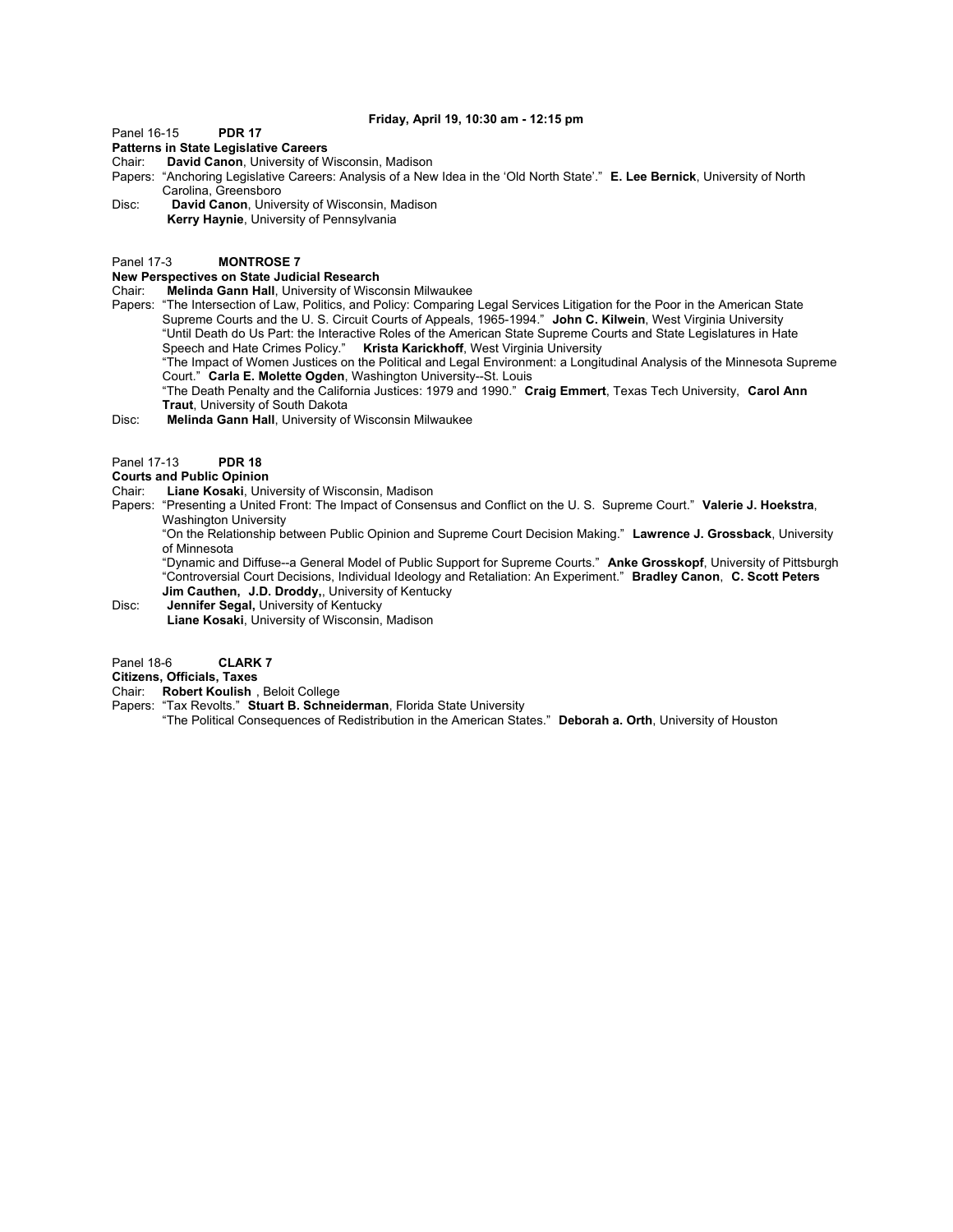"The Futility of State Tax Competition for Business Site Selections." **James R. Rogers**, Texas a&M University Disc: **Robert Koulish** , Beloit College

#### Panel 19-5 **BURNHAM 5**

## **Community Empowerment and Participation**

Chair: **Jack Knott**, Michigan State University

Papers: "What Does Urban Political Theory Have to Say About Evaluating Empowerment Zones?" **Michael Brintnall**, American Political Science Association

"Defining and Defending Our Space: Empowerment and Political Participation in the Everyday Lives of African American Women." **Pamela Y. Cook**, **Sarita McCoy Gregory**, University of Chicago

"Neighborhood Empowerment: Can it Happen? Does It Matter?" **Sue E.S. Crawford**, Creighton University, **Roger B. Parks**, **Lydia Amerson, Avra Johnson**, and **David Robb**, Indiana University, **David Swindell**, Wright State **University** 

"Exit and Voice in Large US Cities: Can Citizen Participation Affect Population Change?" **Carmine Scavo**, East Carolina **University** 

- Disc: **Delysa Burnier**, Ohio University
- Panel 20-10 **SANDBURG 7**

#### **New Insights Into Public Budgeting Finance and Fiscal Policy**

Chair: **William Berry**, Florida State University

- Papers**:** "Institutional Rules and State Budgetary Outcomes." **Paul S. Kearns,** Michigan State University
	- "The Federal Debt as Policy Constraint: Testing the Conventional Wisdom." **Patrick T. Taylor,** University of Missouri, St. Louis

"Democracy Under Stress: Trade Liberalization and the Domestic Political Consequences of U.S. Global Economic Leadership." **Orin Kirshner**, Institute

- for Agriculture and Trade Policy
- Disc: **Jim True,** Texas a&M University
- Panel 20-11 **SANDBURG 8**

#### **Politics and Policymaking**

Chair**: Kim Q. Hill,** Texas a&M University

Papers**:** "Electoral Coalition Support and the Distribution of Federal Policy." **John Marion, Jr.,** Indiana University "Political Support for Technology Policies: 1981-1995." Michael Hawthorne, "Comparing the Grace and Gore Commissions." **Ezra Paul** , Johns Hopkins University Disc: **Loree Bykerk,** University of Nebraska, Omaha

#### Panel 21-6 **SANDBURG 2**

#### **Reinventing Government**

Chair: **Anne Khademian**, University of Wisconsin-Madison

Papers: "Does Public Entrepreneurism Increase Administrative Capacity?" **Alan Melchior**, University of Mississippi "Making TQM Work in the Public Sector: The Use of Third Party Mediation to Overcome Roadblocks." **Karen Lindenberg**, Eastern Michigan University,

**Elizabeth Hurwitz**

"Expertise, Output, and the Impact of Bureaucratic Downsizing." **C.F. Larry** 

**Heimann**, Michigan State University

"Citizen-Initiated Contact and Satisfaction with Bureaucracy: a Multivariate

Analysis." **George Serra**, University of Miami

"Reinventing Government at the Federal Level: Constitutional and Public Law Implications." **Ruth a. Watry**, University of Delaware

Disc: **Anne Khademian**, University of Wisconsin-Madison

#### Panel 22-U3 **BURNHAM 2**

#### **Roundtable on Teaching: Old Concerns and New Challenges**

Chair: **Edward I. Sidlow,** Eastern Michigan University

- Part: "Teaching Research Methods: The Best Job in the Department." **Kenneth Janda**, Northwestern University,
	- "Teaching Large Classes." **Lawrence Baum**, Ohio State University
	- "Some Challenges and Opportunities of Distance Education in Political
	- Science." **William McLauchlan**, Purdue University
	- "The Multimedia Lecture: From the Lunatic Fringe." **Jerry Goldman**, Northwestern University

"Preparing Future Faculty: Programs in Professional Socialization." **Beth M. Henschen**, Albion College

Panel 22-N1 **PDR 16**

#### **Prospects for the Left in American Politics**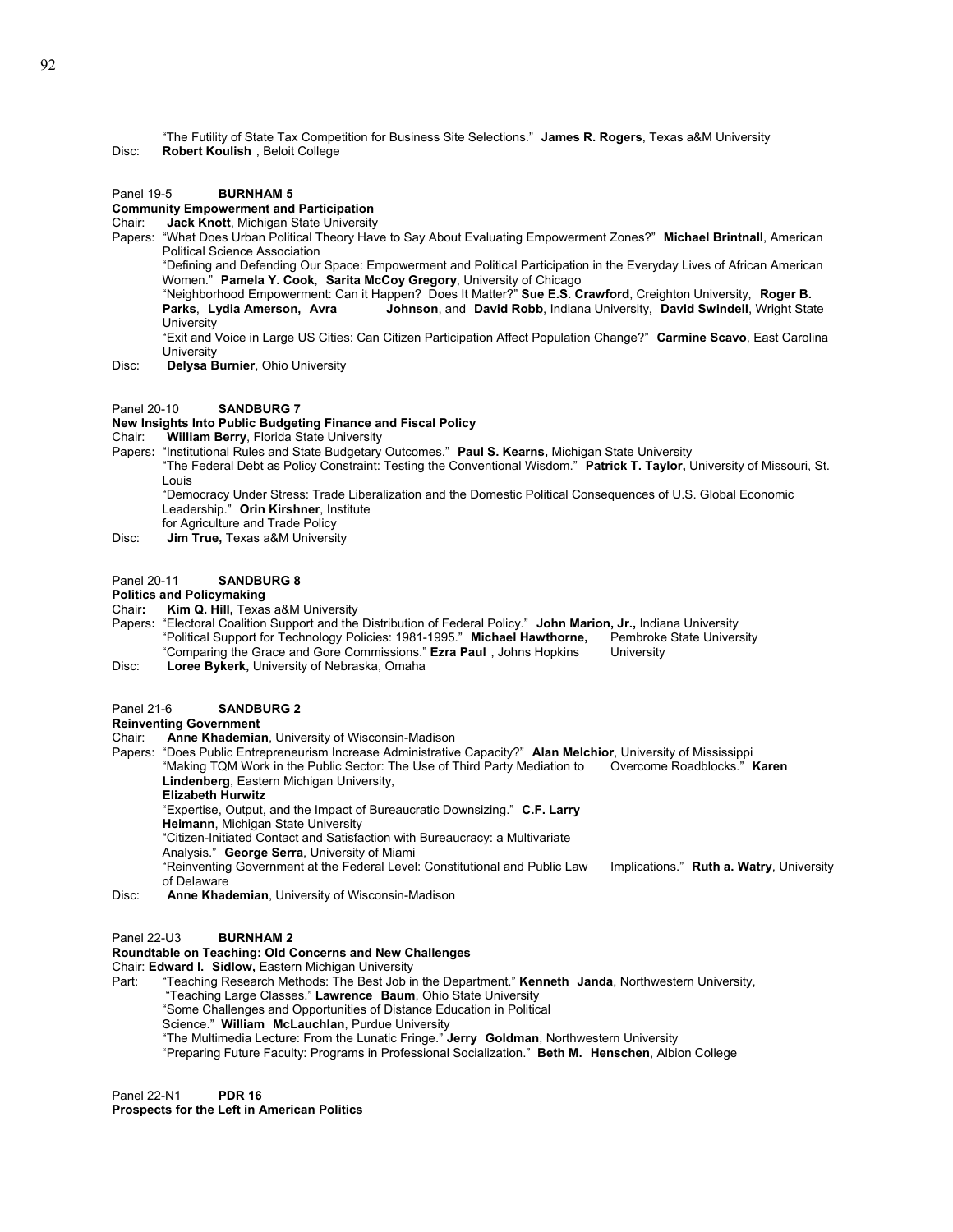## **Friday, April 19, 10:30 am - 12:15 pm**

(Organized by the Caucus for a New Political Science)

Chair: **John Bokina** , University of Texas, PanAmerican

Papers: "Newt's Notions: Taking Polemics Semi(o)logically." **Leonard Williams** , Manchester College

 "The Citizen's Alliance." **Patrick J. McGeever** , Indiana University "Ethnic-Racial Conflict in the United States: Theories of Political Coalitions Revisited." **Calvin Harris** , Suffolk

University Disc: **Catherine O'Leary** , New School for Social Research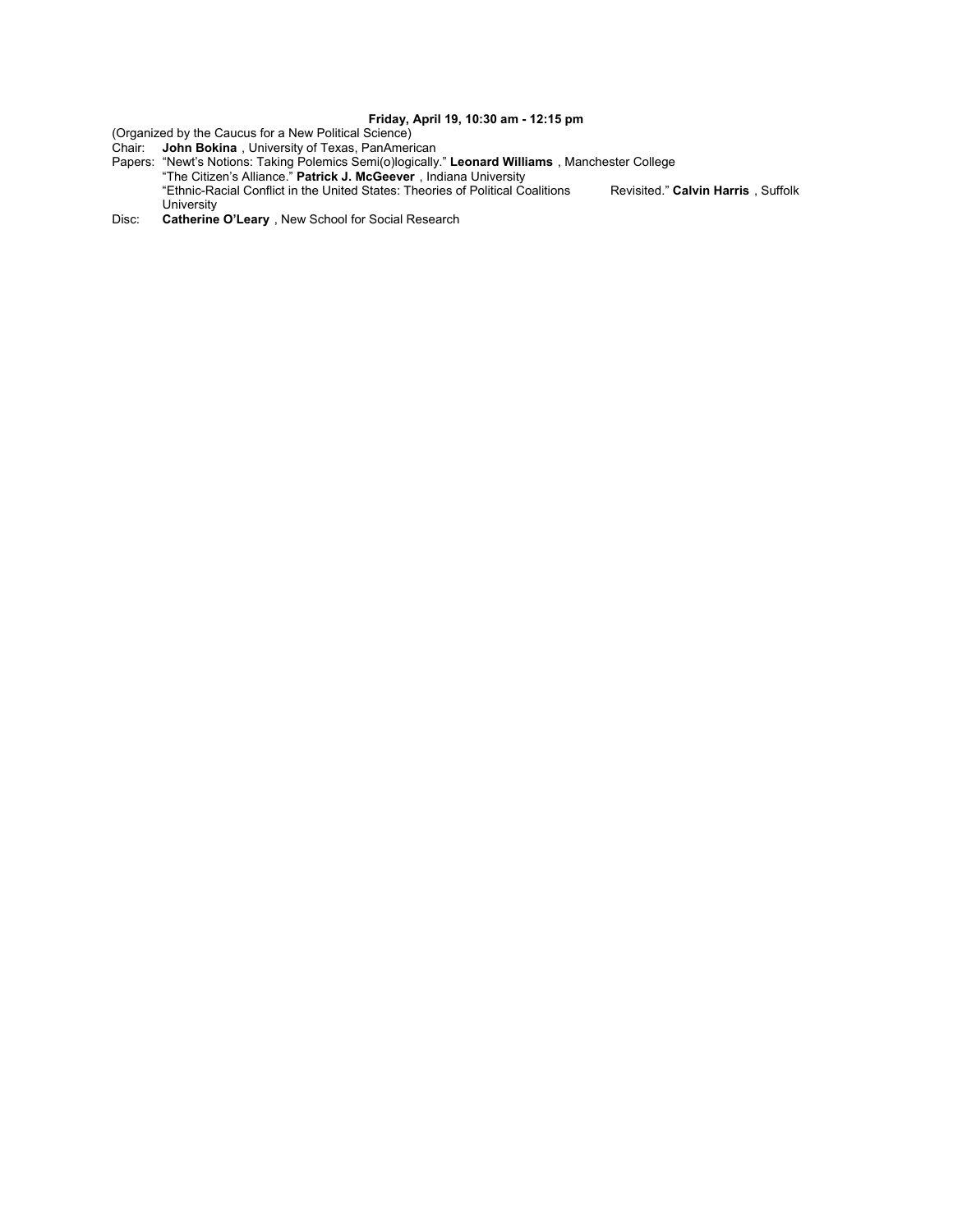## **Friday, April 19, 1:30-3:15 pm**

## **Poster Session MEZZANINE Graduate Student Research on Law, Courts and Judicial Behavior** 1. "State Supreme Courts as Independent Judiciaries." Stuart B. Schneiderman, Florida State University 2. "Federal Law and State Constitutions: The Illinois Search and Seizure Provision." **Joseph Lang**, **Christopher**  3. "Staff, Clerks, and the Writing of Supreme Court Opinions: a Neo-Institutional Hypothesis." **Bradley J. Best**, Southern Illinois University at Carbondale 4. "Law Clerks in the U.S. Supreme Court." **David Weiden**, University of Texas, Austin Panel 1-8 **SANDBURG 6 British Politics** Chair: **Graham K. Wilson**, University of Wisconsin, Madison Papers: "Labour's Modernization and Post-election Prospects: Assessing the Attitudes of Labour MPs Toward Party Change." **Michael Levy**, Southeast Missouri State University and University of Kentucky

"Determinants of Incumbents Constituency Specific Vote Changes From One General Election to the Next in Britain: Continuity and Change From the 1970s to the 1990s." **David Wood**, **Seung-Kyung Baek**, **Jongbin Yoon**, University of Missouri, Columbia

"Economic Expectations and Pocketbook Voting in Britain." **David Lanoue**, University of California, Riverside, **Barbara Headrick**, Texas a & M University

Disc: **David Broughton**, University of Wales

### Panel 2-6 **DEARBORN 1**

## **Workers and the State**

- Chair: **Timothy Steigenga**, University of Massachusetts/Connecticut
- Papers: "Informal Workers Participate Politically, but How and Why?" **Edwin Eloy Aguilar**, **Douglas Thornton** Texas a&M **University**

"When the Rules of the Game Change With Each Player: a Comparative Analysis of Institutional Constraints on Interest Group Organization in Brazil." **Jan Sallinger-McBride**, University of Tennessee, Knoxville

"Democracy, Class Alliances, and the Liberal Authoritarian State in Trinidad and Tobago and Surinam." **F. S. J. Ledgister**, Morehead State University

Disc: **Timothy Steigenga**, University of Massachusetts/Connecticut

#### Panel 3-6 **DEARBORN 2**

## **Parliamentary Development and the East European Transitions Towards Democracy**

Chair: **David Olson**, University of North Carolina at Greensboro

Papers: "Legislative Elites and the East European Transformations." **Jacek Wasilewski**, University of Rochester "Political Parties and Parliamentary Development in the East European Democratic Transitions." **Jack Bielasiak**, Indiana **University** 

**Budzisz**, Southern Illinois University-Carbondale<br>Revision of the Small-Group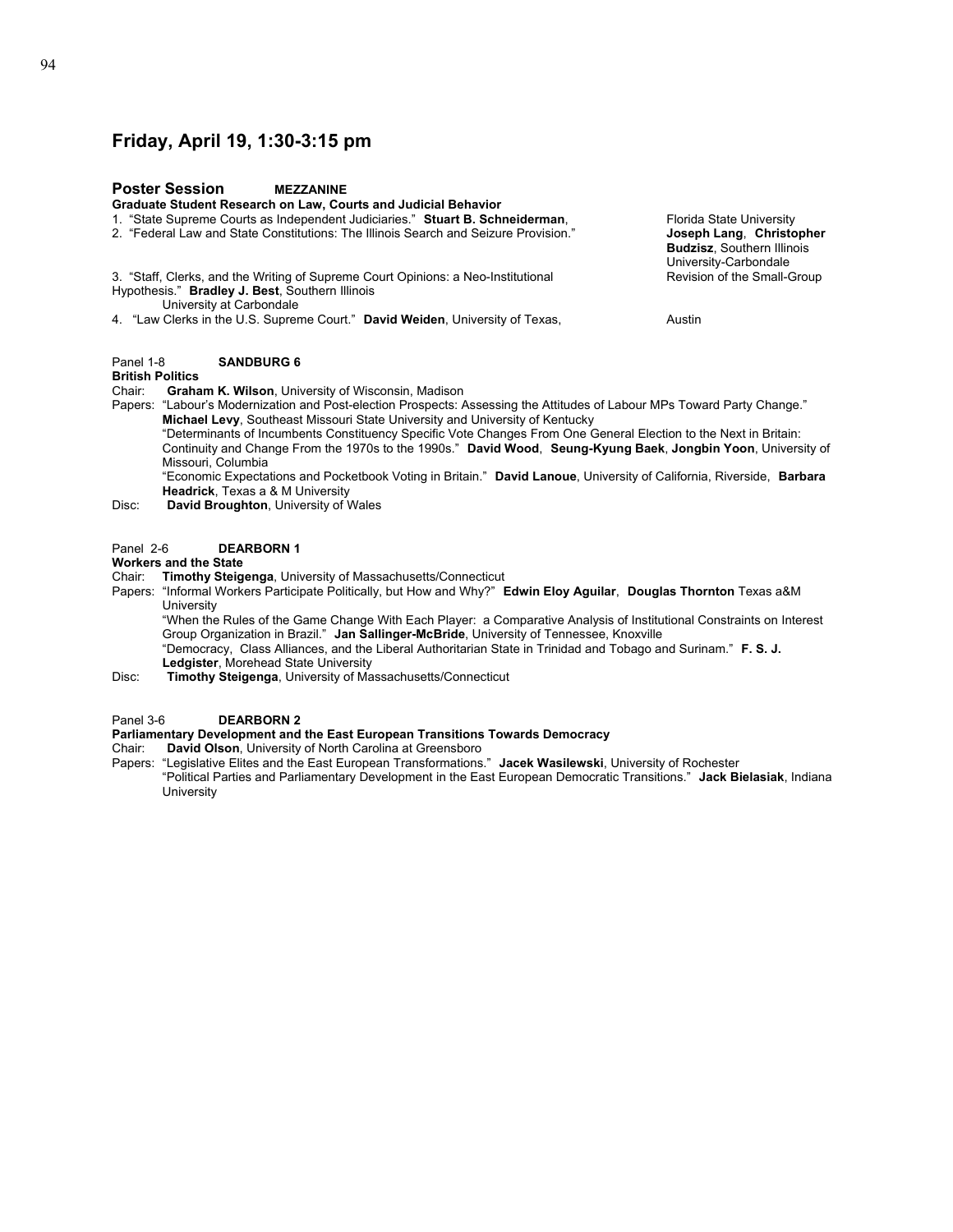#### **Friday, April 19, 1:30-3:15 pm**

"Parliamentary Committees and Parliamentary Development in Poland's Democratic Transition." **Maurice Simon**, **David Olson**, East Carolina University "Legislative Development in Post-Yugoslavia Croatia, Serbia, and Slovenia." **Jim Seroka**

Disc: **Lawrence Longley**, Lawrence University

Panel 4-8 **MONTROSE 2**

## **The United Nations and Its Agencies After the Cold War**

Chair: **Cassandra R. Veney**, Illinois State University

- Papers: "The Politics of Refugee Relief Operations in Kenya." **Cassandra R. Veney**, Illinois State University "The United Nations and Somalia: a Collective Clientelist Relationship?"
	- **Assefaw Bariagaber**, University of Nebraska, Kearney

"The African Group and UNCTAD: African States with Changing International Institutions." **Kathryn Lavelle**, Northwestern University

Disc: **Elizabeth Van Wie Davis**, Illinois State University

#### Panel 5-7 **MONTROSE 3**

## **Power, Interdependence, and Development**

- Chair: **Oikuan Fiona Yap**, University of Rochester
- Papers: "Power Politics and Interdependence: Directions for Further Research." **Susan McMillan,** Pennsylvania State University "Limiting Relationships: The Implications of Cold War Politics on the Development of the South." **Christopher Cannon**, University of Kansas "The Hegemony of Global Liberalism: The Decline of Third World Challenges to International Economic Regimes."
	- **Francis Adams**, Old Dominion University

"Fear of Third world Growth: Real or Imagined? Examined Through Krugman's Single and Multigood Input-Output Model." **Srinivasan Sitaraman**, Kent State University

Disc: **Oikuan Fiona Yap**, University of Rochester

#### Panel 6-9 **BURNHAM 1**

## **The Media, Alienation, and Political Participation**

Chair: **Diana Mutz**, University of Wisconsin, Madison

- Papers: "The Empowering Effects of Talk Radio." **Russell Mayer**, **Kimberly Gross**, University of Michigan
	- "Television News' Contribution to Political Cynicism." **Marc J. Hetherington**, University of Texas, Austin
	- "Postmaterialist Value Priorities and Political Participation." **Ewa Golebiowska**, Tufts University, **Steven Nichols**,
	- California State University, San Marcos

"Alienation and Voting in American National Elections, 1990-1994." **Thomas A. Kazee** and **Christy Shi**, Davidson College

Disc: **Diana Mutz**, University of Wisconsin, Madison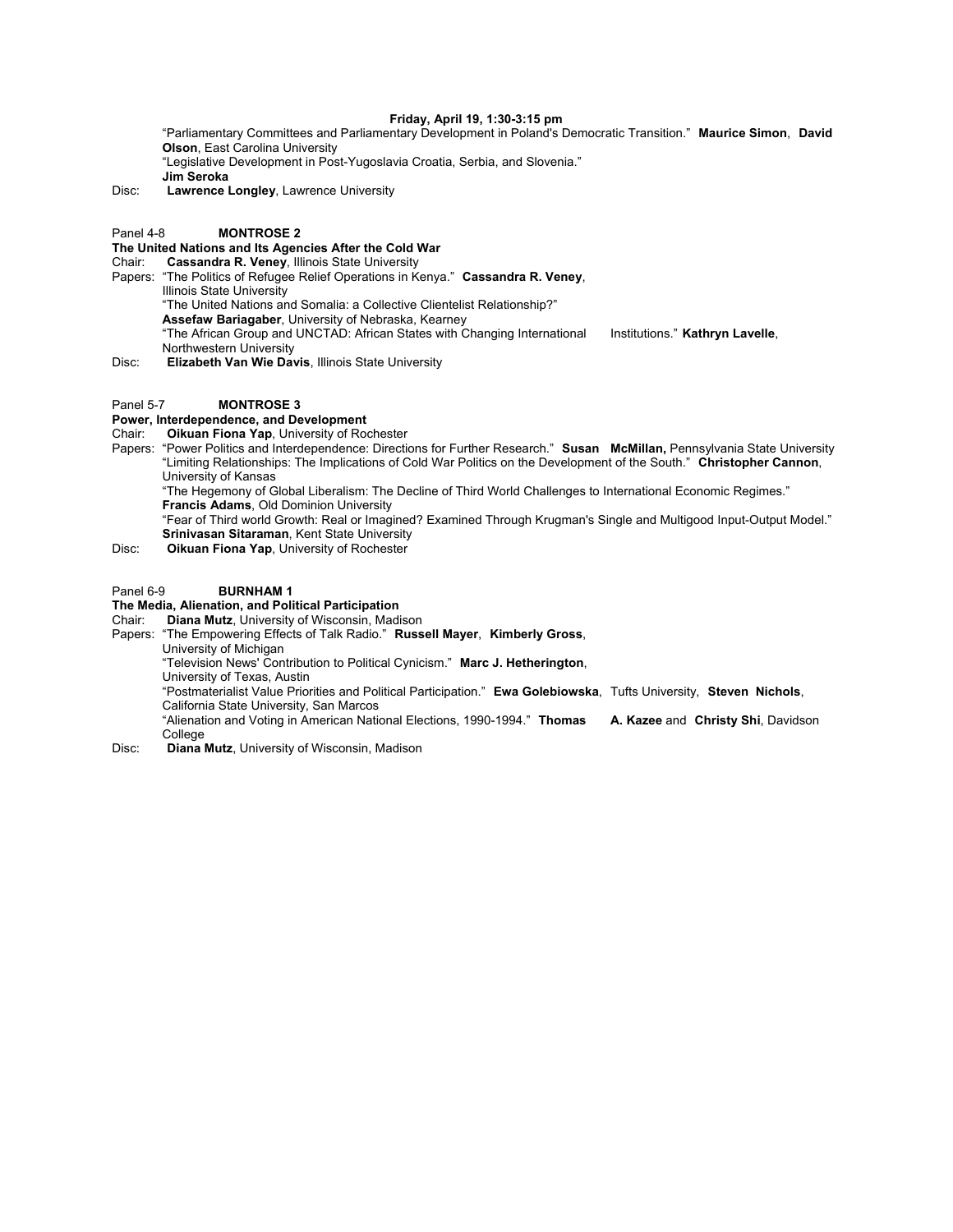### Panel 6-17 **PDR 16**

#### **Sources of Stability and Change in Adult Political Development**

- Chair: **Kent Tedin**, University of Houston
- Papers: "Stability of Citizenship Values Over Time and the Life Cycle." **Samantha Luks**, University of California, Berkeley "Aging and Partisanship: The Evolution of Party Identification." **Steven Daniels**, University of Alabama, Birmingham Disc: **Kent Tedin**, University of Houston
- **Roberta Sigel** , The State University of New Jersey, Rutgers
- Panel 7-12 **CLARK 5**

## **Primary Elections**

- Chair: **John M. Bruce** , Georgetown University
- Papers: "The Effect of Primary Type on the Occurrence of Mixed Party Delegations in the U. S. Senate." **Catherine R. Shapiro**, Dartmouth College, **Charles R. Shipan**, University of Iowa
	- "The Democratization of Presidential Selection: The Democratic Party in the States, 1972-1980." **Jeffrey S. Walz**, **John Comer**, University of Nebraska
	- "The Effect of Divisive Presidential Primaries on Individuals." **David M. Cantor**, University of Maryland
	- "The Benefits and Burdens of Congressional Primary Elections." **Marni Ezra** , American University
- Disc: **John M. Bruce**, Georgetown University
- **Daniel V. Dowd** , Yale University

### Panel 7-14 **PDR 18**

## **Economic Influences on Political Behavior**

- Chair: **Christopher Wlezien**, University of Houston
- Papers: "Elite Economic Forecasts, Economic News, Mass Economic Expectations,
	- and Voting Intentions in the United States." **Richard Nadeau**, University of Montreal, **Richard G. Niemi**, University of Rochester, **David Fan**, University of Minnesota
		- "Conversations in Context: The (Mis)Measurement of Value Change." **Jonathan Rapkin**, **Harold Clarke**, University of North Texas and **Nittish Dutt**, Eastern Mediterranean University
		- "The Impact of Aggregate-Level Economic Conditions on Presidential Elections Over Time." **Patrick G. Lynch**, Georgetown University
- "The Politics of Economic Reform Paths in Central and Eastern Europe." **Amanda Rose**, Indiana University Disc: **Christopher Wlezien**, University of Houston

## Panel 7-16 **CLARK 10**

## **The Impact of the Presidential Campaign**

- Chair: **William G. Jacoby**, University of South Carolina
- Papers: "Political Learning During Presidential Election Campaigns." **Thomas M. Holbrook**, University of Wisconsin, Milwaukee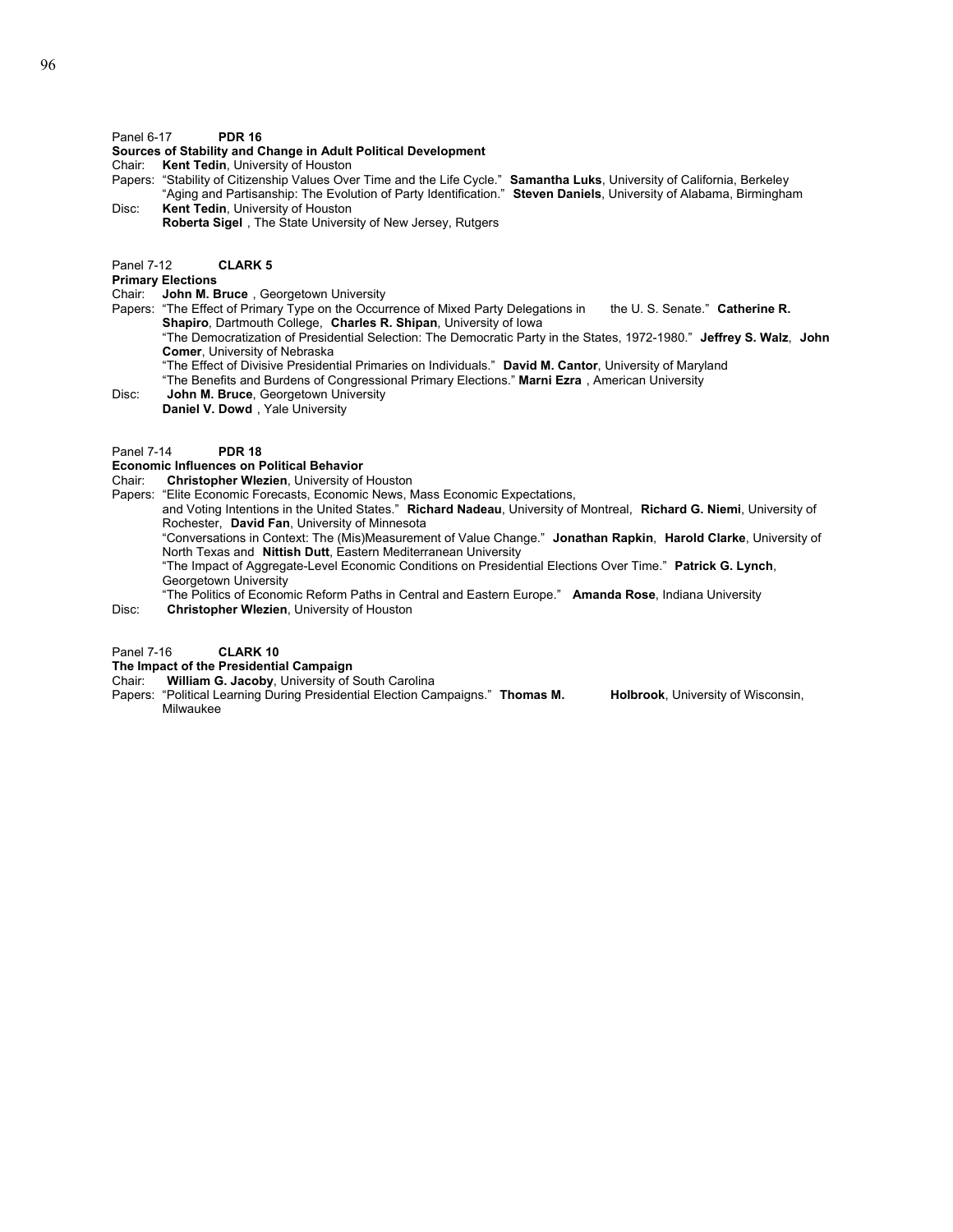### **Friday, April 19, 1:30-3:15 pm**

"Do Campaigns Matter? Testing the Cross-national Implications of the Gelman-King Hypothesis." **Randolph T.** 

**Stevenson**, **Lynn Vavreck**, University of Rochester "Campaign Advertising and Candidate Strategy." **R. Michael Alvarez**, **Reginald Roberts**, California Institute of Technology "Polls, Events, the Media, and Victory: Presidential Campaign Dynamics in 1992." **Brian Roberts**, **Daron** 

**Shaw**, University of Texas, Austin

#### Disc: **William G. Jacoby**, University of South Carolina

## Panel 8-8 **BURNHAM 4**

## **Interest Groups and the Media**

Chair: **Carl McCurley**, East Carolina University

Papers: "Voices." **Robert J. Klotz**, Washington University

"Issue Framing and Symbolism: An Experimental Analysis of Media Coverage on the Women's Movement." **Nayda R. Terkildsen**, Drew University, **Frauke Schnell**, West Chester University

"The Transparency of the News Media: Coverage of the Press by the Press." **Bartholomew Sparrow**, University of Texas, Austin

Disc: **Martha E. Kropf**, The American University

## Panel 9-9 **SANDBURG 3**

## **The Quality of Women's Lives**

**(Co-Sponsored with the Section on Comparative Politics: Developing Countries)** 

- Chair: **Chandra Mudaliar**, Beloit College
- Papers: "On the Character of Women: Feminism, Imperialism, and Separate Spheres in Victorian Britain." **Kimberly K. Germain**, University of Chicago

"Women and Development: The Issues of Labor Force Participation and Quality of Life." **Serife Ilgu Ozler**, University of Wisconsin, Milwaukee

"Population Policies and Developing Nations: Determinants of Government Activity." **Tricia Mulligan**, University of Wisconsin, Milwaukee

"The Gender Gap: A Cross-National Study of Women's Status." **Patricia McGee Crotty**, East Stroudsburg University Disc: **Chandra Mudaliar**, Beloit College

#### Panel 10-7 **SANDBURG 4**

## **Resolving Discrimination Issues in a Post Civil Rights Era**

Chair: **Joseph Stewart, Jr.**, University of Texas, Dallas

Papers: "Black Civil Rights and the American Public Interest." **Dianne Pinderhughes**, University of Illinois "Applying Statistical Power Analysis to Employment Discrimination Cases." **Fang Wang**, **Chien-chung Yin**, California Institute of Technology "Using Environmental Variables as Determinants of Resolving Charges of Discrimination by the EEOC." **Kevin Unter**, University of New Orleans Disc: **Joseph Stewart, Jr.**, University of Texas, Dallas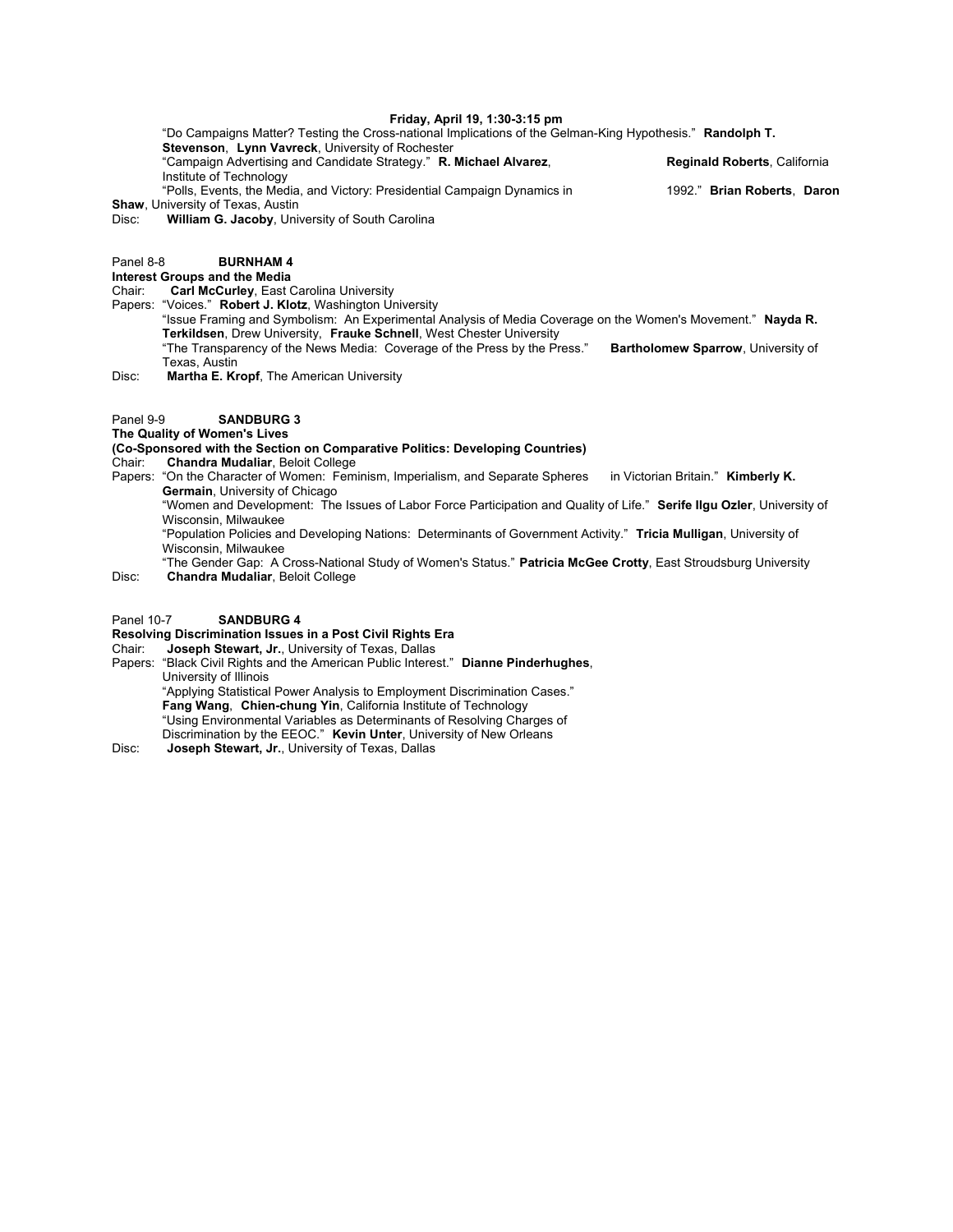**Environmental Ethics & Political Theory**

Chair: **James Read** , College of St. Benedict

- Papers: "Environmental Ethics & Political Theory: Murray Bookchin's Doubly
	- Transcendent Synthesis." **Adolf Gunderson**, Texas A & M University
		- "Liberalism and the Separation of Power and Moral Standing." **Sheryl Breen**,
		- University of Minnesota
		- "The Environmental Implications of Political Context." **Russell Gardner**, Texas A & M University
		- "Political Power, Power Over Nature, & Environmental Ethics." **James Read**,
		- College of St. Benedict
- Disc: **Susan Liebell**, University of Chicago
- Panel 12-4 **PDR 17**

#### **Norms, Rules, and Cohesion in Legislatures**

- Chair: **Rick Wilson,** Rice University
- Papers: "House Republicans and Restrictive Rules: A New Regime." **Kristin Kanthak, Elizabeth M. Martin,** University of Iowa "Willie Brown's Successor, or What Happens to Party Discipline after Term
	- Limits." **Chris Fastnow**, Wellesley College
		- "Cohesion in Legislatures: A Multi-Period Model." **Daniel Diermeier**, Stanford University
		- "A Rational Choice Perspective on Congressional Norms: A Theoretical Case for Universalism in General Legislation."
	- **Robert H. Bruhl**, University of Illinois at Chicago
- Disc: **William Heller**, Stanford University

#### Panel 13-8 **LASALLE 3**

- **Multi-Level Analysis**
- Paul Gronke, Duke University
- Papers: "A Two Level Lisrel Model With Non-Linear Extensions: Consistency, Proofs and Estimation." **Jasjeet S. Sekhon**, **Walter R. Mebane, Jr.**, Cornell University "Levels of Analysis and the Changing Dynamics of Participation in the United States." **Richard J. Timpone**, **Kimberly A. Mealy**, State University of New York, Stony Brook "A Multi-Level Model of Public Opinion Towards the Economy." **Bradford S.** 
	- **Jones**, University of Arizona, **H. Brandon Haller**, University of Oregon, **David Colnic**, **Stephen Johnson**, University of Arizona
- Disc: **Paul Gronke** , Duke University
- **Mitch Sanders**, University of Rochester
- Panel 14-5 **LASALLE 5**

#### **Organized Interests and Legislative Access**

- Chair: **Lilliard E. Richardson, Jr.**, University of Tennessee, Knoxville
- Papers: "Committee Membership Impact on PAC Giving: A Test of the Principal Agent Model." **Katrina Lynn Schocehet**, University of Florida
	- "Lobbying Till We Get It Right." **Burdett Loomis**, University of Kansas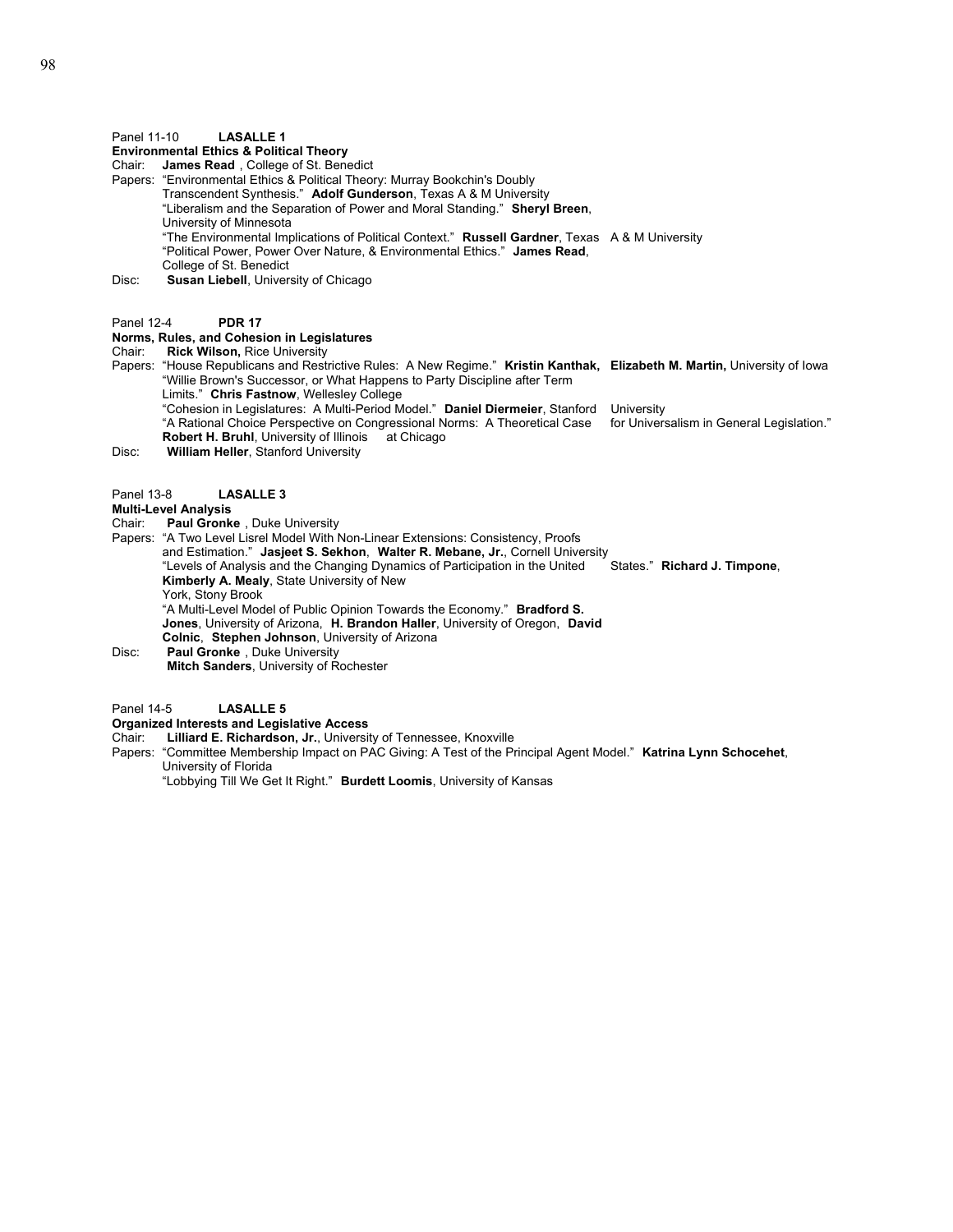### **Friday, April 19, 1:30-3:15 pm**

"The Political Geography of Lobbying: How Industries Maximize Their Influence in Congress." **Fiona McGillivray,** Washington University, **Wendy J. Schiller**, Brown University

Disc: **Eric M. Uslaner**, University of Maryland

Panel 14-6 **LASALLE 2**

## **Groups and Policy Strategies**

Chair: **Richard L. Hall**, University of Michigan

Papers: "Staff and Ideological Constraints in Interest Group Coalitions." **Kevin W. Hula**, Loyola College, Maryland "Budgetary Constraints, Interest Groups, and Committee Leadership." **Tim Huelskamp**, Duke University "Doing the Institution Hop: Public Interest Group Recourse to the Federal Courts and Congress in the Pregnancy Disability Policy Domain." **Nancy Ellis Kucinski** , **Kimi King**, University of North Texas "Grassroots Lobbying, Access to Congress, and Human Rights Politics." **Melvin A. Kahn** and **Chihana Enock**, Wichita State University Disc: **Glen Krutz**, Texas A&M University

#### Panel 15-5 **MONTROSE 1**

# **The Rhetorical Presidency II: Modern Practice**<br>Chair: **Gregory L. Hager** University of Kentuc

- **Gregory L. Hager, University of Kentucky**
- Papers: "Arming the Prince: The Politics of Presidential Rhetoric." **Michael Ault**,
	- University of North Texas "President Clinton and the Failure of Health Care Legislation: The Limits of Going Public." **Matthew Corrigan**, University
		- of North Florida
		- "Presidential Rock Soup: Going Public With Poor Approval Ratings." **Melissa R. Michelson**, University of Illinois, Chicago "Going Public Revisited: Explaining Presidential Speechmaking and Travel."
- **Richard J. Powell**, Northwestern University Disc: **Gregory L. Hager**, University of Kentucky

#### Panel 16-6 **DEARBORN 3**

## **Distributive Politics in State and Federal Legislatures**

Chair: **Brad Lockerbie**, University of Georgia

Papers: "Distributive Politics and Congressional Composition." **Scott E. Adler**, **John Lapinski**, Columbia University

> "Long-term Institutional Determinants of Allocation of Federal Grants to States." **Mikhail Filippov**, California Institute of **Technology**

"The Effects of Senate Apportionment on Distributive Politics and Policy." **Frances Sandstrum**, Vanderbilt University Disc: **Robert Stein**, Rice University

#### Panel 17-7 **MONTROSE 7**

## **Supreme Court Recruitment and Decision-making: Individual Level of Analysis**

Chair: **P. S. Ruckman, Jr.**

Papers: "Presidential Success in Supreme Court Appointments." **Jeffrey Segal**, **Christopher Hutz**, SUNY, Stony Brook "Presidential Ideological Expectations v. Supreme Court Voting Records, 1916-1994." **Joseph Devore**, Louisiana State **University** "Emerging 'Liberal' Jurisprudence of Justice David Souter." **John Fliter**, Kansas State University

"The Jurisprudence of David Souter." **John A. Maltese**, University of Georgia

**Elliot E. Slotnick, Ohio State University** 

### Panel 19-6 **BURNHAM 5**

- **Roundtable on Comparative Urban Politics**
- Chair: **David Myers**, Penn State University
- Part: **Henry Dietz**, University of Texas **Richard Hula**, Michigan State University **Hank Savitch**, University of Louisville **Rolf H. W. Theen** , Purdue University **Thomas Beech**, Penn State University

Panel 20-13 **SANDBURG 7 Institutional Choices and Constraints in Public Policymaking (Co-Sponsored with the Section on Public Administration)**  Chair**: Jerrell D. Coggburn,** University of South Carolina Papers**:** "Politics of Capital Market Intervention: The Federal Government Mortgage Pools." **Kevin Corder,** Western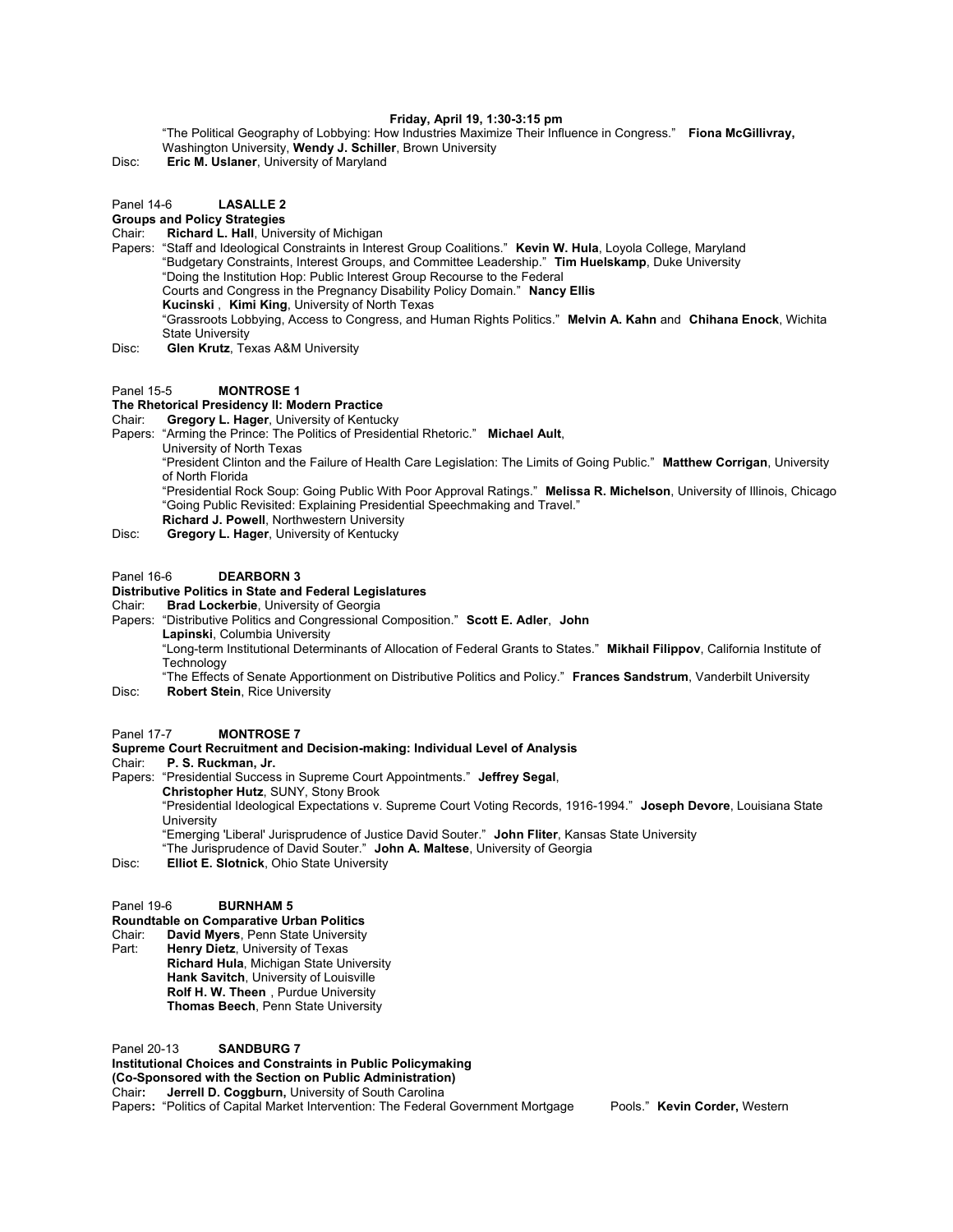Michigan University

"Institutional Choice and Service Delivery: The Means and the End." **Brenda Bushouse,** Indiana University "Smoking and the States: The Politics of Tobacco." **Michael J. Licari,** University of Wisconsin, Milwaukee Disc: **Beth L. Leech,** Texas A&M University

## Panel 20-14 **SANDBURG 8**

# **Modeling Public Policy Choices**

**Saunda K. Schneider, University of South Carolina** 

- Papers**:** "Really Thinking About Crime: Spurious Relationships and Spurious Thinking." **Kenneth J. Meier, Lael Keiser,**  University of Wisconsin, Milwaukee
	- "Welfare Policy in the American States." **William Berry, Richard Fording,** Florida State University and **Russell Hanson**, Indiana University

"Variation in State Level Homicide Rates: Can Crime Policy Pay?" **Kevin B. Smith,** University of Nebraska, Lincoln Disc: **Saundra K. Schneider**, University of South Carolina

## Panel 21-7 **SANDBURG 2**

## **Service Delivery**

Chair: **Paul J. Quirk**, University of Illinois at Urbana-Champaign

Papers: "Public Agencies Operating in a Private World: A Study of the Strategies and Structures of the United States' Resolution Trust Corporation and the Federal Republic of Germany's Treuhandanstalt" **Mark Cassell**, University of Wisconsin, Madison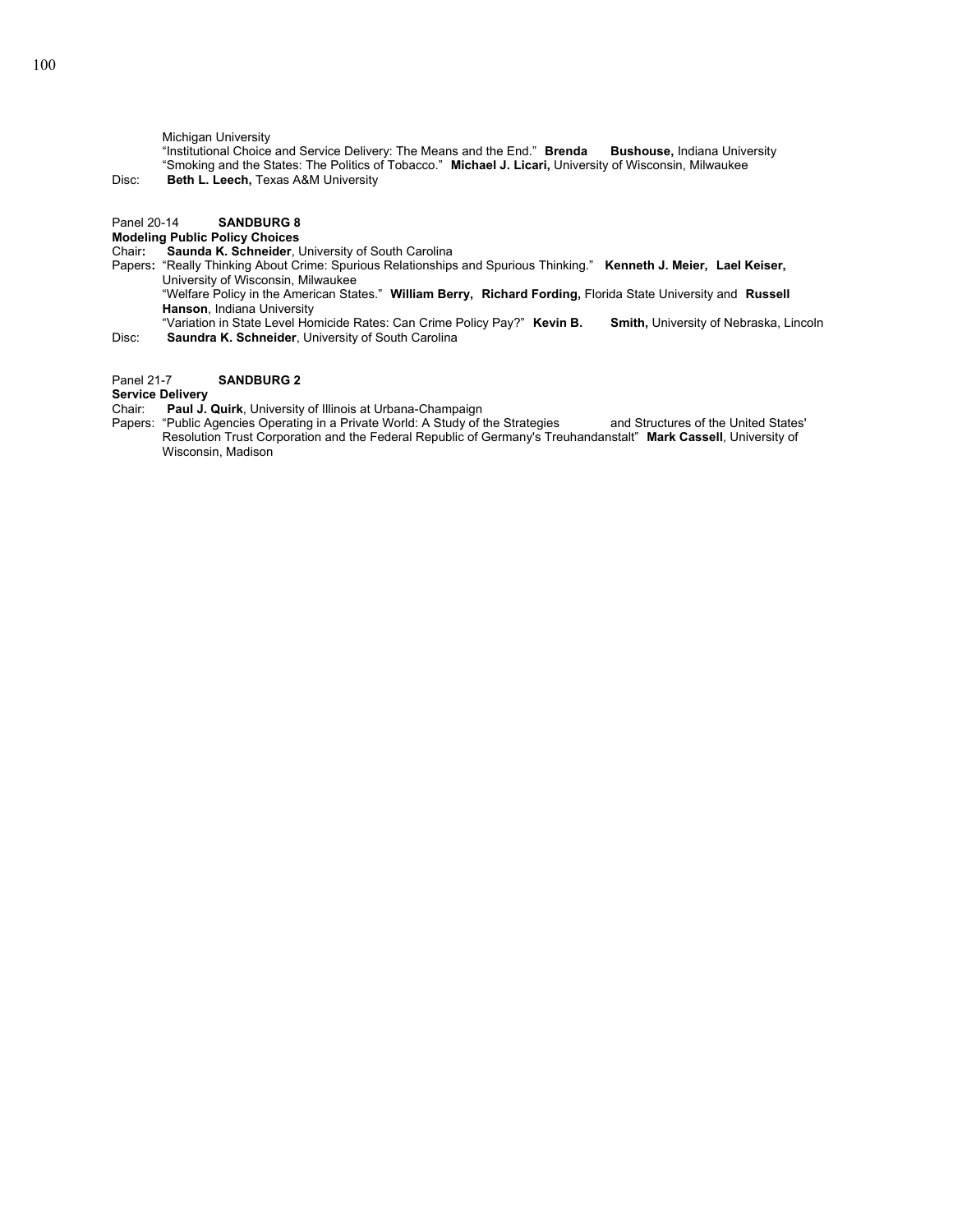#### **Friday, April 19, 1:30-3:15 pm**

"Ideology and Privatization Policy in Israel: Comparing Two Decades." **Michael Harris**, Eastern Michigan University, **Yitzhak Katz**, **Gideon Doron**, Tel Aviv University

Disc: **Leda McIntyre Hall**, Indiana University

#### Panel 22-T3 **SANDBURG 5**

#### **Private Matrices of Virtue in Classical Political Philosophy**

Chair: **Jack Riley**, Coastal Carolina University

Papers: "Music and Politics: Aristotle on the Character-Forming Role of Education." **Carson Holloway**, Northern Illinois University

"Friendship and Its Discontents: Aristotle on the Limits of Community." **Thomas K. Lindsay**, University of Northern Iowa "Xenophon's Cyropaedia as an Education in Leadership." **Robert Phillips**, Northern Illinois University

Disc: **Jack Riley**, Coastal Carolina University **John Stack**, Northern Illinois University

Panel 22-W3 **BURNHAM 2**

**Roundtable to Honor Susan Welch**

Chair: **Sue Thomas**, Georgetown University

Part: **Margery Ambrosius**, Kansas State University **Michael Combs**, University of Nebraska, Lincoln **Janet Clark**, West Georgia College **John R. Hibbing**, University of Nebraska, Lincoln **Donley T. Studlar**, West Virginia University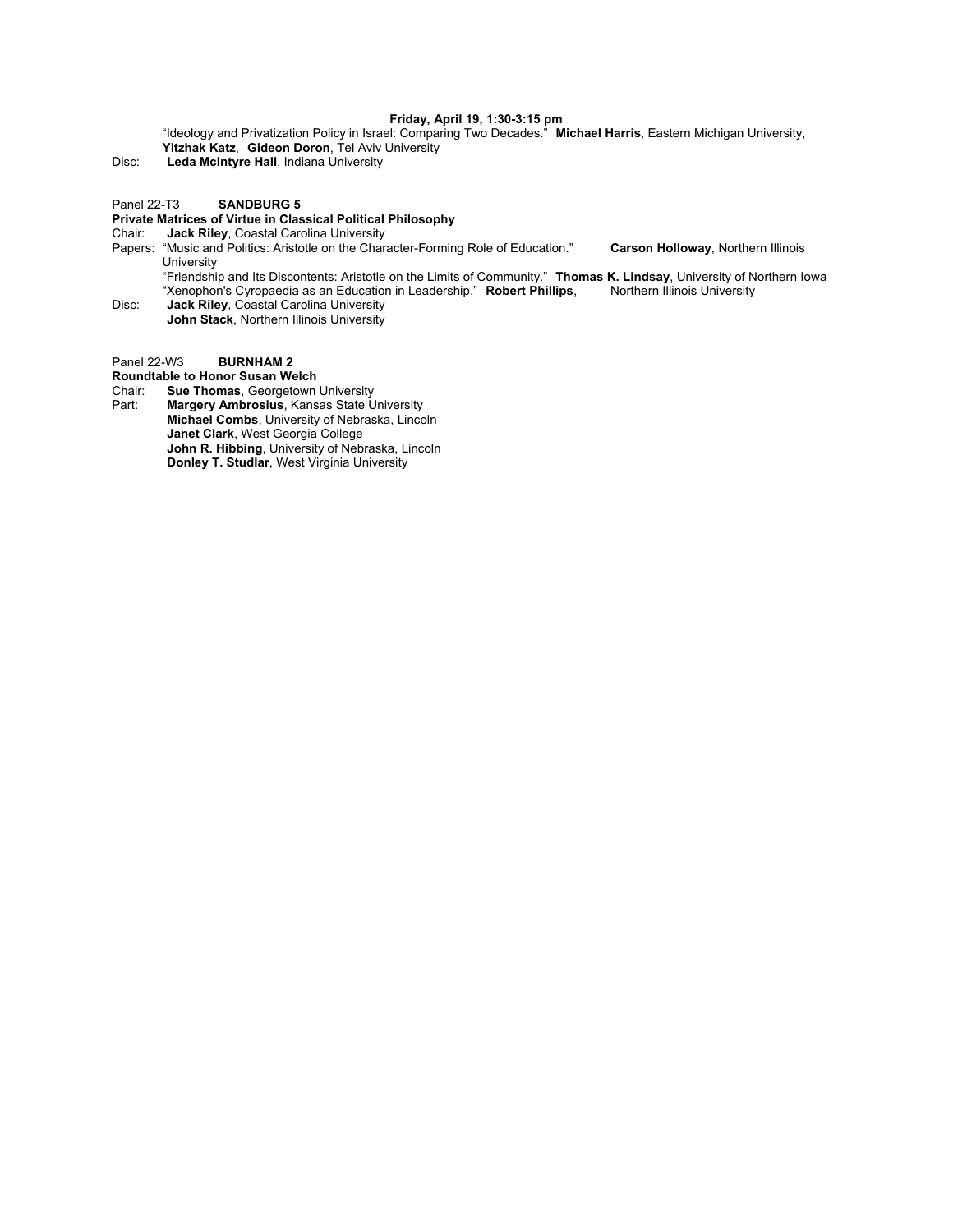## **Friday, April 19, 3:30-5:15 pm**

#### **AMERICAN JOURNAL OF POLITCAL SCIENCE EDITORIAL BOARD MEETING**

Editor: **Kenneth J. Meier**, University of Wisconsin - Milwaukee

#### Panel 1-9

**German Politics SANDBURG 6** 

- Chair: **Russell Dalton**, University of California, Irvine
- Papers: "Ideology Performance and Democratic Stability." **Robert Rohrschneider**, lndiana University "Candidate Selection in Germany: Evidence from the 1994 Federal Election." **Steven Porter**, Georgetown University "The CDU-Greens Dialogue and the Conservative Face of Green Politics." **Jonathan Olsen**, University of Maryland
- Disc: **Andreas Sobisch**, John Carroll University

#### Panel 1-12 **SANDBURG 5**

## **Elections in Comparative Perspective**

Chair: **Marianne C. Stewart**, University of Texas, Dallas

Papers: "Voting Turnout in Comparative Perspective." Andrew Baker, University of Wisconsin, Madison "The Laws of Political Representation." **Burt Monroe**, Indiana University

"The Political Consequences of Social Contexts: The Politics of Suffrage in Western Europe." **Barbara Sgouraki-Kinsey**, Washington University in St. Louis

"The Causes and Consequences of Barometer Elections." **Chris Anderson**, **Dan Ward**, Rice University, **Andrew Appleton**, Washington State University

Disc: **Marianne C. Stewart**, University of Texas, Dallas

Panel 3-8 **DEARBORN 2**

**Roundtable: Confronting the Rebel's Dilemma** 

Chair: **Ron Francisco**, University of Kansas<br>Part: **Mark Lichbach**, University of Colorad Mark Lichbach, University of Colorado, Boulder  **Will Moore**, University of California, Riverside  **Russell Hardin**, New York University  **Eduard Ziegenhagen**, Binghamton University **Dennis Chong**, Northwestern University

Panel 3-10 **PDR 16**

## **Authoritarian Legacies and the Troubled Path to Democracy**

Chair: **Ursula Tafe**, The Catholic University of America

Papers: "Authoritarian Institutions and the Prospects for Democracy." **Tom Currah**, University of Houston "Regime-State Relations and the Transition from Authoritarianism: The Case of Romania." **Richard Andrew Hall**, Indiana **University** 

- 
- 
-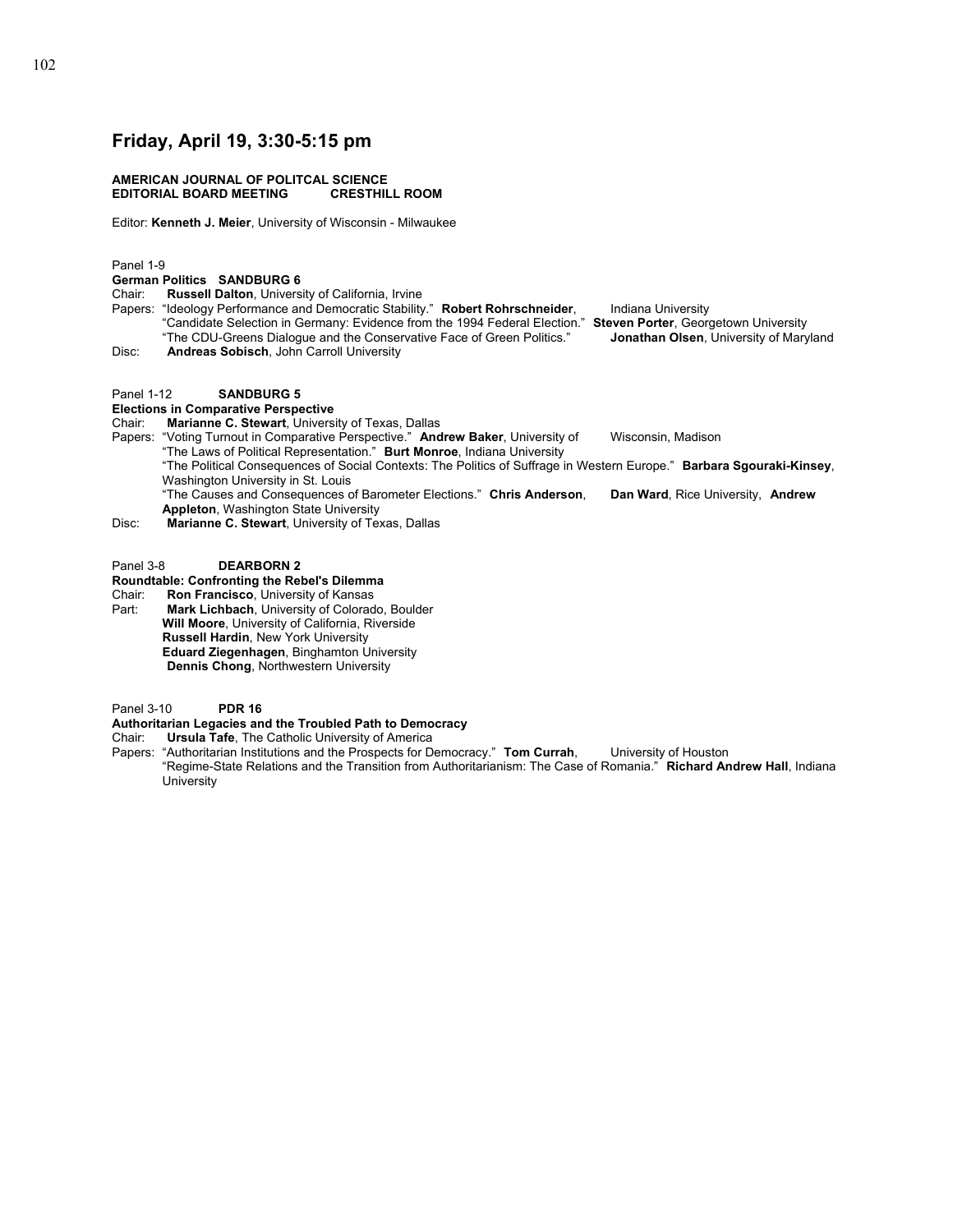#### **Friday, April 19, 3:30-5:15 pm**

"Political Socialization Under Authoritarian Rule: An Analysis of Greece, 1917-1989." **Marika Litras**, University of Houston Disc: **Ursula Tafe**, The Catholic University of America

#### Panel 4-9 **MONTROSE 2**

### **U.S. Defense Policy in the Post-Cold War Era**

Chair: **John Sislin**, Pennsylvania State University

Papers: "Beyond Key West: The Politics of the Roles and Missions of the US Armed Forces for the Post-Cold War Era." **James H. Joyner**, University of Tennessee, Chattanooga

"Post-Soviet Russia and Strategic Nuclear Weapons: Continuity and Change." **Michael Valerius**, Northern Illinois **University** 

"Military Doctrine, Force Structure, and Post-Cold War Foreign Policy in the US and Russian Federation." **Ivan M. Toft**, University of Chicago

Disc: **John Sislin**, Pennsylvania State University

#### Panel 6-8 **MONTROSE 3**

#### **The Politics of Identity**

Chair: **Pamela Johnston Conover**, University of North Carolina

Papers: "Social Identity, Group Economic Conditions, and Vote Choice." **Joseph TenBarge**, **Philip Paolino,** University of Texas, Austin

"Group Identification, Group Consciousness and Political Participation: Contrasts Among African-Americans, Asian-Americans and Mexican-Americans." **Jan E. Leighley**, Texas A&M University

"Following the Union Endorsement: Group Identification and the Voting Behavior of Union Members." **Herbert Asher**, **Eric S. Heberlig**, **Randall B. Ripley**, **Karen C. Snyder**, Ohio State University

"The Politics of Identity in Transitions to Democracy." **Arthur H. Miller** and **Thomas F. Klobucar**, University of Iowa Disc: **Pamela Johnston Conover**, University of North Carolina

#### Panel 6-11 **BURNHAM 1**

#### **Public Support for Political Institutions**

Chair: **Martin Gruberg**, University of Wisconsin, Oshkosh

Papers: "Public Opinion and the U.S. Congress." **Bob Durr**, Washington University

"Tracking Public Opinion about the Supreme Court: A Longitudinal Model." **Stephen Caliendo**, Purdue University "Why Americans Don't Hate Local Politics: The Determinants of Support for State and Local Government." **Jeremy Zilber**, Ohio State University

Disc: **John R. Hibbing**, University of Nebraska **Richard J. Timpone** , SUNY-Stony Brook

Panel 7-15 **CLARK 5**

**Voting Systems, Ballot Forms, and Vote Choice** 

Chair: **Robert K. Goidel** , Indiana State University

Papers: "Towards an Information-Neutral Voting Scheme That Does Not Leave Too Much to Chance." **Lorrie Faith Cranor**, **Ron K. Cytron**, Washington University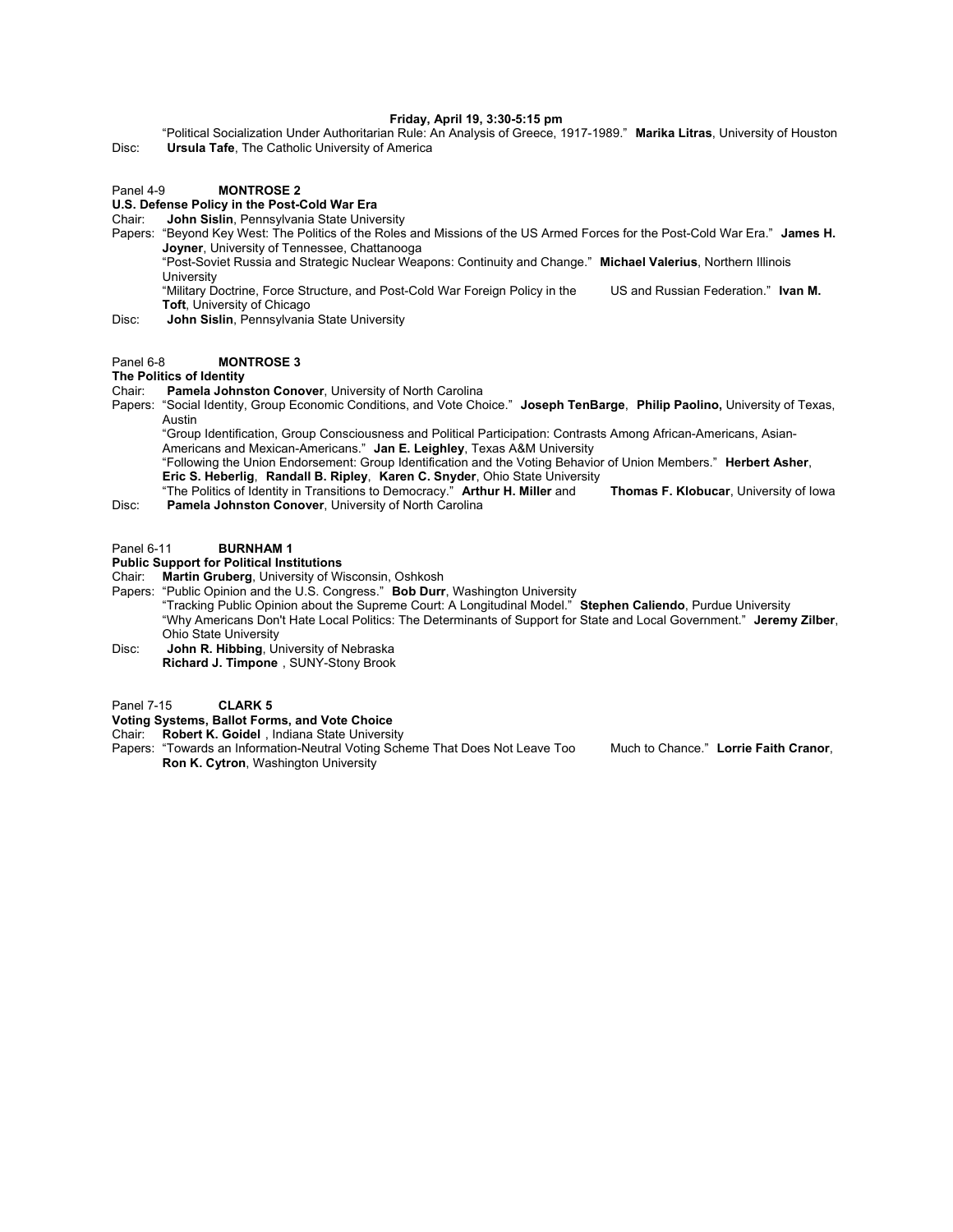"The Context of Democratic Choice: Political Attitudes, Electoral Competitiveness, and Support for Term Limits in California." **Andrew Skalaban**, University of California, Davis

"The Australian Ballot and Electoral Cohesion: Re-assessing the Impact of Progressive-Era Ballot Reform on Party Voting." Lisa Reynolds, Arizona State University

Disc: **Robert K. Goidel** , Indiana State University

## Panel 8-9 **BURNHAM 4**

#### **Political Advertising and Debates**

Chair: **Montague Kern**, Rutgers University

- Papers: "Where Does the Money Go? Campaign Spending and Advertising." **Andrea Ryman**, **Geoff Peterson**, University of Iowa "What's so Funny? Examining Humor in Political Advertising." **Richard Marshall**, University of Illinois "Conventions and Debates: Is Any Political Knowledge Learned Amidst the **Horowitz**, University of Wisconsin, Madison
- Disc: **Stephen C. Brooks**, University of Akron

#### Panel 9-5 **SANDBURG 3**

## **Gender and Political Participation**

Chair: **Sue Tolleson Rinehart**, Texas Tech University

- Papers: "The Public Consequences of Private Inequality: Family Life and Citizen Participation." **Nancy Burns**, University of Michigan, **Kay Lehman Schlozman**, Boston College, **Sidney Verba**, Harvard University
	- "Women and Church: The Institutional Determinants of Women's Political Participation." **Anna Greenberg**, University of Chicago

"Family Life, Resources and Political Participation: The Case of Single Mothers." **Eric Plutzer**, Penn State University "Political Proselytizing and the Social Construction of Gender." **Susan B. Hansen**, University of Pittsburgh Disc: **Sue Tolleson Rinehart**, Texas Tech University

#### Panel 10-8 **SANDBURG 4**

# **Affirmative Action & Racial Group Conflict**

**Richard Shingles**, Virginia Polytechnic Institute and State University

Papers: "The Effects of Affirmative Action in Higher Education in Illinois." **Tiffany Fields**, Illinois State University "Explaining Black Support for Affirmative Action." **Maurice Mangum**, Louisiana State University "The Search for Group Identity in Affirmative Action." **Michael Fine**, University of Wisconsin, Eau Claire "Public Debate and the Justification for Affirmative Action: Discrimination,

Compensation or Diversity, and the Reasons Each Has Used." **Andrew Rehfeld,** University of Chicago Disc: **Richard Shingles,** Virginia Polytechnic Institute and State University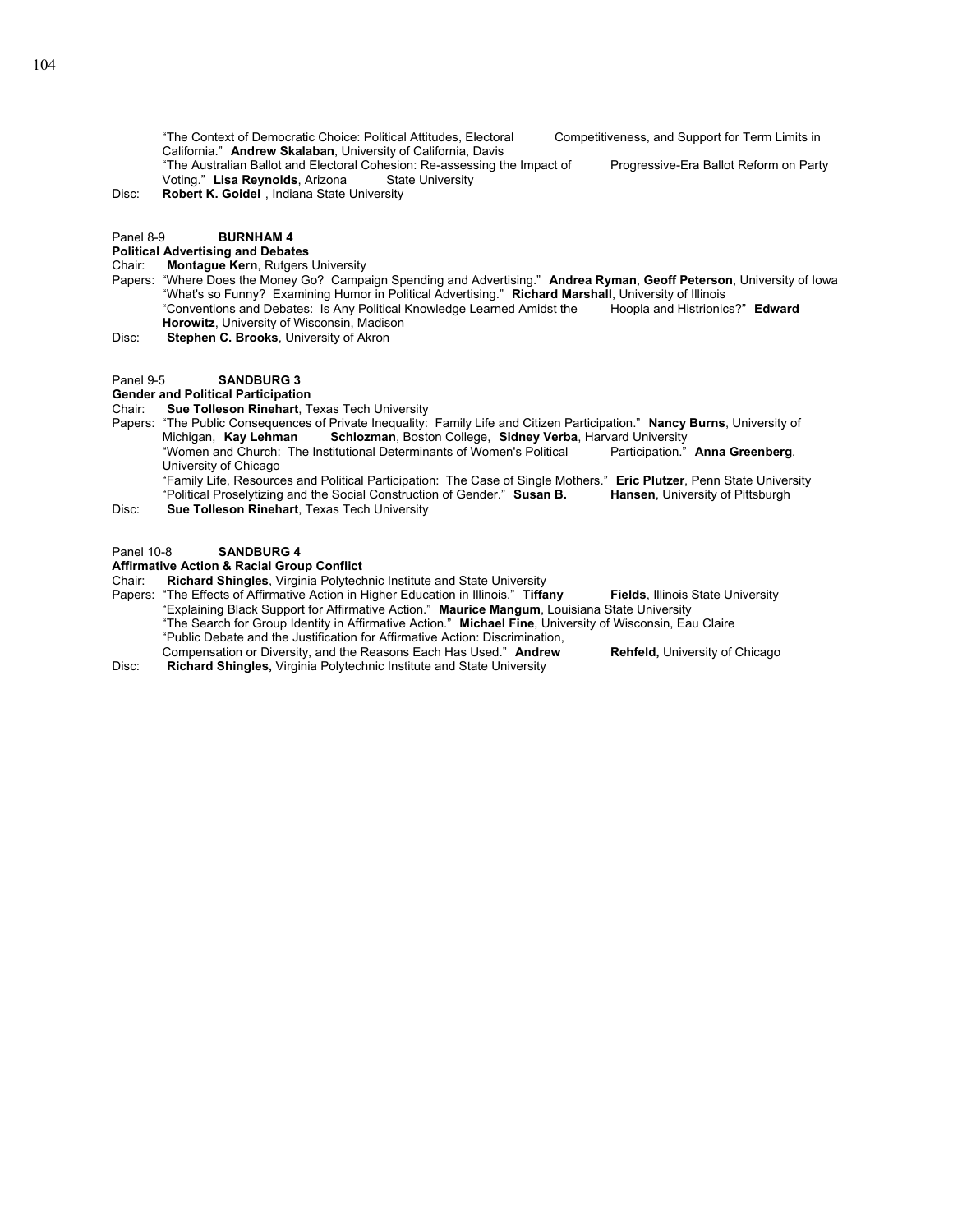**Friday, April 19, 3:30-5:15 pm**

Panel 11-5 **LASALLE 1**

**Rethinking the Liberal Self: Freedom, Character & Community**

Chair: **Timothy Fuller**, Colorado College

Papers: "Conscience and Character in Adam Smith's *The Theory of Moral Sentiments*." **Eduardo Velasques**, Washington and Lee University

"Oakeshott on the Will, Individualism and Liberal Society." **Corey Abel**, University of Colorado

"The Critique of Free Will and the Rethinking of Freedom." **Carol Fiedler**, University of Chicago

"Jefferson on the Moral Sense, Virtue and the American Character." **Jean Yarborough**, Bowdoin College

Disc: **Fred Baumann**, Kenyon College

#### Panel 12-6 **LASALLE 2**

## **Legislators, Voters, and Interest Groups**

- Chair: **Gary Segura,** University of California, Davis
- Papers: "A Game Theoretic Analysis of the Impact of Information Costs and Constituency Preferences on Legislative Responsiveness." **Andrew D. Martin**, Washington University

"A Theory of Representation and Majority-Minority Districting." **David Epstein**, Harvard University, **Sharyn O'Halloran,** Columbia University

"Decision Strategies of Interest Groups in a Pluralist Democracy." **Michael Nickelsburg**, **Mark Lubell**, State University of New York, Stony Brook

Disc: **Dean Lacy**, Ohio State University **David Austen-Smith,** University of Rochester

Panel 13-11 **LASALLE 3**

#### **Time Series Analysis**

Chair: **Janet Box-Steffensmeier**, Ohio State University

Papers: "Working With Near-Integrated Data." **Suzanna De Boef**, Pennsylvania State University, **James Granato**, Michigan State University

 "Integration and Political Science Data." **R. Michael Alvarez**, **Jonathan Katz**, California Institute of Technology "Unit Roots and Causal Inference." **John Freeman**, **Daniel Houser**, **Paul Kellstedt**, University of Minnesota, **John Allen Williams**, University of Indiana.

 "Testing for Dependence in the Input to a Linear Time Series Model." **Mel Hinich**, University of Texas Janet Box-Steffensmeier, Ohio State University **Doug Rivers**, Stanford University

## Panel 14-8 **LASALLE 5**

### **Political Parties and Groups**

Chair: **Sean J. Savage**, Saint Mary's College

Papers: "Interest Group Participation, Party Support, and Public Trust." **Scott D. McClurg**, Indiana University "The Party System as an Opportunity Structure for Group Involvement in Political Party Organizations." **Steven Yonish**, University of Wisconsin, Madison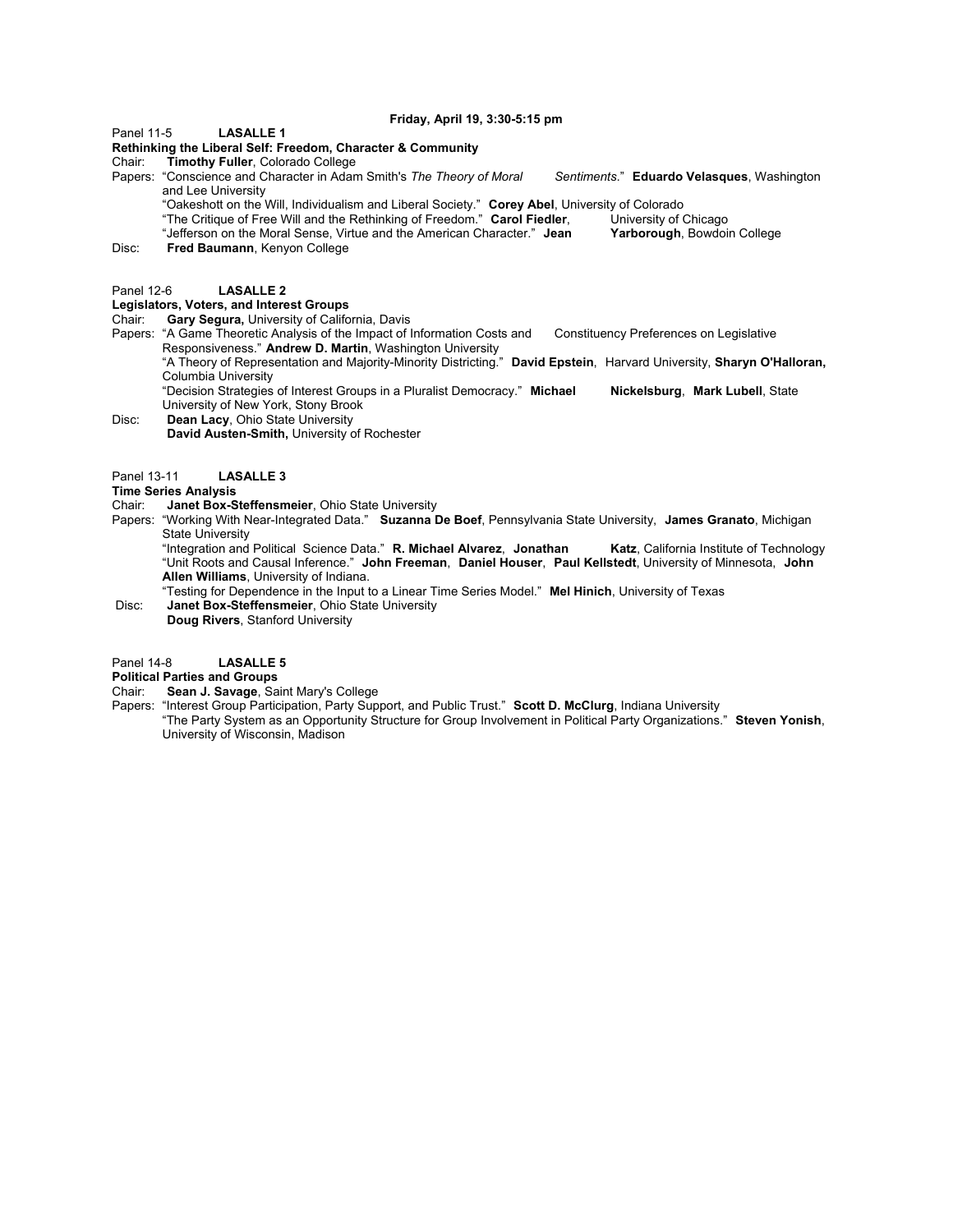"The Impact of Party Platforms and Public Opinion on National Policy Decisions in the 1980's." **Alan D. Monroe**, Illinois State University

"If Elected I Promise ..." **James Gimple** , **Paul Herrnson** and **William Benfanti** University of Maryland, College Park

Disc: **Barbara Trish**, Grinnell College

#### Panel 15-7 **MONTROSE 1**

## **The President and Congress: Formal Modeling of Policy Interaction**

**(Co-Sponsored with the Section on Formal Modeling)** 

Chair: **Bryan D. Jones**, Texas A&M University

Papers: "Identifying the Modes of Policy Stability and Policy Change in a Separation-of-Powers System: Perspectives from a Formal Model of Multi-Institutional Policymaking." **Thomas H. Hammond**, **Christopher Butler,** Michigan State **University** 

"Evaluating Presidential Influence in Congress: The New Institutional Approach." **Kimberly Maslin-Wicks**, Binghamton **University** 

"Bargaining Over Federal Appropriations: A First Look." **Charles Tien**, University of Iowa

Disc: **Bryan D. Jones**, Texas A&M University **Nolan McCarty**, University of Southern California

## Panel 16-8 **DEARBORN 3**

#### **Constituency Representation**

- Chair: **John Haskell**, Drake University
- Papers: "Representation Over the Long Haul: Representing a District Through the Congressional Career." **Jeffrey L. Bernstein**, University of Michigan
	- "Policy Misrepresentation: Issue Incongruency Through Citizen Eyes." **Francis K. Neely**, University of Arizona

"A Theory of U.S. Senate Representation." **John D. Nugent**, University of Texas, Austin

"Linking Elections and Representation: An Analysis of Campaign Messages in the 1994 Congressional Elections." **Greg Flemming**, University of Wisconsin, Madison

Disc: **Wendy Schiller**, Brown University **Donald Ostdiek**, Rice University

## Panel 17-8 **MONTROSE 7**

## **New Approaches to Gender and the Courts**

- Chair: **Joyce Baugh**, Central Michigan University
- "The Power of the Pen: The Supreme Court and the Gendering of Language." **Elizabeth Mazzara**, Washington State **University**

"An Ethic of Care and the Wisconsin Courts: A Feminist Reading of State Court Sex Discrimination Jurisprudence." **Francis Carleton**, University of Wisconsin, Green Bay

Disc: **Jilda M. Alliotta**, University of Hartford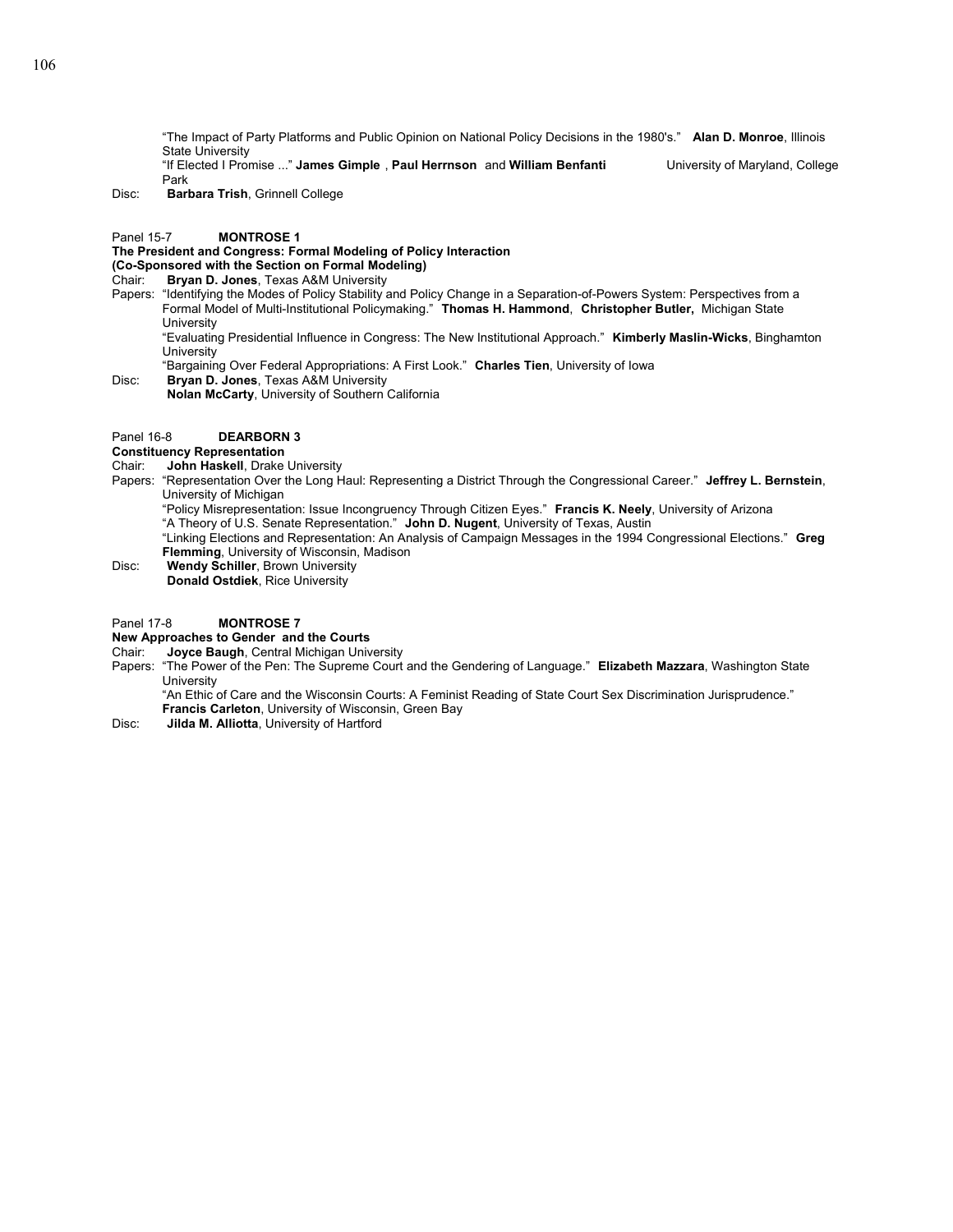**Friday, April 19, 3:30-5:15 pm**

Panel 17-15 **PDR 18**

**Integrative Models of Supreme Court Decision-making** 

Chair: **Paul J. Wahlbeck**, George Washington University

Papers: "Law and Ideology: A Game Theoretical Examination of Appellate Control of Federal District Courts." **Blake Nelson,** University of Minnesota

"Bargaining, Strategy, and Supreme Court Decisions." **Timothy R. Johnson**, Washington University, St. Louis

"The Continuing Struggle for Judicial Supremacy: Franklin Roosevelt and the Court Packing Plan." **Scott A. Comparato**, Washington University

"Does The Judiciary Dominate The Bureaucracy? A Formal Model And Statistical Test Of Bureaucratic Compliance." **Richard Chard**, SUNY at Stony Brook

Disc: **James F. Spriggs II**, University of California-Davis

#### Panel 18-9 **CLARK 7**

## **Making Health Policy at the State Level**

Chair: **Charles Barrilleaux**, Florida State University

Papers: "The Impact of State Politics and Economics on the Relative Size of the Medically Uninsured Population." **Patricia Teaford** , California State University at Long Beach

"AIDS Education: Funding at the State Level." **Margaret Ann Curran**, **Rob R. Schebel** and **Andrew McCarter** , Northern Illinois University

Disc: **James C. Garand**, Louisiana State University

## Panel 19-7 **BURNHAM 5**

**Economic Development**

Chair: **Michael Mintrom**, Michigan State University

- Papers: "A Case Study in County-Based Rural Development." **Randall Gibson**, Illinois State University "Casino Gaming in Mississippi: Revenue and Spending Implications." **Ed Clynch**, Mississippi State "Urban Development and Local Autonomy: An Empirical Assessment." **Max Neiman**, University of California, Riverside
- Disc: **Keeok Park**, University of Virginia

#### Panel 20-16 **SANDBURG 8**

# **The Impact of Institutionalism on the Policy Process**

George A. Krause, University of South Carolina

Papers**:** "The Market Model in Education: Comparing the Evidence and Implications of Consumer Choice." **Mark Schneider, Paul Teske, Melissa Marschall, Christine Roch,** State University of New York, Stony Brook

"Implementing Federal Policy Instruments: A Study of State Level Utilization of Low Income Housing Tax Credits and Home Block Grants." **Thomas Sinclair**, Indiana University

"Federal Regulation of New Agricultural/Environmental Biotechnology: The Influence of Risk Perceptions." **Patrick A. Stewart,** Northern Illinois University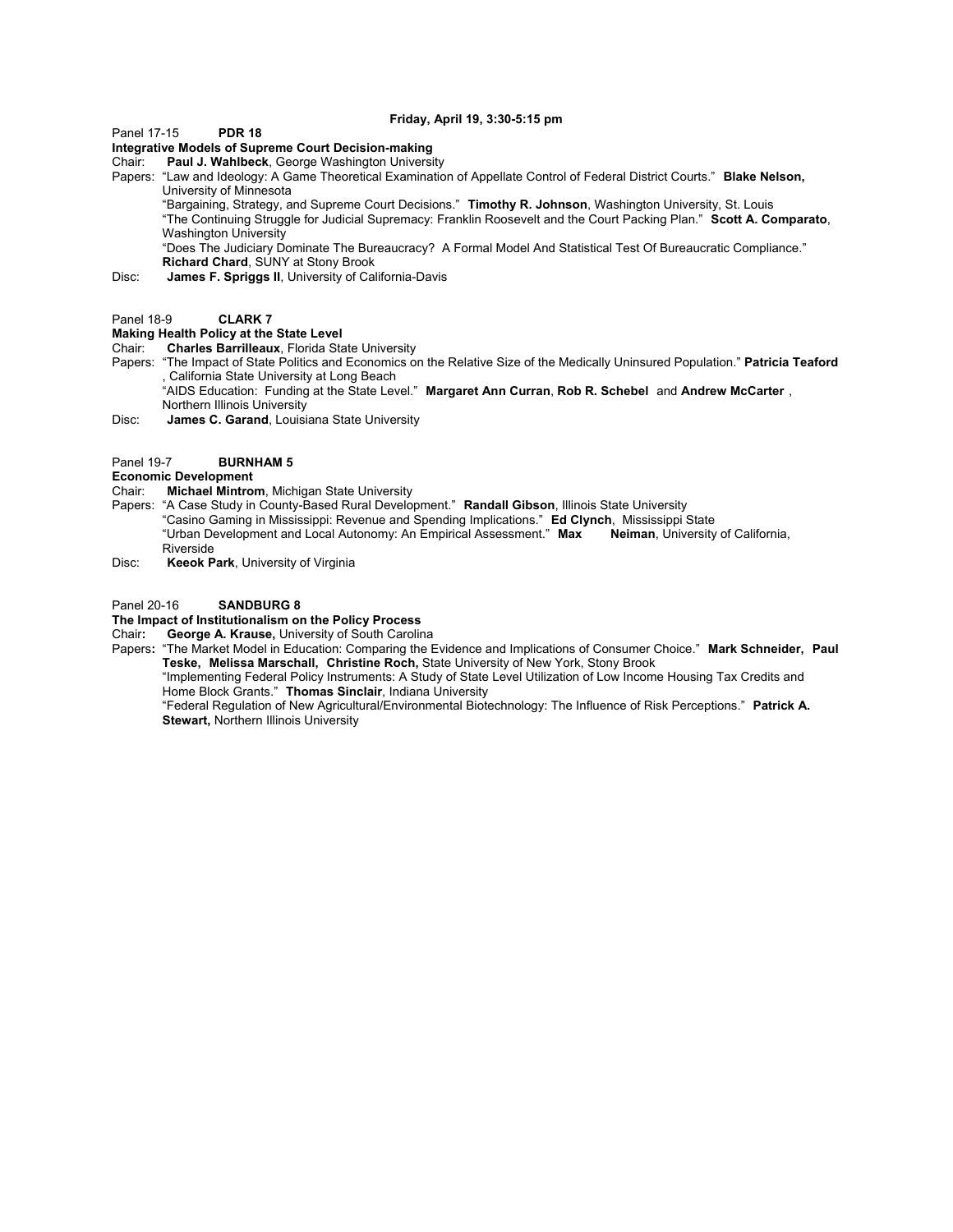"Democratic Control and the Determinants of Agency Discretion." **Matthew Potoski** and **David B. Holian** , Indiana University

Disc**: George A. Krause,** University of South Carolina

## Panel 21-8 **SANDBURG 2**

#### **Environment and Regulation**

#### Chair: **Barry Rabe**, University of Michigan

- Papers: "Struggling with Red Tape: Trying to Improve the Regulatory Bang for the Regulatory Buck." Edward Weber, Vanderbilt University "What Matters Most: Revealed Bureaucratic Preferences and Cleanup Priorities." **Andy Whitford**, Washington University, **Eric Helland**, Ball State University
- Disc: **Barry Rabe**, University of Michigan

Panel 22-W5 **BURNHAM 2**

**Rountable: Assessing Affirmative Action in 1996**

Chair: **Liane C. Kosaki** , University of Wisconsin, Madison Part: **Karen McCurdy**, Georgia Southern University **Susan Gluck Mezey**, Loyola University Chicago **Dianne Pinderhughes**, University of Illinois **Toni-Michelle Travis**, George Mason University

## **Friday, April 19, 5:30-6:30 pm**

**MPSA ANNUAL BUSINESS MEETING RED LACQUER ROOM**

**President: James Stimson, University of Minnesota**

**PRESENTATION OF BEST PAPER AWARDS** 

 **ELECTION OF OFFICERS** 

 **NEW BUSINESS** 

## **Friday, April 19, 6:00-7:30 pm**

**MPSA PRESIDENT'S RECEPTION RED LACQUER ROOM**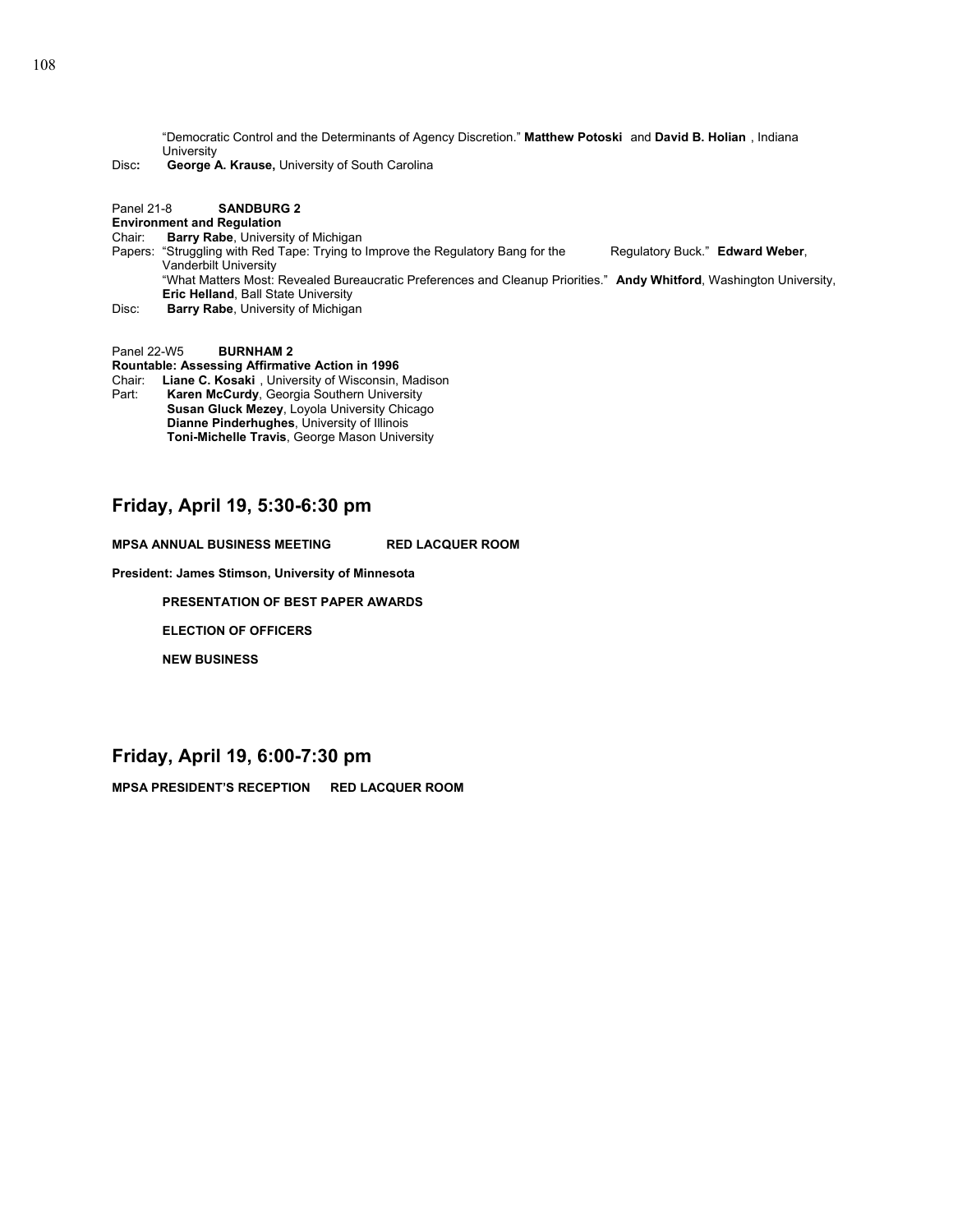## **Friday, April 19, 3:30-5:15 pm**

## **Saturday, April 20, 8:30-10:15 am**

Panel 1-3 **SANDBURG 6**

**Public Policies and Governance**<br>Chair: **Mike Caldwell**, Universit

**Mike Caldwell**, University of Illinois

Papers: "Parties, Publics, and Politics: A Comparative Perspective." **Curtis Frazier** and **Dan Twiggs**, University of Houston "The Judicialization of Representation: A Cross-National, Cross-Institutional Study of Institutional Change." **John Blakeman** and **Charles A. Kromkowski**, University of Virginia

Disc: **Mike Caldwell**, University of Illinois

Panel 3-7 **DEARBORN 2**

**Roundtable: Measuring Democracy: How Can We Know it When We See It? Problems and Issues** 

Chair: **Michael Lewis-Beck**, University of Iowa

- Ross E. Burkhart, University of Iowa **Robert Jackman**, University of California, Davis  **Mitchell Seligson**, University of Pittsburgh  **Kenneth Bollen**, University of North Carolina, Chapel Hill  **Barry Ames**, Washington University
- Panel 4-1 **MONTROSE 2**

## **Domestic Politics and Foreign Policy**

- Chair: **Patrick James**, Iowa State Univ.
- Papers: "Fledgling Regimes: Leadership Change, Institutional Change, Domestic Instability, and Interstate Conflict." **Andrew Enterline**, State University of New York, Binghamton "Domestic Politics and Foreign Policy: Great Britain, France and the US in the Post-World War II Era." **Athanasios Hristoulas**, McGill University "The Cold War Presidency and the Soviet Union: Understanding the Politics of Inertia." **Wayne Steger**, Marquette **University**
- Disc: **Eric Gatrzke** , University of Iowa

#### Panel 5-2 **MONTROSE 3**

#### **Bargaining, Two-level Games, and Strategic Interactions**

**(Co-Sponsored with the Section on International Relations**)

Chair: **David Lazar**, University of Michigan

Papers: "Threat, Counter-Threat and the Logic of Two-Level Games." **Jeffrey Berejikian**, University of Tennessee "Private-Public Strategic Interactions in Currency Markets." **Ron Kruse**, Washington University, St. Louis "Debt Management and Two-Level Games: The IMF and Argentina." **Lilian A. Barria**, University of Missouri, Columbia

Disc: **Chris Sprecher**, Michigan State University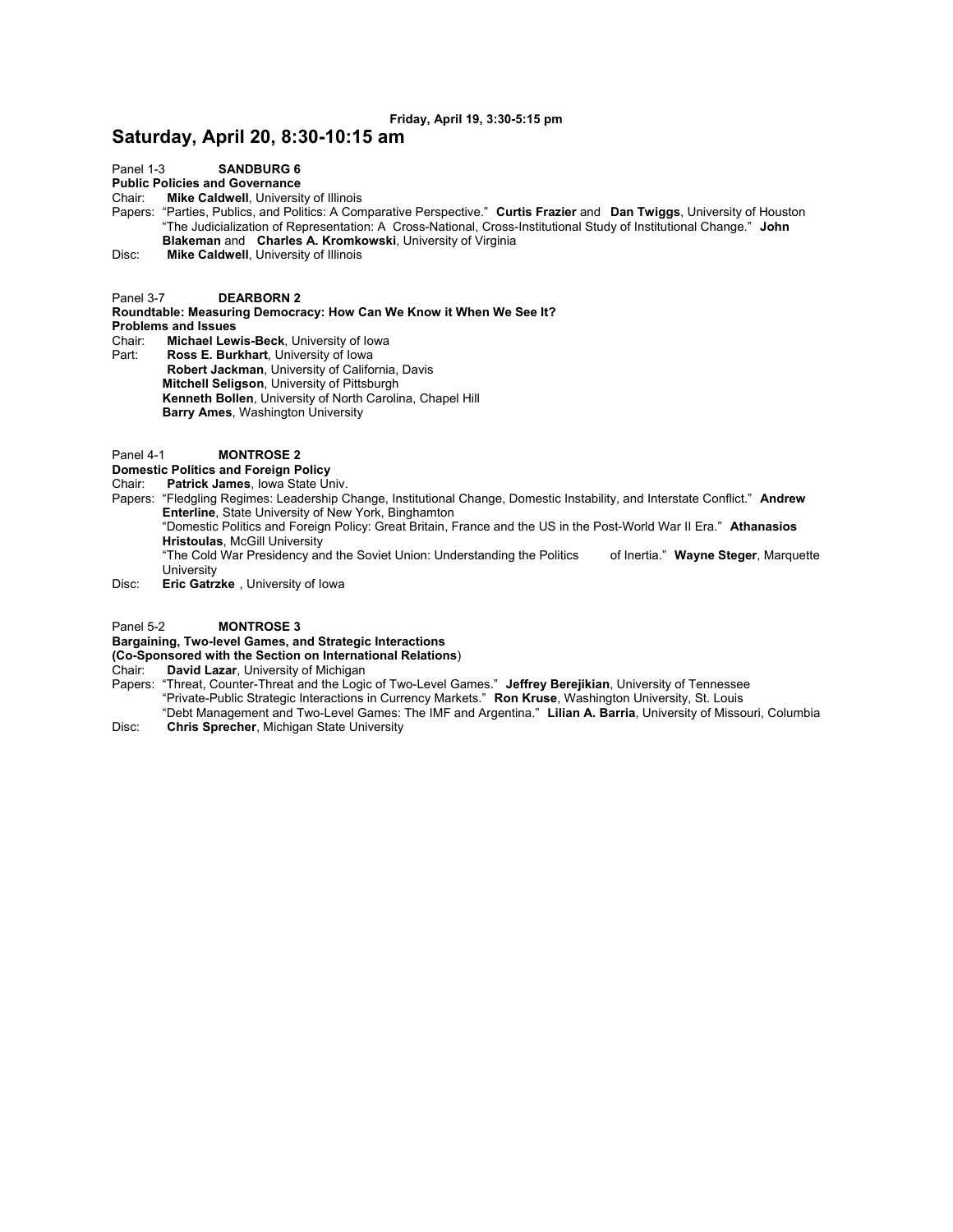## Panel 6-2 **BURNHAM 1**

## **Public Opinion and the Determinants of Support for Environmental Protection**

Chair: **Richard Sobel** , Princeton University

- Papers: "Fatalism, Religiosity, Partisan Preferences, Post-Materialism, the New Environmental Paradigm, and Behavior: Sorting out Sources and Consequences of Environmental Attitudes." **Robert E. O'Connor**, Pennsylvania State University "Midwest Public Opinion and the Environment." **David Hogberg**
- "Exploring the Environmental Attitudes of the Elite." **Jun Lin** and **Dennis Gleiber**, University of New Orleans Disc: **Richard Sobel** , Princeton University

Panel 7-2 **CLARK 5**

## **Resources, Values, and Political Participation**

Chair: **Jan E. Leighley**, Texas A & M University

Papers: "Resources, Benefits, and Electoral Participation." **Paul R. Abramson**, Michigan State University, **William Claggett**, Florida State University

"Expressive Motivation and Electoral Mass Participation." **Alexander A. Schuessler**, New York University "Social Capital and Modes of Participation." **Eric M. Uslaner**, University of Maryland

"Civil Society and Political Participation in Estonia and the United States: A Comparative Test of the Civic Voluntarism Model." **Henry E. Brady**, University of California, Berkeley, **Cynthia S. Kaplan**, University of California, Santa Barbara Disc: **Jan E. Leighley**, Texas A & M University

## Panel 7-3 **CLARK 10**

## **Sophistication and Ideology**

- Chair: **William G. Jacoby** , University of South Carolina
- Papers: "Who are the Zealots? Explaining Ideological Activism in the American Electorate." **Steven E. Schier**, Carleton College "Voter Rationality and Party Systems in America and Britain." **John Curtice**, University of Strathclyde, **Edward Carmines**, Indiana University, **Anthony Heath**
- "Political Sophistication and the Evaluation of Congressional Candidates." **Valerie A. Sulfaro**, James Madison University Disc: **Kathleen Knight**, University of Houston

## Panel 8-1 **BURNHAM 2**

## **Roundtable: Media Coverage of the 1996 Campaign**

Chair: **Matthew Kerbel**, Villanova University

**Matthew Kerbel**, Villanova University

**Marion Just**, Wellesley College **Timothy Cook,** Williams College

**Robert Lichter,** Center for Media and Public Affairs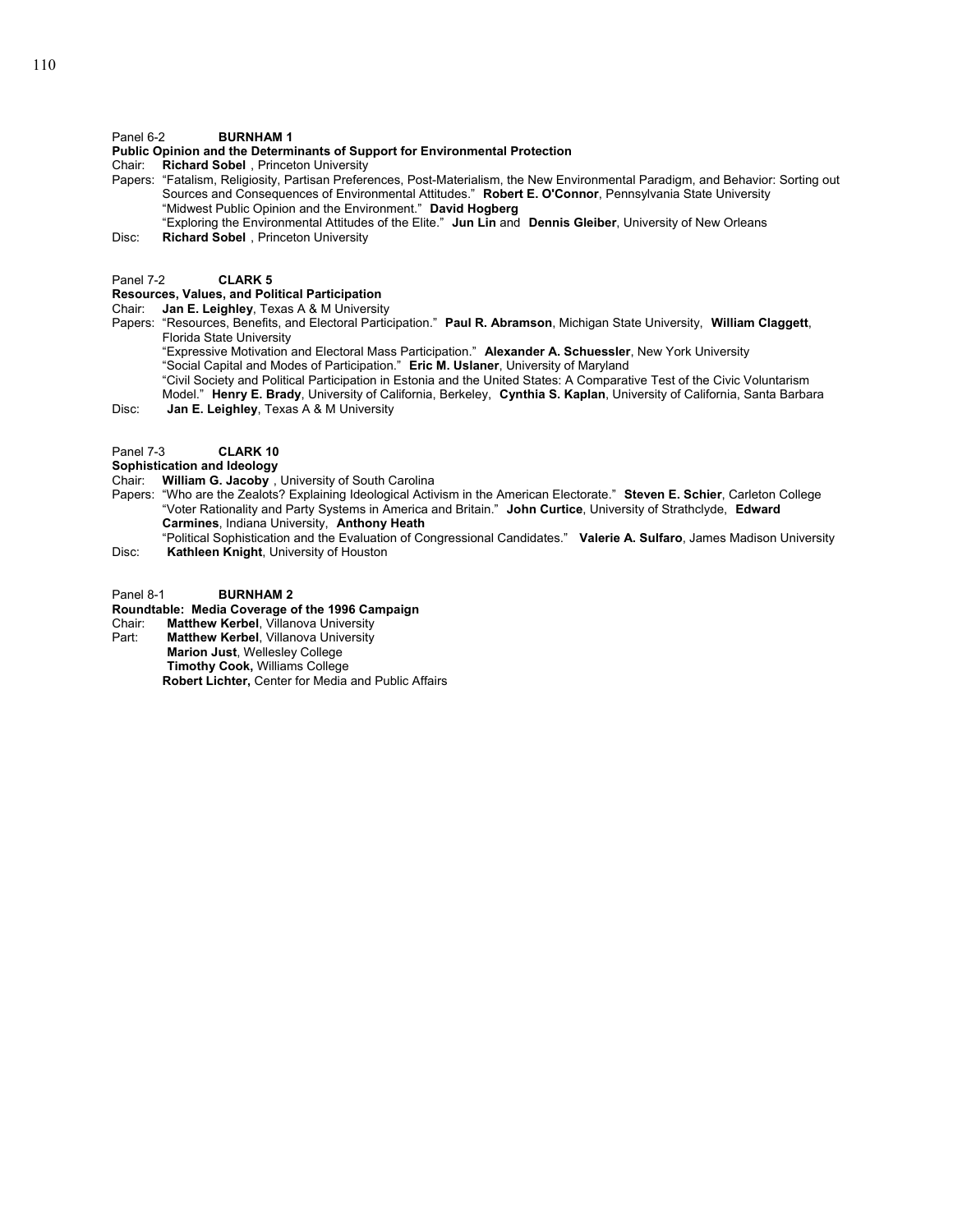#### **Saturday, April 20, 8:30-10:15 am**

Panel 8-2 **BURNHAM 4**

#### **Talk Radio**

Chair: **Dean Alger**, Humphrey Institute of Public Affairs, University of Michigan

Papers: "The Impact of Talk Radio on its Audience." **Michael Traugott**, University of Michigan "Talk Radio and the Political Attitudes of its Audience." **David Jones**, Purdue University "Political Talk Radio and Political Behavior." Richard Hofstetter, San Diego

Disc: **Marc J. Hetherington**

#### Panel 9-3 **SANDBURG 3**

#### **Gender and Elections**

- Chair: **Robert Darcy**, Oklahoma State University
- Papers: "Gender Differences in Vote-Choice Determinants in the 1992 Presidential Election." **Carole Chaney** and **Jonathan Nagler, University of California, School Riverside** "The Electoral Glass Ceiling: How News Affects the Viability of Female Candidates." **Martha E. Kropf** , **John A. Boiney**, The American University "Here Come the Judges: An Analysis of State-Based Influences on the Selection of Women as Judges." **Elaine Martin**,
	- Eastern Michigan University
- "Young Voters and Their Perception of Female Candidates." **Stacy McMillen** and **Tyler Wunschel** Wayne State College Disc: **Robert Darcy**, Oklahoma State University

#### Panel 10-2 **SANDBURG 4**

# **The Politics of Cultural & Ethnic Identity**<br>Chair: **Richard M. Merelman**, University

- **Richard M. Merelman, University of Wisconsin, Madison**
- Papers: "Engendering Citizenship: Race, Class & Nation-Building in Texas." **Clare Sheridan**, University of Texas, Austin "Latino State Legislators & their 'Presentation of Self.'" **Anna Sampaio**, University of California, Riverside "From Progressives to Patriots: Immigrants in Chicago's Public Schools, 1910-1920." **Eric MacGilvray**, University of Chicago
- Disc: **Richard M. Merelman**, University of Wisconsin, Madison

#### Panel 11-3 **LASALLE 1**

## **Liberal Predicaments - Past to Future**

- Chair: **Suzanne Jacobitti**, Southern Illinois University
- Papers: "Part and Parcel: Religion and Public Morality in the Infancy of Liberalism." **Erik McKee**, University of Michigan "Liberalism and the Challenge of Future Generations." **Susan Liebell**, University of Chicago "Privacy, Equality, and the Right to Abortion." **Annabelle Lever**, University of Rochester "Rawls and Religious Authoritarianism." **Robert Thigpen** and **Lyle Downing**, University of New Orleans
- Disc: **Suzanne Jacobitti**, Southern Illinois University

## Panel 12-2 **LASALLE 2**

## **Politics and Economic Policy**

Chair: **Jonathan Katz,** California Institute of Technology

Papers: "The Dynamics of Fiscal Adjustment in Partisan Contexts." **James E. Alt,** Harvard University, **Robert C. Lowry,** Michigan State University

"Macroeconomic Policy When Election Timing is Certain But Outcomes Are Not." **Robert Grafstein**, University of Georgia "Policy Credibility, Politics, and Rational Expectations: A Formal Test in the Presence of Information Heterogeneity." **James Granato**, Michigan State University, **George A. Krause,** University of South Carolina

Disc: **Jeff Milyo**, Tufts University **Jonathan Katz**, California Institute of Technology

## Panel 13-6 **LASALLE 3**

#### **Models of Complex Phenomenon**

- Chair: **Brian Roberts**, University of Texas, Austin
- Papers: "State Regulatory Adoption As a Network Diffusion Process: A Re-Analysis of Stigler's (1971)Trucking Data." **Daniel P. Carpenter**, Princeton University
- "Neural Network Models and Political Data Analysis." **Langche Zeng**, George Washington University "General Additive Models." **Nathaniel Beck**, University of California, San Diego, **Simon Jackman**, University of Chicago. Disc: **Jasjeet S. Sekhon**, Cornell University
- **Brian Roberts**, University of Texas, Austin

### Panel 14-7 **LASALLE 5**

## **The Changing American Party System**

Chair: William Binning, Youngstown State University

Papers: "Intra-Party Realignment and Amateur Politicians." **Joseph W. Doherty**, University of California, Los Angeles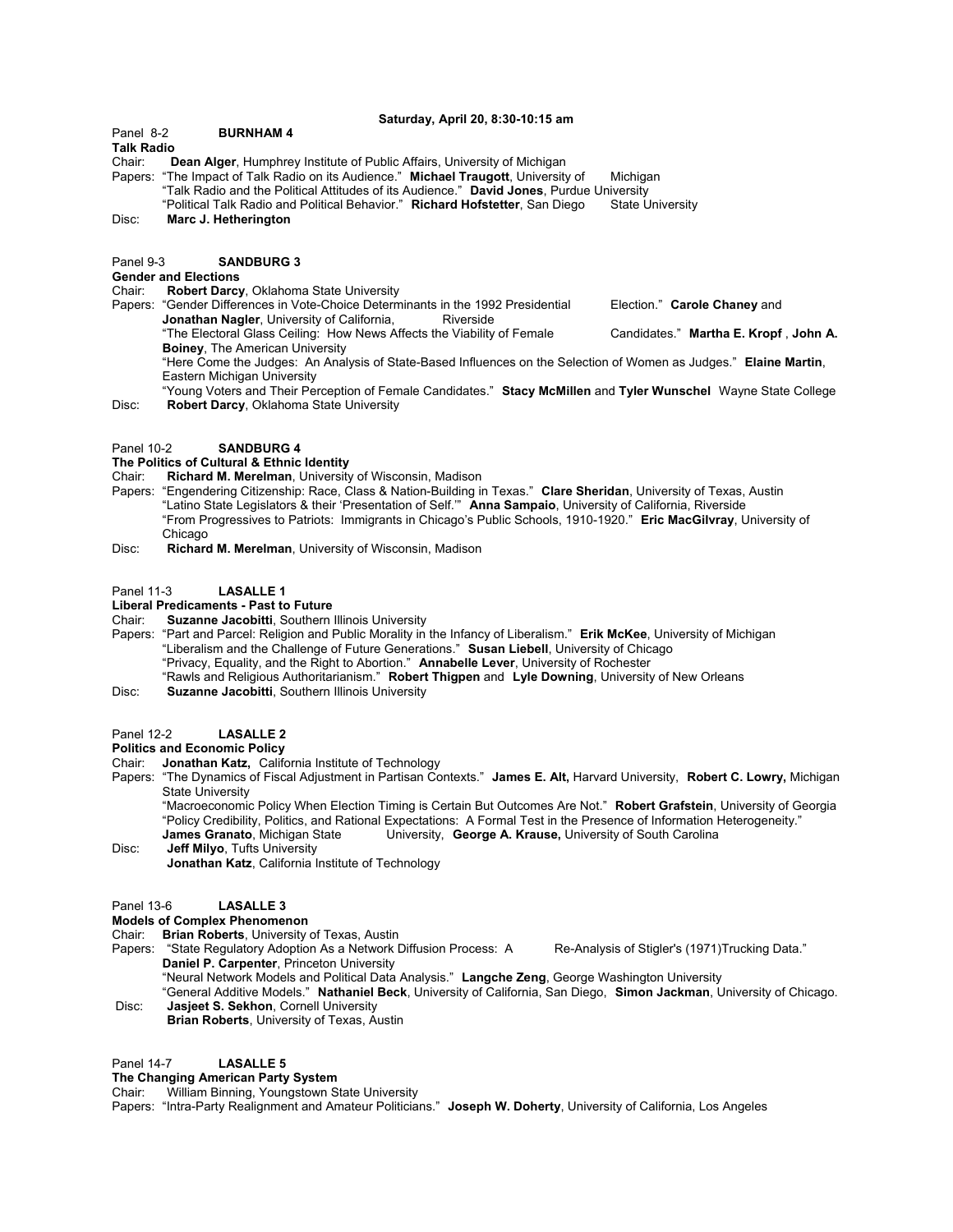"Party Elites in Transition: A Longitudinal Analysis." **Nancy Clayton**, Southern Illinois University "Why has Party Conflict among Elites Increased if the Electorate is Dealigning?" **Jon Bond**, Texas A&M University, **Richard Fleisher**, Fordham University

"The Growing Revolt Against the Two Party System." **David B. Reynolds**, Eastern Michigan University

Disc: **Michael Maggiotto**, Bowling Green State University

#### Panel 15-3 **MONTROSE 1**

### **Presidential Leadership: Using the White House**

Chair: **Karen M. Hult**, Virginia Polytechnic Institute and State University

- Papers: "Bush's Chiefs of Staff: Sununu and Skinner in the White House." **David B. Cohen**, University of South Carolina "Growth in Presidential Staff: An Institutional Analysis." **Michael Harris**, Eastern Michigan University, **Rhonda S. Kinney**, Eastern Michigan University "The White House Communications Adviser: Presidential Fire-Walker." **Martha J. Kumar**, Towson State University
	- "Politics, Policy and Role Differentiation in the Office of Public Liaison: The Case of the White House Conferences on Domestic and Economic Affairs." **Jeremy Wood**, University of California at Los Angeles

Disc: **Karen M. Hult**, Virginia Polytechnic Institute and State University

## Panel 16-2 **DEARBORN 3**

**Legislative Behavior** Kerry Haynie, University of Pennsylvania

Papers: "Legislative Learning: State Delegations as Agents in the Socialization of First-term Members of Congress." **Brad T. Gomez**, University of New Orleans

"The Impact of Legislative Turnover on Partisanship in the U.S. House of Representatives." **Brinck Kerr**, University of Arkansas, **Patricia A. Hurley** Texas A&M University

- "Freshman Class: Norms and Attitudes of the New Representatives." **James R. Simmons**, University of Wisconsin, Osh Kosh
- Disc: **Kerry Haynie**, University of Pennsylvania **Jon Euchner**, Missouri Western State College
- Panel 16-16 **PDR 17**

## **Roundtable on Institutional Change in the U.S. Congress**

- Chair: **Susan Hammond**, American University
- **John Aldrich**, Duke University

**Lawrence Dodd**, University of Florida **Charles Stewart III**, Massachusetts Institute of Technology **James Thurber**, American University **Garrison Nelson**, University of Vermont

## Panel 17-5 **MONTROSE 7**

## **Multiple Perspectives on Supreme Court Decisionmaking**

- Chair: **Harold Spaeth**, Michigan State University
- Papers: "How Strategic Are Judges?" **Lawrence Baum,** Ohio State University

"Issue Fluidity on the Burger Court." **Barbara Palmer,** University of Minnesota

"Supreme Court Decision Making: the Unanimously Ignored Issue of Unanimity and the Attitudinal Model." **J. Mitchell Pickerill**, University of Wisconsin-Madison

"The Strategy of Judging: An Empirical Analysis of Judicial Instruments." **Joseph Smith**, **Emerson H. Tiller**, University of Texas, Austin

Disc: **Lee Epstein,** Washington University--St. Louis

Panel 17-17**PDR 18** 

## **Beyond the Courts: Alternative Dispute Resolution Devices**

#### Chair: **Mark Kemper**, Miami University

- Papers: "Alternative Dispute Resolution in Common Interest Housing Developments." **Evan McKenzie**, The University of Illinois at Chicago
	- "Gender and Arbitration Outcomes: The Implications for Procedural Fairness
	- of Alternative Dispute Resolution Devices." **Michele Hoyman**, **Sandy M. Crews**, University of Missouri St. Louis
- Disc: **Mark Kemper**, Miami University

Panel 18-7 **CLARK 7**

**Roundtable: The State of Scholarship on State Economic Policies**

- Chair: **Susan B. Hansen**, University of Pittsburgh
- Parts: **Peter Eisinger**, University of Wisconsin, Madison **Ernest J. Yanarella** , University of Kentucky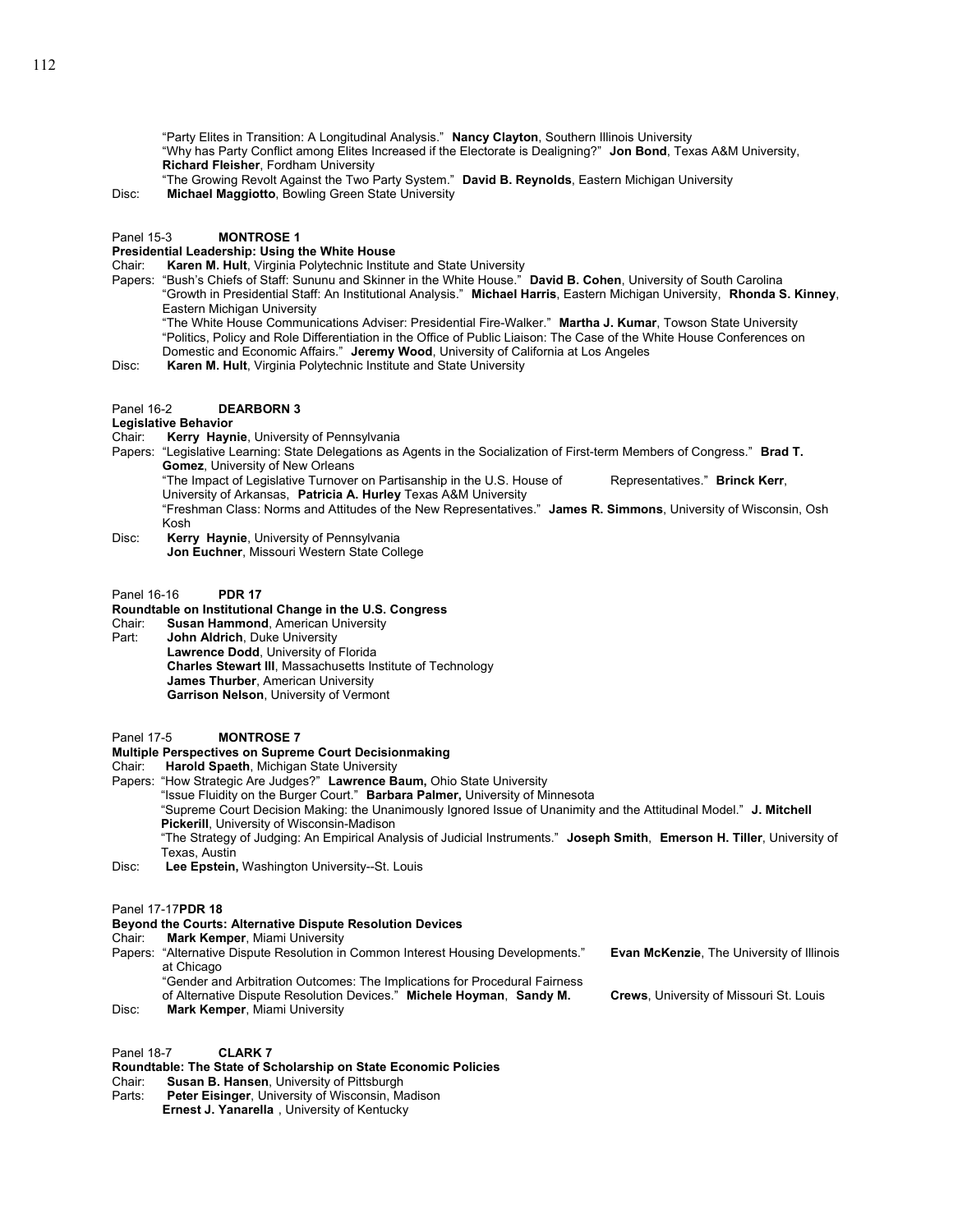#### **Saturday, April 20, 8:30-10:15 am**

**Paul Brace** , Florida State University **Margery Ambrosius**, Kansas State University

## Panel 19-2 **BURNHAM 5**

## **Political Structure and Local Outcomes**

- Chair: **Dianne Rahm**, Iowa State University
- Papers: "The Fiscal Consequences of the Executive Line-Item Veto in American Cities." **Tari Renner**, Illinois Wesleyan University, **Victor S. DeSantis,** Bridgewater State College

"Minority Representation on Southern School Boards: Do Electoral Structures Make A Difference." **Rory Austin**, University of Rochester

"Revenue, Structure and the Grassroots: A Study of the Effects of State Fiscal Constraints on Local Government." **Francis Stokes Berry**, **Barbara Coyle McCabe**, Florida State University

Disc: **Norman R. Luttbeg** , Texas A&M University

## Panel 20-4 **SANDBURG 7**

## **State Level Regulatory Activity**

Chair**: B. Dan Wood,** Texas A&M University

Papers: "Political Institutions and Regulatory Change: The Case of State Trucking Regulations." **Michael Mintrom,** Michigan State University**, Paul Teske,** State University of New York, Stony Brook, **Sam Best,** University of Notre Dame "Correlations of Win-Win Outcomes in Utility Regulation: Commission Characteristics Which Benefit Electric Utilities and Consumers." **Lucinda K. McKinney**, Southern Illinois University, Carbondale "Solvency Regulation of the Insurance Industry: The Influence of State Legislatures, Bureaucracy, and the Industry." **Anirudh Virender Singh Ruhil,** State University of New York, Stony Brook

Disc: **Anthony J. Stanislawski,** University of Wisconsin, Milwaukee

## Panel 20-5 **SANDBURG 8**

## **Policy Design and Redesign: The Role of Policy Subsystems**

Chair: **Stefanie Lindquist,** University of South Carolina

Papers**:** "Redesigning Public Policies." **Malcolm Goggin,** University of Houston "Legacies of Change: The Effects of Policy Change on the Dynamics of the Wetlands Policy Subsystem." **Carol E. Hays,** Southern Illinois University "Shake, Rattle, and Role: Subsystem Politics and Policy Variation." **Jeff Worsham, Maryellen Lilly,** West Virginia University

Disc: **Stefanie Lindquist,** University of South Carolina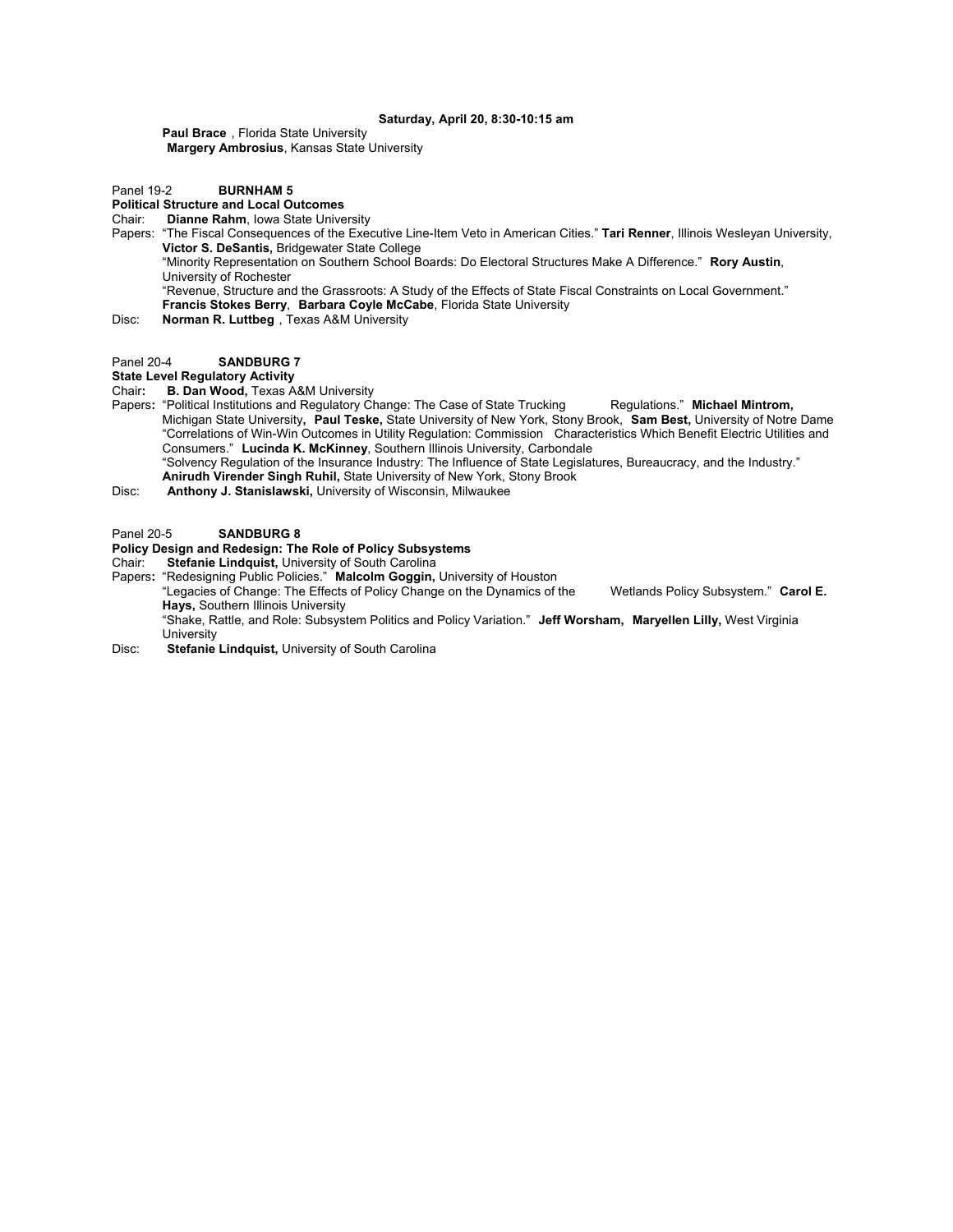## **Saturday, April 20, 10:30 am - 12:15 pm**

**MPSA NEW COUNCIL MEETING CRESTHILL ROOM**

President: **Arlene Saxonhouse**, University of Michigan

## **Saturday, April 20, 10:30 am - 12:15 pm**

Panel 1-10 **SANDBURG 6** 

**Centralization of Government** 

Chair: **Andrew Appleton**, Washington State University

Papers: "French Regional Development and Autonomy." **Jody Neathery**, Rice University<br>"Internationalization, Radical Democracy and the Local: Democratic Local Governance Reconsidered." Christian "Internationalization, Radical Democracy and the Local: Democratic Local **Hunold**, University of Pittsburgh

"The Concentration of Authority by Democratic Institutions." **Mike Caldwell**, University of Illinois

Disc: **Andrew Appleton**, Washington State University

## Panel 2-8 **DEARBORN 1**

## **Democratizing South Korea**

Chair: **Doh C. Shin**, University of Illinois, Springfield

Papers: "Politics of Democratization in S. Korea (1980-1994): The Political Opportunity Structure." **Seongyi Yun**, Ohio State **University** 

"The Role of Organization in Social Movement: A Korean Case Study." **Dukhong Kim**, Virginia Polytech Institute "Assessing the Impact of Kim Young Sam's Political Reforms on Korean Democratization." **Kwang-Woong Kim**, Northwestern University, **Doh C. Shin**, University of Illinois, Springfield

"Waves and Undercurrents in Contemporary Korean Political Culture." **Geir Helgesen**, Nordic Institute of Asian Studies Disc: **Aie-Rie Lee,** Texas Tech University

**Vicki Hesli**, University of Iowa

Panel 3-7 (Panel continued from 8:30 am - 10:15 am) **DEARBORN 2 Roundtable: Measuring Democracy: How Can We Know it When We See It? Suggestions and Prospects** 

Chair: **Michael Lewis-Beck**, University of Iowa

Ross E. Burkhart, University of Iowa **Robert Jackman**, University of California, Davis **Mitchell Seligson**, University of Pittsburgh **Kenneth Bollen**, University of North Carolina, Chapel Hill **Barry Ames**, Washington University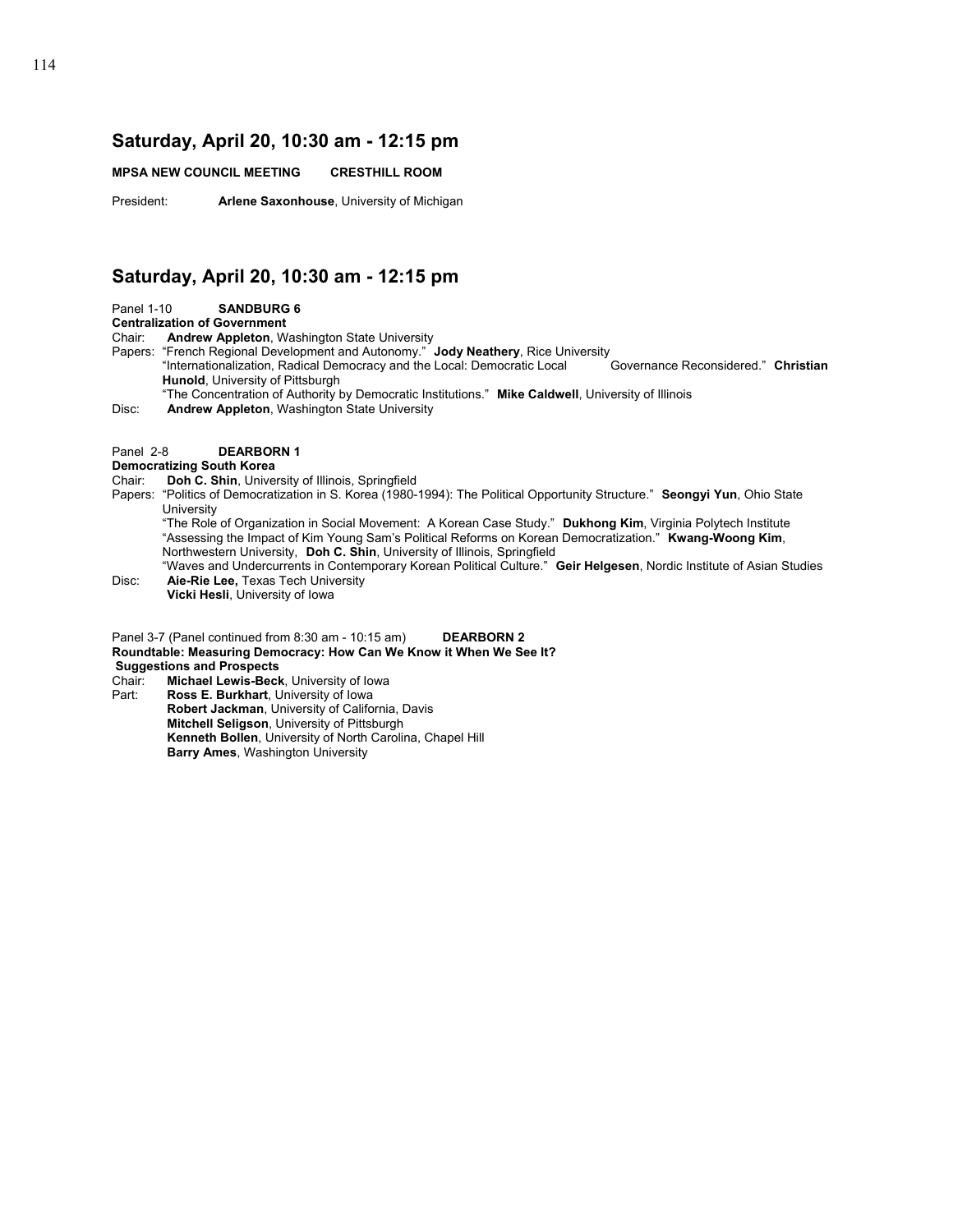# **Saturday, April 20, 10:30 am -12:15 pm**

**Panel 3-11** 

## "**Oh, No You Don't": Repressing the Transition to Democracy**

Chair: **Christian Davenport**, University of Houston

Papers: "Domestic Threats and Human Rights Abuses: Global Cross-National Analyses." **Steven Poe**, **C. Neal Tate**, **Linda Keith** and **Drew Lanier**, University of North Texas "An Exploration of the Relationship Between Ethnicity and Political Repression." **Conway Henderson**, University of South Carolina, Spartanburg "Settling the Score: Elections and Human Rights." **David L. Richards**, Binghamton University<br>"Repression and Electoral Proximity." Christian Davenport. University of Houston "Repression and Electoral Proximity." Christian Davenport, University of

Disc: **John King**, University of New Hampshire

## Panel 4-5 **MONTROSE 2**

#### **Issues for U.S. Foreign Policy**

Chair: **Barry M. Sweet**, University of West Virginia

Papers: "The Demise of Hegemony: Prescriptions for U.S. Foreign Policy in the Era of Complex Interdependence." **Michael Spring**, Illinois State University

"Democratic Peace Theory: A Guiding Force in U.S. Foreign Policy." **Gay E. Gauder**, University of Cincinnati "The Presidential Use of Force and the Levels of Analysis: Dose Personality Matter?" **Barry M. Sweet,** University of West Virginia

Disc: **R. Michael Smith**, Glenville State College

#### Panel 6-12 **MONTROSE 3**

#### **Contextual Sources of Political Influence: Dyads, Networks, and Locale**

Chair: **James Glaser**, Tufts University

Papers: "Structures and Contexts of Political Discussion: Who Talks with Whom Under What Circumstances." **Robert Huckfeldt**, Indiana University, **Franz Urban Pappi**, University of Mannheim

"Class, Ethnicity, and Participation in Context: The Interplay of Social and Political Factors in Hawaii." Gary G. **Aguiar**, University of Hawaii, Hilo

"The President as Context: Executive Control of the Bureaucracy." **David Lazar**, University of Michigan "Racial Attitudes and Minority Population Context: The Effects of Changing<br>Intolerance." Michael Guge, State University of New York, Stony Brook

Intolerance." Michael Guge, State University

Disc: **James Glaser**, Tufts University

#### Panel 6-16 **BURNHAM 1**

## **Reconsidering The Origins of Partisan Identifications**

Chair: **Stephen Earl Bennett**, University of Cincinnati

Papers: "Citizen Perceptions, Groups, and Partisan Evaluations." **Susan M. Johnson**, Northern Illinois University "The Perception of Party Differences on the Issues." **Jeffrey M. Jones**, State University of New York, Stony Brook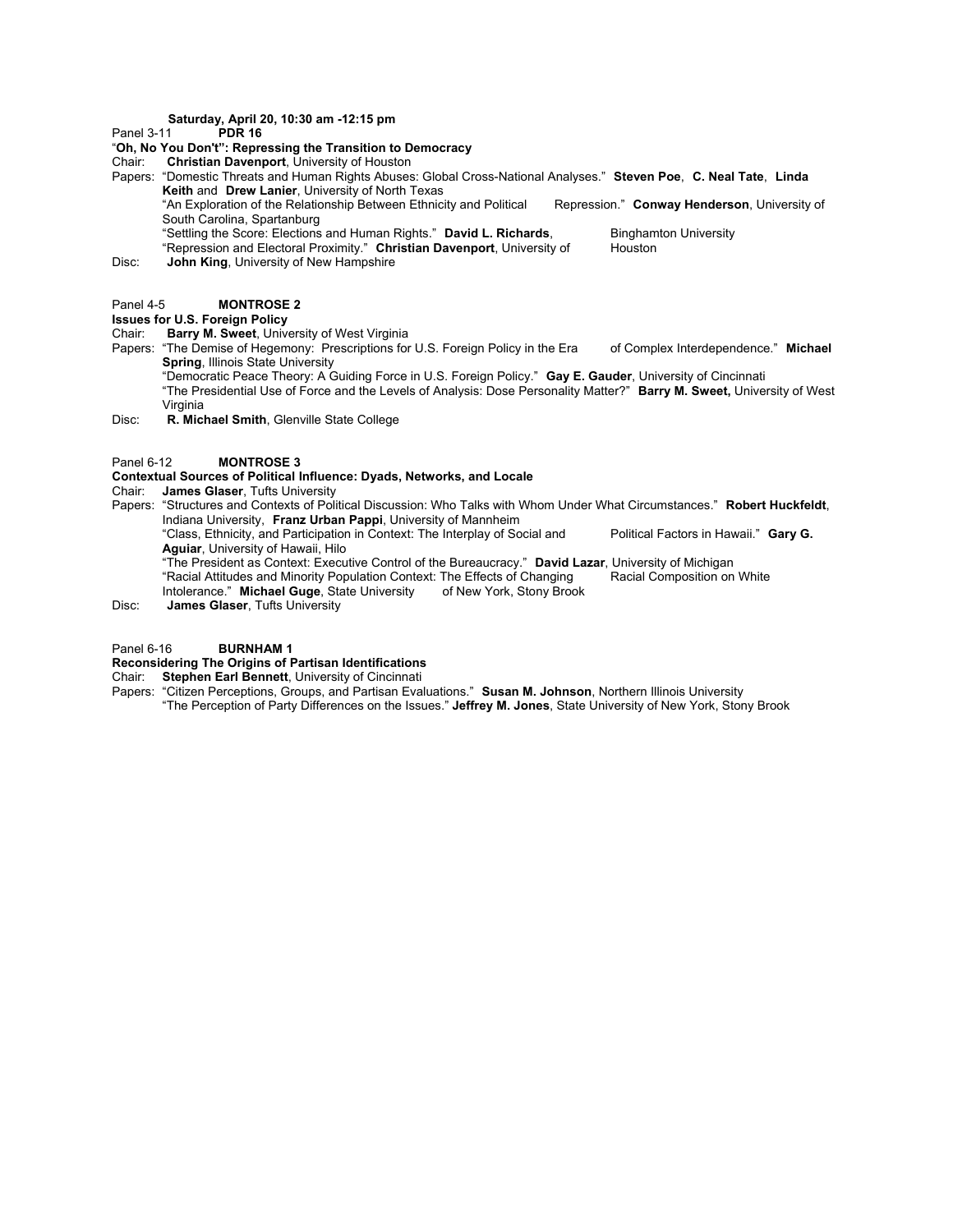"Partisan Stereotypes and Partisanship Stability: The Changing Construction of Partisan Identity." **Jim Josefson**, Syracuse **University** 

Disc: **Stephen Earl Bennett**, University of Cincinnati

#### Panel 7-18 **CLARK 10**

## **Issues, Partisanship, and Voting Behavior**

- Chair: **Norman Luttbeg**, Texas A & M University
- Papers: "Issue Voting: Fact or Fiction?" **Joel Bloom**, University of Michigan

"Issue Voting and Partisan Defection in the 1992 Presidential Election: Attitudes on Sexual Harassment and the Clarence Thomas Confirmation Hearings." **Scott H. Huffmon**, **John E. White, Jr.**, University of Mississippi "Issue Preferences, Performance Assessments, and Democratic Defection in Recent Presidential Elections." **Julio Borquez**, University of Michigan, Dearborn "Independents and the Potential for Electoral Volatility and Realignment." **Douglas D. Roscoe**, Loyola University of Chicago

Disc: **Norman R. Luttbeg**, Texas A & M University

#### Panel 9-10 **SANDBURG 3**

#### **Women and Social Movements in the Third World**

#### **(Co-Sponsored with the Section on Comparative Politics: Developing Countries)**

Chair: **Rose Spalding**, DePaul University

Papers: "Women, NGOs, and the Costa Rican Informal Sector." **Amber Seligson**, Columbia University

"The Rise of Indigenous Human Rights Groups in Post-Transition Guatemala." **Carol Stuart**, University of Notre Dame "Creating Traditional Women: An Analysis of Constructions of Gender in Post-Colonial Tanzania." **Kathleen Mulligan-Hansel**, University of Wisconsin, Madison

"Carpe Marianismo: Women's Movements and the Politics of Democratization in Chile." **Elizabeth Daly**, **Craig Warkentin**, University of Kentucky

"Inside Politics as Outsiders: The Status of Women in a Democratic Chile." **Lisa Baldez Carey**, University of California, San Diego

Disc: **Rose Spalding**, DePaul University

## Panel 10-9 **SANDBURG 4**

## **The Civil Rights Movement and Resource Distribution**

Chair: **Thomas L. Longoria**, University of Wisconsin, Milwaukee

- Papers: "The Politics of State Funding in Texas." **Sharon Navarro**, University of Wisconsin, Madison
- "Social Forces: Civil Rights Leadership in the Struggle for Jobs." **Judith Russell**, Barnard College, Columbia University Disc: **Thomas L. Longoria**, University of Wisconsin, Milwaukee
- Panel 11-11 **LASALLE 1**

## **Forbidden Discourse: Talking Politics in America**

Chair: **Eloise Buker**, Denison University

Papers: "Oakeshott, Conversation & Skeptical Politics." **Steven Gerencser**, University of Minnesota "Finding Ways to Talk About Politics in Public: Beginning With Gadamer." **Eloise Buker**, Denison University "Can Tradition Provide a Basis for Moral Discourse?" **Edmund Jacobitti**, Southern Illinois University "The Day the Dialogue Died: From Plato's Dialogues to Audio Metaphors, Body Politics, and Cyberspace." **Scott Warren**, Denison University Disc: **Mary Hawkesworth**, University of Louisville

## Panel 11-12 **BURNHAM 2**

**Platonic Themes**

- Chair: **Paul D. Ellenbogen**, Colby College
- Papers: "Plato's *Statesman* and *Laws*." **Jacqueline Leigh Pfeffer**, Duke University

"You Have Nothing to Lose But Your Chains: The Image of Imprisonment in Plato's *Republic* and *The Communist Manifesto*." **Leslie Feldman**, Hofstra University

"Philosophy Against Ecstasy: Socrates' Rivals." **Michael Rinella**, State University of New York, Albany

"A Tale of Two Cities: Needs, Justice and Dialogical Form in Book II of Plato's *Republic*." **John Rieger**, University of Notre Dame

Disc: **Paul D. Ellenbogen**, Colby College

## Panel 12-7 **LASALLE 2**

**Interest Groups** 

- Chair: **Mark Fey,** Princeton University
- Papers: "A Signaling Model of Outside Lobbying." **Ken Kollman,** University of Michigan
	- "Activists as Certification Intermediaries." **Tim Feddersen**, Northwestern University, **Tom Gilligan**, University of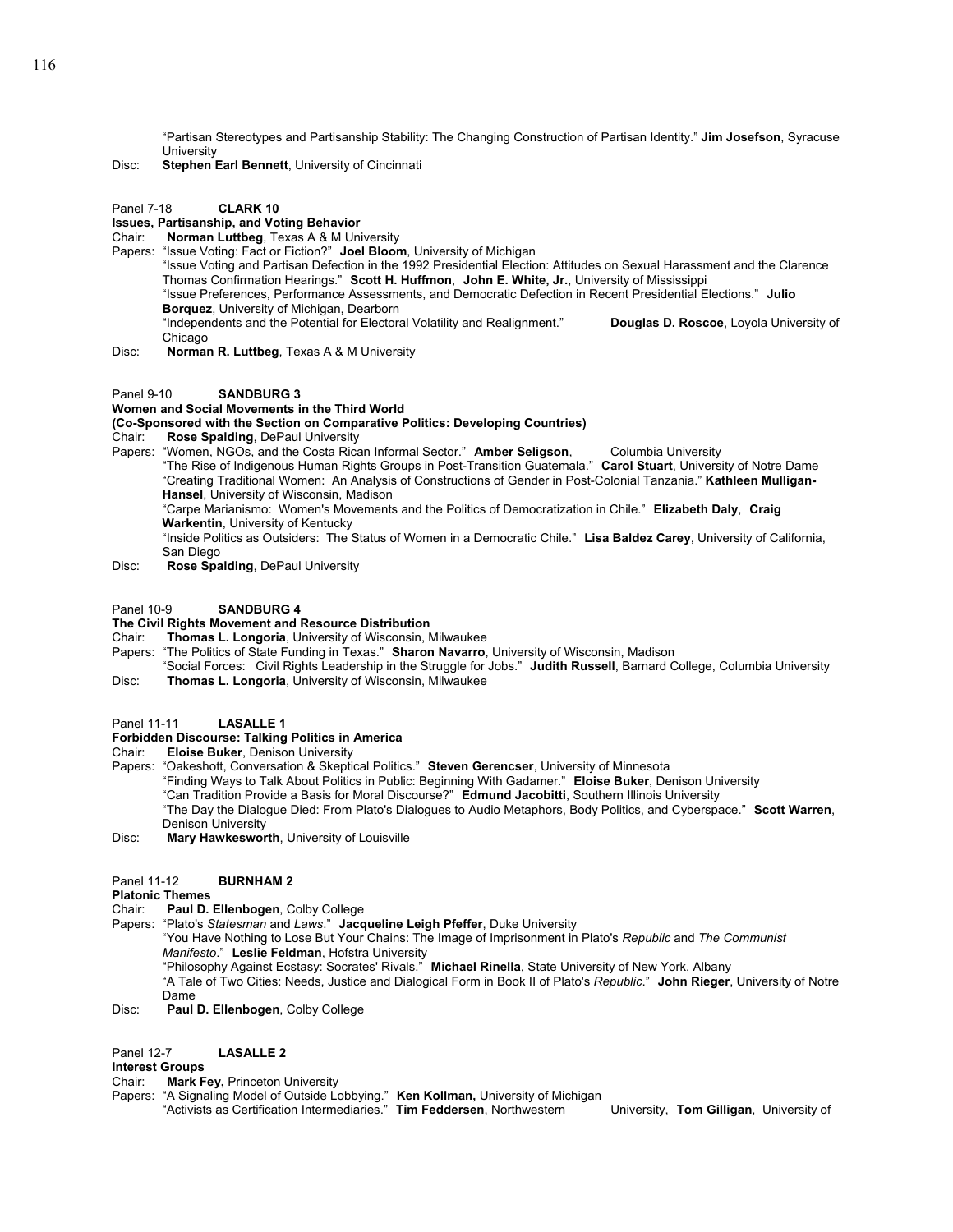**Saturday, April 20, 10:30 am -12:15 pm** Southern California "The Strategy of Invisibility: Collective Action, Identification, and Political Mobilization." **Scott Sigmund Gartner**, **Gary M. Segura**, University of California, Davis Disc: **Arthur Lupia**, University of California, San Diego **Scott Ainsworth**, University of Georgia

## Panel 13-9 **LASALLE 3**

**Models of Events**

**Nathaniel Beck**, University of California, San Diego

Papers: "Cabinet Formation In Parliamentary Democracies: New Methods for Old Problems." **Lanny Martin**, **Randolph T. Stevenson**, University of Rochester "Aggregation of Binary Into Count and Duration Data: An `ABCD' of Events Process Models." **James E. Alt**, **Gary King**,

**Curtis S. Signorino**, Harvard University

"Evaluating Zero-Inflated and Hurdle Poisson Specifications." **Christopher J. Zorn**, Ohio State University Disc: **Nathaniel Beck**, University of California, San Diego **Brian Loynd**, Duke University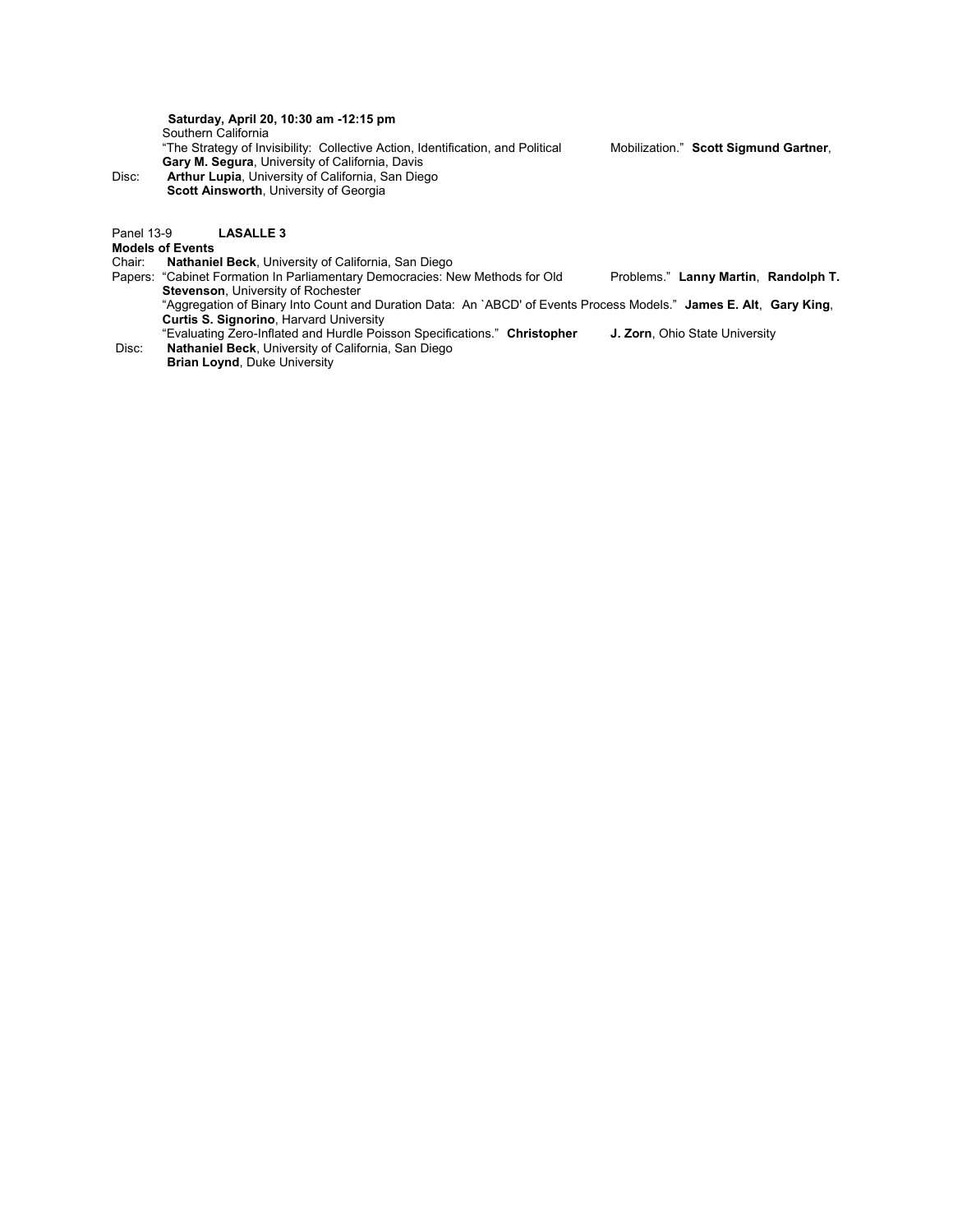## Panel 14-9 **LASALLE 5**

**Groups and National Policy Making**

Chair: **David K. Ryden**, Hope College

Papers: "Interest Advocacy and Precarious Pensions." **Loree Bykerk**, University of Nebraska, Omaha

"Higher Education Lobbying in Washington: Strategies and Tactics." **Constance E. Cook**, University of Michigan "Unions, Coalition Politics, and Public Policy: A Case Study of the Citizen Labor Energy Coalition." **Andrew Battista**, East Tennessee State University

Disc: **Kevin W. Hula**, Loyola College, Maryland **Christian Day** , University of New Orleans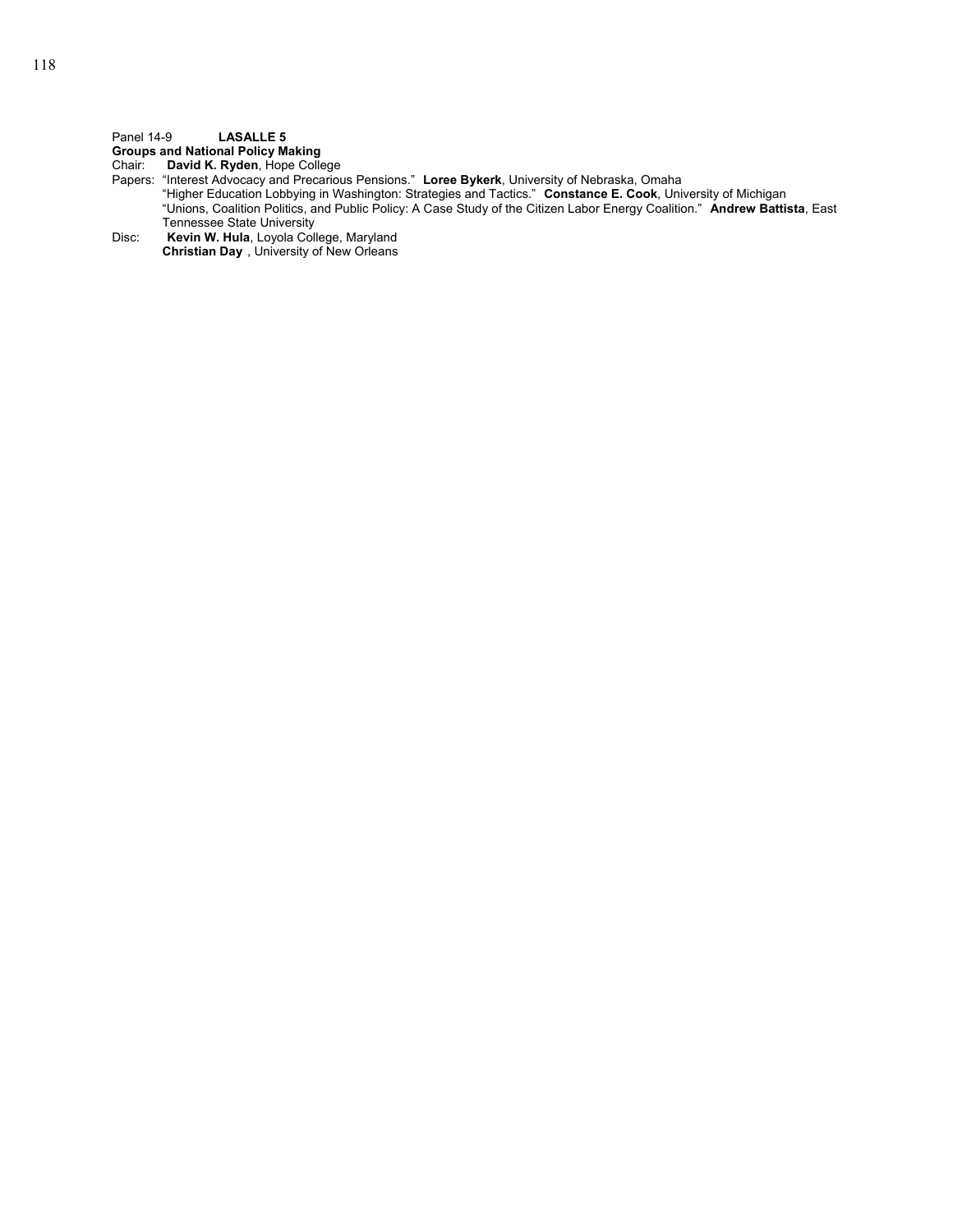## **Saturday, April 20, 10:30 am -12:15 pm**

#### Panel 15-8 **MONTROSE 1**

#### **The President and Congress: Institutional Confrontation**

Chair: **Morris Ogul**, University of Pittsburgh

Papers: "Overriding the Presidential Veto: A Key to the Constitution's Balance of Powers." **Stephen Dawson**, University of Tennessee-Knoxville

"Rebuking the President: Issue Framing and Congressional Opposition in Presidential Appointments." **Timothy P. Nokken**, **Brian R. Sala**, University of Illinois

"Predicting Presidential Vetoes and Congressional Responses." **Charles Cameron**, **John Lapinski**, **Charles Riemann**, Columbia University

"Measuring the Potential Impact of the Item Veto." **Daniel R. Schwarz**, University of California, Los Angeles Disc: **Morris Ogul**, University of Pittsburgh

Panel 15-13 **PDR 18** 

## **ROUNDTABLE: PRESIDENTS, CONGRESS, AND THE POLITICS OF POLICY REFORM**

Chair: **Mark A. Peterson**, University of Pittsburgh **Bert Rockman, University of Pittsburgh Patricia Conley** , Northwestern University **David W. Rohde** , Michigan State University

**David King** , Harvard University

Panel 16-9 **DEARBORN 3**

# **Divided Government**<br>Chair **John A Cla**

- John A. Clark, University of Georgia
- Papers: "The Legislative Process During Divided Government, 1955-1995." **Andrew Taylor**, North Carolina State University "United Government that Mattered: The 103rd Congress." **Greg Thorson**, University of Minnesota, Morris "Divided We Govern? A Respecification of the Effect of Divided Government on Congressional Legislative Behavior." **William M. Blair**, **Phillip Ardoin**, **Christine Sharp**, Louisiana State University "Senatorial Responsiveness to National Preferences Under Divided Government." **Angela Hinton Andersson**, Loyola
- University, Chicago
- Disc: **John Clark**, University of Georgia **David Mayhew**, Stanford University

## Panel 16-17 **PDR 17**

## **Legislative Control of the Bureaucracy**

Chair: **Cornell Hooton**, Emory University

- Papers: "Administrative Procedures and Political Control of the Bureaucracy." **Steven J. Balla**, George Washington University "Political Influence Over Policy Choice in an Independent Commissions: Testing the Efficacy of Direct Controls." **David B. Spence**, Duke University
- "Oversight of Federal Regulatory Agencies by House Committees: 1977-1993." **J. Donald Smith**, Florida State University Disc: **Joel Kaji** , SUNY-Stony Brook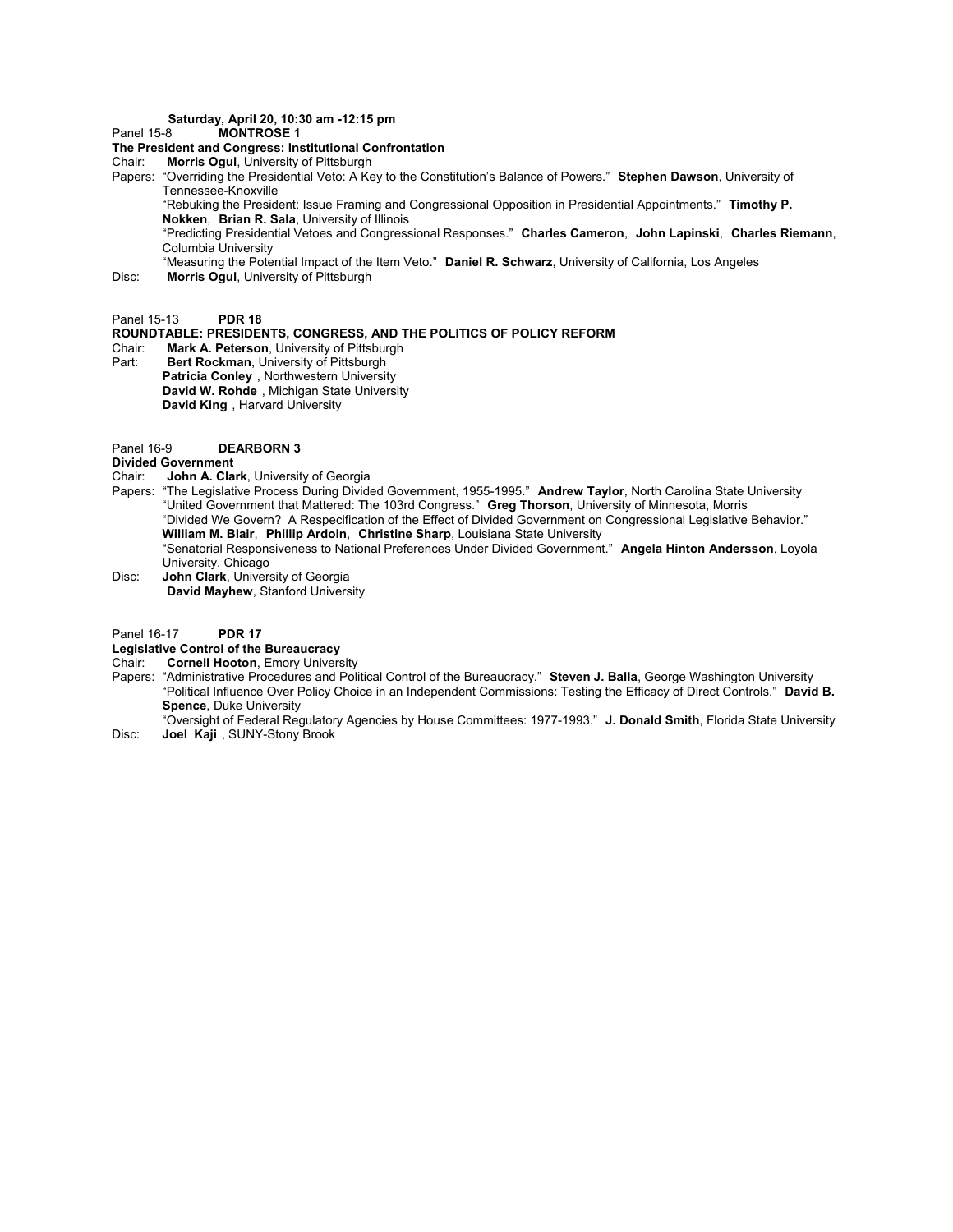## Panel 17-9 **MONTROSE 7**

## **Interpretive Theories, the Constitution and the Supreme Court**

Chair: **Mark A. Graber,** University of Maryland at College Park

Papers: "The Interpretive Turn in Constitutional Theory." **Dennis J. Goldford**, Drake **University** 

 "Does the Constitution Create Positive Rights?" **Thomas Halper**, Baruch **College** 

"The Rise and Decline of Natural Law in Irish Constitutional Jurisprudence" **V. Bradley Lewis**, University of Notre Dame "Post-Modern Critiques of Law: Can They Liberate Themselves from

Modernism?" **Christopher Burke**, **Lisa Nelson**, University of Wisconsin-Madison

Disc: **Deirdre M. Condit**, Virginia Commonwealth University

## Panel 18-8 **CLARK 7**

## **Education Policy Across Levels of Federalism**

Chair: **Peter J. Bergerson**, Southeast Missouri State University

Papers: "Changing Intergovernmental Relations: Federalism and Education Policy in the 1980s." **Gail L. Sunderman**, University of Chicago

"Policy Networks and Innovation Diffusion: The Case of State Education Reforms." **Michael Mintrom**, **Sandra Vergari**, Michigan State University

"Quantitative Studies of County Political Culture and Educational Policy Outcomes." **Frederick M. Wirt**, University of Illinois, **Jay Scribner**, University of Texas

Disc: **Michael Fine**, University of Wisconsin, Eau Claire

## Panel 19-9 **BURNHAM 5**

## **Assessing Effectiveness of Local Government**

Chair: **Irene Rubin**, Northern Illinois University

Papers: "Organizational Culture and Leadership in Urban Politics: Council and Mayor Election Reform." **Anita Raturi** , University of Cincinnati

"Improving the Councils Evaluation of the City Manager: Three Alternative Methods." **Craig Wheeland**, Villanova University

"Do Leadership Attributes Make A Difference in the Survival and Perceived Effectiveness Patterns of City Managers?" **Gerald Gabris**, Northern Illinois University, **James B. Kaatz**, Mississippi State University "Air Pollution Control in the United States: The Symbolic Process of Compliance." **Shellagh Carper**, University of Missouri, St. Louis

Disc: **Corliss Lentz**, Sam Houston State University

#### Panel 20-17 **SANDBURG 7**

## **Political Institutions and Policy Agendas**

- Chair**: Frank R. Baumgartner,** Texas A&M University
- Papers: "Critical Institutional Events and Agenda Setting." **John Bohte, B. Dan Wood,** Texas A&M University "A Dynamic Model of Agenda-Building: A Research Design for Public Policy." **Michael A. Smith**, University of Missouri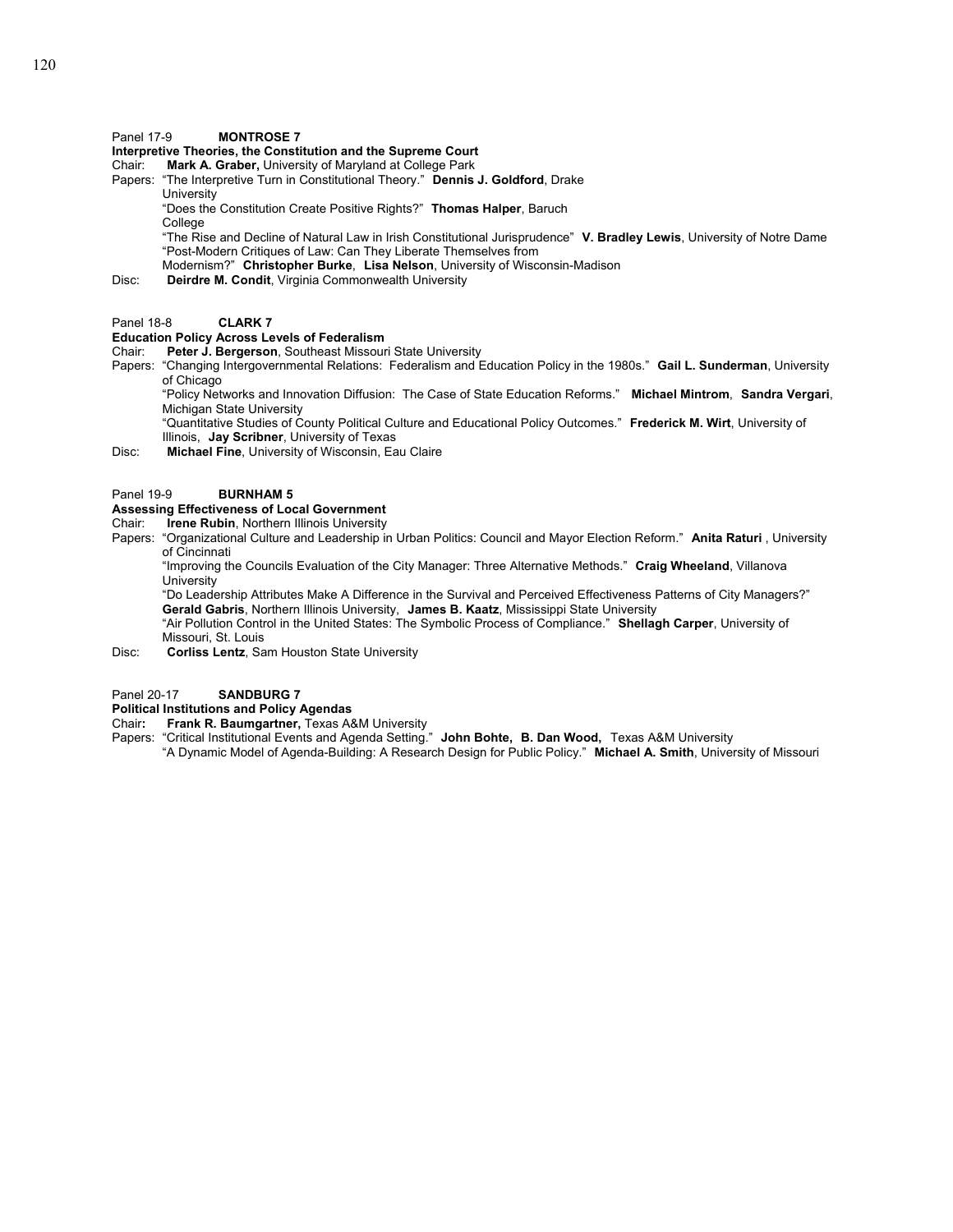## **Saturday, April 20, 10:30 am -12:15 pm**

"Toward a Prescriptive Theory of Policy." **Charles L. Betley,** University of Michigan

Disc: **Ezra Paul** , Johns Hopkins University

#### Panel 20-18 **SANDBURG 8**

## **Information and Access in the Policy Process**

## Chair**: Jeff Talbert,** University of Kentucky

Papers: "The Role of State Legislative Staff in Health Policymaking." **Carol S. Weissert,** Michigan State University "Knowledge and Public Policy: A Framework for Analysis." **Cheol H. Oh,** Arkansas State University, **Robert F. Rich,**

University of Illinois, Urbana

"Toward a Less Hostile Cyberspace: A Critical Analysis of the 'Federal Guidelines for Searching and Seizing Computers' and the Fourth Amendment." **Charles Lee Mudd, Jr.** , Quinnipiac College

Disc**: Jeff Talbert,** University of Kentucky

#### Panel 22-G1 **SANDBURG 5**

### **The Dynamics of Structural Adaptation in Post-Wall Germany**

Chair: **John Bendix**, Bryn Mawr College

Papers: "Greening, Growing and Governing: A German City After Unification." **Jutta A. Helm**, Western Illinois University "Does Borrowing 'Dull the Edge of Husbandry?' Institutional Borrowing as Institution Building" **Wade Jacoby**, Grinnell College

"Beyond Privatization: Reconstructing the East German Political Economy." **M. Donald Hancock**, Vanderbilt University Disc: **Lynn Kamenitsa**, Northern Illinois University

## Panel 22-N2 **SANDBURG 2**

## **Democratic Resistance to the Global Triumph of Capitalism**

(Organized by the Caucus for a New Political Science)

- Chair: **John C. Berg** , Suffolk University
- Papers: "Structural Adjustment and the Prospects for Democratization in the Third World." **Jackie Viecel** , Mankato State University

"Structuring Class Relations in the European Union." **Mark Gobeyn** , Bradley University "Compassion's Words Destroyed: Justice and the Political Vocabulary of Western Ontario

Disc: **Alice Hashim** , University of Louisville

## **Saturday, April 20, 12:30-1:30 pm**

#### **1997 PROGRAM COMMITTEE MEETING CRESTHILL ROOM**

Program Co-chairs: **Mary Dietz** and **John Freeman** University of Minnesota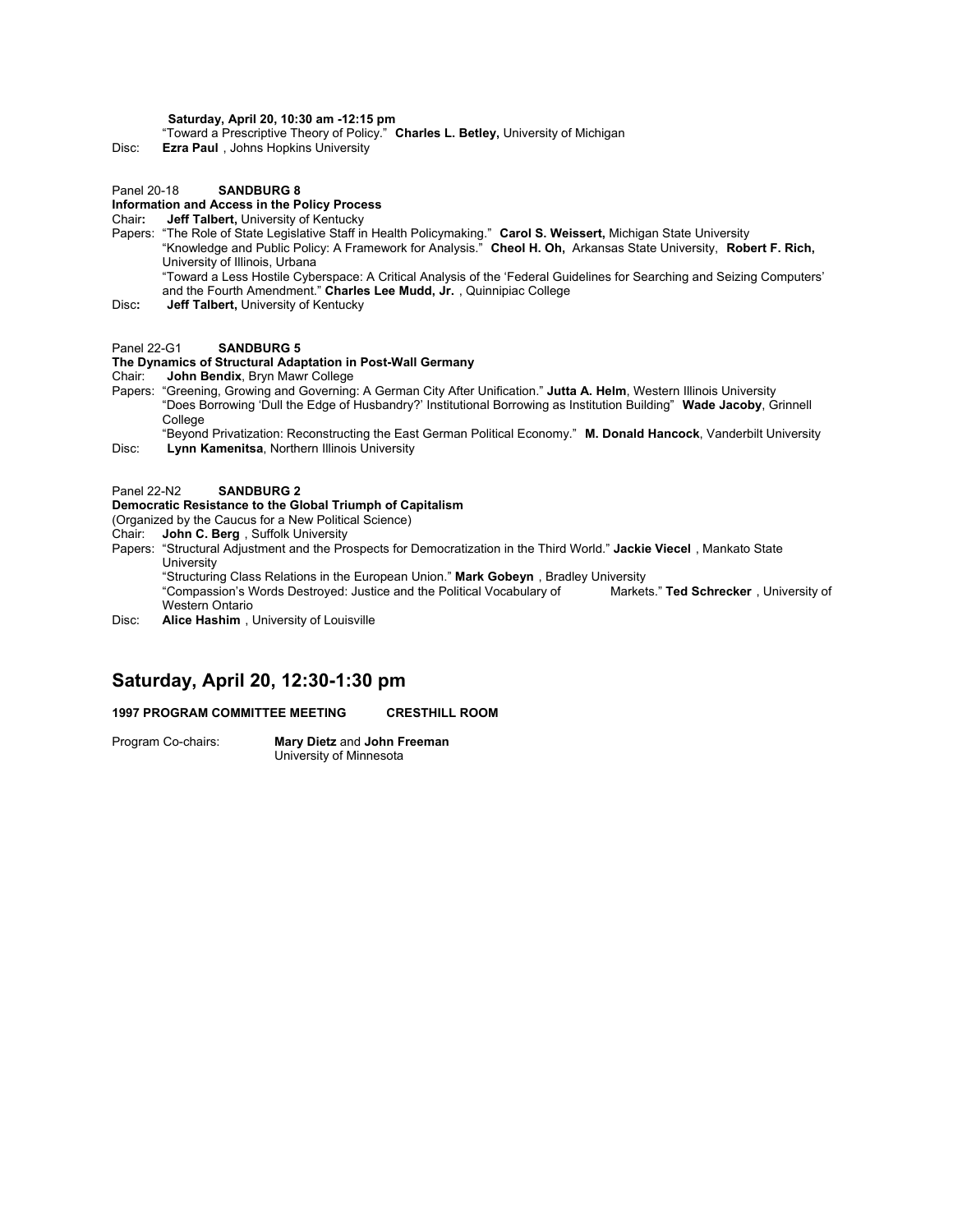## **Saturday, April 20, 1:30-3:15 pm**

Panel 1-11

## **European Union SANDBURG 6**

Chair: **Andreas Sobisch**, John Carroll University

Papers: "Anticipatory Compliance: A New View of the European Democratic Deficit." **Roger Scully**, Ohio State University "Towards an Ever-Closer Union Among the Peoples of Europe: The ECJ and European Integration." **Julie L. Alig**, University of Chicago

"Challenges and Strategies Towards an Effective Telecommunications Sector in the EU." **Leena Thacker-Kumar**, University of Houston, Downtown

Disc: **Andreas Sobisch**, John Carroll University **Triantafyllos Flouris** , Portland State University

## Panel 2-9 **DEARBORN 1**

## **Democratization in Africa: 1**

Chair: **Scott McDonald**, Jackson State University

Papers: "The Tenuous Road to Democracy in Tanzania: The October 1995 National Elections." **Bruce Heilman**, Indiana **University** 

"Democracy or Pluralism? Reform Processes in Egypt, Algeria, and Jordan." **Daniel S. Sisken,** Indiana University "Privatizing Corruption and Corrupting Privatization: Bureaucratic Regime Politics in Africa." **S. Tjip Walker**, Indiana University

"Modernization and Traditionalism, Can They Coexist?: A Case Study of the Kingdom of Swaziland." **Vincent Matsebula**, **Scott McDonald**, Jackson State University

Disc: **Iren Omo-Bare**, Millsaps College

#### Panel 3-9 **DEARBORN 2**

#### **Domestic Conflict and Democratization**

Chair: **Mark Lichbach**, University of Colorado, Boulder

Papers: "Why Are Revolutions Stable." **Ron Francisco**, University of Kansas

"Institutional Determinants of Conflict." **Leesa Boeger**, University of Houston

"Signaling, Salience, and Symbols: Cases in Democratic Transition." **Madhavi M. McCall** and **Beth Wilner**,

Washington University

Disc: **Mark Lichbach**, University of Colorado, Boulder

Panel 3-12 **PDR 16**

## **Roundtable: What's All the Hype About?: Contemporary Criticisms of Democracy**

- Chair: **Imari Obadele** , Prarie View University
- Part: **Imari Obadele** , Prarie View University  **Robert J. Goldstein**, Oakland University  **Ward Churchill**, University of Colorado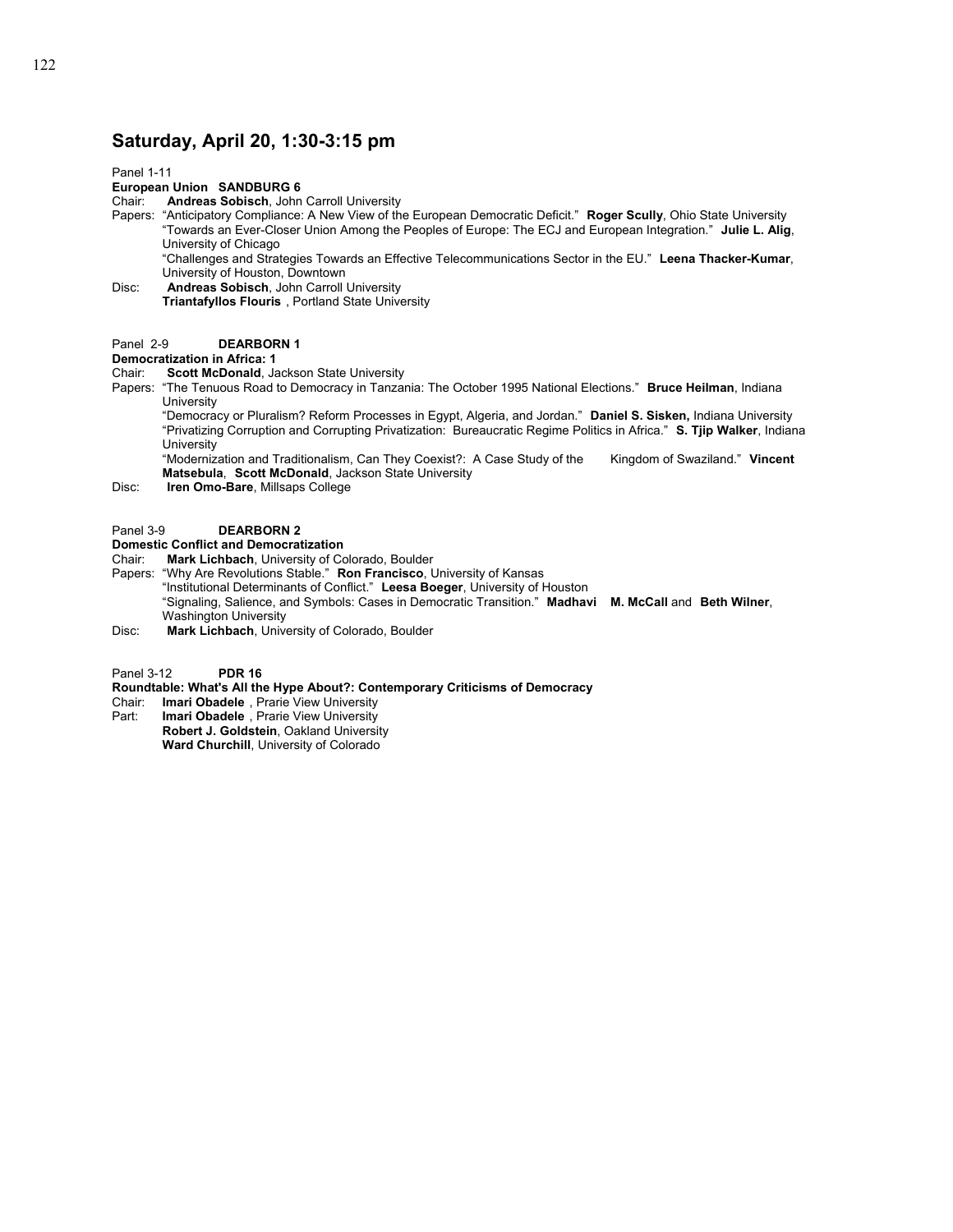#### **Saturday, April 20, 1:30-3:15 pm**

#### Panel 4-7 **MONTROSE 2**

## **Challenges to Mainstreaming International Relations Theory**

Chair: **S. Ilgu Ozler**, University of Wisconsin, Milwaukee

Papers: "Global Relations, Political Philosophy, and Literature: Listen Carefully, the Voices of Women and Nature are Speaking." Marcheta Birch, Barbara J. Porter, David Birch, Canisius College Speaking." Marcheta Birch, Barbara J. "Explaining Multilateral Environmental Treaties: What Would the English

School Say?" **Stephen Hartlaub**, Frostburg State University

- "Constructivist-Institutionalism and Germany's New Ostpolitik." **Emil Nagengast** , University of Pittsburgh
- Disc: **Edward A. Kolodziej**, University of Illinois

#### Panel 5-8 **MONTROSE 3**

## **Capital Mobility, Financial Transfers, and Debt**

#### **(Co-Sponsored with the Section on Comparative Politics: Industrialized Countries)**

Chair: **Michael Wallerstein**, Northwestern University

Papers: "Politics, Taxation, and the Structural Dependence of the State in a Global Economy." **Duane Swank**, Marquette University

"Financial Transfers in the European Union: Who gets What and Why?" **Clifford J. Carrubba**, Stanford University "The Political Economy of Public Debt: An Empirical Examination of the OECD Post-War Experience." **Robert J. Franzese Jr**., Harvard University

Disc: **Michael Wallerstein**, Northwestern University

#### Panel 6-7 **BURNHAM 1**

## **Process Tracing and Decision-Making: A Demonstration of Techniques and Results**

- Chair: **Ellen Riggle,** University of Kentucky
- Papers: "The Role of Memory in Accurate Decision Making: A Process Tracing Study of a Presidential Election Campaign." **David P. Redlawsk**, Rutgers University
	- "Process Tracing and Strategic Processing Patterns in Evaluating Political Candidates." **Ellen Riggle**, **Mitzi Johnson**, **Scot Hickey,** University of Kentucky
- "Process Tracing Through Computational Experiments." **Charles S. Taber**, State University of New York, Stony Brook Disc: **Wendy Rahn**, University of Minnesota

#### Panel 7-19 **CLARK 5**

## **Effects of Information and External Cues on Political Attitudes**

Chair: **Robert Dion**, Wabash College

Papers: "Lost in the Shadows? The Campaign Communications of House Candidates in Presidential Election Years." Paul S. **Herrnson**, University of Maryland, **Kelly D. Patterson**, Brigham Young University

"Hands of the Few: Wealth, Political Participation and African-American Public Opinion." **Sarita McCoy Gregory**, University of Chicago

"The Impact of Political Interests in the 1994 Elections: The Role of the National Rifle Association." **Michael McBurnett**, University of Illinois, **Christopher Kenny**, Louisiana State University, **David J. Bordua**, University of Illinois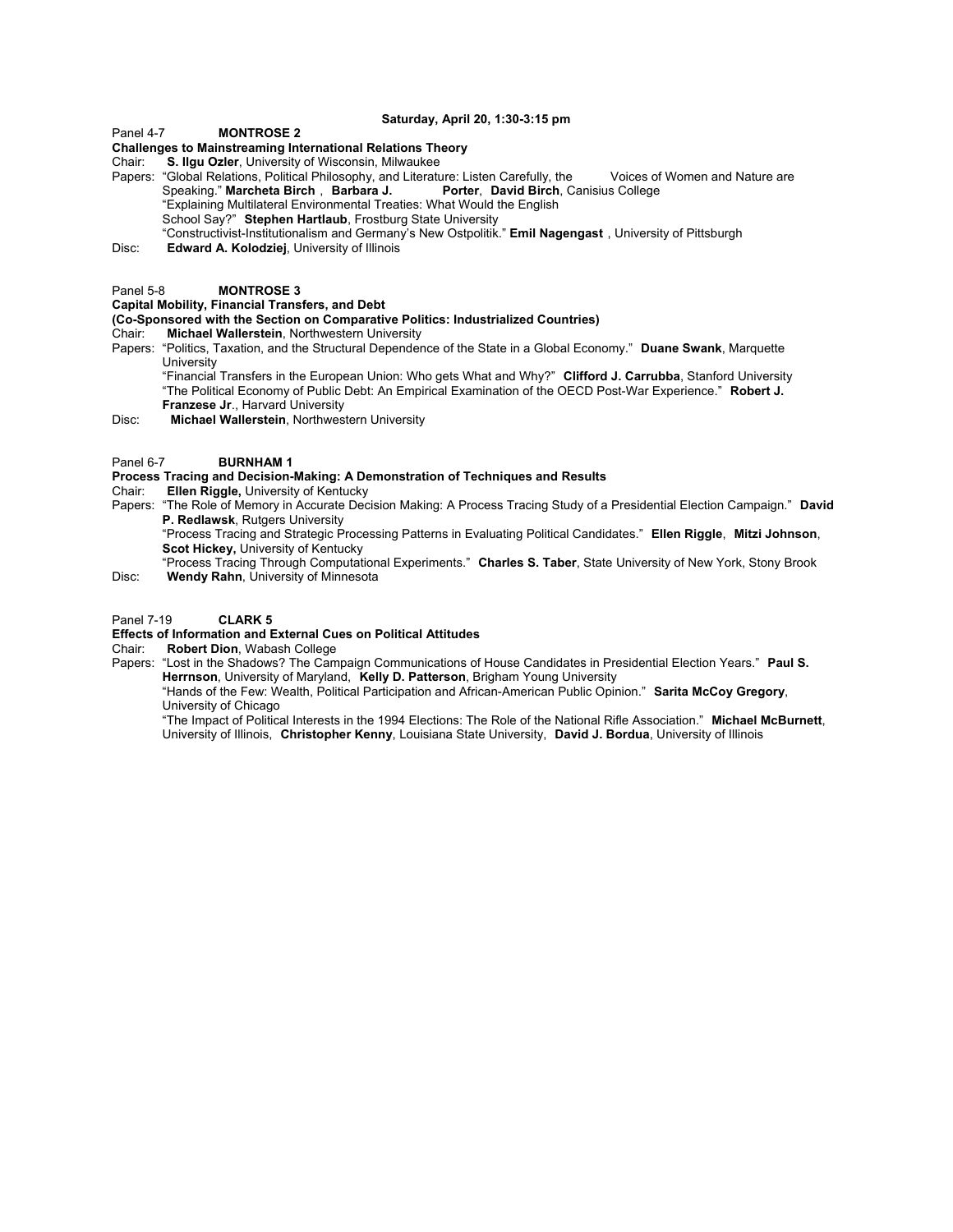"Politicizing Employment Problems: Regional Trends and Influences." **Mary McGuire**, Syracuse University "Men's and Women's Political Networks." **Marsha Silverman**, University of Miami

Disc: **Robert Dion**, Wabash College **John P. Valentine** , University of South Carolina

Panel 7-20 **CLARK 10**

#### **Economics, Demographics, and State Elections**

Chair: **Ronald E. Weber**, University of Wisconsin, Milwaukee

- Papers: "Fiscal Policy and Elections in American States." **Robert C. Lowry**, Michigan State University, **James E. Alt**, and **Karen Ferree**, Harvard University
	- "Explaining Gubernatorial Election Results A State Level Analysis." **Scott Lasley**, University of Iowa

"Is Migration Politically Neutral? Population Mobility and Political Change in State Politics." **James Gimpel**, University of Maryland

- "Competition in Gubernatorial Elections." **Craig J. Svoboda** , University of Wisconsin-Milwaukee
- Disc: **Ronald E. Weber**, University of Wisconsin, Milwaukee,  **Emily Van Dunk**, University of Wisconsin, Milwaukee

#### Panel 8-10 **BURNHAM 4**

#### **Influencing the Public**

- Chair: **Geoff Peterson**, University of Iowa
- Papers: "Filling the Media Vacuum? Are Members of the U.S. House Able to Inform Constituents about their Positions on High Salience Votes?" Daniel Lipinski, Duke University

"The Influence of Televised Presidential Addresses on Public Opinion." **Reed Welch**, Texas A&M University "Patterns of Media Exposure in the U.S. and Their Impact on Political Awareness and Participation." **Staci L. Rhine**, **Richard Flickinger**, Wittenberg University, **Stephen Bennett**, University of Cincinnati "Entertainment, the Mass Media, and Political Sophistication." **Kris Seago**, **Donna Seago**, University of Texas

Disc: **Geoff Peterson**, University of Iowa

## Panel 9-6 **SANDBURG 3**

## **Constructions of Feminism**

- Chair: **Lynn M. Sanders**, University of Chicago
- Papers: "Can There Be an Anti-Foundationalist Feminist Politics?" **Suzanne Martineau**, Vanderbilt University "Ecofeminist Resistance: Practice in Search of Theory." **Charlene Hinckley**, University of Connecticut
- Disc: **Lynn M. Sanders**, University of Chicago

## Panel 9-12 **LASALLE 2**

## **Gender and Public Policy**

- Chair: **Susan Gluck Mezey** , Loyola University Chicago
- Papers: "Nice Girls No More: Grassroots Empowerment and the Politics of Breast Cancer." **Maureen H. Casamayou**, Mount Vernon College

"The New FDA and NIH Medical Research Policies: Issues of Gender and Justice." **Karen L. Baird**, State University of New York, Purchase

"From Public to Private: Problem Definition and Minnesota Domestic Violence Policy." **Rowzat Shipchandler**, University of Minnesota

Disc: **Susan Gluck Mezey** , Loyola University Chicago

#### Panel 10-10 **SANDBURG 4**

## **Race and Ethnicity in Europe**

- Chair: **Ted Jelen**, Illinois Benedictine College
- Papers: "Religion, Nationalism, and Political Participation: The Scottish National Party in Glasgow." **Michael Drwiega**, University of Iowa

"Segmented Labor Markets in Theory, Fact & Law: British Experience with New Commonwealth Residents, 1949-1962." **James Wehrli**, Binghamton University

"The Role of the Homeland in Ethnic Relations: Illustrations from Eastern Europe." **Pieter van Houten**, University of Chicago

"A Frayed Welcome Mat: An Analysis of Public Support for the Liberal Consensus on Immigration in Britain, France, Germany & Italy." **Chris McIntyre**, University of North Texas

Disc: **Ted G. Jelen**, Illinois Benedictine College

Panel 11-6 **LASALLE 1**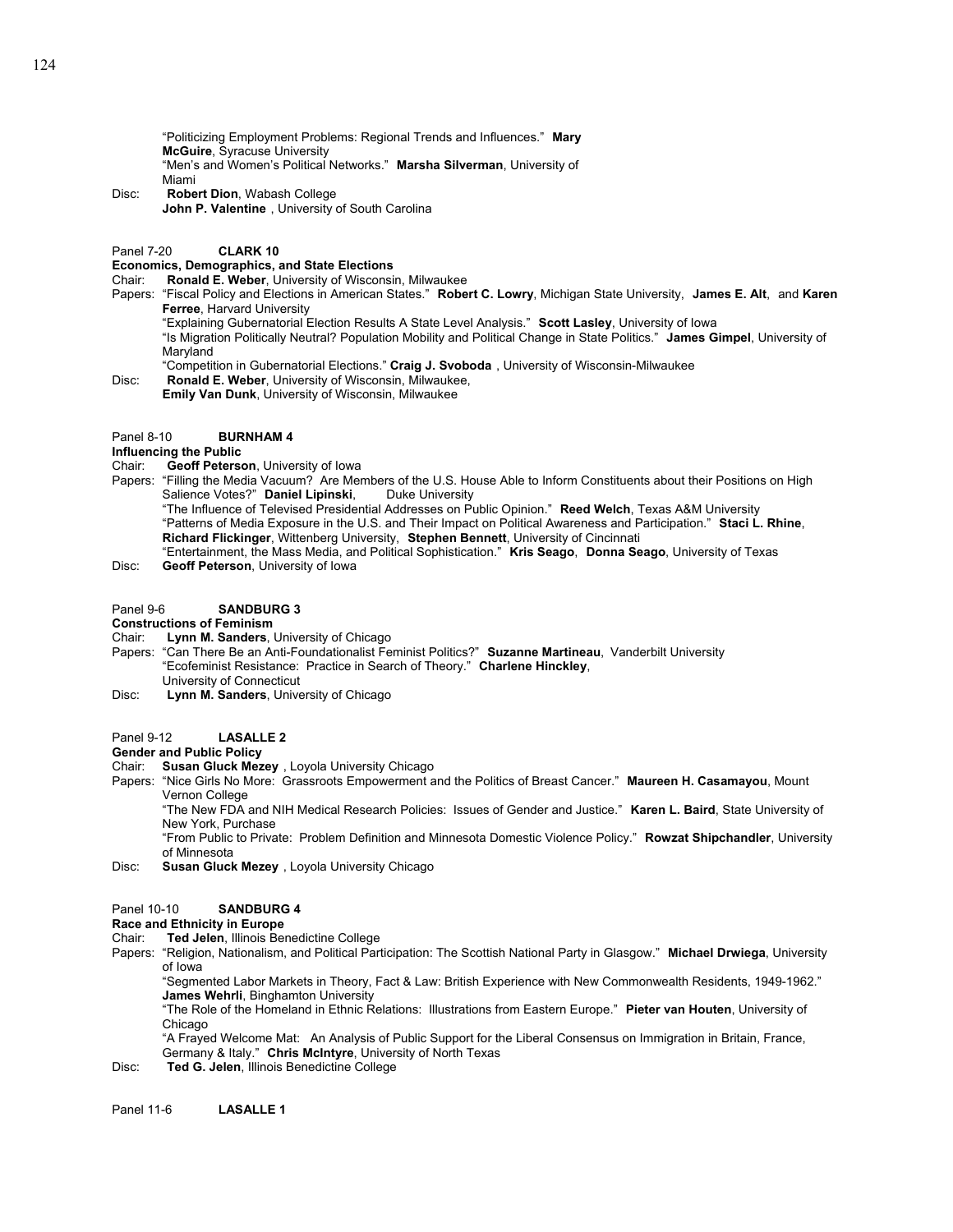## **Saturday, April 20, 1:30-3:15 pm**

**Revising Citizenship**

**Eric Forsman, Central Missouri State University** 

Papers: "The Politics of Differentiated Citizenship." **William Meyer**, University of Michigan, Flint

"Reconsidering the Role of Emotions in Constituting Citizens: The Politics of Grief." **Mary Beth Melchior**, University of Mississippi

"Citizenship and Its Discontents or, Representation and Discipline in Walzer's 'Democratic Pluralism'." **Eric Forsman**, Central Missouri State University

"The Medical Construction of Women's Experience: Implications for Citizenship and Political Participation." **Paulette Gerkovich Griffith**, University of Maryland

Disc: **Morton Schoolman**, State University of New York, Albany

Panel 13-10 **LASALLE 3**

## **Models of Preferences and Perceptions**

Chair: **Chris Achen**, University of Michigan

Papers: "Statistical Methods for Analyzing Rolling Cross-Sections With Examples From the Canadian Election Studies of 1988 and 1993." **Henry E. Brady**, University of California, Berkeley, **Richard Johnston**, University of British Columbia "Perceptions of Candidate Viability: Media Effects During the Presidential Nomination Process." **Philip Paolino**, University of Texas, Austin

"Exploring Alternative Measures of Value Conflict." **Jilliann Glathar**, State University of New York, Stony Brook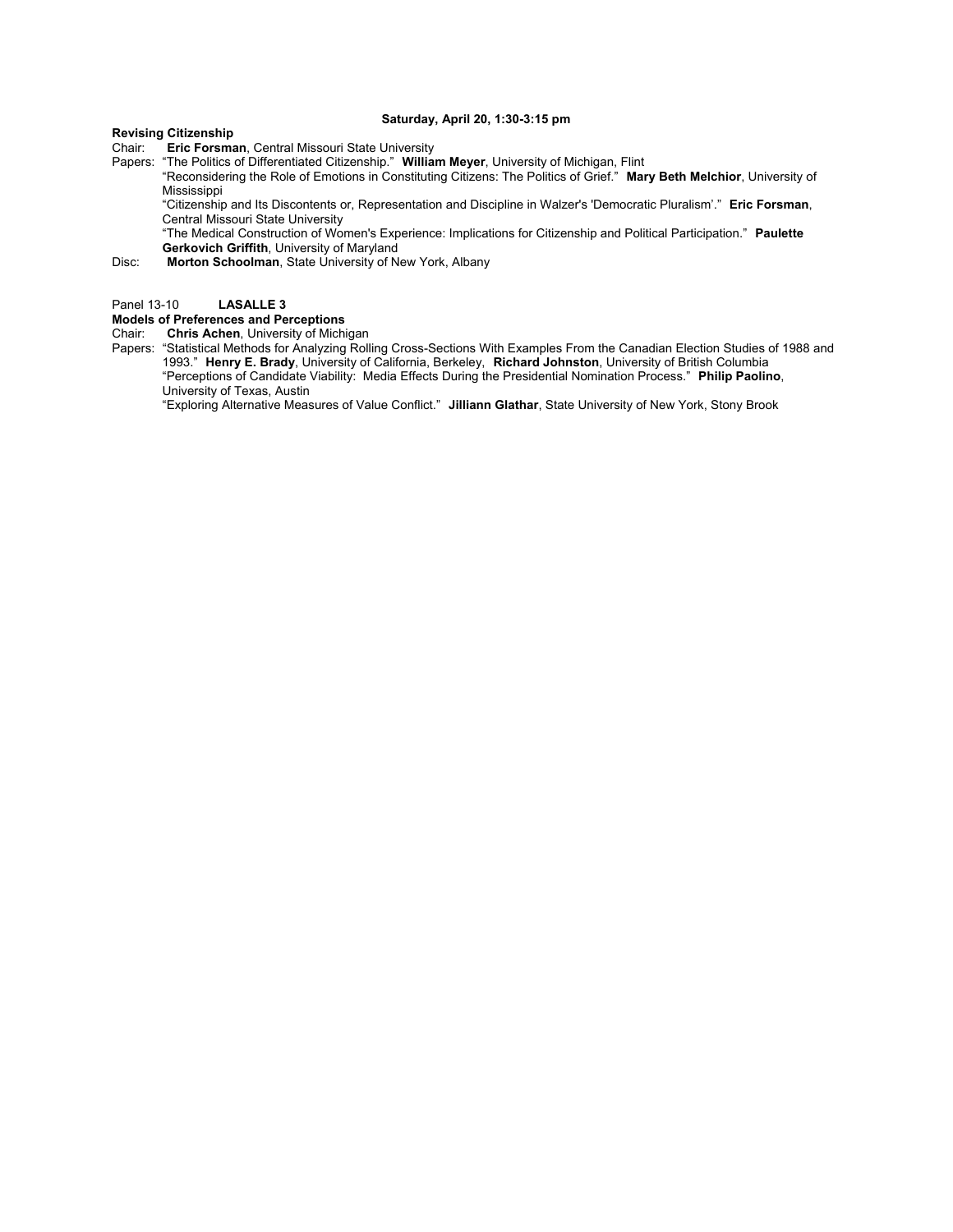"Why Do Americans Hate Bureaucracy?" **R. Michael Alvarez**, California Institute of Technology, **John Brehm**, Duke University.

 Disc: **Chris Achen**, University of Michigan **Charles Franklin**, University of Wisconsin, Madison

## Panel 14-10 **LASALLE 5**

# **Group Involvement in State and Local Politics**

- Dan Hofrenning, St. Olaf College
- Papers: "State Lobbyists and Organizations: Some New Data." **Anthony J. Nownes** and **Pat Freeland**, University of Tennessee, Knoxville
	- "Interest Group Endorsement Approaches in State Legislative Races." **Terri Susan Fine**, University of Central Florida "Perceptions of Group Influence in Local Politics." **Shari Garber Bax** and Tennessee, Knoxville

"Community Service and Volunteerism: A Case Study of Rural Economic Growth in Illinois." **Bradley A. Hinkfuss**, Illinois State University

Disc: **Nancy Ellis Kucinski**, University of North Texas

## Panel 15-9 **MONTROSE 1**

#### **Presidential Influence in Congress: Committees, Pork and a New Majority**

Chair: **Constantine Spiliotes**, Dartmouth College

Papers: "Variation in Committee Responses to Administration Proposals: The Carter and Bush Administrations." **David E. Fitz**, Macon College, **Stanley P. Berard**, Southern Arkansas University

"The Impact of Newly Elected Presidents on Committee Agendas: The Case of the House Ways and Means Committee." **Cary R. Covington**, University of Iowa

"Legislative-Executive Bargaining and the Vote on NAFTA: Measuring the Relative Impact of Pork Barrel Politics." **Nathan Dietz**, University of Rochester

"Offense and Defense on Capitol Hill: the Clinton White House Experience." **Russell Renka**, Southeast Missouri State **University** 

Disc: **Constantine Spiliotes**, Dartmouth College

## Panel 16-10 **DEARBORN 3**

## **Patterns of Party Voting**

- Chair: **Ahuja Sunil**, University of Southwestern Louisiana
- Papers: "A Reassessment of Party Voting in the U.S. House of Representatives." **Aage R. Clausen**, **Barry Burden**, Ohio State **University**

"The Determinants of Strategic Abstention, Pairing, and Roll Call Voting in the Senate, 1871-1933." **Richard G. Forgette**, Miami University, **Brian R. Sala**, University of Illinois

"Party Switchers in Congress." **Andree E. Reeves**, University of Alabama, Huntsville and **Mavis Mann Reeves**, University of North Carolina, Chapel Hill

- "The Contract with America: Origins and Prospects." **John Bader**, University of California, Los Angeles
- Disc: **Joe Patten**, West Virginia University **Barbara Trish**, Grinnell College

Panel 16-12 **PDR 17**

## **Committees, Markets, and Legislative Behavior**

## Chair: **Paul Johnson**, University of Kansas

Papers: "Accounting for Measurement Error in the Assessment of Outlier Committees in Congress." **L. Marvin Overby**, **Robert O. Brown**, **David Hotalian**, **Charles E. Smith**, University of Mississippi

"Committee Specialization in the Presence of Market Externalities: An Institutional Model for Legislative Policy Innovation." **Kevin M. Esterling, Example 3 University of Chicago** 

"The Continuing Puzzle of Committee Preferences: A Methodological Re-Assessment." **Mark Wrighton**, University of Iowa

"Goals and Votes in Legislatures: A Spatial Approach to Relative Behavior in Congress." **John P. Messmer**, University of Missouri

Disc: **Paul Johnson**, University of Kansas

#### Panel 17-10 **MONTROSE 7**

## **Historical Perspectives on Judicial Decision-making**

## Chair: **Paul D. Ellenbogen**, Colby College

Papers: "Proceed to Judgment: Alexis de Tocqueville's Legal Mind on the American Judge." **Jacqueline Edelberg**, University of Chicago

"Federalist or Friends of Adams: The Marshall Court and Party Politics." **Mark A. Graber,** University of Maryland at College Park

"Conflict, American Civil Litigation and Critical Theory: An Historical Perspective." **Maria Wyant Cuzzo**, University of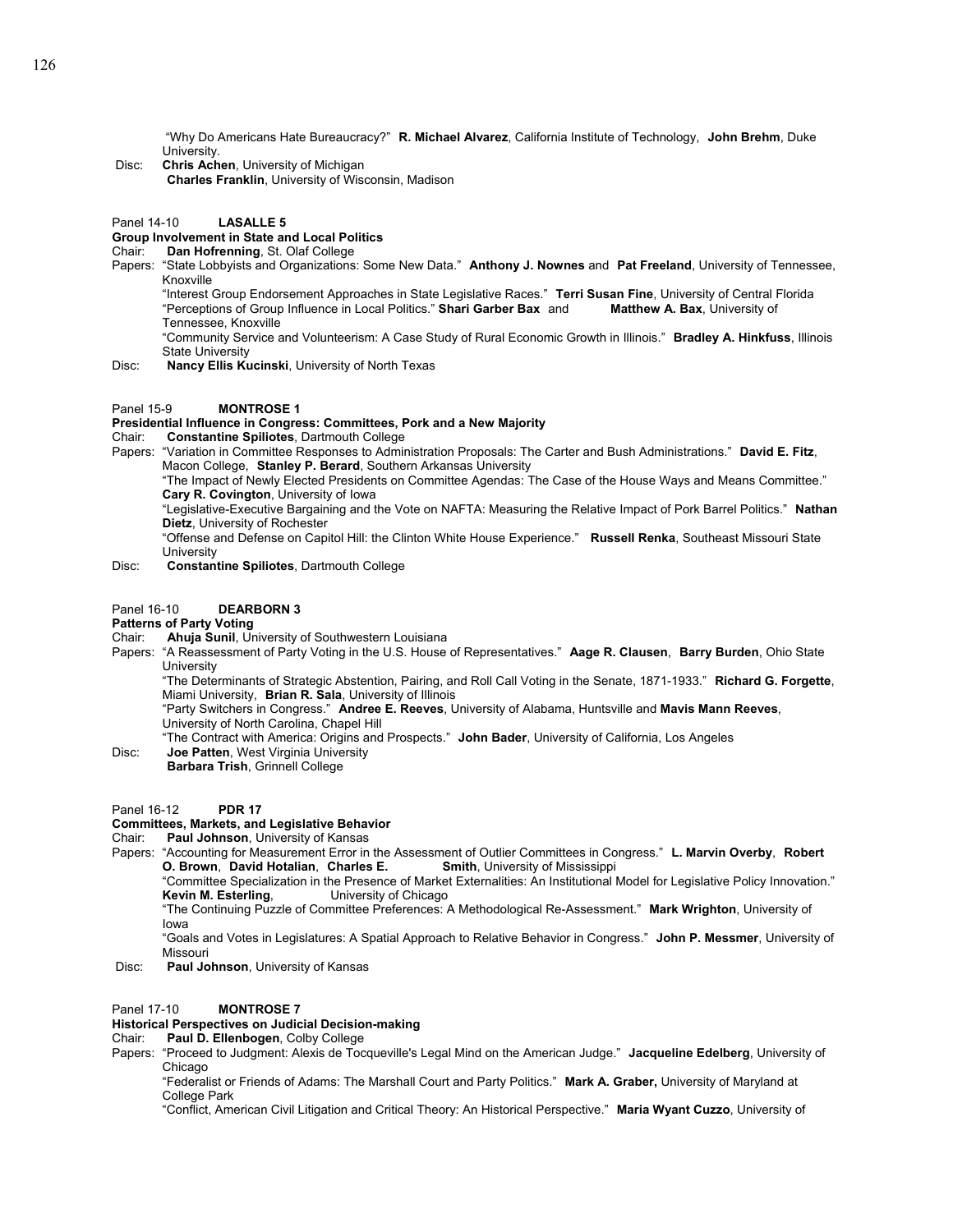## **Saturday, April 20, 1:30-3:15 pm**

Minnesota, Duluth

- "The Overruling of Precedent by the United States Supreme Court: 1803-1994." **Mark Kemper**, Miami University Disc: **Paul D. Ellenbogen**, Colby College
- 

Panel 17-14 **PDR 18**

**Civil Liberties and Civil Rights: Judicial Policymaking and Implementation**

Chair: **Michael Combs**, University of Nebraska, Lincoln "Law Without Theory: The Rehnquist Court's Vision (?) of Political Representation." **David K. Ryden**, Hope College "The Aftermath of Adarand: What Happened in Lower Federal Courts." **Augustus J. Jones**, Miami University

Disc: **John R. Hermann**, Trinity University

Panel 18-10 **CLARK 7** 

**States and the Judiciary**

Chair: **Jilda M. Alliotta**, University of Hartford

Papers: "State Governments and the Lobbying of the "Third Branch"." **Bill Swinford**, University of Richmond, **Eric N. Waltenburg**, Purdue University

"The New Judicial Federalism and School Funding: A Fifty State Survey."

**Paula J. Lundberg**, Northern Illinois University

"The Irony of Constitutional Politics in State Government: An Empirical Analysis." **Christopher W. Hammons**, University of Houston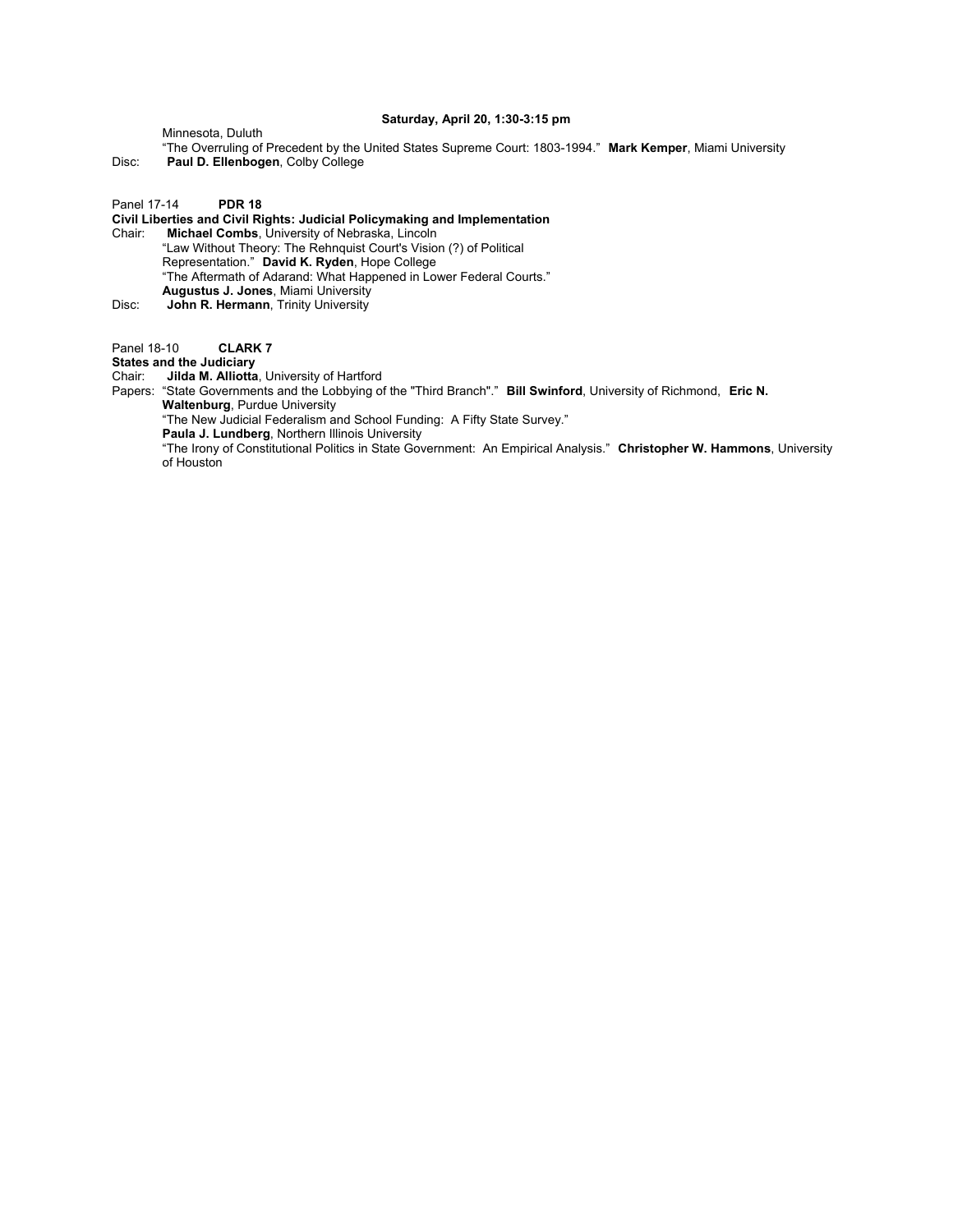"Public Policy Exceptions to the Full Faith and Credit Clause in State Court Jurisprudence." **John P. Feldmeier** and **Andrew Dudas** , Miami University

Disc: **Evan Gerstmann** , Beloit College

## Panel 19-10 **BURNHAM 5**

## **The City in Comparative Perspective**

## Chair: **Richard Hula**, Michigan State University

- Papers: "Imaging Democratic Legitimacy: Political Survival and Urban Contour Shaping." **David Meyers**, Penn State University "Does Social Class Drive Urban Politics? What is Replacing Class?" **Terry N. Clark**, University of Chicago "The Restructuring of Local Government in Post-Soviet Europe." **Roger Hamlin** , and **Richard Hula** Michigan State **University**
- Disc: **Wilber Rich** , Wesleyan University

## Panel 20-2 **SANDBURG 8**

## **Local Autonomy, Competition, and Input in the Policy Process**

- Chair**: Stephen Percy,** University of Wisconsin, Milwaukee
- Papers**:** "A Case Study of County-Based Rural Development." **Randall Gibson,** Illinois State University "Implementing the Job Training Partnership Act: The Impact of Local Administration on Program Performance." **Peter Maternowski,** University of Wisconsin, Madison
- Disc: **Stephen Percy,** University of Wisconsin, Milwaukee

#### Panel 20-19 **SANDBURG 7**

## **Public Policymaking Across the United States**

- Chair**: Noel Morton**, University of South Carolina
- Papers**:** "Are All Gambling Policies Alike?" **Denise K. Vonherrmann,** Dekalb College
	- "Regulating Hate: Explaining State Innovation on Hate Crime Laws." **Donald P. Haider-Markel,** University of Wisconsin, Milwaukee

"Gender-Neutral Automobile Insurance Rates: Have They made a Difference?" **Anthony J. Stanislawski,** University of Wisconsin, Milwaukee

Disc: **Noel Morton**, University of South Carolina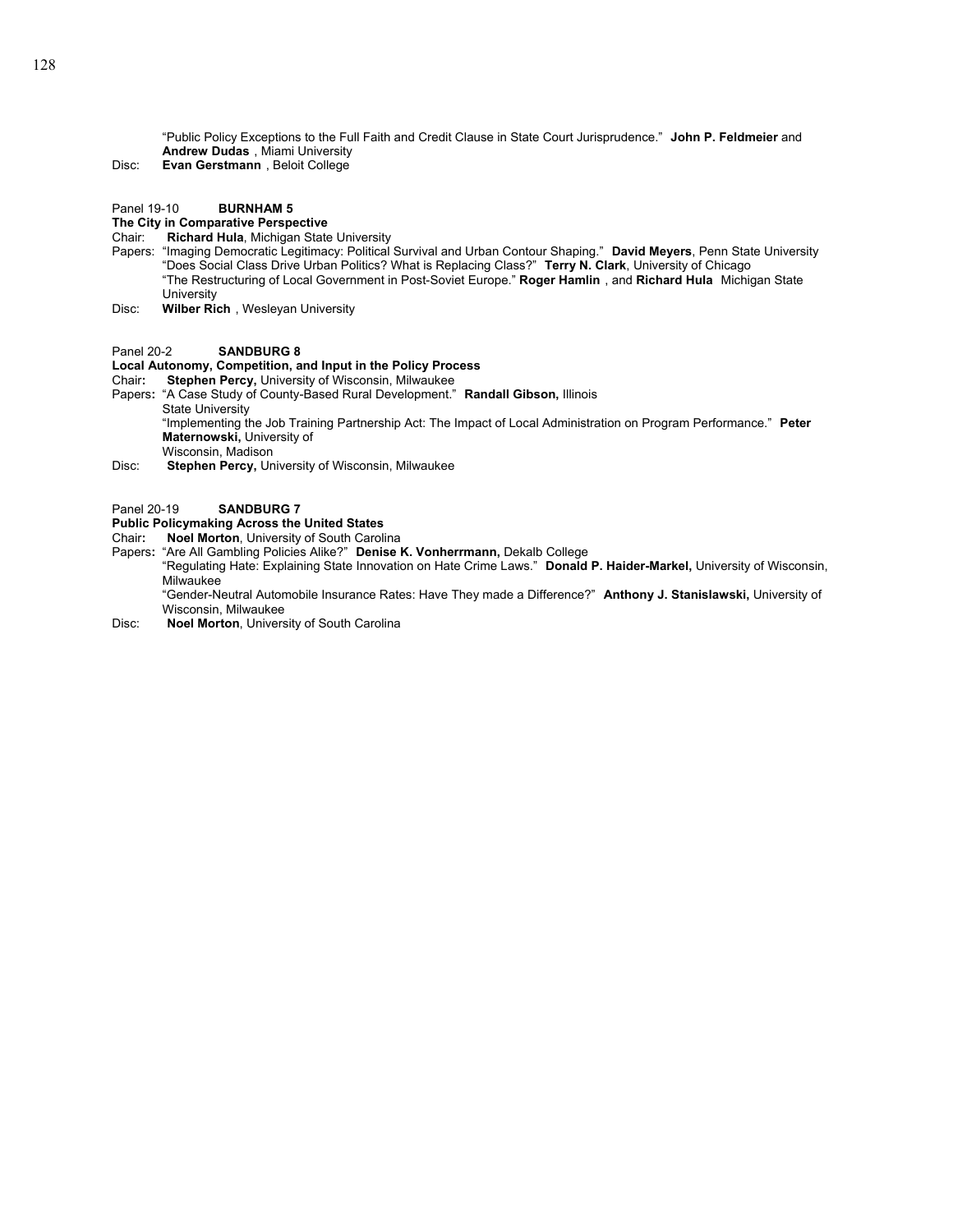## **Saturday, April 20, 1:30-3:15 pm**

Panel 21-10 **SANDBURG 2**

**A Freewheeling Discussion to Develop Theory in Public Administration** Chair: **Kenneth J. Meier**, University of Wisconsin-Milwaukee Invited Participants:

 **Lawrence O'Toole** , University of Georgia **Hal G. Rainey** , University of Georgia **H. Brinton Milward**, University of Arizona **David Rosenbloom**, American University **Patricia Ingraham**, Syracuse University **Barbara Romzek**, University of Kansas **Mary Guy** , University of Alabama-Birmingham **Donald F. Kettl** , University of Wisconsin, Madison **Tom Hammond**, Michigan State University **Jack Knott**, Michigan State University **B. Dan Wood** , Texas A&M University **Larry Heimann**, Michigan State University **James Perry** , Indiana University

## Panel 22-T4 **SANDBURG 5**

**Aristotle on the Conditions of Moral Excellence**

Chair: **Walter J. Thompson**, University of Notre Dame

- Papers: "Autarkeia and Moral Space: Must Excellence Appear in the Public Realm?" **Valerie Burks**, Florida Atlantic University "Aristotle's Ethical-Political Theory: A Defense of Its Contemporary Relevance." **Terry Hoy**, Simpson College "Stuck in the Mean With You: Neo-Aristotelianism's Conventional Drag." **Steven A. Taylor**, SUNY-Albany Disc: **William Clohesy**, University of Northern Iowa
- **Walter J. Thompson**, University of Notre Dame

Panel 22-W4 **BURNHAM 2**

#### **The Disappearing Woman: Retention of Graduate Student Women**

Chair: **Karen McCurdy** , Georgia Southern University **Evelyn Fink, University of Nebraska, Lincoln** 

**Robert Simmons**, National Research Council **Elliot E. Slotnick**, Ohio State University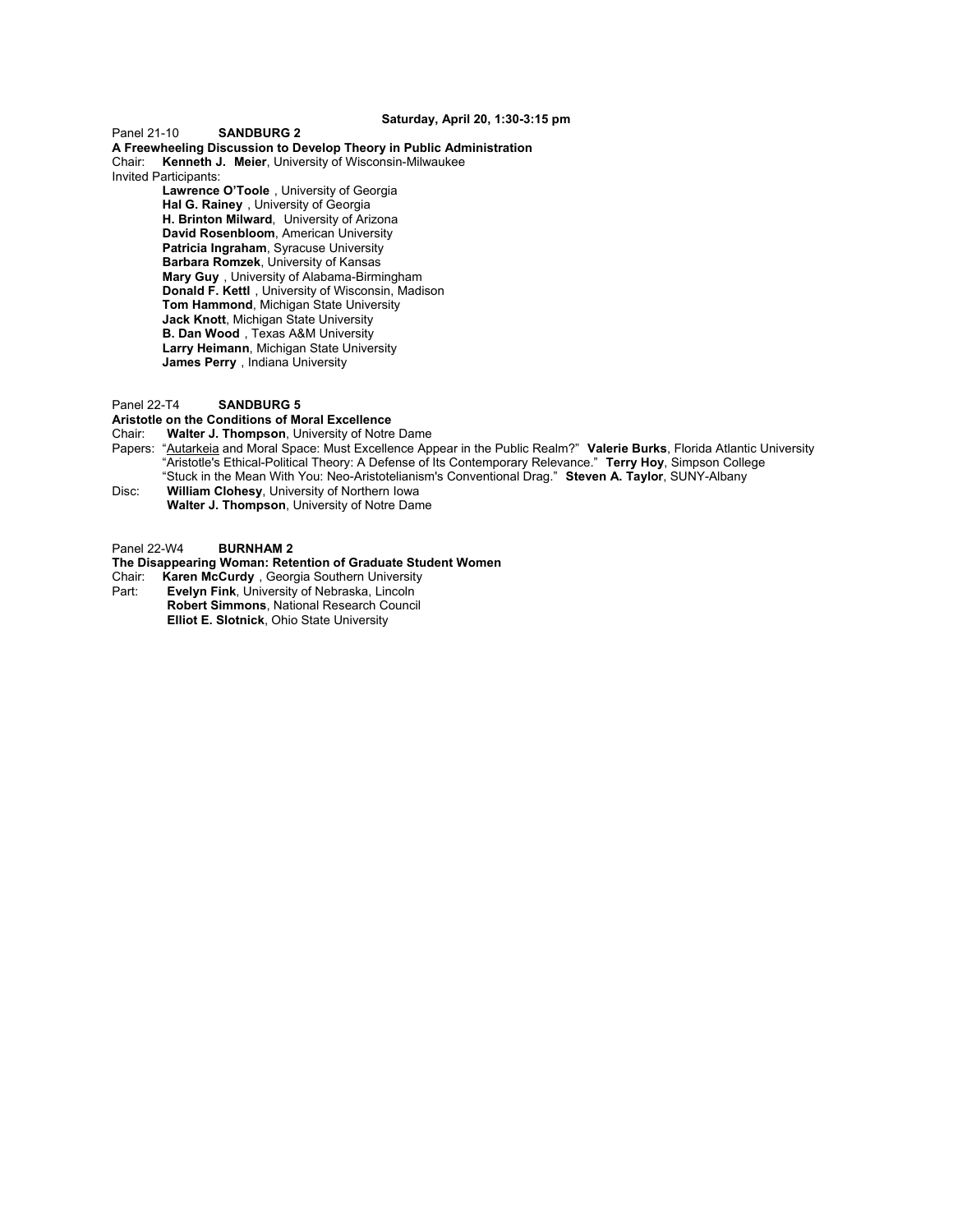## **Saturday, April 20, 3:30-5:15 pm**

## Panel 1-2 **SANDBURG 6**

# **Regionalism and System Transformation in the Russian Federation**

**William Zimmerman, University of Michigan** 

Papers: "Regional and National Loyalties in the Russian Army." **Debbie Yarsike Ball**, Lawrence Livermore Laboratory and **Judith Kullberg**, Ohio State University

"Are all Politics Local or Does `Gingrich's Law' Apply to the Russian Federation?" **Beth Fecko Curtis** and **William Zimmerman**, University of Michigan

"Transnational Linkages and Regional Attachments in Ukraine." **Steve Shulman**, University of Michigan

Disc: **Lowell Barrington**, Marquette University  **Joan deBardeleben**, McGill University

## Panel 2-10 **DEARBORN 1**

#### **Democratization in Africa: 2**

Chair: **Clark Gibson,** Indiana University

Papers: Prospects for Democracy in Nigeria: A Cultural Perspective." **Nancy Spalding**, East Carolina University

"Nigeria's Rugged Transition to Democracy." **Agber Dimah**, Chicago State University

"Nigerian Paralysis: Economic and Political Development in an Ethnically Differentiated Society." **Iren Omo-Bare,** Millsaps **College** 

"Legislators' Attitudes in a New Democracy." **Philip W. Alderfer** , Michigan State University

Disc: **Clark Gibson,** Indiana University

## Panel 3-13 **DEARBORN 2**

## **Institutions, Formal Theory and the Study of Democratization**

Chair: **Leonard Wantchekon**, Yale University

Papers: "Executive Decree Authority: Calling Out the Tanks, or Just Filling Out More Forms." **John Carey**, University of Rochester "Economic Crisis and the Institutional Prerequisites for Democratic Failure." **Raymond Duch**, Hoover Institution "A Politics of Institutional Choice: Post-Soviet Presidencies." **Timothy Frye**, Columbia University "Political Parties, Institutional Arrangements, and the Nature of Federal Bargaining." **Olga Shvetsova**, Washington **University** Disc: **Leonard Wantchekon**, Yale University **Sunita Parikh**, Columbia University

#### Panel 4-10 **MONTROSE 2**

## **Challenges to Realism**

- Chair: **Edward A. Kolodziej**, University of Illinois
- Papers: "The Pursuit of Order, Welfare, and Legitimacy: Explaining the End of the Cold War and of the Soviet Union." **Edward A. Kolodziej**, University of Illinois

"Learning Power Politics: State Behavior as a Product of War and Crisis Experience." **Douglas Gilbler**, Vanderbilt **University** 

- "From Waltz to Wilson: Producing Possibility in International Relations." **Rhona Leibel** , Macalester College
- Disc: **Chris Sprecher**, Michigan State University

## Panel 6-6 **BURNHAM 1**

#### **The Impact of Self Interest and Personal Experience on Public Opinion**

- Chair: **Carolyn Funk**, Rice University
- Papers: "Rational Public(s)?: Personal Risk, Risk Perceptions and Policy Preferences
	- Regarding Crime in America: 1973-1991." **Timothy Patrick McLarney**, Cornell
		- **University**
		- "Citizen Support for the Rights of Migrants in Western Europe: Individual and Contextual Explanations." **Lauren McLaren**, University of Houston
		- "Interests, Values, and Poverty." **Kevin Jefferies**, University of Houston

"The Roles of Personal Importance and National Importance in Motivating Issue Public Membership." **Joanne M. Miller**, **Leandre R. Fabringer**, and **Jon Krosnick**, Ohio State University

Disc: **Carolyn Funk**, Rice University

## Panel 6-10 **MONTROSE 3**

## **Question Wording and Interviewer Effects in Surveys and Interviews**

Chair: **Lynn M. Sanders**, University of Chicago

Papers: "Political Discontent: Reminding the Public What the Federal Government Does — A Survey Experiment." **Shmuel Lock**, **Robert Shapiro**, Columbia University, **Lawrence R. Jacobs**, University of Minnesota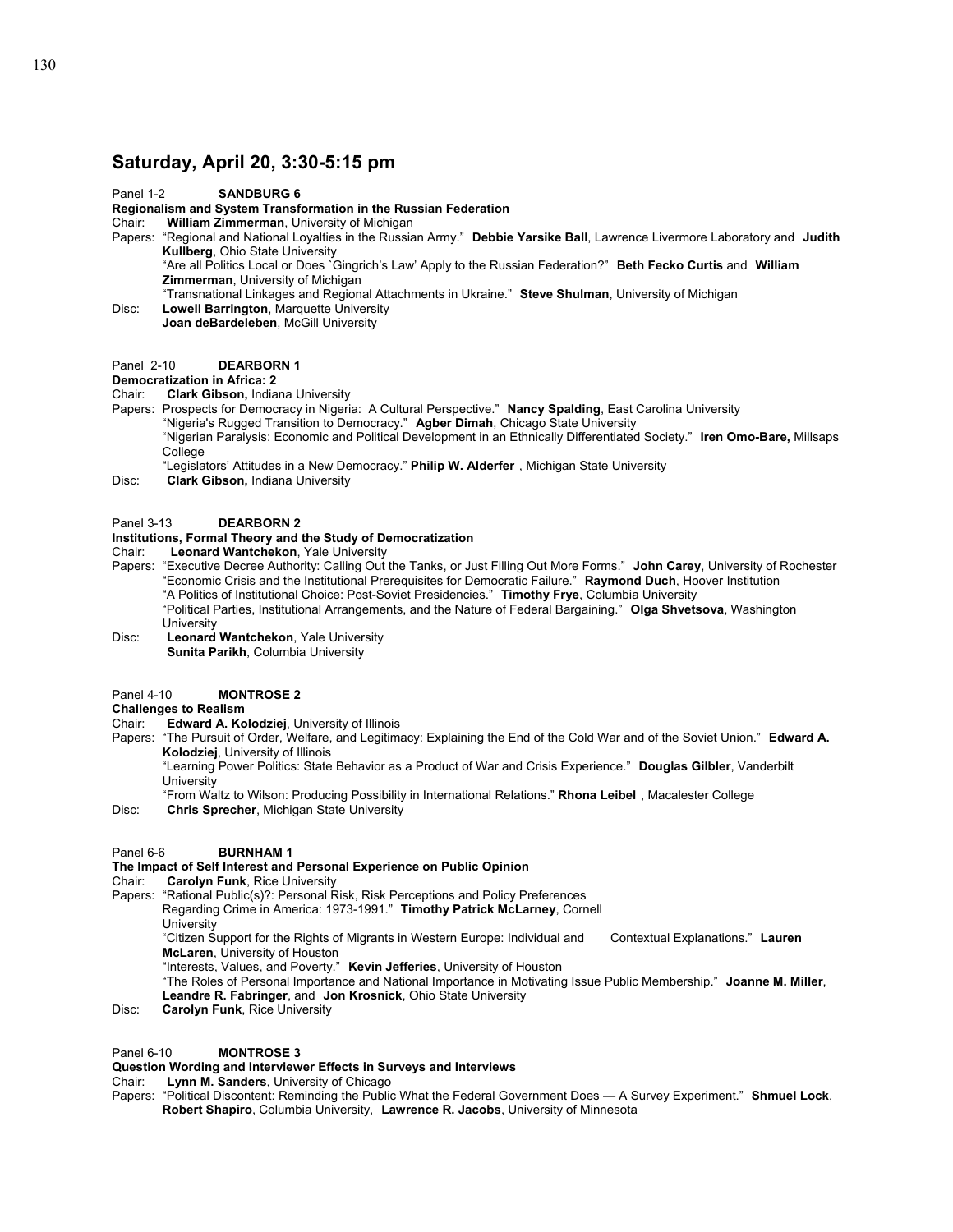## **Saturday, April 20, 3:30-5:15 pm**

"Race of Interviewer Effects on Ideas About Slavery: The Case of the WPA Slave Narratives." **Lynn M. Sanders**, University of Chicago

"Survey Responses and Democratic Values in Former Communist Countries." **Thomas F. Klobucar**, University of Iowa Disc: **George F. Bishop**, University of Cincinnati

#### Panel 7-21 **CLARK 5**

# **Elections in Urban and Suburban Settings**

David I. Lublin, University of South Carolina

Papers: "Knocking Doors Versus Throwing Mud: Strategies for Winning Local Elections." **Stephen C. Brooks**, University of Akron "Political Participation in Urban Elections: The SES Baseline Model Reexamined." **Gloria J. Hampton**, **Katherine Tate**, Ohio State University

"The Suburbanization of American Politics: Vote Choice and Policy Preferences in the Suburbs." **Juliet Gainsborough**, Harvard University

- "The Role of Voter Turnout in Illinois School Referenda." **Corliss Lentz**, Sam Houston State University
- Disc: **David I. Lublin**, University of South Carolina

#### Panel 7-22 **CLARK 10**

# **Nonvoters, Voters, and Reactions Toward Political Candidates**

**Terri Susan Fine, University of Central Florida** 

Papers: "Feeling Thermometers and Presidential Voting Models: The Impact of Measurement Assumptions and Methods." **Lilliard E. Richardson, Jr.**, **Grant Neely**, University of Tennessee, Knoxville

"Effects of Voters' Perceptions and Their Affect Toward Candidates." **Dennis Weng-Jeng Peng**, National Taiwan **University** 

"The Impact of Turnout on Vote Choice: A Nested Multinomial Logit Model." **William Morgan**, Indiana University "Characteristics and Attitudes of Nonvoters." **Bryan Schmiedeler**, Ohio State University, **Michael A. Smith**

Disc: **Terri Susan Fine**, University of Central Florida

## Panel 8-11 **BURNHAM 4**

#### **The Media and Policymaking**

Chair: **Burdett Loomis**, University of Kansas

Papers: "Public Opinion, Newspaper Reporting, and State AFDC Policies: Which Follows Which?" **Greg Shaw**, Columbia **University** 

"The Mass Media, Public Policy, and Democracy: Media Coverage of Old Growth Logging." **David Colnic**, University of Arizona

"Network News Coverage of AIDS: 1982-1993." **Jerry Yeric** and **Jonathan Rapkin**, University of North Texas "Explaining News of Political Scandal and Corruption." **Tim Fackler**, University of Texas

Disc: **John Bublic**, Kent State University

#### Panel 9-11 **SANDBURG 3**

#### **Gender and the Workplace: Law at Work**

Chair: **Ann Lin**, University of Michigan

Papers: "Monopolizing the Conversation: The Deference Given to Scientific Discourse on the Issue of Fetal Protection Policies in the Workplace." **John P. Feldmeier**, Miami University

"The Bona Fide Occupational Qualification Exception to the Pregnancy Discrimination Act of 1978: Legal Impact on Pregnant Women." **Michelle Donaldson Deardorff**, Millikin University

"Constituting Women through Conflict: A Theory of Constitutional Interpretation." **Julie Novkov**, University of Michigan "Equal Opportunity and Gender: Assessing Affirmative Action in the United States." **Laura R. Winsky Mattei**, State University of New York, Buffalo, **Itai Sened**, Tel Aviv University

Disc: **Ann Lin**, University of Michigan

#### Panel 11-7 **LASALLE 1**

## **Democratic Predicaments, Democratic Possibilities**

Chair: **Ruth Lessl Shively**, Texas A&M University

- Papers: "The Irony of Democratic Theory." **Ruth Lessl Shively**, Texas A&M University "Whither Posterity? Democratic Theory and Future Generations." **Mike Baumgartner**, Indiana University "Whitman's 'Miracle of Miracles': The Miracle of Identity." **Morton Schoolman**, State University of New York, Albany "Sovereignty, Globalization, and Citizenship: Political Identity in the Evolving State System." **Edward Cohen**, Buena Vista **University**
- Disc: **William Meyer**, University of Michigan, Flint

Panel 11-13 **PDR 16**

**Toleration, Pluralism, and Constitutionalism in Liberal Theory**

Chair: **Mary C. Segers**, Rutgers University, Newark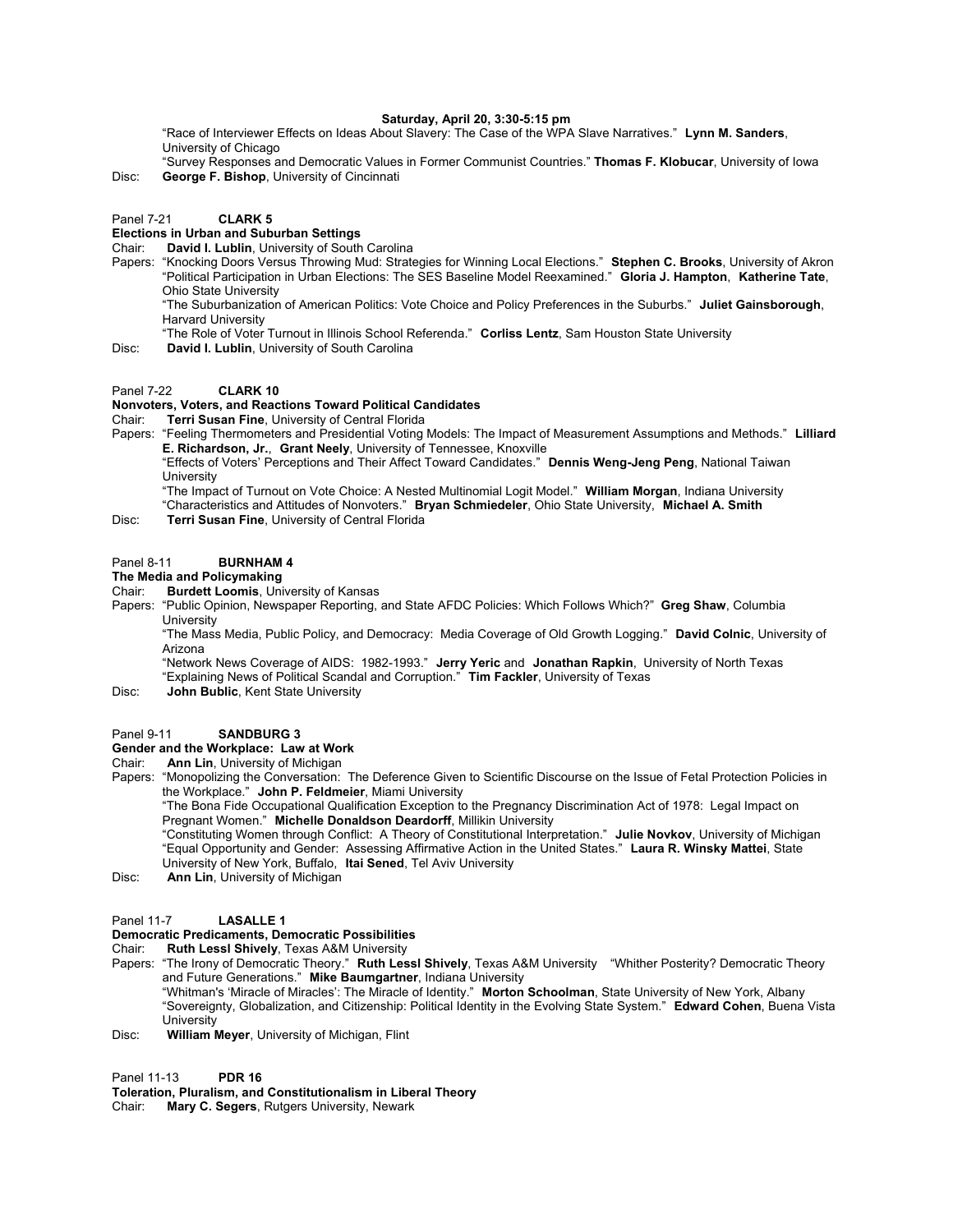Papers: "Liberalism and the Crisis of Cultural Pluralism." **Chris Tuffolo**, University of St. Thomas

"Liberal Theories of the Human Good." **Jyl Josephson**, Texas Tech University

"A Godly Nation? The Religious Right, The Founders and the Constitution." **Emily R. Gill**, **R. Craig Curtis**, Bradley **University** 

- "Hannah Arendt and the Roots of Cold War Liberalism." **Joanna V. Scott**, Eastern Michigan University
- Disc: **Mary C. Segers**, Rutgers University, Newark

#### Panel 12-8 **LASALLE 2**

## **Multi-Stage Voting Models**

Chair: **Greg D. Adams**, Harvard University

- Papers: "Informational Cascades, Sequential Elections, and Presidential Primaries" **Mark Fey,** Princeton University "A Model of a Two-Stage Election with Incomplete Information" **Mishel Myagkov**, California Institute of Technology "Sequential Voting and Information" **Rebecca Morton**, University of California, San Diego/University of Iowa, **Kenneth Williams**, University of California, Santa Barbara/Michigan State University
- Disc: **Burt Monroe**, Indiana University, **John Londregan,** Princeton University

#### Panel 13-1 **LASALLE 3**

**Roundtable on Measuring Political Campaigns**

Chair: **Lynn Vavreck**, University of Rochester

Part: **John Zaller**, University of California, Los Angeles **Charles Franklin**, University of Wisconsin, Madison **Henry E. Brady**, University of California, Berkeley **Richard Johnston**, University of British Columbia **Shanto Iyengar**, University of California, Los Angeles **Steven J. Rosenstone**, University of Michigan **Larry Bartels**, Princeton University

#### Panel 14-11 **LASALLE 5**

**Money and Politics** 

Chair: **Mark J. Wattier**, Murray State University

Papers: "Assessing the Impact of Campaign Contribution Limits in the American States." **John Camobreco**, University of New **Hampshire** 

"The Impact of Campaign Contributions in the Texas Legislature." **Gary Halter**, Texas A&M University "Following the Money: The Financial Underpinnings of the 1994 Midterm." **Theodore J. Eismeier**, Hamilton College, Philip H. Pollock, University of

"Funding for State Parties, Politics and Philanthropic Interests." **Ruth Jones**, Arizona State University

Disc: **Alan D. Monroe**, Illinois State University

#### Panel 15-10 **MONTROSE 1**

#### **Chief Executives as Agenda Setters**

Chair: **Joel D. Aberbach**, University of California, Los Angeles

- Papers: "Gubernatorial Policy Leadership in the Fifty States." **Margaret R. Ferguson**, University of North Carolina-Chapel Hill "Presidential Influence in the Coordination of House and Senate Agendas." **Roger T. Larocca**, University of Chicago "The Dynamics of Foreign Policy Agenda Setting." **B. Dan Wood**, **Jeffrey S. Peake**, Texas A&M University
- Disc: **Joel D. Aberbach**, University of California, Los Angeles **Steven A. Shull**, University of New Orleans

#### Panel 16-11 **DEARBORN 3**

**Party Leaders and Institutional Change**

Chair: **Sarah Binder**, Brookings Institution

- Papers: "Explaining Membership in the Party Whip System: A Multivariate Model." **Phillip J. Ardoin**, Louisiana State **University** 
	- "Speakers and the Media: Organization, Operation, and Style of Speaker Public Relations Efforts, 1960-1994." **Douglas B. Harris**, Johns Hopkins University
	- "The Republican Revolution: Institutional Changes in the New Congress." **Mark C. Miller**, Clark University
- Disc: **Aage R. Clausen**, Ohio State University

#### Panel 17-11 **MONTROSE 7**

**Decision-making in the Supreme Court: Certiorari and Concurring Opinions.** 

Chair: **Richard Pacelle,** University of Missouri, St. Louis

Papers: "Politics Killed the Norm: The Proliferation of Concurring Opinions on the U. S. Supreme Court." **Edward Schwartz**, Harvard University

"Agreeing to Disagree: Concurrences on the U. S. Supreme Court." **Paul J. Wahlbeck**, **Forrest Maltzman**, George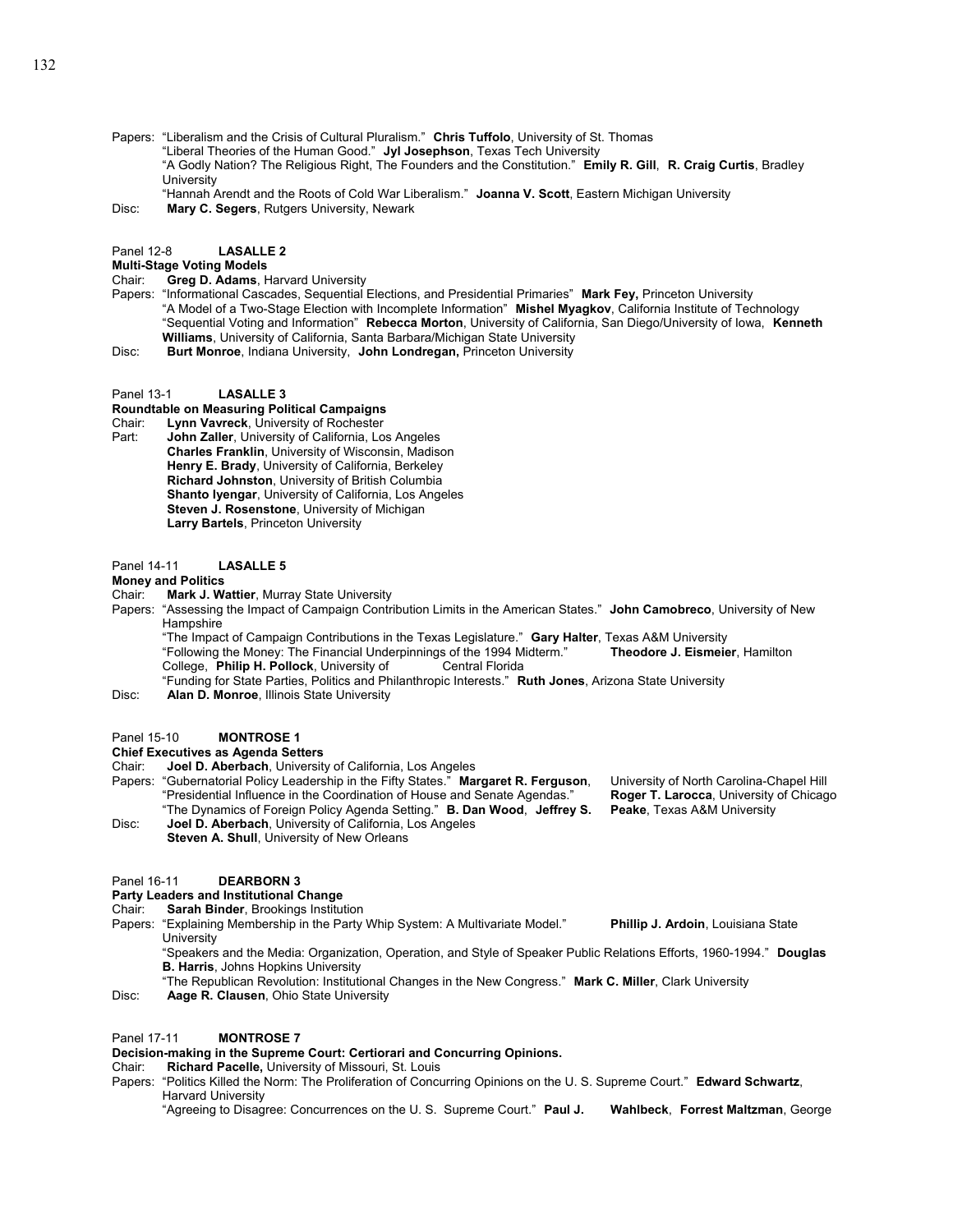## **Saturday, April 20, 3:30-5:15 pm**

Washington University, **James F. Spriggs II**, University of California, Davis "A Condorcet Model of Certiorari Voting." **Scott Truelove**, Michigan State University Disc: **Richard Pacelle,** University of Missouri, St. Louis

## Panel 18-11 **CLARK 7**

## **Reconsidering Federalism**

#### Chair: **Michael Baranowski**, University of Kentucky

Papers: "Understanding Federalism Through Institutional Analysis: The Use of Time Series Data." **Michael Hail**, University of Kentucky

Slicing the Marble Cake: Distributive Politics, Federalism, and State Politics." **H. W. Jerome Maddox**, Harvard University "Revenue, Structure and the Grassroots: A Study of the Effects of State

Fiscal Constraints on Local Government, **Frances Stokes Berry**, **Barbara Coyle** 

**McCabe**, Florida State University

Disc: **David Beam** , Illinois Institute of Technology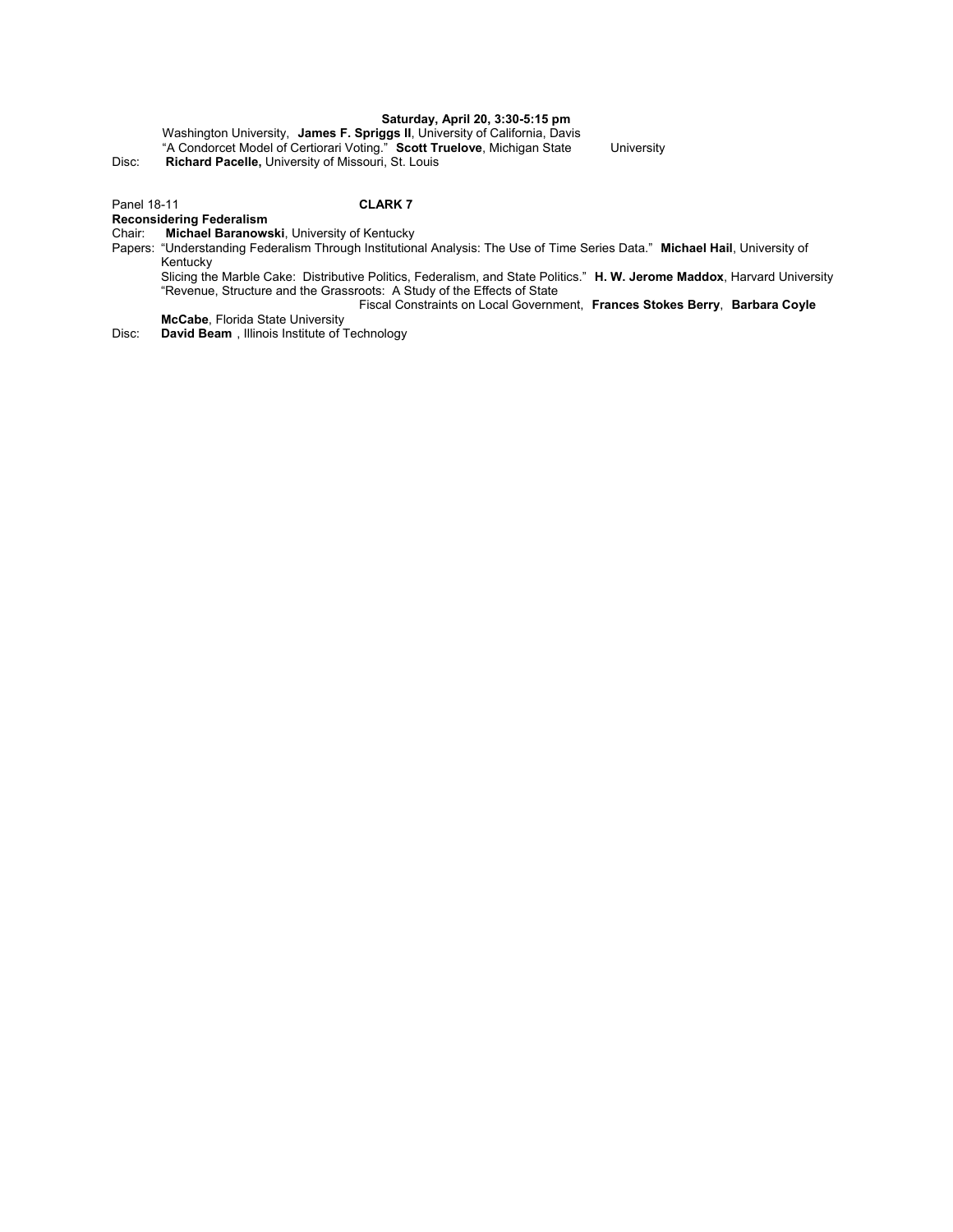**Policy Issues of Race and Gender** 

Chair**: Joseph Stewart, Jr.,** University of Texas, Dallas

Papers: "Explaining Black Support for Affirmative Action." **Maruice Mangum,** Louisiana State University "The Impact of Culture on the Delivery of Competent Alcohol and Drug Abuse Services to Latinos." **Mike Flores,** Illinois State University

Disc: **Donald P. Haider-Markel,** University of Wisconsin, Milwaukee

### Panel 21-9 **SANDBURG 2**

**People in Organizations**

- Chair: **Peter J. Bergerson**, Southeast Missouri State University
- Papers: "Evaluating Job Satisfaction Among Male and Female Public Employees." **Victor S. DeSantis**, Bridgewater State College, **Samantha L. Durst**, University of North Texas
- "Ideology in the Higher Civil Service." **Robert Maranto**, Lafayette College
- Lilly J. Goren, Boston College

Panel 22-U1 **BURNHAM 5** 

**Innovative Approaches to Teaching Introductory American Government Chair: Grant Reeher.** University of Michigan and Syracuse University

**Grant Reeher, University of Michigan and Syracuse University** 

Papers: "The Writing Portfolio in the Political Science Classroom." **Will Morgan**, Indiana University and **Mary Beth Morgan** , Indiana Department of Education

"Teaching American Government: Love 'em, Lecture, or Leave 'em Alone."

 **Stacey Hunter Hecht**, **Barbara Palmer**, University of Minnesota

"Linking American Government with Learning Communities." **Molly H. Waite**, William Rainey Harper College Disc: **Joe Cammarano**, Syracuse University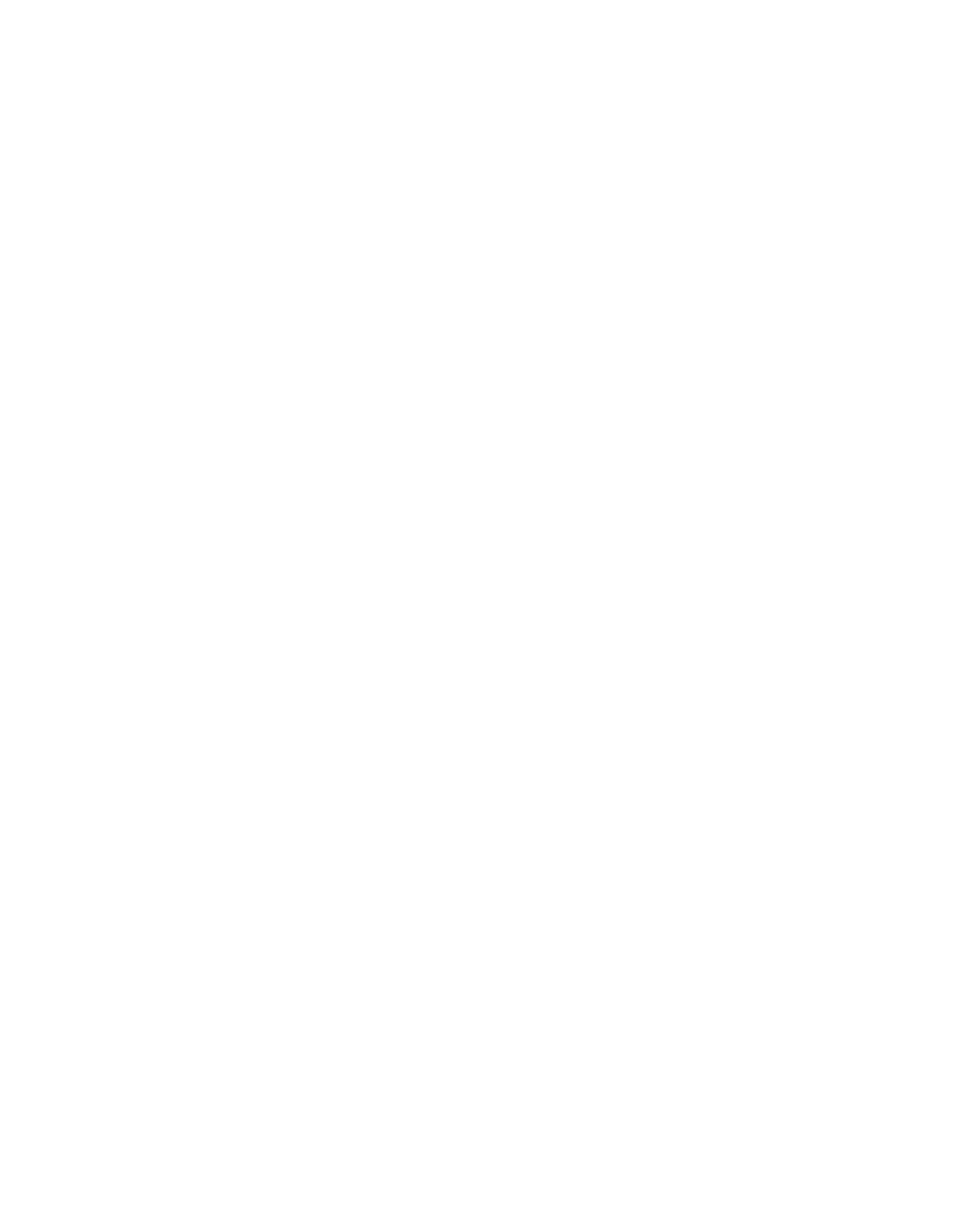Abel, Corey, 96 Aberbach, Joel D., 126 Abramson, Paul R., 101 Achen, Chris, 117 Adams, Francis, 55, 86 Adams, Greg D., 75, 125 Adkins, Randall E., 74 Adler, Scott E., 90 Agress, Renee, 55 Aguiar, Gary G., 107 Aguilar, Edwin Eloy, 85 Ahuja, Sunil, 59, 118 Ainsworth, Scott, 51, 109 Alderfer, Philip W., 122 Aldrich, John, 50, 104 Alexander, James, 77 Alexander, Liz A., 76 Alford, John, 57 Alger, Dean, 102 Alig, Julie L., 114 Allen, Amy, 65 Allen, Christopher S., 77 Allen, William B., 61 Alliotta, Jilda M., 97, 119 Alt, James E., 103, 109, 116 Alvarez, R. Michael, 88, 96, 118 Ambrosius, Margery, 92, 105 Amerson, Lydia, 83 Ames, Barry, 100, 106 Anderson, Chris, 93 Anderson, Rodney A., 51 Anderson, Stephanie, 48 Andersson, Angela Hinton, 111 Ansolabehere, Stephen, 56 Appleton, Andrew, 93, 106 Ardoin, Phillip J., 111, 126 Arnhart, Larry, 76 Arnold, Peri E., 58 Asher, Herbert, 94 Atlas, Pierre, 73 Ault, Michael, 80, 90 Austen-Smith, David, 96 Austin, Rory, 105 Bader, John, 118 Baek, Seung-Kyung, 85 Bailry, Michael, 50 Baird, Karen L., 53, 117 Baker, Andrew, 93 Baker, Ralph, 57 Baker, Ross, 74, 75 Ball, Debbie Yarsike, 122 Balla, Steven J., 111 Banaszak, LeeAnn, 54 Banks, Christopher P., 51 Baranowski, Michael, 75, 126 Bariagaber, Assefaw, 86 Barilleaux, Charles, 98 Barnett, Irene, 79 Barrett, Andrew, 81 Barria, Lilian A., 100 Barrington, Lowell , 122 Bartels, Larry, 72, 89, 125 Barth, Jay, 71

Bartlett, Elizabeth Ann, 57 Battista, Andrew, 110

## **Participant Index**

Baty, Paige, 57 Baugh, Joyce , 97 Baum, Lawrence, 84, 104 Baumann, Fred, 96 Baumgartner, Frank R., 53, 58, 112 Baumgartner, Mike, 124 Bax, Matthew A., 118 Bax, Shari Garber, 118 Baxter, Donald, 62 Beam, David, 126 Beck, Nathaniel, 103, 109 Beck, Paul, 56 Beeck, Thomas, 91 Bell, Francis, 48 Bellamy, Al, 60 Bendix, John, 113 Benfanti, William, 97 Bennett, Anne, 77 Bennett, D. Scott, 48 Bennett, Stephen, 116 Berard, Stanley P., 118 Berejikian, Jeffrey, 100 Berg, John, 60 Berg, John C., 113 Bergerson, Peter J., 112, 127 Bernhard, William, 63, 78 Bernick, E. Lee, 82 Bernstein, Jeffrey L., 97 Berry, Francis Stokes, 105 Berry, William, 83, 91 Best, Bradley J., 85 Best, James, 58 Best, James J., 58 Best, Sam, 105 Betley, Charles R., 113

Bianco, William T., 50, 71 Bielasiak, Jack, 85 Binder, Sarah, 74, 126 Binning, William, 103 Birch, David, 115 Birch, Marcheta, 115 Bishop, George F., 123 Bixby, Barbara, 69 Blair, LaVonna J., 51 Blair, William M., 111 Blake, Charles H., 54 Blakeman, John, 100 Bloom, Joel, 108 Blumberg, Melanie J., 58 Bo, Zhiyue, 62 Boatwright, Robert G., 74 Bodelson, Patricia, 76 Boeger, Leesa, 114 Bohte, John, 112 Bokina, John, 84 Boles, Janet K., 52, 60 Bollen, Kenneth, 100, 106 Bond, Jon, 103 Bonnicksen, Andrea, 53 Bordua, David J., 115 Borick, Christopher, 59 Borquez, Julio, 108 Borrelli, Mary Anne, 72 Box-Steffensmeier, Janet, 81, 96 Brace, Paul, 105 Brady, Henry E., 101, 117, 125 Brandt, Patrick T., 67 Brattebo, Douglas M., 58 Bratton, Kathy, 81 Bray, Bernard, 53 Breen, Sheryl, 89 Brehm, John, 50, 118 Brennan, Kevin, 77 Bressler, Michael L., 60 Brierly, Allen Bronson, 59 Brintnall, Michael, 83 Brodie Haire, Susan, 52 Brooks, Rachelle, 81 Brooks, Stephen C., 95, 123 Broughton, David, 85 Broussard, Rosalyn, 53 Brown, Robert O., 119 Brown, Ronald E., 78, 79 Brown, Thad, 73 Brown, Trevor L., 47 Browne, William, 58 Bruce, John M., 64, 87 Brudner, Helen G., 48 Bruhl, Robert H., 89 Brumbaugh, Chalmers, 61 Bublic, John, 124 Budzisz, Christopher, 85 Buker, Eloise, 108, 109 Burden, Barry, 118 Burden, Barry C. , 48 Burke, Christopher, 112 Burkhart, Ross E., 56, 100, 106 Burks, Valerie, 121 Burnier, Delysa, 75, 83 Burns, Nancy, 95 Burrell, Barbara C., 69 Busch, Andrew E., 56, 74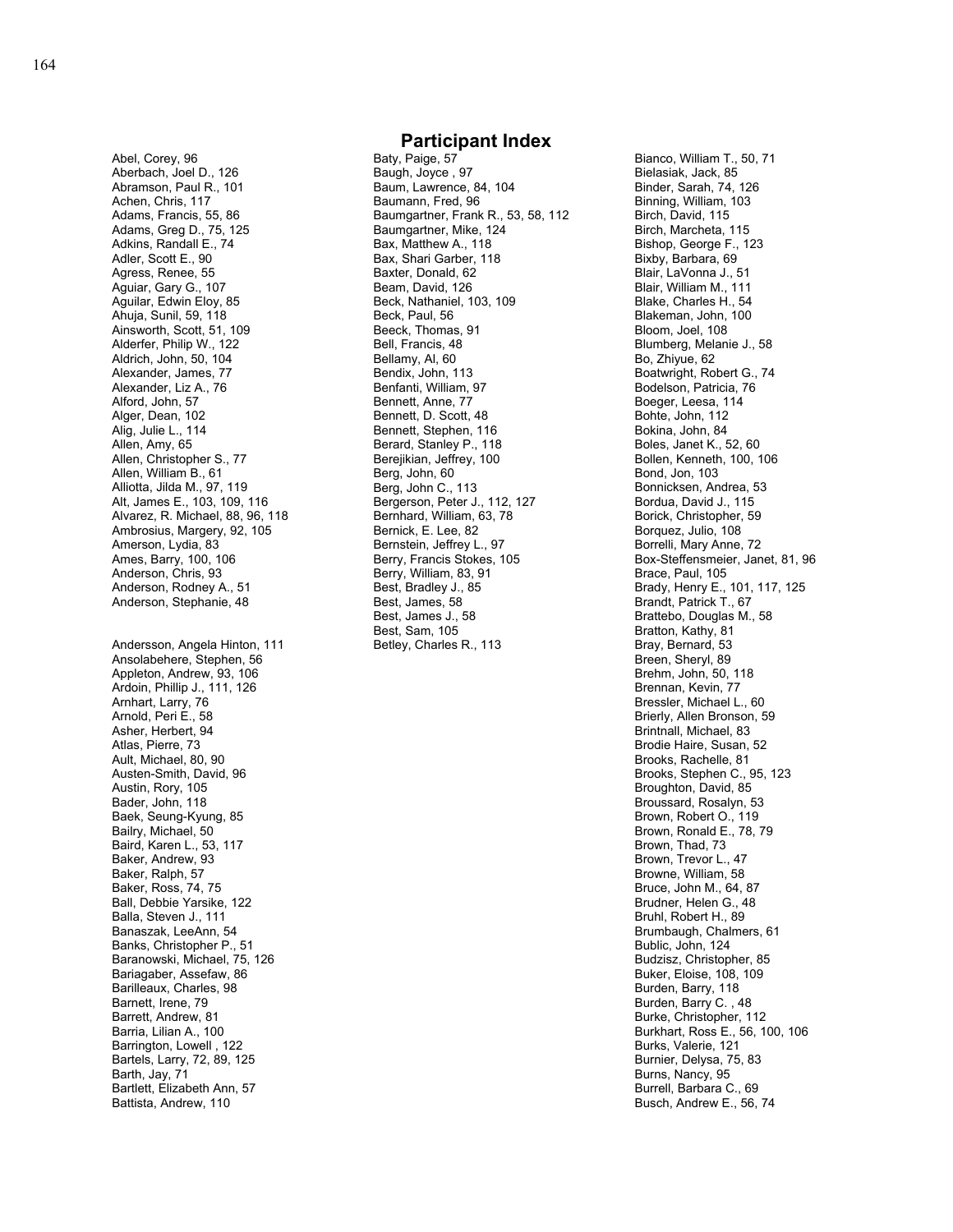Bushouse, Brenda, 91 Butler, Christopher, 97 Bykerk, Loree, 83, 110 Cabrera, Ernesto, 77 Caldeira, Gregory, 59, 67 Caldwell, Anne, 70 Caldwell, Mike, 100, 106 Caliendo, Stephen, 94 Cameron, Charles, 111 Cammarano, Joe, 127 Camobreco, John, 125 Campbell, Andrea, 55 Campbell, James E., 56 Canache, Damarys, 77 Cannon, Christopher, 86 Canon, Bradley, 67, 82 Canon, David, 57, 82 Cantor, David M., 87 Carey, John, 122 Carey, Lisa Baldez, 108 Carkoglu, Ali, 54 Carleton, Francis, 97 Carmines, Edward, 101 Carpenter, Daniel P., 50, 103 Carper, Shellagh, 112 Carrubba, Clifford J., 65, 115 Carsey, Thomas M., 75 Casamayou, Maureen H., 117 Cassell, Mark, 91 Cates, Cynthia L., 67 Cauthen, Jim, 82 Cavender, Amy L., 57 Chaney, Carole, 102 Chanley, Virginia, 72 Chappell, Larry W., 53 Chard, Richard E., 76, 98 Chen, Jie, 62 Chong, Dennis, 93 Christy, Carol, 60 Chronister, Andrea, 66 Churchill, Ward, 114 Cigler, Allan, 58 Claggett, William, 101 Clark, David H., 58 Clark, Janet, 92 Clark, John A., 64, 111 Clark, Terry N., 120 Clark-Daniels, Carolyn Lea, 69 Clarke, Harold, 87 Clausen, Aage R., 118, 126 Clayton,Nancy, 103 Clifford, Elizabeth, 47, 62 Clohesy, William, 121 Clynch, Ed, 98 Cobb, Michael, 80 Coggburn, Jerrell D., 68, 91 Cohen, David B., 103 Cohen, Edward, 124 Cohen, Jeffrey E., 81 Coleman, John J., 81 Collins, Nicole E., 62 Collins, Tim, 76 Colnic, David, 89, 124 Combs, Michael, 92, 119 Comer, John, 87 Comparato, Scott A., 98 Condit, Deidre M., 79, 112 Conley, Patricia, 81, 111 Conners, Joan, 72

Conover, Pamela Johnston, 71, 94 Cook, Constance E., 110 Cook, Pamela Y., 83 Cook, Timothy, 101 Cooper, Alexandra L., 74 Corder, Kevin, 91 Corrigan, Michael, 90 Cotter, John M., 54 Coughlin, Richard, 55 Covington, Cary R., 118 Cranor, Lorrie Faith, 94 Crepaz, Markus, 77 Crewe, Ivor M., 71 Crews, Sandy M., 104 Cripps, Michael J., 66 Crosby, Ned, 50 Currah, Tom, 93 Curran, Margaret Ann, 98 Curtice, John, 101 Curtis, Beth Fecko, 122 Curtis, R. Craig, 125 Cuzzo, Wyant Maria, 119 Cytron, Ron K., 94 Dakin, Mary, 48 Dalton, Russell, 56, 93 Daly, Elizabeth, 108 Danford, John, 73 Daniels, Steven, 87 Darcy, Robert, 102 Darnolf, Staffan, 72 Davenport, Christian, 107 Davis, Darren, 51, 59, 72 Davis, Elizabeth Van Wie, 62, 86 Dawson, Michael, 65 Dawson, Stephen, 111 Day, Christian, 110 De Boef, Suzanna, 96 de Figueiredo, John, 51 Deardorff, Michelle Donaldson, 124 deBardeleben, Joan , 122 Delli Carpini, Michael, 78 DeLorenzo, Lisa, 58 DeSantis, Victor S., 105, 127 DeSipio, Louis, 72, 73, 80 Devore, Joseph, 91 Dibble, Carl M., 66 Diermeier, Daniel, 73, 89 Dietz, Henry, 91 Dietz, Nathan, 118 Dimah, Agber, 122 Dion, Robert, 115, 116 Dixit, Avinash, 80 Djupe, Paul A., 52 Dodd, Lawrence, 104 Dodenhoff, David, 68 Dodson, Debra L., 72 Doherty, Joseph W., 103 Doherty, Kathryn M., 59 Doron, Gideon, 92 Dougherty, Keith, 80 Dow, Steven B., 75 Dowd, Daniel V., 79, 87 Downing, Lyle, 102 Droddy, J.D., 82 Druckman, James, 70 Drwiega, Michael, 117 Duch, Raymond, 122

Dudas, Andrew, 120 Duerst-Lahti, Georgia, 76 Duffy Toft, Monica, 54 Durr, Bob, 94 Durst, Samantha L., 127 Dutt, Nittish, 87 Eamon, Tom, 64 Eberhardt, David R., 74 Echevarria-Gent, John, 54 Edelberg, Jacqueline, 119 Edelman, Peter, 76 Edwards III, George C., 81 Eisinger, Peter, 68, 105 Eismeier, Theodore J., 125 Elder Jr., Robert E., 51, 55 Ellenbogen, Paul D., 109, 119 Ellis Kucinski, Nancy, 118 Ellis, Susan, 70 Emmert, Craig, 82 Engstrom, Richard, 57 Enock, Chihana, 90 Enterline, Andrew, 100 Epstein, David, 80, 96 Epstein, Lee, 104 Erb, Scott, 63 Erikson, Robert, 56 Erikson, Robert S., 49, 81 Esterling, Kevin M., 119 Euchner, Jon, 66, 104 Evans, Diana, 73 Ezra, Marni, 87 Fabringer, Leandre R., 123 Fackler, Tim, 124 Fan, David, 87 Fastnow, Chris, 89 Fatemi, Faramarz S., 54 Feaver, Peter D., 47 Feddersen, Tim, 109 Fedderson, Tim, 50 Feiock, Richard, 59 Feldman, Leslie, 109 Feldmeier, John P., 120, 124 Ferguson, Margaret R., 75, 126 Ferree, Karen, 116 Fey, Mark, 109, 125 Fiedler, Carol, 96 Fields, Tiffany, 95 Filippov, Mikhail, 90 Fine, Michael, 95, 112 Fine, Terri Susan, 118, 123, 124 Fink, Evelyn, 121 Fitch, Eric J., 52 Fitz, David E., 118 Fleisher, Richard, 103 Flemming, Greg, 97 Flickinger, Richard, 116 Fliter, John, 91 Flores, Mike, 127 Flouris, Triantafyllos, 114 Fording, Richard, 91 Forgette, Richard G., 118 Forsman, Eric, 117 Fox, Sharon E., 59, 76 Franklin, Charles, 118, 125 Fransisco, Ron, 93, 114 Franzese, Robert J., 70, 115 Fraser, Cleveland, 60 Frazier, Curtis, 100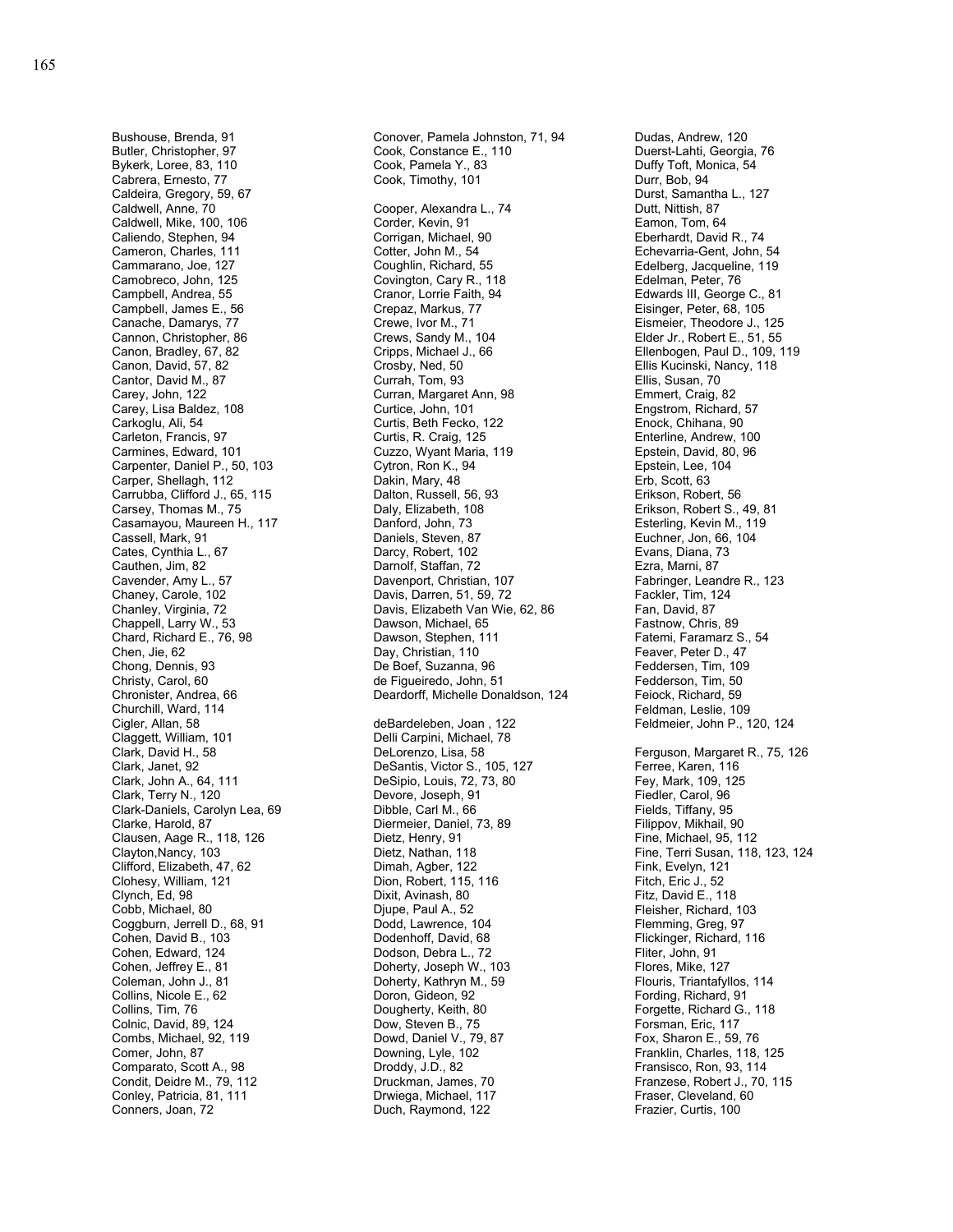Freedman, Paul, 48 Freeland, Pat, 118 Freeman, John, 96 Freer, Regina, 65 Frendreis, John, 66 Frye, Timothy, 122 Fuller, Timothy, 96 Funk, Carolyn, 123 Furlong, Scott R., 60 Gabris, Gerald, 112 Gaffney, Brendan, 62 Gaines, Brian, 71 Gainsborough, Juliet, 123 Galatas, Steven E., 70 Gamm, Gerald H., 66 Garand, James C., 59, 98 Garcia-Monet, Patricia A., 49 Gardner, Dale, 54 Gardner, Russell, 89 Gartner, Scott Sigmund, 109 Gartzke, Erik, 100 Gartzke, Erik A., 48, 81 Gastil, John, 50 Gauder, Gay E., 107 Gay, Claudine, 57 Gerber, Alan, 67 Gerber, Elisabeth R., 56, 80, 81 Gerencser, Steven, 108 Germain, Kimberly K., 88 Gerstmann, Evan, 120 Gibson, Alan, 80 Gibson, Clark, 122 Gibson, James, 77, 78 Gibson, Randall, 98, 120 Gilbert, Christopher P., 52, 79 Gilbler, Douglas, 122 Gill, Emily R., 125 Gillespie, Justin, 54 Gilligan, Tom, 109 Gilmour, Terry L., 78 Gimpel, James, 116 Gimple, James, 97 Glaser, James, 63, 107 Glathar, Jillian, 117 Gleiber, Dennis, 68, 101 Globetti, Suzanne, 64 Gobeyn, Mark, 113 Goggin, Malcolm, 105 Goidel, Robert K., 56, 94, 95

Goldberg, Rachel E., 64 Goldford, Dennis J., 112 Goldman, Jerry, 84 Goldstein, Robert J., 114 Golebiowska, Ewa, 63, 86 Gomez, Brad T., 104 Goodwin, Chris, 79 Gopoian, David, 71 Gordon, Donald, 61 Gordon, George, 53 Gordon, Neve, 73 Goren, Lilly J., 127 Gosling, James, 53 Graber, Doris, 48, 78 Graber, Mark A., 112, 119 Grafstein, Robert, 103 Granato, James, 96, 103 Granstaff, Bill, 74 Greco, Donald, 49 Green, Donald, 64 Green, John G., 58, 73 Green, Terri, 60 Green, William, 75 Greenberg, Anna, 95 Greene, Francis, 80 Gregg, Gary L., 66 Gregory, Sarita McCoy, 83 Greifer, Elisha, 77 Griffith, Paulette Gerkovich, 117 Griffiths, Robert J., 78 Groelsema, Robert, 62 Gronke, Paul, 67, 89 Groseclose, Tim, 66 Gross, Donald A., 56 Gross, Kimberly, 86 Gross, Michael A., 68 Grossback, Lawrence J., 82 Grosskopf, Anke, 82 Gruberg, Martin, 75, 94 Guge, Michael, 107 Gunderson, Adolf, 89 Gunderson, Greggory, 74 Gupta, Amit, 78 Gustafson, Jeffrey, 52 Guy, Mary, 121 Hager, Gregory L., 49, 90 Hagner, Paul, 52 Hague, Mary A., 52 Haider-Markel, Donald P., 120, 127 Hail, Michael, 126 Haire, Susan, 59 Hajmal, Zoltan, 70 Hall, Leda McIntyre, 68, 92 Hall, Melinda Gann, 82 Hall, Richard Andrew, 93 Hall, Richard L., 90 Haller, H. Brandon, 89 Halper, Thomas, 112 Halter, Gary, 125 Hamann, Kerstin, 62, 77 Hamlin, Roger, 120 Hamman, John, 81 Hammond, Susan, 104 Hammond, Thomas H., 97 Hammond, Tom, 121 Hammons, Christopher W., 119 Hampton, Gloria J., 123 Hancock, M. Donald, 113 Hansen, John M., 58

Hansen, Susan B., 95, 105 Hanson, Russell, 91 Hardin, John W., 66 Hardin, Russell, 93 Harris, Calvin, 84 Harris, Douglas B., 126 Harris, Michael, 92, 103 Hartlaub, Stephen, 115 Hashim, Alice, 113 Haskell, John, 97 Hauptmann, Emily, 50 Haussman, Melissa, 60 Hawkesworth, Mary, 109 Hawthorne, Michael, 83 Haynie, Kerry, 82, 104 Hays, Carol E., 105 Headrick, Barbara, 85 Heath, Anthony, 101 Heberlig, Eric S., 94 Hecht, Stacey Hunter, 127 Heilman, Bruce, 114 Heimann, C.F. Larry, 84 Heimann, Larry, 121 Heinisch, Reinhard, 77 Heitshusen, Valerie, 66 Heldman, Caroline E.M., 81 Helgesen, Geir, 106 Helland, Eric, 50, 99 Heller, William, 89 Helm, Charles, 64 Henderson, Conway, 107 Henschen, Beth M., 84 Herbst, Susan, 56 Hermann, John R., 119 Herrnson, Paul, 97 Herrnson, Paul S., 115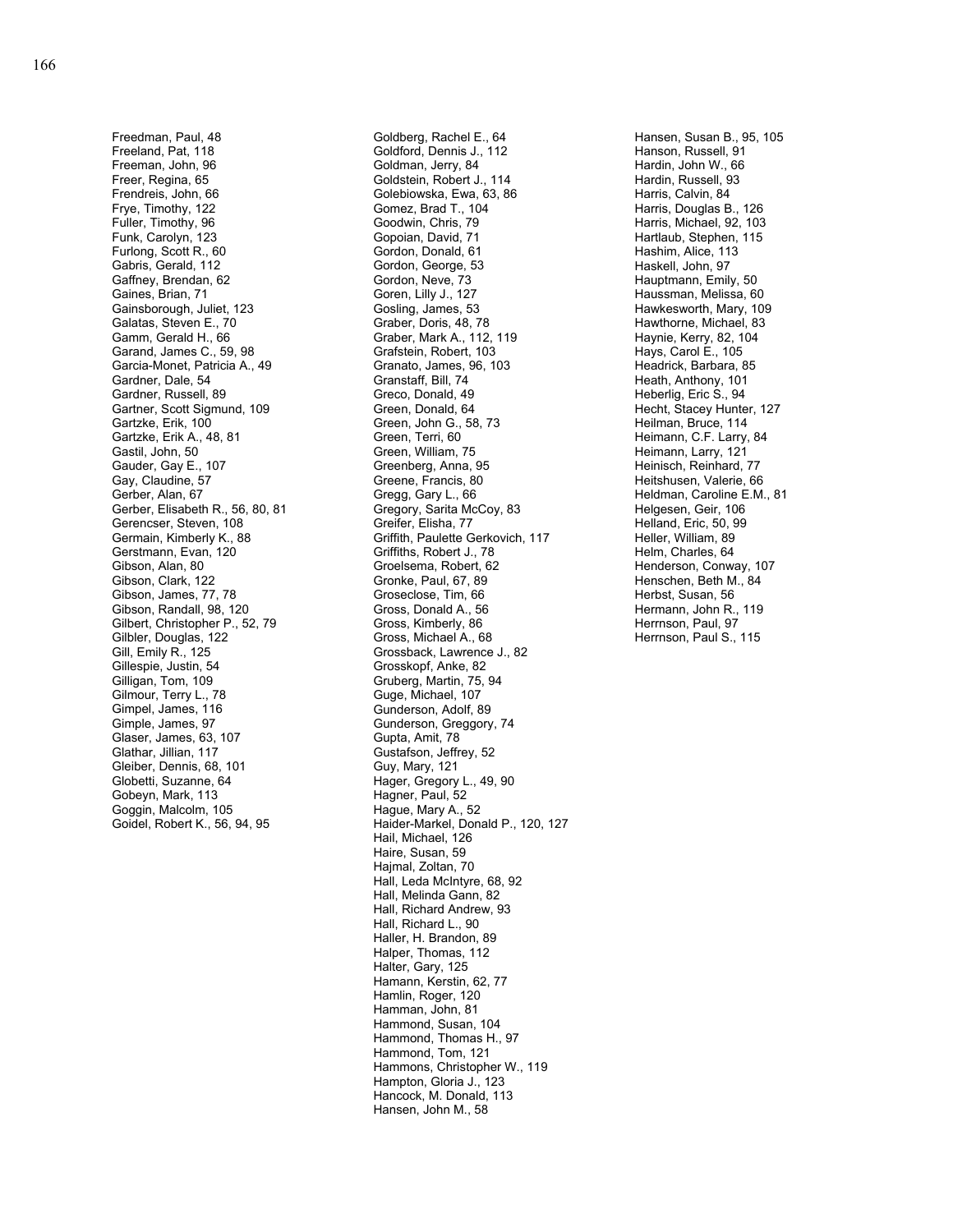Hesli, Vicki, 63, 77, 106 Hetherington, Marc J., 86, 102 Hibbing, John R., 92, 94 Hickey, Scot, 115 Hill, Bette, 51 Hill, Heather, 67 Hill, Kim Q., 83 Hinchliffe, Joseph J., 64 Hinckley, Charlene, 116 Hinckley, Katherine, 51 Hinich, Mel, 96 Hinkfuss, Bradley A., 59, 118 Hinnawi, Mark, 59 Hoekstra, Doug, 51 Hoekstra, Valerie J., 82 Hofrenning, Dan, 118 Hofstetter, Richard, 102 Hogberg, David, 101 Hojnacki, Marie, 67 Holbrook, Thomas M., 87 Holian, David B., 99 Holland, Catherine A., 57 Hollander, Elizabeth, 76 Holloway, Carson, 92 Hood III, M.V., 64, 78 Hooton, Cornell, 69, 111 Horowitz, Edward, 95 Horton, Carol, 49 Hotalian, David, 119 Houghton, David G., 75 Hourani, Benjamin T., 60 House, Matt, 71 Houser, Daniel, 96 Howard, Robert, 80 Hoy, Terry, 121 Kaelberer, Matthias, 63 Kahn, Melvin A., 90 Kaji, Joel, 80, 111 Kaltenthaler, Karl, 63, 70, 71 Kamenitsa, Lynn, 113 Kanthak, Kristin, 89 Kaplan, Cynthia S., 101 Kariamu, Andaiye, 79 Karickhoff, Krista, 82 Kassop, Nancy, 58 Kathlene, Lyn, 76 Katz, Jonathan, 96, 103 Katz, Yitzhak, 92 Kaufmann, Karen, 63 Kazee, Thomas A., 86 Kearns, Paul S., 83 Keiser, Lael, 68, 91 Keith, Linda, 107 Kellstedt, Paul, 59, 96 Kelly, Michael J., 54 Kemper, Mark, 104, 119 Kenney, Charles D., 77 Kenny, Christopher, 115 Kerbel, Matthew, 101 Kern, Montague, 95 Kerr, Brinck, 104 Kessel, John H., 51 Kettl, Donald, 121 Khademian, Anne, 83, 84 Kiewiet, D. Roderick, 65, 66 Kilwein, John C., 82 Kim, Dukhong, 106 Kim, Kwang-Woong, 106 Kim, Thomas P., 64

Hoyman, Michele, 104 Hristoulas, Athanasios, 100 Huckfeldt, Robert, 56, 107 Huddy, Leonie, 48 Huelskamp, Tim, 90 Huerta, Juan Carlos, 57, 62, 63 Huffmon, Scott H., 108 Hughes, Sarah, 47 Hula, Kevin W., 90, 110 Hula, Richard, 91, 120 Hult, Karen M., 103, 104 Hunold, Christian, 106 Hunter, Wendy, 47 Hurban, James, 54 Hurley, Patricia A., 104 Hurtado, Marilyn Viviana, 64 Hurwitz, Elizabeth, 84 Hurwitz, Jon, 79 Hurwitz, Mark S., 52 Hussain, Imtiaz, 78 Hutz, Christopher, 90 Ilgu Ozler, Serife, 88 Inglehart, Ronald, 70 Ingraham, Patricia , 121 Ishida, Atsushi, 63 Ivers, David, 57 Iyengar, Shanto, 125 Jackman, Robert, 54, 100, 106 Jackman, Simon, 103 Jackson, Cynthia Y., 68 Jackson, John, 66, 73 Jacobitti, Edmund, 109 Jacobitti, Suzanne, 102 Jacobs, Lawrence R., 123 Jacobson, Gary C., 58, 64 King, Brian R., 58, 64 King, David, 56, 111 King, Gary, 109 King, John, 107 King, Kimi, 90 Kinney, Rhonda S., 103 Kirshner, Orin, 83 Klemanski, John, 59 Klobucar, Thomas F., 94 Klotz, Robert J., 88 Knigge, Pia, 49 Knight, Kathleen, 101 Knott, Jack, 83, 121 Kobylka, Joseph F., 67 Koch, Jeffrey W., 79 Kohfeld, Carol, 58 Kollman, Ken, 73, 109 Kolodziej, Edward A., 115, 122 Koontz, Tomas M., 67 Kosaki, Liane, 82 Kosaki, Liane C., 99 Koshner, Andrew K., 67 Koulish, Robert, 82, 83 Koyluoglu, S. Dogan, 62, 71 Krause, George A., 98, 99, 103 Kromkowski, Charles A., 100 Kropf, Martha E., 88, 102 Krosnick, Jon, 123 Kruse, Ron, 100 Krutz, Glen, 90 Kucinski, Nancy Ellis, 90 Kuklinski, James, 78 Kukoleca, Michella, 70

Jacobson, Gary J., 59 Jacoby, Wade, 113 Jacoby, William G., 87, 88, 101 James, Patrick, 58, 100 Jamieson, Kathleen Hall, 76 Janda, Kenneth, 84 Jefferies, Kevin, 123 Jelen, Ted G., 79, 117 Jelier, Richard, 52 Jenkins, Jeffrey, 80 Jewett, Aubrey, 59 Johnson, Avra, 83 Johnson, Joel A., 52 Johnson, Mitzi, 115 Johnson, Paul, 58, 119 Johnson, Renee J., 75 Johnson, Stephen, 89 Johnson, Susan M., 107 Johnson, Timothy R., 79, 98 Johnson, Valerie C., 67 Johnston, Richard, 117, 125 Jones, Augustus J., 119 Jones, Bradford S., 81, 89 Jones, Bryan D., 53, 97 Jones, David, 102 Jones, Mark P., 72 Jones, Ruth, 125 Josephson, Jyl, 125 Joyner, James H., 94 Judd, Dennis, 59 Just, Marion, 79, 101 Kaatz, James B., 112 Kullberg, Judith, 122 Kumar, Martha J., 103 Lacy, Dean, 49, 96 Lane, Nathaniel P., 63 Lang, Joseph, 85 Langan, Jeff, 76 Langer, Laura L., 76 Lanier, Drew, 107 Lanoue, David, 85 Lapinski, John, 90, 111 Laracey, Melvin C., 66 Larocca, Roger T., 81, 126 Lasley, Scott, 116 Laslo, David, 68 Lavelle, Kathryn, 86 Layman, Geoffrey C., 73 Layton, Michael, 66 Lazar, David, 100, 107 Leblang, David, 48, 63 Ledgister, F.S.J., 85 Lee III, Emery G., 80 Lee, Aie-Rie, 106 Leech, Beth L., 58, 91 Leege, David, 72 Leibel, Rhona, 123 Leighley, Jan E., 94, 101 Lentz, Corliss, 112, 123 Lessl Shively, Ruth, 124 Lever, Anabelle, 58, 102 Levitt, Steve, 66 Levy, Michael, 85 Lewis, Erik L., 55 Lewis, Jeremy R.T., 60 Lewis, V. Bradley, 112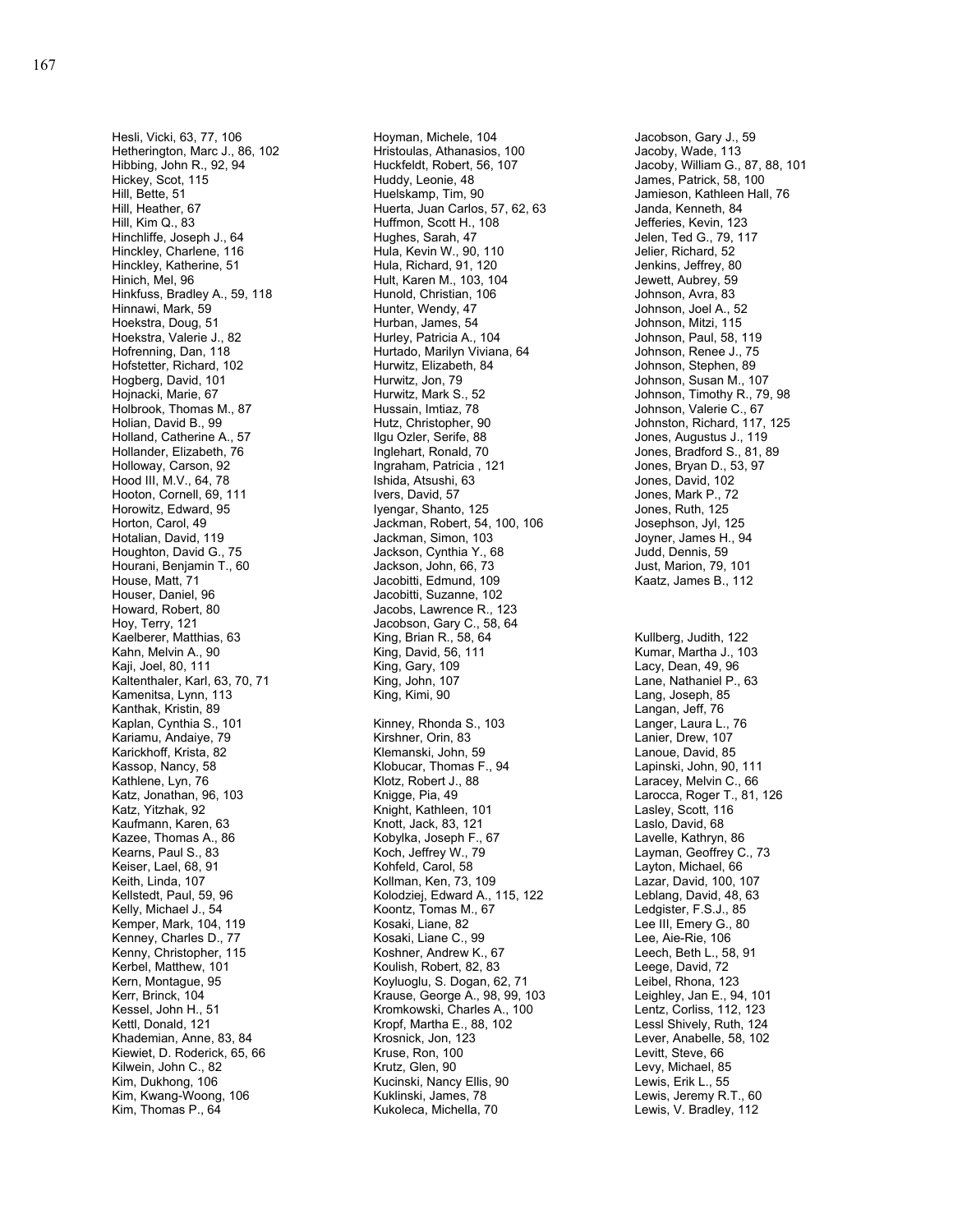Lewis-Beck, Michael, 100, 106 Leyden, Kevin, 68 Licari, Michael J., 68, 91 Lichbach, Mark, 93, 114 Liebell, Susan, 89, 102 Liebschutz, Sarah, 76 Lieske, Joel, 52 Lilly, Maryellen, 105 Lin, Ann, 124 Lin, Jun, 101 Lindeman, Mark, 78 Lindenberg, Karen, 84 Lindquist, Stefanie, 52, 105 Lindsay, Thomas K., 92 Ling, Jeffrey, 58 Linker, Damon, 73 Lipinski, Daniel, 116 Lipson, Michael, 60 Litras, Marika, 94 Little, Thomas H., 64, 81 Lock, Shmuel, 123 Lockerbie, Brad, 78, 90 Lockhart, Charles, 55 Lombardo, Salvatore, 70 Londregan, John, 65, 125 Longley, Lawrence, 74, 81, 86 Longoria, Thomas L., 108 Loomis, Burdett, 89, 124 Lorenzini, Michelle, 55 Lorvich, Nicholas P., Jr., 52 Louscher, David, 78 Lovell, George, 67 Lovrich, Nicholas P., 52 Lowenstein, Daniel, 56 Lowenthal, Diane, 79 Lowry, Robert C., 103, 116 Loynd, Brian, 109 Lubell, Mark, 50, 96 Lublin, David I., 80, 123 Lucas, John, 62 Luks, Samantha, 87 Lundberg, Paula J., 119 Lupia, Arthur, 50, 109 Luttbeg, Norman R., 105, 108 Lynch, Patrick G., 58, 74, 87 Lynn, Lawrence, 76 MacDonald, J., 73 MacGilvray, Eric, 102 Maddox, H.W. Jerome, 126 Magalhaes, Mariano, 70 Maggiotto, Michael, 103 Maltese, John A., 91 Maltzman, Forrest, 66, 126 Mangum, Maurice, 81, 95, 127 Mani, Bonnie, 64 Manion, Melanie, 68 Manrique, Cecelia, 49 Manrique, Gabriel, 57 Mansbridge, Jane, 65 Many, Adam S., 56 Maranto, Robert, 127 Marcus, George E., 55 Margolis, Michael, 49 Marion Jr., John, 83 Marschall, Melissa, 98 Marshall, Richard, 95 Martin, Andrew D., 96 Martin, Elaine, 102

Martin, Elizabeth M., 65, 89 Martin, Lanny, 109 Martin, Paul, 79 Martin, Robert W.T., 80 Martineau, Suzanne, 116 Maslin-Wicks, Kimberly, 97 Maternowski, Peter, 120 Matheson, Sean, 64 Matisone, Sandra, 63 Matsebula, Vincent, 114 Mattei, Laura R. Winsky, 124 Matthes, Melissa, 57 Mauceri, Philip, 54 Maule, Linda, 52 Mayer, Jean Francois, 54 Mayer, Jeremy D., 78 Mayer, Russell, 79, 86 Mayhew, David, 111 Mazzara, Elizabeth, 97 McBurnett, Michael, 115 McCabe, Barbara Coyle, 105, 126 McCall, Madhavi M., 72, 114 McCall, Michael A., 72 McCarter, Andrew, 98 McCarty, Nolan, 65, 97 McClurg, Scott D., 96 McCoy Gregory, Sarita, 115 McCubbins, Matthew D., 50 McCue, Clifford, 71 McCurdy, Karen, 67, 99, 121 McCurley, Carl, 49, 50, 64, 88 McDonagh, Eileen L., 49, 60 McDonald, Scott, 114 McEnnerney, Dennis, 65 McFarland, Andrew, 58 McGee Crotty, Patricia, 88 McGeever, Patrick J., 84 McGillivray, Fiona, 55, 90 McGuire, Mary, 116 McIntosh, Wayne, 67 McIntyre, Chris, 62, 117 McIver, John, 52 McKee, Erik, 102 McKenzie, Evan, 104 McKinney, Lucinda K., 105 McLaren, Lauren, 123 McLarney, Timothy Patrick, 123 McLauchlan, William, 84 McMillan, Susan, 86 McMillen, Stacy, 102 McSpadden, Lettie, 68 Mealy, Kimberly A., 89 Mebane Jr., Walter R., 73, 89 Medvic, Stephen K., 64 Meier, Kenneth J. , 121 Meier, Kenneth J., 60, 91 Meizlish, Deborah S., 68 Melchior, Alan, 83 Melchior, Mary Beth, 117 Mendelberg, Tali, 63, 64 Menifield, Charles E., 57 Merelman, Richard M., 102 Messmer, John P., 119 Meyer, Fred, 57 Meyer, William, 117, 124 Meyers, David, 120 Mezey, Susan Gluck, 99, 116, 117

Michelson, Melissa R., 90

Miller, Arthur H., 94 Miller, Joanne M., 123 Miller, John, 73 Miller, Mark C., 126 Miller, Mark Daniel, 50 Miller, Penny M., 49 Milward, H. Brinton , 121 Milyo, Jeff, 103 Milyo, Jeffrey, 56 Mintrom, Michael, 98, 105, 112 Modde, Douglas, 70 Mondak, Jeffrey, 77 Monette, Craig, 55 Monroe, Alan D., 97, 125 Monroe, Burt, 93, 125 Montgomery, Kathryn, 78 Moore, Pamela, 63, 70 Moore, Philip Dyer, 49 Moore, Will, 93 Morehouse, Sarah, 66 Morgan, Mary Beth, 127 Morgan, Will, 127 Morgan, William, 124 Morris, Irwin, 64 Morton, Noel, 120 Morton, Rebecca, 49, 125 Moskowitz, David, 63 Mudaliar, Chandra, 88 Mudd, Charles Lee, Jr., 113 Mueller, K., 73 Mueller, Melinda A,, 75 Mueller, Paul, 52 Mulligan, Tricia, 88 Mutz, Diana, 86 Myagkov, Mishel, 125 Myers, David, 91 Nadeau, Richard, 87 Nagengast, Emil, 115 Nagler, Jonathan, 102 Nagpaul, Han, 91 Naranch, Laurie, 81 Navarro, Sharon, 108 Neathery, Jody, 106 Neblo, Michael, 71 Neely, Francis K., 97 Neely, Grant, 123 Neiman, Max, 98 Nelson, Blake, 98 Nelson, Garrison, 104 Nelson, Lisa, 112 Neubauer, Bruce J., 60 Nichols, Steven, 56, 86 Nickelsburg, Michael, 96 Niemi, Richard G., 87 Nokken, Timothy P., 111 Nomi, Tomoaki, 55 Noojibail, Sheila J., 54 Norden, Deborah, 47 Norpoth, Helmut, 56 Norris, Pippa, 69 Novkov, Julie, 57, 124 Nowacki, Dawn Jamison, 47 Nownes, Anthony J., 118 Nugent, John D., 97 O'Connor, Robert E., 101 O'Halloran, Sharyn, 65, 96 O'Leary, Catherine, 84 O'Regan, Valerie, 68 O'Toole, Lawrence, 121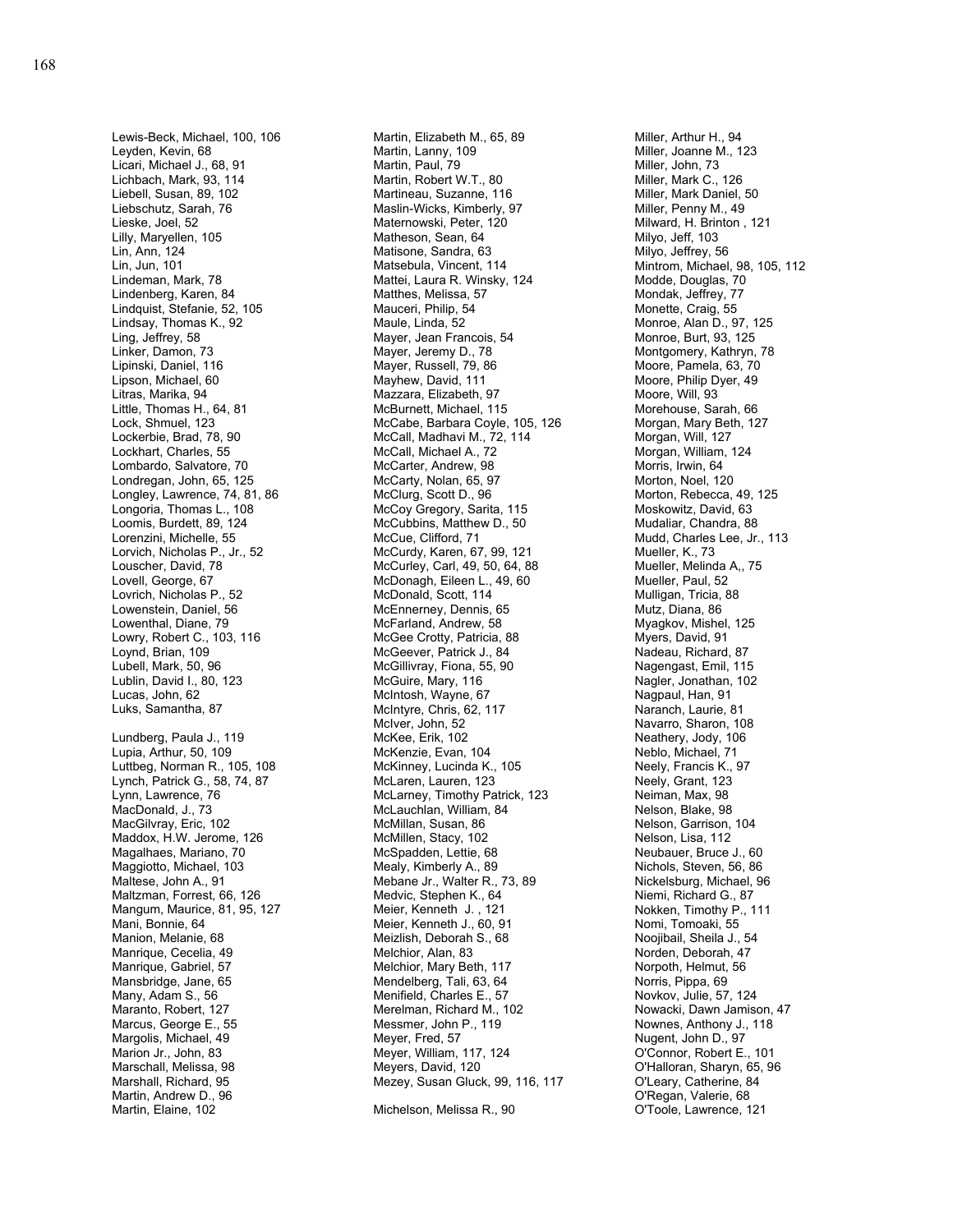Obadele, Imari, 114 Ogden, Carla E. Molette, 82 Ogul, Morris, 111 Oh, Cheol H., 69, 113 Olsen, Jonathan, 93 Olson, David, 85, 86 Olson, Mary, 50 Omo-Bare, Iren, 114, 122 Oppenheimer, Bruce I., 66 Orth, Deborah A., 76, 82 Orwin, Clifford, 61 Ostdiek, Donald, 97 Overby, L. Marvin, 119 Ozler, S. Ilgu, 115 Pacek, Alexander, 63 Pacelle, Richard, 126 Page, Benjamin, 56 Page, Scott, 73 Palacios-Sommer, Armando, 69 Palmer, Barbara, 104, 127 Palmquist, Bradley, 80 Paolin, Philip, 94, 117 Parikh, Sunita, 122 Park, Keeok, 98 Parks, Roger B., 83 Parry, Janine, 52 Parry, Janine Alisa, 52 Patten, Joe, 74, 118 Patterson, Kelly D., 115 Paul, Ezra, 83, 113 Peake, Jeffrey, 81, 126 Percy, Stephen, 120 Perry, Anthony, 51 Perry, James, 121 Peters, C. Scott, 51, 52, 82 Peterson, David A. M., 79 Peterson, Geoff, 51, 116 Peterson, Mark A., 111 Peterson, Vic, 57 Petrocik, John, 73 Pfeffer, Jacqueline Leigh, 109 Phillips, Robert, 92 Pickerill, J. Mitchell, 104 Pierce, John C., 52 Pinderhughes, Dianne, 88, 99 Plutzer, Eric, 95 Poe, Steven, 107 Polinard, Jerry, 73 Pollock, Philip H., 125 Pomper, Gerald, 81 Poole, Keith T., 65 Popejoy, T.L., 65 Porter, Barbara J., 115 Porter, Steven, 93 Portnoy, Brian, 63 Potoski, Matthew, 99 Powell, Richard J., 90 Priess, David, 55, 63 Pyle, Barry, 51 Quinn, Kevin, 54 Quirk, Paul J., 78, 91 Rabe, Barry, 99 Radin, Beryl, 76 Rahe, Paul A., 61 Rahm, Dianne, 105 Rahn, Wendy, 115 Rainey, Hal , 121 Ramsey, Lucinda M., 76 Rapkin, Jonathan, 87, 124

Raturi, Anita, 112 Read, James, 65, 89 Reddick, Malia, 52 Reddy, Movindri, 54, 62 Redlawsk, David P., 115 Reeher, Grant, 127 Reenock, Christopher, 72 Reeves, Andree E., 51, 118 Reeves, Mavis Mann, 118 Rehfeld, Andrew, 95 Reichert, M. Shawn, 77 Reisinger, William, 47, 48 Renka, Russell, 118 Reno, William, 70 Resnick, David, 49 Ressmeyer, Timoty J., 60 Rexford, Elizabeth, 75 Rexford, Elizabeth A., 57 Reynolds, David B., 103 Reynolds, Holly Teeters, 49 Reynolds, Lisa, 95 Rhine, Staci L., 116 Rich, Robert, 78 Rich, Robert F., 113 Rich, Wilber, 120 Richards, David L., 107 Richardson Jr., Lilliard E., 89, 123 Richardson, Jr., Glenn W., 56 Rieger, John, 109 Riemann, Charles, 111 Riggle, Ellen, 115 Riley, Jack, 61, 92 Riley, Mark, 64 Rinehart, Sue Tolleson, 78, 95 Rinella, Michael, 109 Ringquist, Evan J., 52, 68 Ripley, Randall B., 94 Rivers, Doug, 96 Robb, David, 83 Roberts, Brian, 88, 103 Roberts, Reginald, 88 Roch, Christine, 98 Rockman, Bert, 66, 111 Rogers, James R., 65, 83

Rohde, David W., 64, 111 Rohrschneider, Robert, 93 Roman, Peter J., 74 Romero, David W., 64, 71 Romzek, Barbara, 121 Roscoe, Douglas D., 108 Rose, Amanda, 87 Rosenbloom, David , 121 Rosenstone, Steven J., 72, 125 Rosenthal, Cindy Simon, 69 Rosenthal, Howard, 65 Ruben, Matthew, 65 Rubestein, Daniel, 62 Rubin, Irene, 112 Ruckman Jr., P.S., 90 Ruhil, Anirudh Virender Singh, 105 Russell, Judith, 108 Ryan, John Francis, 67 Ryden, David K., 110, 119 Ryman, Andrea, 51, 95 Sabonmatsu, Kira, 49 Sala, Brian R., 111, 118 Sallinger-McBride, Jan, 85 Samhat, Nayef H., 63 Sampaio, Anna, 102 Samuels, Suzanne, 67 Sanders, Francine, 64 Sanders, Lynn, 76 Sanders, Lynn M., 116, 123 Sanders, Mitch, 89 Sandstum, Frances, 90 Sapat, Alka, 68 Sapiro, Virginia, 65 Sauber, Heather, 60 Savage, Sean J., 96 Savitch, Hank, 91 Scavo, Carmine, 76, 83 Schaefer, Todd, 49 Scheberle, Denise, 60 Schickler, Eric, 64 Schier, Steven E., 101 Schiller, Wendy J., 90, 97 Schlagheck, Donna, 60 Schlozman, Kay Lehman, 95 Schmiedeler, Bryan, 124 Schneider, Mark, 98 Schneider, Saundra K., 91 Schneiderman, Stuart B., 82, 85 Schnell, Frauke, 88 Schocehet, Katrina Lynn, 89 Scholz, John, 50 Schoolman, Morton, 117, 124 Schoussen, Matthew, 67 Schrebel, Rob R., 98 Schrecker, Ted, 113 Schuessler, Alexander A., 101 Schwartz, Edward, 69, 126 Schwarz, Daniel R., 111 Schweider, David, 78 Schwieder, David, 49 Scott, Joanna V., 125 Scribner, Jay, 112 Scully, Roger, 114 Seago, Donna, 116 Seago, Kris, 116 Searing, Donald D., 71 Segal, Jeffrey, 90 Segal, Jennifer, 82 Segers, Mary C., 125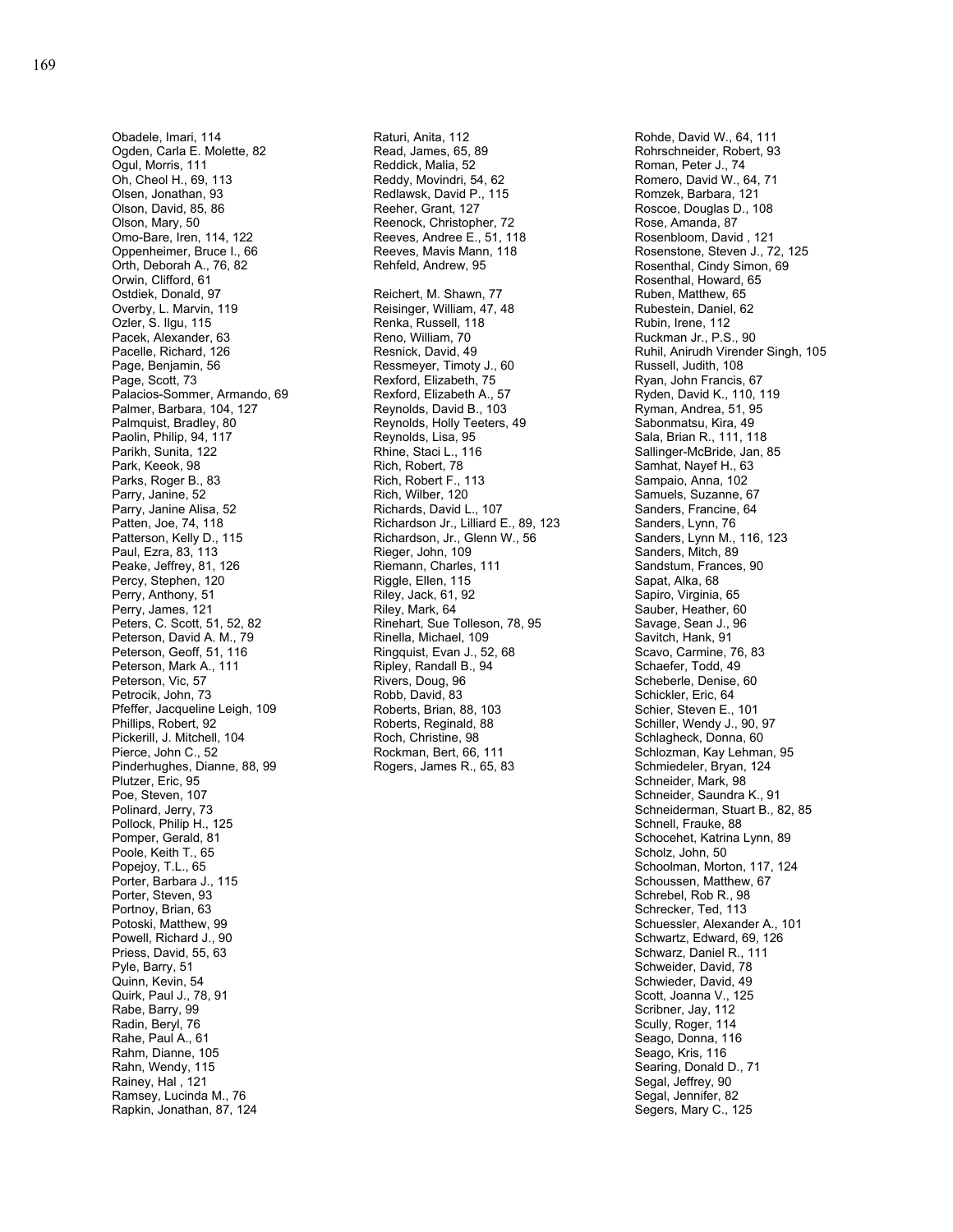Segura, Gary M., 96, 109 Sekhon, Jasjeet S., 89, 103 Seligson, Amber, 108 Seligson, Mitchell, 100, 106 Sellers, Patrick, 64 Sened, Itai, 124 Seroka, Jim, 86 Serra, George, 84 Sgouraki-Kinsey, Barbara, 93 Shapiro, Catherine R., 87 Shapiro, Ian, 50 Shapiro, Robert, 55, 123 Sharp, Christine, 111 Sharp, Elaine, 75 Shaw, Daron, 88 Shaw, Kelly, 70 Sheridan, Clare, 102 Shi, Christy, 86 Shi, Yuhang, 53 Shields, Todd G., 56 Shin, Doh C., 106 Shingles, Richard, 95 Shipan, Charles R., 80, 87 Shipchandler, Rowzat, 117 Shirkey, Kurt Alan, 78 Shively, Ruth Lessl, 124 Shull, Steven A., 126 Shulman, Steve, 122 Shvetsova, Olga, 122 Siaroff, Alan, 77 Sidlow, Edward I., 84 Sigel, Roberta, 48, 87 Sigelman, Lee, 56 Signorino, Curtis S., 109 Silverman, Marsha, 116 Simmons, James R., 79, 104 Simmons, Robert, 121 Simmons, Solon J., 79 Simo, Gloria, 59 Simon, Christopher A., 52 Simon, Dennis, 51 Simon, Maurice, 86 Simpson, Dick, 75 Sinclair, Thomas, 98 Sinclair, Valeria, 81 Sisken, Daniel S., 114 Sislin, John, 94 Sitaraman, Srinivasan, 86 Skalaban, Andrew, 95 Slocum, Fred, 65 Slotnick, Elliot E., 91, 121 Smith, Charles E., 119 Smith, Daniel, 68 Smith, J. Donald, 111 Smith, Joseph, 104 Smith, Kevin B., 91 Smith, Michael A., 112, 124 Smith, R. Michael, 107 Smith, Renee M., 66 Smith, Steven, 74 Smithey, Shannon, 79 Snyder, James, 56, 66 Snyder, Karen C., 94 Sobel, Andy, 63 Sobel, Richard, 72, 101 Sobisch, Andreas, 93, 114 Solomone, Michael, 78 Songer, Donald, 59 Sorauf, Frank, 51

Soss, Joe, 68 Spaeth, Harold, 104 Spalding, Nancy, 122 Spalding, Rose, 108 Sparrow, Bartholomew, 64, 88 Spence, David B., 111 Sperling, James, 78 Spiliotes, Constantine, 118 Spill, Rorie L., 67 Sprecher, Chris, 48, 100, 123 Spriggs II, James F., 98, 126 Spring, Michael, 107 Squire, Peverill, 75 Squires, Catherine R., 64 Stack, John, 92 Stambough, Stephen J., 71 Stanislawski, Anthony J., 105, 120 Steed, Robert P., 81 Steenbergen, Marco, 81 Steger, Wayne, 100 Stegmaier, Mary, 79 Steigenga, Timothy, 85 Stein, Andrew, 77 Stein, Lana, 75 Stein, Robert, 90 Stein, Roz, 79 Steiner, Niklaus, 47 Stenner, Karen, 50, 55 Sterken Jr., Robert E., 48, 75 Steuernagel, Gertrude A., 79 Stevenson, Randolph T., 88, 109 Stewart III, Charles, 66, 104 Stewart Jr., Joseph, 88, 127 Stewart, Marianne C., 71, 93 Stewart, Patrick A., 98 Stinebrickner, Bruce, 53 Stokes Berry, Frances, 126 Stokes, Susan, 77 Stone, Peter, 65 Strand, Douglas Alan, 55 Streich, Gregory, 58 Stroh, Patrick, 81 Strolovitch, 50 Strom, Kaare, 48, 49 Stuart, Carol, 108 Stuckey, Mary E., 51, 76 Studlar, Donley T., 92 Sulfaro, Valerie A., 56, 101 Sullivan, Roberta L., 76 Summary, Larry, 48 Summary, Rebecca, 48 Summers, Bobby, 77 Sunderman, Gail L., 112 Svoboda, Craig J., 79, 116 Swank, Duane, 115 Sweet, Barry M., 78, 107 Swindell, David, 83 Swinford, Bill, 119 Sykora, Sharon, 69 Taber, Charles S., 71, 115 Tafe, Ursula, 93, 94 Talbert, Jeff, 113 Tarr, David W., 74 Tarry, Scott E., 48 Tate, C. Neal, 59, 107 Tate, Katherine, 123 Taylor, Andrew, 111 Taylor, Patrick T., 83

Taylor, Steven A., 121 Teaford, Patricia, 98 Tedesco, Rochelle, 51 TenBarge, Joseph, 94 Terkildsen, Nayda, 65 Terkildsen, Nayda R., 88 Teske, Paul, 98, 105 Thacker-Kumar, Leena, 78, 114 Theen, Rolf H. W., 91 Theising, Andrew J., 68 Thigpen, Robert, 102 Thomas, Norman C., 58 Thomas, Sue, 72, 92 Thompson, Walter J., 121 Thomson, Vivian E., 52 Thornton, Douglas, 85 Thorson, Greg, 111 Thurber, James, 104 Thurmaier, Kurt, 53 Tien, Charles, 97 Tiller, Emerson H., 51, 104 Timpone, Richard J., 89, 94 Toft, Ivan M., 94 Tomz, Michael, 69 Traugott, Michael, 102 Traut, Carol Ann, 82 Travis, Toni-Michelle, 99 Trish, Barbara, 97, 118 True, Jim, 53, 83 Truelove, Scott, 126 Tu, Chin-chang, 49 Tuffolo, Chris, 125 Turner, Robert C., 81 Twiggs, Dan, 100 Underwood, Katherine, 80 Unter, Kevin, 88 Urban Pappi, Franz, 107 Usher, Douglas, 73 Uslaner, Eric M., 90, 101 Valentine, John P., 116 Valerius, Michael, 94 Valls, Andrew, 73 Van Dunk, Emily, 116 van Houten, Pieter, 117 Vavreck, Lynn, 88, 125 Velasques, Eduardo, 96 Veney, Cassandra R., 86 Verba, Sidney, 95 Vergari, Sandra, 60, 112 Vermeer, Jan P., 79 Viecel, Jackie, 113 Villalon, Leonard, 62 Villalon, Leonardo, 62 Vonherrmann, Denise K., 120 Voss, D. Stephen, 80 Waddel, Richard, 66 Wahlbeck, Paul J., 98, 126 Waite, Molly H., 127 Walker, S. Tjip, 114 Wallerstein, Michael, 115 Waltenburg, Eric N., 67, 119 Walz, Jeffrey S., 87 Wang, Fang, 88 Wantchekon, Leonard, 122 Ward, Dan, 93 Warkentin, Craig, 108 Warner, Stuart, 73 Warren, Scott, 109 Wasilewski, Jacek, 85